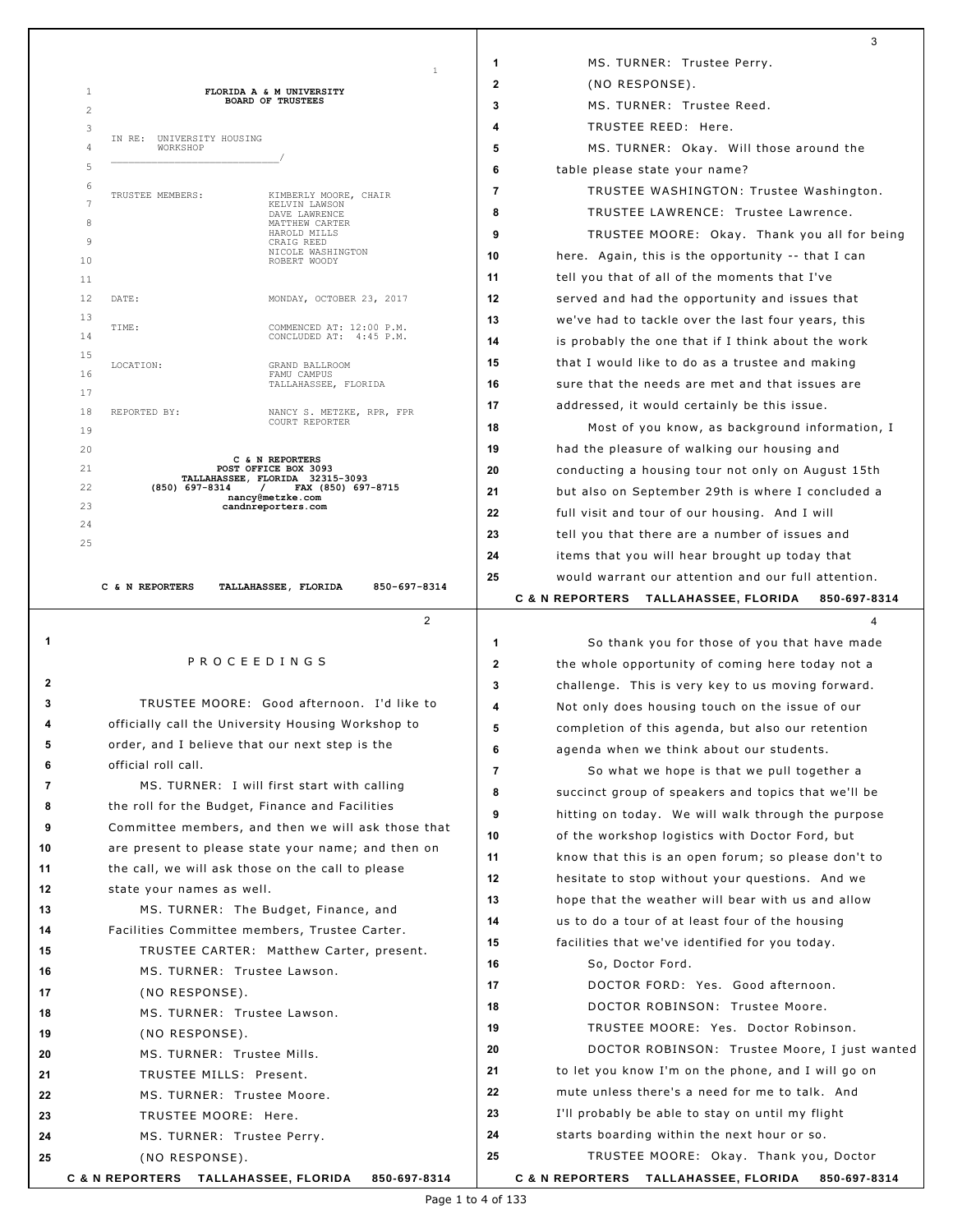|          | 5                                                                                             |                | 7                                                                                               |
|----------|-----------------------------------------------------------------------------------------------|----------------|-------------------------------------------------------------------------------------------------|
| 1        | Robinson, for being on the call. We appreciate it.                                            | 1              | components of our Strategic Plan that overlap with                                              |
| 2        | DOCTOR ROBINSON: Thank you.                                                                   | $\mathbf{2}$   | our Housing Plan and to provide some insight and                                                |
| 3        | TRUSTEE MILLS: And, Trustee Moore, I would                                                    | 3              | perspective around the discussions today.                                                       |
| 4        | just add, my deepest apologies; I had full                                                    | 4              | So when we look at the recently developed                                                       |
| 5        | intentions of being with you today and got (phone                                             | 5              | University Strategic Plan, we have several goals in                                             |
| 6        | broke up) this weekend, but I am also on the call                                             | 6              | the Plan, but there are three areas that I think                                                |
| 7        | as well and look forward to today's information.                                              | $\overline{7}$ | are worth mentioning with respect to today's                                                    |
| 8        | TRUSTEE MOORE: Thank you, Trustee Mills.                                                      | 8              | discussion. We have goals around student success,                                               |
| 9        | VICE PRESIDENT FORD: Good afternoon, Madam                                                    | 9              | goals around growth in terms of the size of the                                                 |
| 10       | Chair and members of the Board. The purpose of the                                            | 10             | institution; and we have goals around the quality                                               |
| 11       | workshop is to provide the Board with information                                             | 11             | of the student experience. And all of those are                                                 |
| 12       | regarding the current condition of our housing                                                | 12             | tied to the housing facilities that we have and.                                                |
| 13       | facilities and discuss preliminary strategies                                                 | 13             | You can see there are three of the most                                                         |
| 14       | developed for corrective actions and next steps                                               | 14             | relevant goals that are related to the discussion.                                              |
| 15       | moving forward.                                                                               | 15             | And we talk about specific strategies around --                                                 |
| 16       | We will also provide preliminary funding                                                      | 16             | recruitment is tied to the quality of the on-campus                                             |
| 17       | requirements for addressing needed repairs and                                                | 17             | housing, allowing us to be competitive with the                                                 |
| 18       | renovations. Please keep in mind that one of the                                              | 18             | other institutions that have more modern                                                        |
| 19       | action steps moving forward is the initiation of a                                            | 19             | facilities. We talk about developing plans to grow                                              |
| 20       | professional facility condition assessment of all                                             | 20             | the capacity for housing, and also in the plan we                                               |
| 21       | of our campus housing facilities. This                                                        | 21             | touch on the need for graduate housing as well,                                                 |
| 22       | comprehensive evaluation will have an impact on the                                           | 22             | which is something that's usually not thought of                                                |
| 23       | amount of repairs and renovations that are included                                           | 23             | when we talk about housing.                                                                     |
| 24       | in the presentation, as well as the funding amounts                                           | 24             | In terms of student success, there are                                                          |
| 25       | needed to address these issues.                                                               | 25             | specific goals around our living/learning                                                       |
|          | C & N REPORTERS TALLAHASSEE, FLORIDA<br>850-697-8314                                          |                | C & N REPORTERS TALLAHASSEE, FLORIDA<br>850-697-8314                                            |
|          |                                                                                               |                |                                                                                                 |
|          | 6                                                                                             |                | 8                                                                                               |
| 1        | The housing strategy is being developed                                                       | 1              | environment. So we currently have living/learning                                               |
| 2        | methodically with considerations for the Strategic                                            | $\mathbf{2}$   | communities where freshmen students reside in a                                                 |
| 3        | Plan, the Enrollment Plan, the assessment of the                                              | 3              | residence hall, and they go to class together; they                                             |
| 4        | current facility landscape, short- and long-term                                              | 4              | study together; they participate in cocurricular                                                |
| 5        | strategies, and the financial implications. All of                                            | 5              | activities together.                                                                            |
| 6        | these factors will be discussed during the                                                    | 6              | Those students thus far, they tend to perform                                                   |
| 7        | presentation as follows: VP Edington will explain                                             | 7              | better academically than the nonparticipants in                                                 |
| 8        | the linkage between our Housing Plan and the                                                  | 8              | those learning communities. And so there's a goal                                               |
| 9        | Strategic Plan; VP Hudson will provide a review of                                            | 9              | to really expand that initiative to increase                                                    |
| 10       | the enrollment strategy; Doctor Wilder will explain                                           | 10             | student success, and of course you would need to                                                |
| 11       | the current landscape, as well as the short-term                                              | 11             | have sufficient housing in order to do that. And                                                |
| 12       | housing strategy. Ms. Crutcher from JLL will                                                  | 12             | in the plan, we've established some goals and                                                   |
| 13       | discuss the Student Housing Market Demand Study; VP                                           | 13             | targets in terms of metrics, you know, in terms of                                              |
| 14       | Cotton will provide suggestions for addressing any                                            | 14             | renovating existing facilities, establishing and                                                |
| 15       | gaps in funding needed to address future renovation                                           | 15             | developing new facilities.                                                                      |
| 16       | and repairs; and Mrs. Holmes will discuss the                                                 | 16             | But it's all tied to our student success, like                                                  |
| 17       | current financial condition of the housing                                                    | 17             | retention and graduation rates. It's well known                                                 |
| 18       | enterprise and the impact of expenses related to                                              | 18             | across the nation that there is a direct tie to                                                 |
| 19       | repairs and renovations on the debt coverage ratio.                                           | 19             | student success and on-campus housing. And where                                                |
| 20       | Madam Chair, we will proceed with the agenda                                                  | 20             | you see us as the institution, we do well with the                                              |
| 21       | as outlined beginning with Doctor Edington.                                                   | 21             | first year. And I think a lot of it has to do with                                              |
| 22       | TRUSTEE MOORE: Thank you.                                                                     | 22             | there's a housing capacity for freshmen students,                                               |
| 23       | Doctor Edington.                                                                              | 23             | but we tend to see a decrease in student success                                                |
| 24<br>25 | DOCTOR EDINGTON: All right. Good afternoon,<br>trustees. I just want to briefly highlight the | 24<br>25       | after that first year; and I think it tracks well<br>the students in their on-campus residency. |

**C & N REPORTERS TALLAHASSEE, FLORIDA 850-697-8314 C & N REPORTERS TALLAHASSEE, FLORIDA 850-697-8314**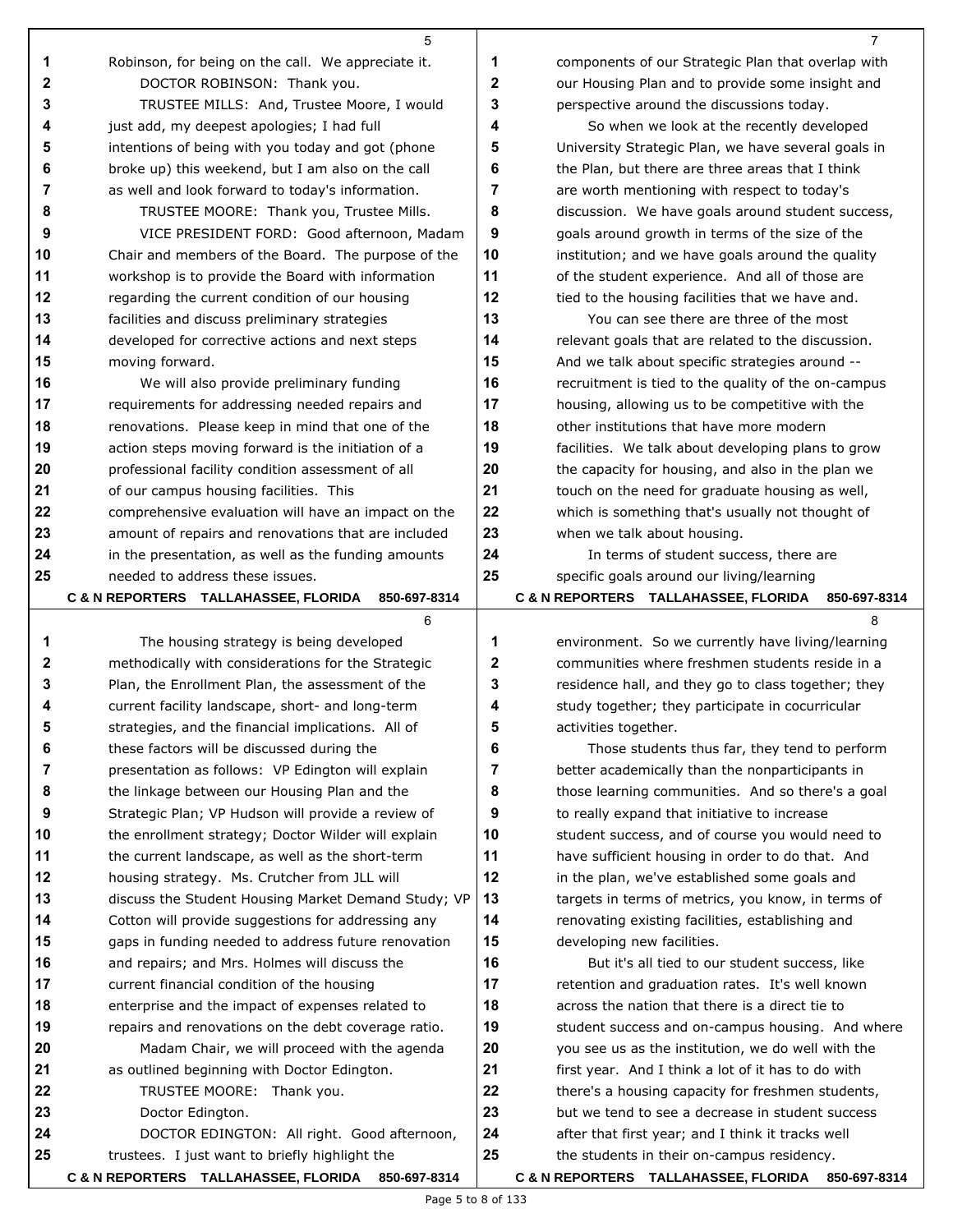|    | 9                                                   |              | 11                                                  |
|----|-----------------------------------------------------|--------------|-----------------------------------------------------|
| 1  | And just quickly, we also have the President's      | 1            | personal and academic success. Living on campus     |
| 2  | annual goals, and those tie directly to the         | $\mathbf{2}$ | increases the students' engagement with the         |
| 3  | Strategic Plan goals. And, again, just reiterate    | 3            | University. Residents are more likely to have       |
| 4  | that we have goals around student success, growth,  | 4            | friends, connected resources, and get involved in   |
| 5  | and the quality of the student experience,          | 5            | the organizations, and also go to class.            |
| 6  | increasing degrees, increasing those retention and  | 6            | The document you received contains a plethora       |
| 7  | graduation rates. Housing, and the housing          | 7            | of information which will be discussed further      |
| 8  | strategy is going to play a key roll in that.       | 8            | during the course of this workshop that will touch  |
| 9  | And here is just for your purview some of the       | 9            | on our current conditions. A significant question,  |
| 10 | key metrics that relate to these goals and          | 10           | as Trustee Moore just reiterated: Why are we        |
| 11 | strategies. So we want to increase our retention    | 11           | focusing on housing, and specifically, the current  |
| 12 | and graduation rates; we want to increase our       | 12           | conditions of our housing? Well, the enrollment     |
| 13 | overall size. And if you look at the FTIC           | 13           | strategy is significantly impacted by our on-campus |
| 14 | enrollment, you know, we want to grow by around 500 | 14           | housing. Doctor Edington provided a brief overview  |
| 15 | students, and you can see the need there for more   | 15           | of the Strategic Plan, specifically Strategic       |
| 16 | capacity. And that will allow us to, again,         | 16           | Priority Number 1: Excellent student experience.    |
| 17 | increase our degrees awarded.                       | 17           | My task today is to briefly discuss our             |
| 18 | And too, it's worth noting, you know, there's       | 18           | housing. Residence life impacts recruitment,        |
| 19 | a goal to increase the degrees in our programs of   | 19           | retention and persistent strategies that the        |
| 20 | strategic emphasis. And that's there because, you   | 20           | University will use to execute and to enhance the   |
| 21 | know, there are a certain type of students you want | 21           | success of current and future students.             |
| 22 | to be able to recruit. And you have to be           | 22           | Key goals are to increase the graduation rate,      |
| 23 | competitive to get those very high achieving STEM   | 23           | retention rate, and strategically increase          |
| 24 | and health science students.                        | 24           | enrollment. Our focused enrollment for housing      |
| 25 | And so I just wanted to give you a big picture      | 25           | purposes is to demonstrate how residence life       |
|    | C & N REPORTERS TALLAHASSEE, FLORIDA 850-697-8314   |              | C & N REPORTERS TALLAHASSEE, FLORIDA 850-697-8314   |
|    | 10                                                  |              | 12                                                  |
| 1  | broad perspective of how this activity today fits   | 1            | impacts enrollment.                                 |
| 2  | in our broader goals.                               | 2            | We are tasked with recruiting the best and          |
| 3  | TRUSTEE MOORE: Okay. Trustees, I would              | 3            | brightest high school and transfer students to      |
| 4  | ask, and I shared it with the staff as we were      | 4            | reach our goals listed. These students and parents  |
| 5  | going through the materials that were being         | 5            | have an expectation of on-campus housing. And our   |
| 6  | prepared for this meeting, that certainly we wanted | 6            | current students desire on-campus housing as well.  |
| 7  | to be futuristic and talk about what we envision    | 7            | This is just basically -- this slide just           |
| 8  | growing into the larger institution, but being      | 8            | reiterates what Doctor Edington went over and the   |
| 9  | cognizant that our real mission today is looking at | 9            | targeted recruitment that we specified in our       |
| 10 | our existing housing and what our current students  | 10           | earlier Strategic Plan, specifically the academic   |
| 11 | are living in day in and day out. So, yes, you'll   | 11           | profile of the first-time-in-college student;       |
| 12 | see some of this and hear some of it, but my goal   | 12           | National Merit Scholars; AA transfers. And in a     |
| 13 | will be to keep them very focused on the existing   | 13           | lot of situations, people think that students who   |
| 14 | house that we have.                                 | 14           | receive an AA degree don't want to live on campus,  |
| 15 | So let's transition to VP Hudson with the           | 15           | but from our discussions with our students that     |
| 16 | enrollment strategy. We'll spend just a little      | 16           | transfer with AA degrees, they would like to live   |
| 17 | time on strategy and more on talking about the      | 17           | on campus and have that campus life experience;     |
| 18 | impacts that our housing has had on our current     | 18           | and that's why many of them transfer to             |
| 19 | enrollment numbers and what that has led to just in | 19           | Florida A & M University.                           |
| 20 | more recent months, which too has been redirected.  | 20           | And he also talked about housing for graduate       |
| 21 | VICE PRESIDENT HUDSON: Okay. Good                   | 21           | students, and also we have to also look at the      |
| 22 | afternoon, Madam Chair and members of the Board.    | 22           | number of homeless students that we have on campus  |
| 23 | For students at Florida A & M University,           | 23           | as well, where there's no place to go home to, so   |
| 24 | living on campus can offer more than just a         | 24           | there needs to be some type of, for lack of a       |
| 25 | convenient location. It's also a place to achieve   | 25           | better word, permanency for the residents, for the  |
|    |                                                     |              | C & N REPORTERS TALLAHASSEE, FLORIDA 850-697-8314   |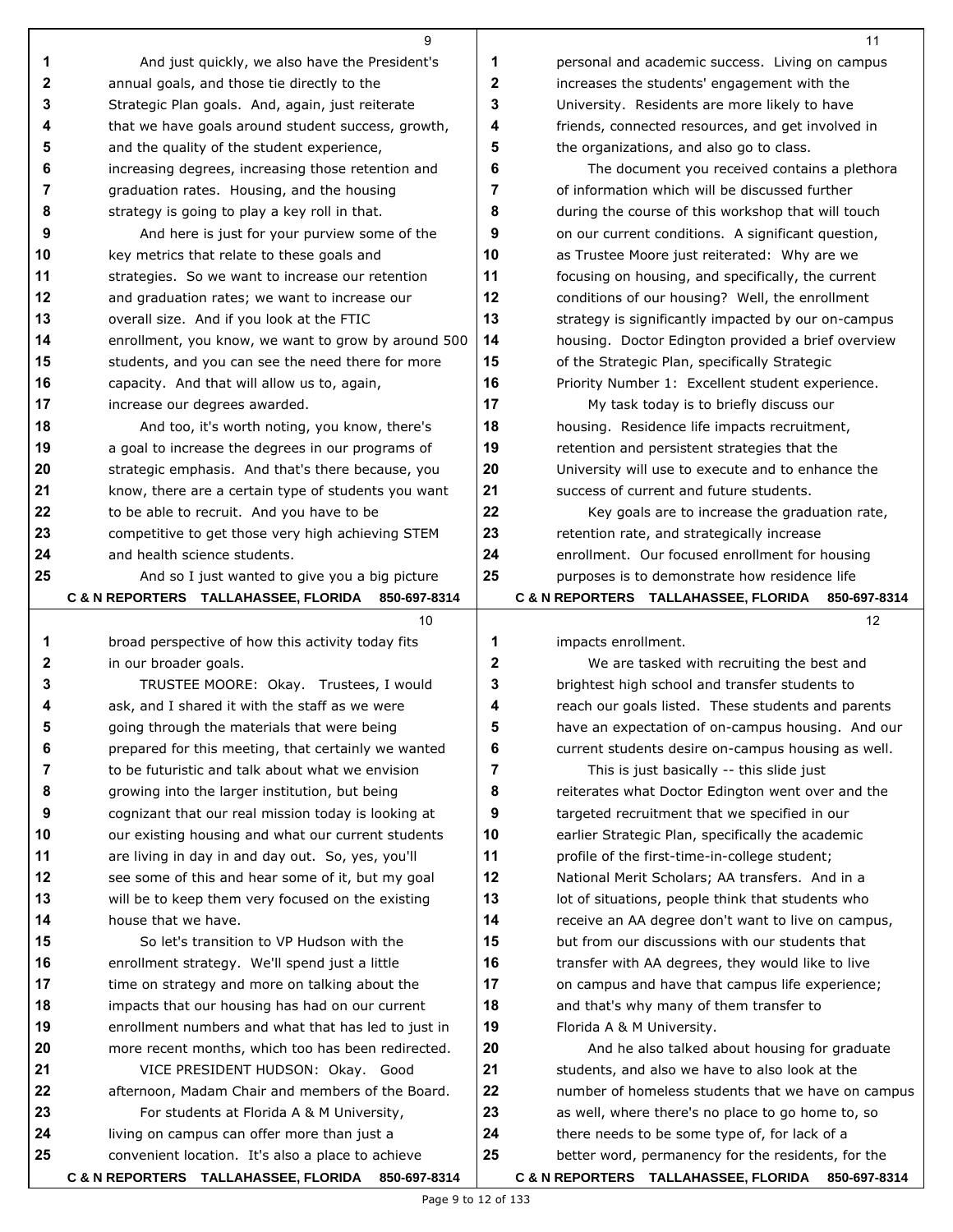|          | 13                                                                                               |          | 15                                                                                                    |
|----------|--------------------------------------------------------------------------------------------------|----------|-------------------------------------------------------------------------------------------------------|
| 1        | year for those students who don't go home for the                                                | 1        | come up with myself, but the students who transfer                                                    |
| 2        | holidays that need to have kitchens and other                                                    | 2        | here after two years that might have an associates                                                    |
| 3        | things like that.                                                                                | 3        | degree have never had an on-campus experience most                                                    |
| 4        | TRUSTEE MOORE: Trustee Reed.                                                                     | 4        | of them. And so part of being in college is an                                                        |
| 5        | TRUSTEE REED: Yeah, along the context of our                                                     | 5        | on-campus experience. It strikes me as really                                                         |
| 6        | international students, where do they live? Do                                                   | 6        | smart.                                                                                                |
| 7        | they live on campus, or do they live off campus.                                                 | 7        | VICE PRESIDENT HUDSON: Yes, sir. And with                                                             |
| 8        | DOCTOR HUDSON: Both. Some live on campus,                                                        | 8        | our goals to increase that population, having                                                         |
| 9        | and some also live off campus. What we've seen                                                   | 9        | on-campus housing for those students will be a                                                        |
| 10       | with a lot of our international students is that                                                 | 10       | benefit and be attractive to those students as                                                        |
| 11       | they may get an apartment together and live off                                                  | 11       | well.                                                                                                 |
| 12       | campus so they stay within their cohort, or with                                                 | 12       | TRUSTEE MOORE: Yeah, not to mention that in                                                           |
| 13       | their group of individuals that come from the same                                               | 13       | our research and visiting, I think that was UCF, we                                                   |
| 14       | country.                                                                                         | 14       | also saw with the whole international focus of                                                        |
| 15       | TRUSTEE REED: In the con -- may have a                                                           | 15       | growing that, there were international                                                                |
| 16       | follow-up?                                                                                       | 16       | living/learning communities, so that you encourage                                                    |
| 17       | TRUSTEE MOORE: Absolutely.                                                                       | 17       | that even further; that there's a place for you,                                                      |
| 18       | TRUSTEE REED: In the context -- I think we                                                       | 18       | uh-huh.                                                                                               |
| 19       | got the survey last week. In that context were you                                               | 19       | VICE PRESIDENT HUDSON: Okay. This slide                                                               |
| 20       | able to ascertain from the core of international                                                 | 20       | provides historical data on the specific goals                                                        |
| 21       | students in terms of what their issues are in the                                                | 21       | designated in the Strategic Plan as it relates to                                                     |
| 22       | context of whether they live on campus or not?                                                   | 22       | retention and enrollment. As Doctor Edington                                                          |
| 23       | VICE PRESIDENT HUDSON: Yes, sir we can pull                                                      | 23       | mentioned, the historical trend of persistence for                                                    |
| 24       | that data to determine that, through our                                                         | 24       | students from previous cohorts over three years, so                                                   |
| 25       | international department on how many of those                                                    | 25       | their freshman year, their sophomore year, and then                                                   |
|          | C & N REPORTERS TALLAHASSEE, FLORIDA<br>850-697-8314                                             |          | C & N REPORTERS TALLAHASSEE, FLORIDA 850-697-8314                                                     |
|          | 14                                                                                               |          | 16                                                                                                    |
| 1        | students live on campus and don't live on campus.                                                | 1        | their junior year, as you can see, it decreases                                                       |
| 2        | TRUSTEE REED: Thank you, Madam Chair.                                                            | 2        | between 16 and 20 percent between those three years                                                   |
| 3        | TRUSTEE MOORE: Thank you.                                                                        | 3        | going towards graduation for the persistence of                                                       |
|          | Trustee Lawrence.                                                                                | 4        | those students. As we review best practices to                                                        |
|          | TRUSTEE LAWRENCE: How many international                                                         | 5        | increase enrollment, retention and persistence were                                                   |
| 6        | students and how many homeless? Is the homeless a                                                | 6        | key.                                                                                                  |
| 7        | significant population?                                                                          | 7        | Now there's a correlation between on-campus                                                           |
| 8        | VICE PRESIDENT HUDSON: It's sig -- yeah,                                                         | 8        | housing and increasing retention, persistence, and                                                    |
| 9        | right now it's 77, and that's significant when you                                               | 9        | graduation rates. If we're going to reach the                                                         |
| 10       | think about those students and the opportunities                                                 | 10       | enrollment goal by 2022, we must address critical                                                     |
| 11       | that they have. And we have a specific program                                                   | 11       | space and maintenance needs in on-campus housing.                                                     |
| 12       | that we work through the Board of Governors to                                                   | 12       | There are several points of awareness that we                                                         |
| 13       | assist those students because they are eligible for                                              | 13       | must consider as we look at the next steps. And                                                       |
| 14       | tuition waiver.                                                                                  | 14       | this is the slide that's basically showing our goal                                                   |
| 15       | TRUSTEE LAWRENCE: How many international?                                                        | 15       | of our enrollment. We really focused in the                                                           |
| 16       | VICE PRESIDENT HUDSON: I would have to get                                                       | 16       | Strategic Plan on retention, not as much as just                                                      |
| 17       | that. I don't know --                                                                            | 17       | bringing in new students, but retaining the                                                           |
| 18       | TRUSTEE LAWRENCE: What do you guess it to be?                                                    | 18       | students that we have. And that's why this                                                            |
| 19       | VICE PRESIDENT HUDSON: I would say                                                               | 19       | discussion, as Trustee Moore said, is very                                                            |
| 20       | probably our inter --                                                                            | 20       | important for the students that we have on campus                                                     |
| 21       | TRUSTEE LAWRENCE: A couple of hundred?                                                           | 21       | to retain, and our graduate students.                                                                 |
| 22       | VICE PRESIDENT HUDSON: Yes, at least between                                                     | 22<br>23 | TRUSTEE MOORE: Trustee Washington.                                                                    |
| 23<br>24 | a hundred and 200 students, international --                                                     | 24       | TRUSTEE WASHINGTON: So thank you, VP Hudson.                                                          |
| 25       | TRUSTEE LAWRENCE: The other thing you said<br>that really made sense to me that I might not have | 25       | Both you and Doctor Edington have discussed the<br>correlation between housing, on-campus housing and |
|          | C & N REPORTERS TALLAHASSEE, FLORIDA 850-697-8314                                                |          | C & N REPORTERS TALLAHASSEE, FLORIDA 850-697-8314                                                     |
|          |                                                                                                  |          |                                                                                                       |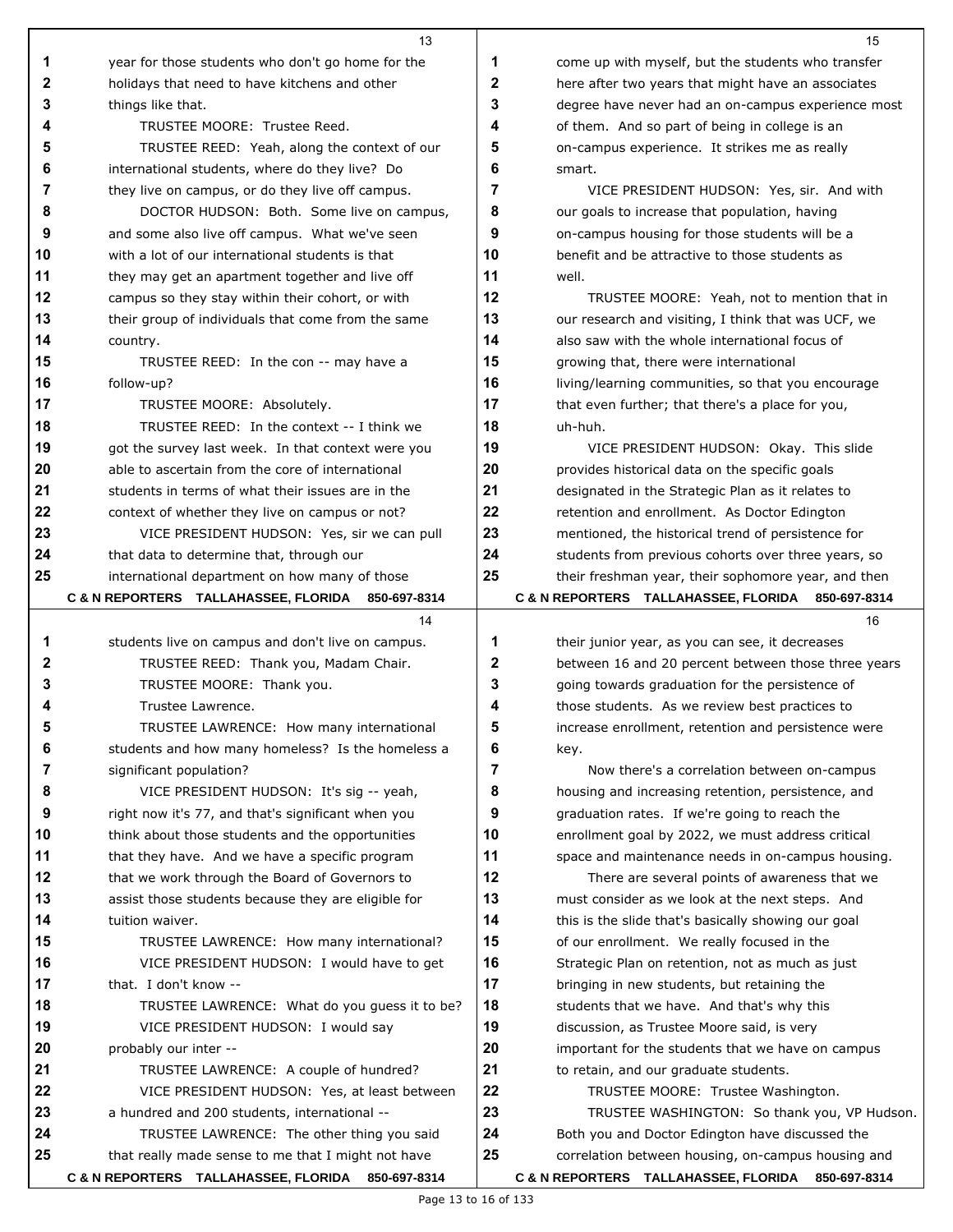|    | 17                                                  |    | 19                                                   |
|----|-----------------------------------------------------|----|------------------------------------------------------|
| 1  | retention and graduation. Do we actually have       | 1  | somehow never leave campus for residence             |
| 2  | statistics that tell us what -- at some point,      | 2  | accommodation, or they still on -- is there a drop   |
| 3  | there's a (inaudible) return, but what is our max?  | 3  | off.                                                 |
| 4  | How do we maximize that without overtapping         | 4  | VICE PRESIDENT HUDSON: Yes, sir, there's a           |
| 5  | ourselves? That would just be really helpful        | 5  | big drop off after the first year, because we have   |
| 6  | because there is a correlation there obviously, but | 6  | the Board regulation where all freshmen must reside  |
| 7  | what is correlation; and is it from first year to   | 7  | on-campus. So we look to have freshmen live on       |
| 8  | second year; first year to third year? I think      | 8  | campus because they have higher retention rates      |
| 9  | fleshing that out would help us make some more      | 9  | if they live on campus than live off camps; and      |
| 10 | informed decisions about what our capacity is and   | 10 | even -- we can't accommodate all the freshmen as     |
| 11 | where we should be investing.                       | 11 | well, so we provide our sophomores with an           |
| 12 | TRUSTEE MOORE: Great question.                      | 12 | opportunity because our sophomore scholarship        |
| 13 | VICE PRESIDENT HUDSON: And we'll get that           | 13 | students are required to live on campus as well.     |
| 14 | data because there is data that shows, and that's   | 14 | And so the majority of those sophomore               |
| 15 | where I received that information from, from the    | 15 | students that you'll see are those that are          |
| 16 | Office of Institutional Research, to show that gap  | 16 | receiving the full scholarships because they reside  |
| 17 | between that second and third year and that third   | 17 | on -- they're required to reside on campus.          |
| 18 | and fourth year is where we --                      | 18 | (WHEREUPON, TRUSTEE LAWSON ENTERED THE MEETING       |
| 19 | TRUSTEE WASHINGTON: Yeah, is it because they        | 19 | ROOM).                                               |
| 20 | move campus or -- you know, if we could compare the | 20 | VICE PRESIDENT HUDSON: But there's a                 |
| 21 | people who live on campus to those who move off at  | 21 | significant drop in -- after the sophomore year;     |
| 22 | certain points and tell us where our max output is. | 22 | and as you can see, junior and senior year it's      |
| 23 | TRUSTEE REED: And maybe one other point too I       | 23 | even a more significant drop of students living on   |
| 24 | think that I find very interesting is that the      | 24 | campus because of space availability.                |
| 25 | increase in enrollment isn't necessarily because    | 25 | TRUSTEE CARTER: Because --                           |
|    | C & N REPORTERS TALLAHASSEE, FLORIDA 850-697-8314   |    | C & N REPORTERS TALLAHASSEE, FLORIDA<br>850-697-8314 |
|    | 18                                                  |    | 20                                                   |
| 1  | you bring in new students, it's because you retain  | 1  | TRUSTEE MOORE: Trustee Carter.                       |
| 2  | new students. And I think that's the point you      | 2  | TRUSTEE CARTER: So it's more of a matter of          |
| 3  | need to make sure we emphasize here in terms of the | 3  | space availability versus choice?                    |
|    | goals that we have from a perspective, right?       | 4  | VICE PRESIDENT HUDSON: Yes, sir.                     |
|    | That's where a lot of this goal is, that it's       | ν  | TRUSTEE CARTER: So by logical extension, it          |
| 6  | coming from retention.                              | 6  | would behoove us to enhance and improve the process  |
| 7  | TRUSTEE MOORE: That's a great point.                | 7  | of providing on-campus that --                       |
| 8  | VICE PRESIDENT HUDSON: All right. I had to          | 8  | VICE PRESIDENT HUDSON: And the current               |
| 9  | go back and find my spot.                           | 9  | facilities, upgrading the current facilities so      |
| 10 | (MULTIPLE CONVERSATIONS).                           | 10 | that that would be amenable to the students that     |
| 11 | VICE PRESIDENT HUDSON: So what I wanted to          | 11 | are on campus.                                       |
| 12 | provide as well is basically something that we were | 12 | TRUSTEE CARTER: When we do, Madam Chairman,          |
| 13 | just discussing, the classification of students who | 13 | get to the facilities about upgrades and all like    |
| 14 | reside on campus. Currently 68 percent of the       | 14 | that, there's a couple of questions I want to ask    |
| 15 | residents who reside on campus are freshmen, so     | 15 | in the context of -- I think in the materials that   |
| 16 | that makes a big difference when you look at those  | 16 | you sent out, they're showing one dorm that hasn't   |
| 17 | numbers that we were just talking about at that     | 17 | been rehabbed or even transformed in about 70-plus   |
| 18 | sophomore and junior year of those students and     | 18 | years; I think there are two of those.               |
| 19 | providing a possible correlation between moving off | 19 | TRUSTEE MOORE: Correct.                              |
| 20 | campus and retention and persistence and            | 20 | TRUSTEE CARTER: When we get to that point,           |
| 21 | graduation.                                         | 21 | I'd like to kind of --                               |
| 22 | TRUSTEE MOORE: Trustee Carter.                      | 22 | TRUSTEE MOORE: Absolutely. I'm sure that             |
| 23 | TRUSTEE CARTER: Excuse me, Bill, for the            | 23 | there's going to be lots of conversation, probably   |
| 24 | interruption.                                       | 24 | even more once we actually conduct the tour. So      |
| 25 | After that freshman year, do the students           | 25 | it's absolutely what I expected from the workshop.   |
|    | C & N REPORTERS TALLAHASSEE, FLORIDA 850-697-8314   |    | C & N REPORTERS TALLAHASSEE, FLORIDA 850-697-8314    |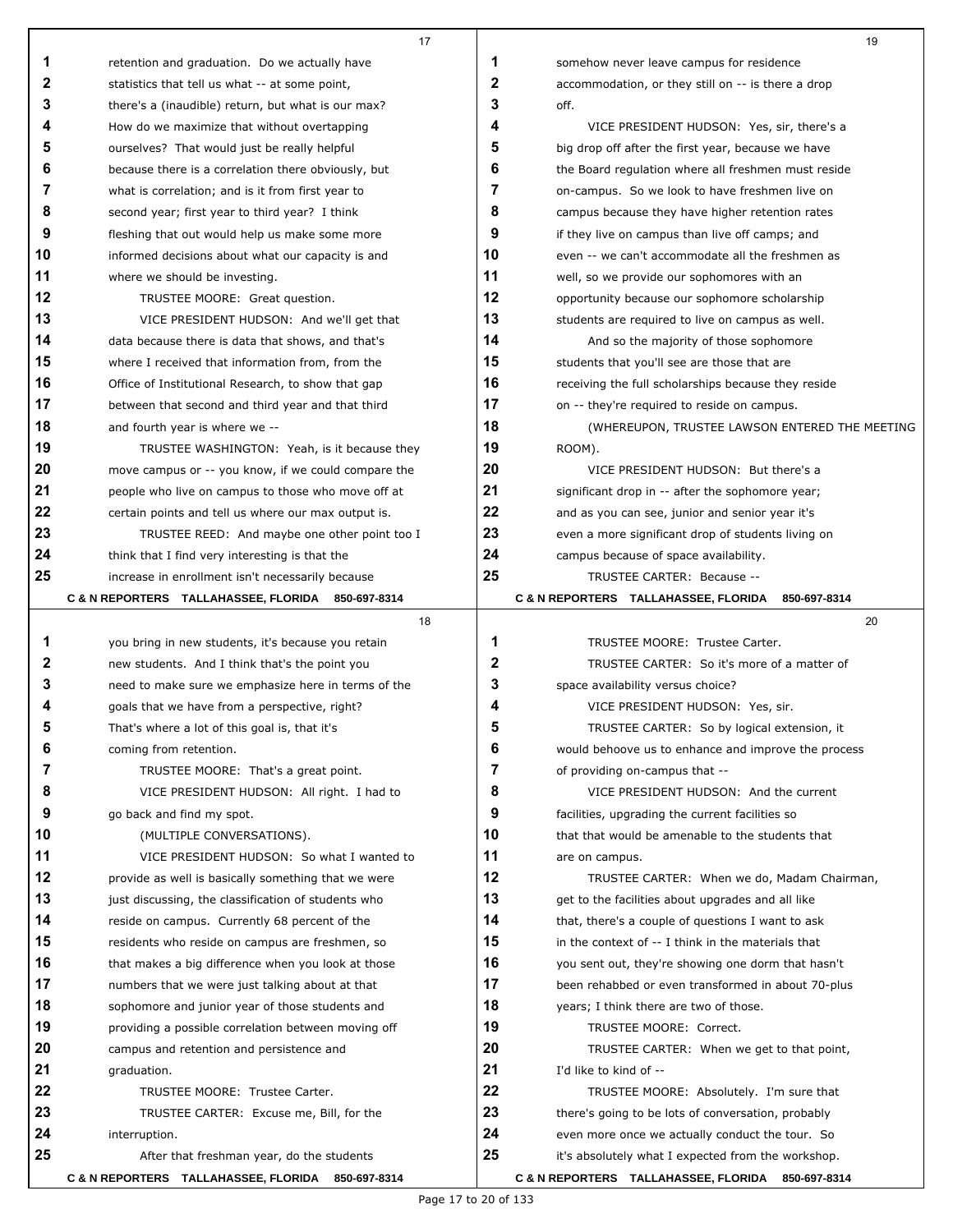|    | 21                                                   |              | 23                                                   |
|----|------------------------------------------------------|--------------|------------------------------------------------------|
| 1  | Trustee Carter -- I mean Washington.                 | 1            | TRUSTEE WASHINGTON: Okay.                            |
| 2  | TRUSTEE WASHINGTON: No worries.                      | $\mathbf{2}$ | VICE PRESIDENT HUDSON: As we continue our            |
| 3  | Can you help me break down this chart a              | 3            | recruitment efforts.                                 |
| 4  | little bit? What's that first column, FTC/FCC? Is    | 4            | TRUSTEE CARTER: Are all 24 hundred of them           |
| 5  | that $-$                                             | 5            | occupied?                                            |
| 6  | VICE PRESIDENT HUDSON: First time in college.        | 6            | VICE PRESIDENT HUDSON: Yes, sir.                     |
| 7  | TRUSTEE WASHINGTON: So you're basically out          | 7            | TRUSTEE CARTER: Okay.                                |
| 8  | of -- we had 16 hundred new students?                | 8            | DOCTOR WILDER: That's the number we have,            |
| 9  | VICE PRESIDENT HUDSON: Correct.                      | 9            | 2,404.                                               |
| 10 | TRUSTEE WASHINGTON: Four hundred of them             | 10           | VICE PRESIDENT HUDSON: I know. That's why I          |
| 11 | stayed in a dorm?                                    | 11           | said approximately 24 hundred because some might be  |
| 12 | TRUSTEE LAWRENCE: No.                                | 12           | coming $-$                                           |
| 13 | TRUSTEE WASHINGTON: No? How many.                    | 13           | TRUSTEE LAWRENCE: So the math is simple.             |
| 14 | VICE PRESIDENT HUDSON: It's actually freshmen        | 14           | Only one quarter of the students. What do you want   |
| 15 | students that --                                     | 15           | it to be?                                            |
| 16 | DOCTOR WILDER: That's the freshman students          | 16           | VICE PRESIDENT HUDSON: Well, we searched --          |
| 17 | that are still freshmen classification --            | 17           | TRUSTEE LAWRENCE: What do you realistically          |
| 18 | TRUSTEE WASHINGTON: Okay.                            | 18           | want it to be?                                       |
| 19 | DOCTOR WILDER: That are not first time in            | 19           | VICE PRESIDENT HUDSON: Realistically, at             |
| 20 | college. So they may be students who started in      | 20           |                                                      |
| 21 |                                                      | 21           | other institutions, between 35 and 40 percent of     |
| 22 | the spring semester --                               | 22           | their students reside on campus, those that have     |
|    | TRUSTEE WASHINGTON: Oh, okay.                        |              | high retention rates and high graduation rates. So   |
| 23 | DOCTOR WILDER -- or they're students who did         | 23           | if you look around the State University System,      |
| 24 | not achieve the number of credit hours to move to    | 24           | you've seen over the past ten years an increase in   |
| 25 | sophomore status after their first year.             | 25           | housing on campus across the board. And so that's    |
|    | C & N REPORTERS TALLAHASSEE, FLORIDA<br>850-697-8314 |              | C & N REPORTERS TALLAHASSEE, FLORIDA<br>850-697-8314 |
|    |                                                      |              |                                                      |
|    | 22                                                   |              | 24                                                   |
| 1  | TRUSTEE WASHINGTON: So basically what we're          | 1            | why you've seen also institutions -- UCF is one --   |
| 2  | saying is if I add all of those up, those are the    | 2            | that created living/learning communities; and        |
| 3  | total number of the students we have in housing?     | 3            | they've seen their retention and graduation rates    |
| 4  | DOCTOR WILDER: Correct.                              | 4            | skyrocket just over that matter of time of           |
|    | TRUSTEE WASHINGTON: Do we know what                  | 5            | including those new facilities on campus, their      |
| 6  | percentage or ratio that is of our entire student    | 6            | housing --                                           |
| 7  | population?                                          | 7            | TRUSTEE LAWRENCE: So we have a heck of an            |
| 8  | DOCTOR WILDER: Yes, we do. That is --                | 8            | opportunity here?                                    |
| 9  | VICE PRESIDENT HUDSON: It's coming up.               | 9            | VICE PRESIDENT HUDSON: Yes, sir.                     |
| 10 | TRUSTEE WASHINGTON: Okay.                            | 10           | TRUSTEE MOORE: Absolutely.                           |
| 11 | DOCTOR WILDER: It's coming up.                       | 11           | VICE PRESIDENT HUDSON: Okay. In 2015 we              |
| 12 | TRUSTEE WASHINGTON: Of the first-time                | 12           | starting utilizing living and learning communities   |
| 13 | students, is that the majority of the students?      | 13           | in the FAMU Village residence hall. Data has shown   |
| 14 | DOCTOR WILDER: Yes.                                  | 14           | that students living in the living/learning          |
| 15 | VICE PRESIDENT HUDSON: Yeah, because some            | 15           | communities have higher retention rates and higher   |
| 16 | will start in the spring or the summer, and so by    | 16           | graduation rates, just from 2015 when we started.    |
| 17 | credit hours, they're still freshmen, so they still  | 17           | And we have that data to show that the retention     |
| 18 | have to reside on campus.                            | 18           | rate and the GPAs are higher.                        |
| 19 | TRUSTEE WASHINGTON: No, I mean that makes            | 19           | TRUSTEE CARTER: Really?                              |
| 20 | total sense. I was just trying to figure out what    | 20           | VICE PRESIDENT HUDSON: Yes, sir.                     |
| 21 | that 1,655 was out of all of the students?           | 21           | TRUSTEE CARTER: That would be interesting.           |
| 22 | VICE PRESIDENT HUDSON: Out of the total.             | 22           | VICE PRESIDENT HUDSON: And we do that, and I         |
| 23 | TRUSTEE WASHINGTON: Yeah, out of the total.          | 23           | can -- I actually have it right here. The            |
| 24 | VICE PRESIDENT HUDSON: Okay. And currently           | 24           | retention rate for students living in the LLC in     |
| 25 | we have approximately 24 hundred beds on campus.     | 25           | 2015 to '16 was 83.5 percent. Compared to those      |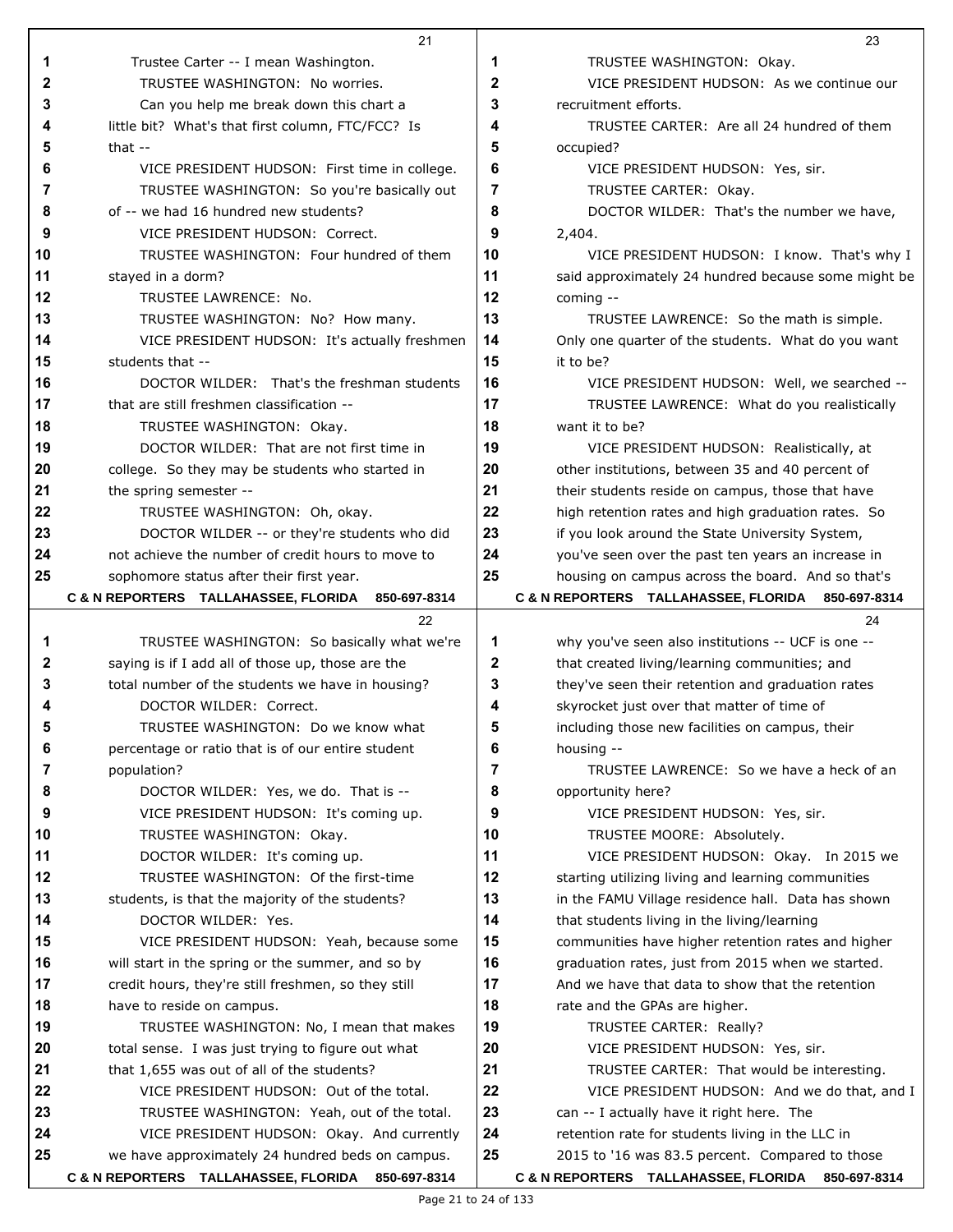|    | 25                                                              |    | 27                                                  |
|----|-----------------------------------------------------------------|----|-----------------------------------------------------|
| 1  | not living in the -- wait a minute. That's                      | 1  | institutions are entire buildings. So they have --  |
| 2  | sophomore.                                                      | 2  | we are just using just floors. They have entire     |
| 3  | I'm sorry, GPA for freshmen was 2.95 in the                     | 3  | buildings that are actually the living/learning     |
| 4  | LLC; 2.64 not in the LLC.                                       | 4  | communities. And it's not just academic programs.   |
| 5  | And at the end of spring of sophomore year, it                  | 5  | There are social living/learning communities as     |
| 6  | was a 3.03, and a 2.8. 83.5 retention rate, 74.5                | 6  | well, so --                                         |
| 7  | retention rate.                                                 | 7  | TRUSTEE MOORE: As well as the advising              |
| 8  | TRUSTEE LAWRENCE: So this is a very primitive                   | 8  | component, they've actually included that in the    |
| 9  | question, and I should know the answer. What is a               | 9  | housing facility.                                   |
| 10 | living/learning community?                                      | 10 | I think the point too that as you were making       |
| 11 | VICE PRESIDENT HUDSON: A living/learning                        | 11 | your way through the tours today later that you     |
| 12 | community is a group of students who are taking                 | 12 | will question where are common spaces that would    |
| 13 | courses; they're living in the same facility. They              | 13 | even encourage and nurture that. You'll see in a    |
| 14 | have specialized programmatic academic activities               | 14 | number of the facilities there might be one, two,   |
| 15 | that they are involved in together. And I'll use                | 15 | three, four computers in an area. It's certainly    |
| 16 | the engineering ones as an example.                             | 16 | not adequate if you're looking to build this whole  |
| 17 | Those students actually got to go on an                         | 17 | learning environment that encourages fast forward   |
| 18 | international trip together. And I actually met                 | 18 | on completing their goal.                           |
| 19 | with some of those students last week, and they                 | 19 | Trustee Carter.                                     |
| 20 | talked about how great the living/learning                      | 20 | TRUSTEE CARTER: Thank you, Madam Chair.             |
| 21 | community is how it enhanced their productivity                 | 21 | I just wanted to ask you a question. Maybe I        |
| 22 | because they regulate each other.                               | 22 | misheard. Are you saying that the students that     |
| 23 | TRUSTEE LAWRENCE: So I can assume that in                       | 23 | are in the living/learning community in their       |
| 24 | living/learning community the retention rate up to              | 24 | freshmen year, when they come back the second year, |
| 25 | and including the graduation rate is significantly              | 25 | that's not an opportunity available to them?        |
|    | <b>C &amp; N REPORTERS TALLAHASSEE, FLORIDA</b><br>850-697-8314 |    | C & N REPORTERS TALLAHASSEE, FLORIDA 850-697-8314   |
|    | 26                                                              |    | 28                                                  |
| 1  | better. What percentage of the 25 hundred slots                 | 1  | VICE PRESIDENT HUDSON: No, they create --           |
| 2  | you've got are living/learning slots?                           | 2  | through the academic departments, we try to keep    |
| 3  | VICE PRESIDENT HUDSON: We have six programs.                    | 3  | that synergy, but there's not a sophomore           |
| 4  | We can get those numbers.                                       | 4  | living/learning community. It's only in their       |
| 5  | TRUSTEE LAWRENCE: Well, what would you quess                    | 5  | freshmen year that they're in those living/learning |
| 6  | it to be?                                                       | 6  | communities.                                        |
| 7  | DOCTOR WILDER: It's nine.                                       | 7  | TRUSTEE CARTER: Well, if I may ask, why --          |
| 8  | VICE PRESIDENT HUDSON: Nine programs?                           | 8  | excuse me for a follow-up.                          |
| 9  | DOCTOR WILDER: It's nine programs.                              | 9  | TRUSTEE MOORE: No, I want -- this is --             |
| 10 | VICE PRESIDENT HUDSON: Roughly maybe about --                   | 10 | TRUSTEE CARTER: Why is that?                        |
| 11 | yeah, about 250 to 300 students.                                | 11 | VICE PRESIDENT HUDSON: We don't have the            |
| 12 | TRUSTEE LAWRENCE: So that's only ten percent?                   | 12 | capacity.                                           |
| 13 | VICE PRESIDENT HUDSON: Yes.                                     | 13 | TRUSTEE CARTER: Other than the capacity,            |
| 14 | TRUSTEE LAWRENCE: So that's a big                               | 14 | that's the only thing.                              |
| 15 | opportunity?                                                    | 15 | VICE PRESIDENT HUDSON: That's the only thing.       |
| 16 | VICE PRESIDENT HUDSON: Yes, sir.                                | 16 | If we had the capacity, the students would love to  |
| 17 | TRUSTEE LAWRENCE: Does it make sense that if                    | 17 | be in those living/learning communities and we      |
| 18 | I've got a cohort of people that I'm working with,              | 18 | would offer it for a second year.                   |
| 19 | studying with, liking, playing with or whatever                 | 19 | TRUSTEE LAWRENCE: And we would have stunning        |
| 20 | else, I might like to come back to the same thing               | 20 | good things coming out of that if we were able to   |
| 21 | year after year?                                                | 21 | do that?                                            |
| 22 | VICE PRESIDENT HUDSON: And we get a high                        | 22 | VICE PRESIDENT HUDSON: Yes, sir.                    |
| 23 | demand for sophomore students wanting to come back              | 23 | TRUSTEE LAWRENCE: Well, that could be a big         |
| 24 | in those, but we don't have the capacity.                       | 24 | part of the future, wouldn't it?                    |
| 25 | And most living/learning centers at other                       | 25 | VICE PRESIDENT HUDSON: Yes, sir, and even           |
|    | C & N REPORTERS TALLAHASSEE, FLORIDA 850-697-8314               |    | C & N REPORTERS TALLAHASSEE, FLORIDA 850-697-8314   |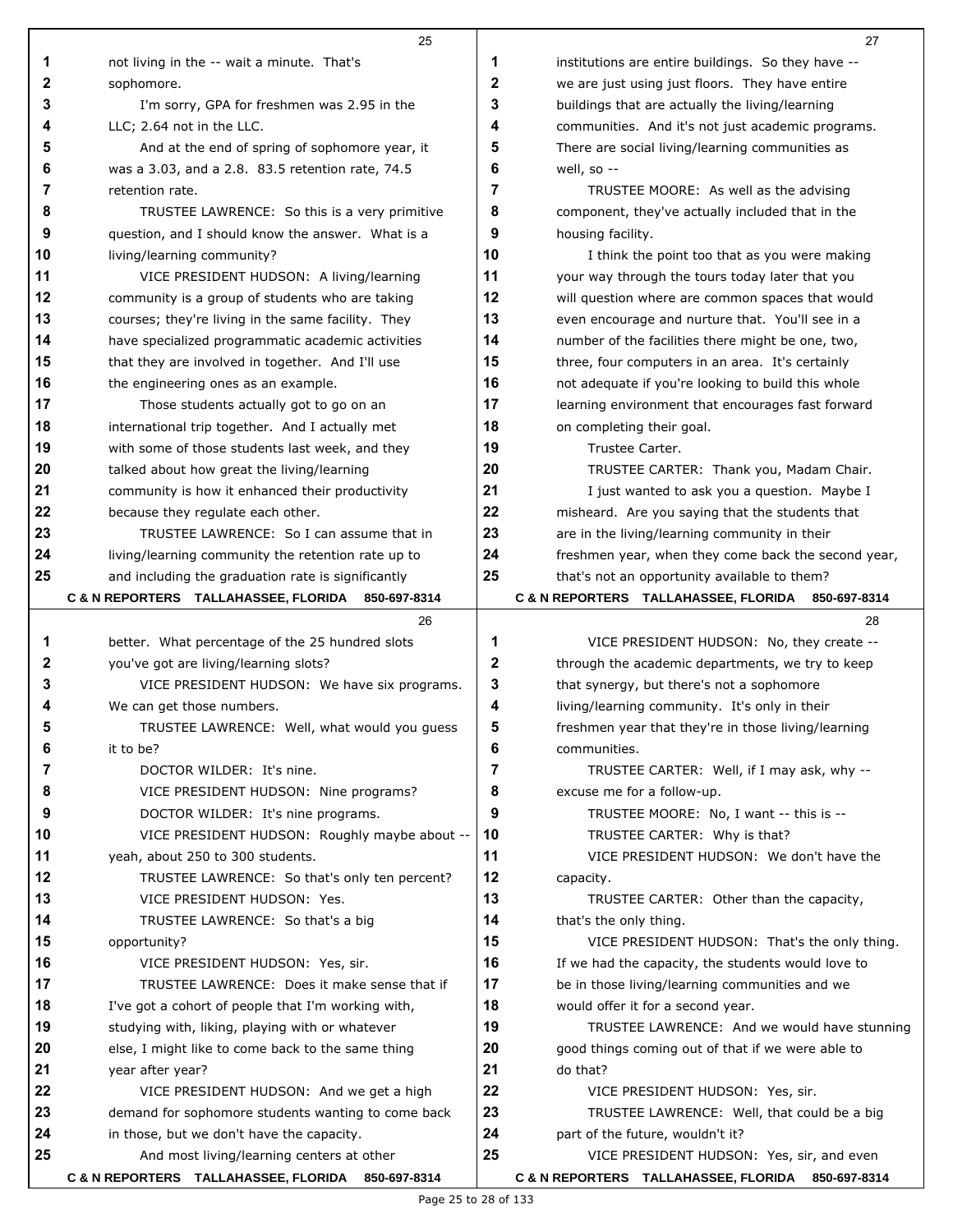|        | 29                                                                                                       |        | 31                                                                                              |
|--------|----------------------------------------------------------------------------------------------------------|--------|-------------------------------------------------------------------------------------------------|
| 1      | national data, and we've looked at, from Auburn to                                                       | 1      | found criminal law antithetical to their being.                                                 |
| 2      | Iowa State to UCF, to other universities as well,                                                        | 2      | So we had first constitutional law, criminal                                                    |
| 3      | they're moving to those living/learning communities                                                      | 3      | law, procedures, and things like that. So I think                                               |
| 4      | and that shared open space where they can work                                                           | 4      | that that gives the kids -- kids, they're all kids                                              |
| 5      | together and study together.                                                                             | 5      | to me -- give our students an opportunity to not                                                |
| 6      | TRUSTEE CARTER: Over the entire --                                                                       | 6      | only have a greater environment for study, process,                                             |
| 7      | VICE PRESIDENT HUDSON: Over the entire four                                                              | 7      | and then critical thinking, but also have an                                                    |
| 8      | years, they're looking at things like that,                                                              | 8      | opportunity to pull from each other's particular                                                |
| 9      | specifically for certain populations. I know of                                                          | 9      | core group. Because some people are going to be                                                 |
| 10     | some that are like women in the math and sciences,                                                       | 10     | better in subjects than others, but by the same                                                 |
| 11     | there are learning centers for those types of                                                            | 11     | token, by keeping them in that context, I think if                                              |
| 12     | programs; for those specialized programs in                                                              | 12     | we can keep them together, it's just my own                                                     |
| 13     | engineering. But there are a lot of different                                                            | 13     | opinion, based upon the data we've been presented,                                              |
| 14     | opportunities for living/learning centers that                                                           | 14     | that's going to enhance not only our -- the                                                     |
| 15     | universities are taking advantage of, and they're                                                        | 15     | graduation rate but other performance metrics very                                              |
| 16     | even creating a different type of rooming situation                                                      | 16     | dear and near to us.                                                                            |
| 17     | for students as well. If you look at the                                                                 | 17     | TRUSTEE MOORE: Absolutely. The support                                                          |
| 18     | facilities in which -- at a lot of our conferences                                                       | 18     | system for success should not end with just the                                                 |
| 19     | we're seeing them redesigning the living/learning                                                        | 19     | classroom. It should continue on with their                                                     |
| 20     | space for students.                                                                                      | 20     | housing and retention, so -- okay, VP Hudson, you                                               |
| 21     | TRUSTEE CARTER: David, they've done that at                                                              | 21     | want to wrap it up?                                                                             |
| 22     | FIU. I know they have done kind of like a common                                                         | 22     | VICE PRESIDENT HUDSON: I'm closing out, so we                                                   |
| 23     | area for the kitchen and gathering room. I call                                                          | 23     | can move on.                                                                                    |
| 24     | them a living room at home, but you know what I'm                                                        | 24     | TRUSTEE MOORE: Okay.                                                                            |
| 25     | saying. And each one of them have their own                                                              | 25     | VICE PRESIDENT HUDSON: Because I think a lot                                                    |
|        | C & N REPORTERS TALLAHASSEE, FLORIDA 850-697-8314                                                        |        | C & N REPORTERS TALLAHASSEE, FLORIDA<br>850-697-8314                                            |
|        | 30                                                                                                       |        | 32                                                                                              |
| 1      | apartment aside from that.                                                                               | 1      | of the data that you're going to see in the next                                                |
| 2      | That may be something, Madam Chair, as we get                                                            | 2      | presentation will explain where we are currently                                                |
| 3      | into -- I may ask you, as we get into -- further                                                         | 3<br>4 | and where we need to be in the future as well.                                                  |
| 4      | along with our process and our housing projects and                                                      |        | So I just want to reiterate that as we track                                                    |
| 5<br>6 | program, maybe in the context of renovation, I know<br>they may be few and far between, but we can still | 5<br>6 | enrollment options and once we reach housing<br>capacity, off-campus options now have to become |
| 7      | have dreams and visions and hopes and aspirations.                                                       | 7      | available once we reach that capacity, as you can                                               |
| 8      | But in that context, maybe -- if we are going                                                            | 8      | see.                                                                                            |
| 9      | to renovate the facilities, maybe we need to                                                             | 9      | And so we are going to have to work with                                                        |
| 10     | concentrate first on renovating the facility that                                                        | 10     | our -- with off-campus facilities, but there are                                                |
| 11     | can accommodate our living/learning communities;                                                         | 11     | some liability issues that we must take into                                                    |
| 12     | because if I'm not mistaken, most of those                                                               | 12     | consideration as we look at off-campus facilities                                               |
| 13     | communities -- like I know at FIU you're going to                                                        | 13     | as well. We've talked with General Counsel just to                                              |
| 14     | be there the whole four years. But based upon what                                                       | 14     | make sure that we don't cause any harm to the                                                   |
| 15     | Doctor Hudson is presenting us and the data is that                                                      | 15     | University by having those liability issues.                                                    |
| 16     | it seems to behoove us to move towards that                                                              | 16     | So Doctor Jennifer Wilder, Director of                                                          |
| 17     | because, one, it's going to be a success rate; two,                                                      | 17     | Housing, will discuss the current landscape and the                                             |
| 18     | you've got a more concentrated area and a more                                                           | 18     | short-term strategy of moving forward, if there are                                             |
| 19     | specific group of study partners.                                                                        | 19     | no more questions for me, Madam Chair.                                                          |
| 20     | TRUSTEE MOORE: Uh-huh.                                                                                   | 20     | TRUSTEE MOORE: Absolutely. I will tell                                                          |
| 21     | TRUSTEE CARTER: I know when I was in law                                                                 | 21     | you -- and Doctor Wilder has been totally                                                       |
| 22     | school, we all had our study groups. Linda                                                               | 22     | transparent along the way. She's been with us for                                               |
| 23     | Barge-Miles can attest. And it was a tremendous                                                          | 23     | a short time, but been engaged in a whole lot of                                                |
| 24     | opportunity just because some people in my study                                                         | 24     | activity in bringing us to par.                                                                 |
| 25     | group were very good in con law, but they just                                                           | 25     | The one question that I asked Doctor Wilder as                                                  |
|        | C & N REPORTERS TALLAHASSEE, FLORIDA 850-697-8314                                                        |        | C & N REPORTERS TALLAHASSEE, FLORIDA 850-697-8314                                               |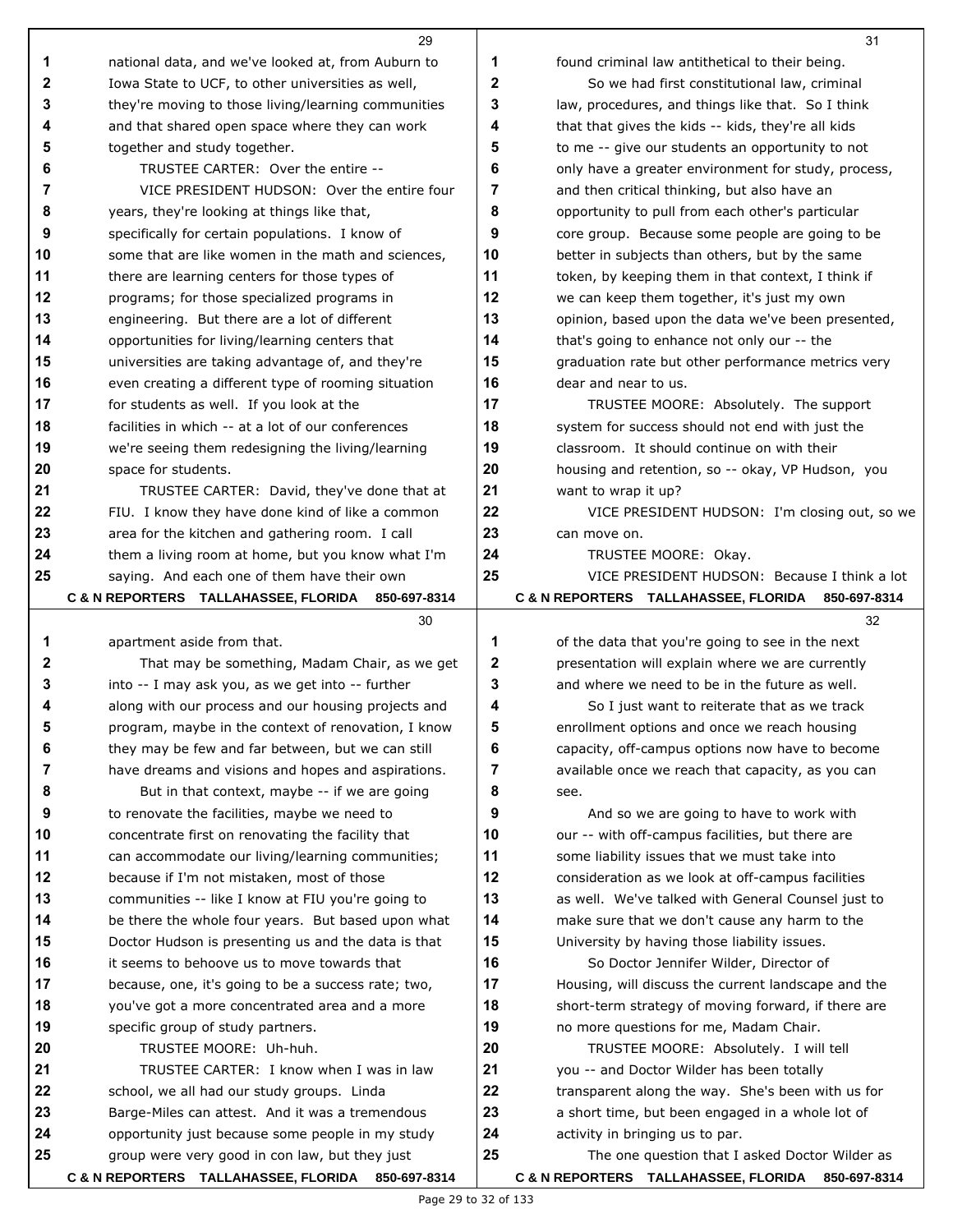|              | 33                                                                   |          | 35                                                       |
|--------------|----------------------------------------------------------------------|----------|----------------------------------------------------------|
| 1            | we completed our first leg of our tour, and I said:                  | 1        | TRUSTEE MOORE: Trustee Carter.                           |
| $\mathbf{2}$ | Doctor Wilder, comparing, you know, looking at what                  | 2        | TRUSTEE CARTER: This kind of gets to what I              |
| 3            | you're showing me and the group is showing me right                  | 3        | didn't want. I didn't want to have one of my             |
| 4            | now, how does that compare? Because I know you've                    | 4        | senior moments like Dave and forget it.                  |
| 5            | been at a number of other institutions and had                       | 5        | (LAUGHTER).                                              |
| 6            | their housing inventory and tasks that you were led                  | 6        | TRUSTEE CARTER: I'm not being tactful.                   |
| 7            | to -- tasked with bringing forward, but how does                     | 7        | TRUSTEE MOORE: I know, I won't stand for it,             |
| 8            | our situation compare? And, Doctor Wilder, what                      | 8        | Trustee Lawrence.                                        |
| 9            | did you share with me?                                               | 9        | (DISCUSSION OFF THE RECORD).                             |
| 10           | DOCTOR WILDER: What I shared with                                    | 10       | TRUSTEE CARTER: On the -- I guess it was the             |
| 11           | Trustee Moore is that these are the worst                            | 11       | Young and Sampson.                                       |
| 12           | facilities that I have seen, and this is my 6th                      | 12       | DOCTOR WILDER: Yes.                                      |
| 13           | institution and my fourth HBCU that I have worked                    | 13       | TRUSTEE CARTER: To a lesser extent, maybe                |
| 14           | at.                                                                  | 14       | Gibbs, and it's just I couldn't wrap my brain            |
| 15           | So good afternoon. Thank you, Trustee                                | 15       | around that -- now these are currently occupied,         |
| 16           | Moore -- Chair Moore.                                                | 16       | are they not?                                            |
| 17           | TRUSTEE REED: That's a great introduction.                           | 17       | DOCTOR WILDER: All of these buildings are                |
| 18           | TRUSTEE MOORE: Yes. And, again, eyes open.                           | 18       | currently occupied.                                      |
| 19           | Again, this is a transparent workshop, eyes open.                    | 19       | TRUSTEE CARTER: Wow. And where you don't                 |
| 20           | You know, rosy pictures are great, but I want you                    | 20       | have the last renovated needs that -- you don't          |
| 21           | all to be as fired up about this as I am and the                     | 21       | have a history -- renovation here means significant      |
| 22           | work that we need to do.                                             | 22       | renovation or --                                         |
| 23           | DOCTOR ROBINSON: Trustee Moore.                                      | 23       | DOCTOR WILDER: In my eight months here that              |
| 24           | TRUSTEE MOORE: Doctor Robinson.                                      | 24       | I've done this research, we cannot tell that there       |
| 25           | DOCTOR ROBINSON: Yeah, just briefly on the                           | 25       | was any significant renovations done to these            |
|              | C & N REPORTERS TALLAHASSEE, FLORIDA 850-697-8314                    |          | C & N REPORTERS TALLAHASSEE, FLORIDA 850-697-8314        |
|              | 34                                                                   |          | 36                                                       |
|              |                                                                      |          |                                                          |
| 1            | last conversation about living/learning                              | 1        | buildings.                                               |
| 2            | communities, I hope that you get a chance to                         | 2        | TRUSTEE REED: Oh. Thank you, Madam Chair.                |
| 3            | mention or see the Southern Education Foundation                     | 3        | TRUSTEE MOORE: Okay. And keep the questions              |
| 4            | houses on our campus; that that is sort of a form                    | 4        | coming.                                                  |
| 5            | of a living/learning community all though it's not                   | 5        | Doctor Wilder.                                           |
| 6            | built around an academic program. It's students                      | 6        | DOCTOR WILDER: Within the nine buildings, we             |
| 7            | sort of living and working together, you know, with                  | 7        | have 74 units that are offline, and they are             |
| 8            | a common goal. They cook, you know, they have                        | 8        | offline for different reasons as you can see. Some       |
| 9            | different responsibilities to maintaining the                        | 9        | of them we -- the housing office took the space to       |
| 10           | housing and so forth. So I hope you get a chance                     | 10       | create file rooms and storage, but the majority of       |
| 11           | to take a look at that, because that's another                       | 11       | them are for leaks, mildew issues, roof leaks, one       |
| 12           | model out there where students come together around                  | 12       | is in an isolated area where there is not a full         |
| 13           | something other than academic programs.                              | 13       | bathroom downstairs, so we closed that unit off          |
| 14           | TRUSTEE MOORE: Thank you, Doctor Robinson.                           | 14       | because we did not want our students to be               |
| 15           | Doctor Wilder.                                                       | 15       | experiencing that. We have water intrusion in a          |
| 16           | DOCTOR WILDER: Currently we have nine                                | 16       | building, which is Sampson Hall, which was               |
| 17           | buildings open, and as you can tell by the years                     | 17       | renovated in 2011, but the building's envelope           |
| 18<br>19     | that they were built, our buildings are between the                  | 18       | needs to be sealed. So there are 74 units that           |
|              | ages of 3 and 90 years old with the average age                      | 19       | could be used if these issues were addressed.            |
| 20<br>21     | being 47.5. So our facilities are in desperate<br>need of some love. | 20<br>21 | TRUSTEE CARTER: Now --<br>TRUSTEE MOORE: Trustee Carter. |
| 22           | We currently have capacity for 2,546 students                        | 22       | TRUSTEE CARTER: There's no correlation, or is            |
| 23           | in all of our buildings, and I have broken down the                  | 23       | there, between the \$205,000 for the lost revenue        |
| 24           | capacity for you by building.                                        | 24       | and the cost to renovate these buildings, are            |
| 25           | TRUSTEE CARTER: Madam Chair.                                         | 25       | there, or is there? And if so, what is it?               |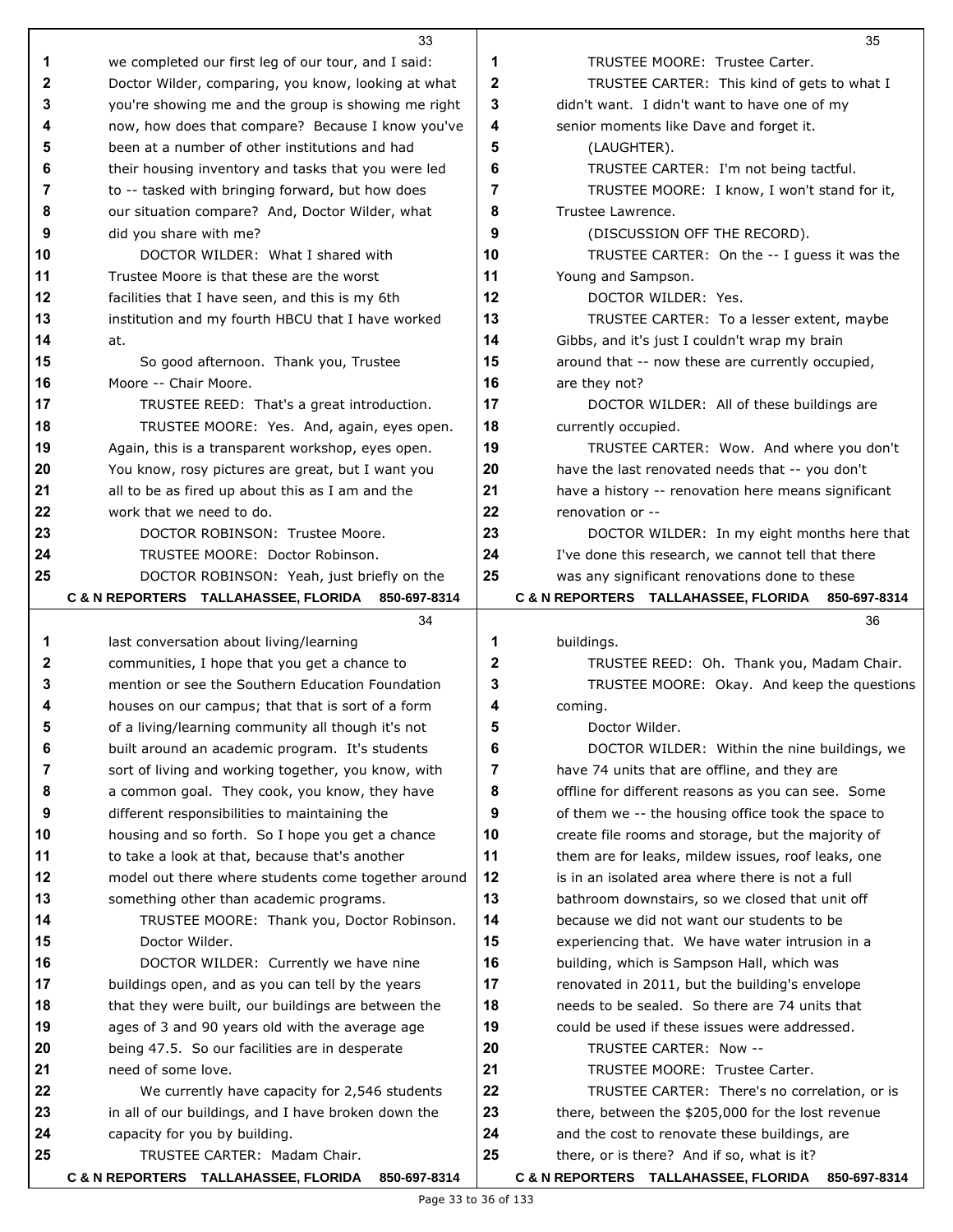|          | 37                                                              |          | 39                                                              |
|----------|-----------------------------------------------------------------|----------|-----------------------------------------------------------------|
| 1        | DOCTOR WILDER: You're asking if there's a                       | 1        | UNIDENTIFIED SPEAKER: Yeah, Trustee Lawson,                     |
| 2        | correlation between the cost to renovate and the                | 2        | those buildings are in the historic district.                   |
| 3        | amount of revenue that's lost.                                  | 3        | They're not historic buildings. The only historic               |
| 4        | TRUSTEE CARTER: Lost, yes.                                      | 4        | building we have on campus is (inaudible).                      |
| 5        | DOCTOR WILDER: Yes, there is, and I'm going                     | 5        | Diamond, McGuinn, Cropper, and Wheatley all are in              |
| 6        | to go into what the cost to renovate --                         | 6        | the historic district. They can be torn down. The               |
| 7        | TRUSTEE CARTER: Okay. I'll wait.                                | 7        | historic district wanted us to do a half study,                 |
| 8        | DOCTOR WILDER: -- is later.                                     | 8        | which we did on both buildings, where they come in              |
| 9        | TRUSTEE CARTER: I'll wait. Thank you.                           | 9        | and document the building throughout, the floor                 |
| 10       | DOCTOR WILDER: You're welcome.                                  | 10       | plan, take pictures for historic records. In case               |
| 11       | We have four buildings that are currently                       | 11       | somebody comes 20 years from now and want to see                |
| 12       | offline: Cropper, Diamond, McGuinn and Wheatley.                | 12       | how the building was, we'll have a historic record              |
| 13       | These buildings will remain offline permanently as              | 13       | on how it is; but it's not a historic building.                 |
| 14       | the repairs are insurmountable and current deferred             | 14       | And to try to gut them and bring them back                      |
| 15       | maintenance exceeds industry-determined thresholds              | 15       | up -- they were built way back in 1938; they don't              |
| 16       | compared to their replacement value. So those                   | 16       | meet today's code. So the floor-to-ceiling height               |
| 17       | buildings have been offline either for three or                 | 17       | might be at nine feet; but by the time you put                  |
| 18       | four years.                                                     | 18       | infrastructure and HVAC and everything, you might               |
| 19       | TRUSTEE WASHINGTON: So what --                                  | 19       | have a ceiling at six feet, which would not be                  |
| 20       | TRUSTEE CARTER: When you say permanent,                         | 20       | conducive to today's code.                                      |
| 21       | $I'll$ --                                                       | 21       | CHAIRMAN LAWSON: That's good news. I didn't                     |
| 22       | TRUSTEE MOORE: Okay. Trustee Washington.                        | 22       | realize they could be torn down. We were always                 |
| 23       | TRUSTEE WASHINGTON: So permanently offline                      | 23       | told we couldn't -- we could only tear down the                 |
| 24       | means that what exactly is going to happen to them              | 24       | back, we'd to leave the front facade in place with              |
| 25       | and what are they doing now?                                    | 25       | the brick, so --                                                |
|          | <b>C &amp; N REPORTERS TALLAHASSEE, FLORIDA</b><br>850-697-8314 |          | <b>C &amp; N REPORTERS TALLAHASSEE, FLORIDA</b><br>850-697-8314 |
|          | 38                                                              |          | 40                                                              |
| 1        | DOCTOR WILDER: Right now they are sitting                       | 1        | TRUSTEE MOORE: Trustee Lawrence.                                |
| 2        | empty. There is some storage in one of them for                 | 2        | TRUSTEE LAWRENCE: I don't have the feel for                     |
| 3        | us. We are currently paying utilities on those                  | 3        | the land. Are they contiguous to one another,                   |
| 4        | buildings, but they are -- the plan we hope is that             | 4        | these four?                                                     |
| 5        | they will be demolished.                                        | 5        | VICE PRESIDENT HUDSON: Yes.                                     |
| 6        | CHAIRMAN LAWSON: I thought they were                            | 6        | TRUSTEE LAWRENCE: And so if you tore them all                   |
| 7        | historical buildings and we couldn't demolish them.             | 7        | down, you could do something that could accommodate             |
| 8        | TRUSTEE MOORE: Trustee Lawson.                                  | 8        | many more students?                                             |
| 9        | CHAIRMAN LAWSON: I'm sorry, Trustee --                          | 9        | <b>CHAIRMAN LAWSON: Yes.</b>                                    |
| 10       | Chairman Moore.                                                 | 10       | DOCTOR WILDER: The possibility, yes.                            |
| 11       | TRUSTEE MOORE: Robert's rule, how about that?                   | 11       | TRUSTEE LAWRENCE: And so that's another major                   |
| 12       | Absolutely.                                                     | 12       | league opportunity.                                             |
| 13       | Trustee Lawson.                                                 | 13       | DOCTOR WILDER: Yes.                                             |
| 14       | CHAIRMAN LAWSON: Just a quick question about                    | 14       | TRUSTEE MOORE: Doctor Wilder.                                   |
| 15       | the buildings. Those are the ladies' complex on                 | 15       | DOCTOR WILDER: So I provided for you our                        |
| 16       | top of the Hill and they're all empty.                          | 16       | occupancy analysis for the enrollment for the                   |
| 17       | DOCTOR WILDER: Yes.                                             | 17       | University from 2012 -- the 2012/'13-year to                    |
| 18       | CHAIRMAN LAWSON: But we were always told that                   | 18       | 2017/'18. Our preliminary enrollment for this year              |
| 19       | they were historical, that they couldn't be                     | 19       | when this document was produced was 9,906. I                    |
| 20       | demolished; or if they were demolished, you could               | 20       | believe it's slightly higher now.                               |
| 21       | tear down the interior but you had to leave the                 | 21       | And of that number, we had 2,766 students who                   |
| 22       | fronts. And that may not be completely true, but                | 22       | applied for housing. We had capacity for 2,546,                 |
| 23<br>24 | that's $-$                                                      | 23<br>24 | and we actually have 2,405 that currently live in               |
| 25       | TRUSTEE MOORE: Yeah, we're going to<br>recognize --             | 25       | housing. So our occupancy rate is 94.46 percent<br>this year.   |
|          | <b>C &amp; N REPORTERS TALLAHASSEE, FLORIDA</b><br>850-697-8314 |          | C & N REPORTERS TALLAHASSEE, FLORIDA<br>850-697-8314            |
|          |                                                                 |          |                                                                 |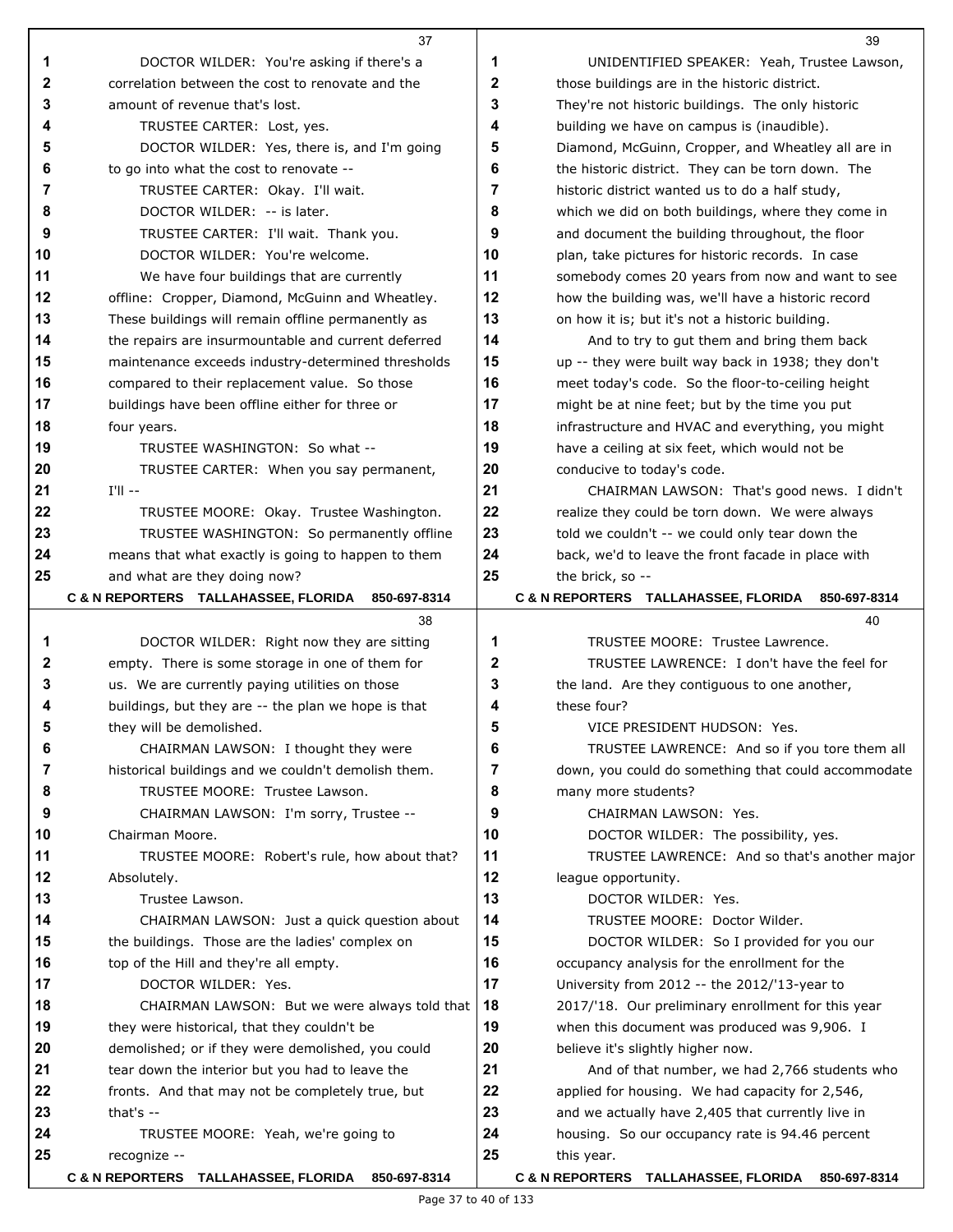|              | 41                                                                                                    |              | 43                                                                                                      |
|--------------|-------------------------------------------------------------------------------------------------------|--------------|---------------------------------------------------------------------------------------------------------|
| 1            | And as Trustee Lawrence was doing the math                                                            | 1            | brought them online, you see an increase in their                                                       |
| $\mathbf{2}$ | earlier, it's 24.26 percent of the students who                                                       | $\mathbf{2}$ | enrollment as well as their housing application.                                                        |
| 3            | currently live with us. And we had a waiting list                                                     | 3            | TRUSTEE REED: What I find interesting about                                                             |
| 4            | 101 students. On opening day we were completely                                                       | 4            | this slide is that if you go back to the premise                                                        |
| 5            | full, but we have been able to manage to                                                              | 5            | that all freshman live on campus, the difference                                                        |
| 6            | accommodate some of the students that were on the                                                     | 6            | between 2012 and 2017 in terms of students is                                                           |
| 7            | waiting list. We've lost some students; we knew we                                                    | 7            | negligible. So really it is around retention,                                                           |
| 8            | would have some attrition. So we don't have a                                                         | 8            | right?                                                                                                  |
| 9            | waiting list at this time. Any student that walks                                                     | 9            | DOCTOR WILDER: Yes.                                                                                     |
| 10           | in now we are able to accommodate.                                                                    | 10           | TRUSTEE REED: So if your retention goes up,                                                             |
| 11           | TRUSTEE WASHINGTON: I have one question.                                                              | 11           | essentially you have a better outcome. We're                                                            |
| 12           | TRUSTEE MOORE: Trustee Washington.                                                                    | 12           | getting students to come to the University, it's                                                        |
| 13           | TRUSTEE WASHINGTON: So looking at enrollment,                                                         | 13           | can we can get them to stay? And what's causing                                                         |
| 14           | applications received and capacity, you see a --                                                      | 14           | them not to stay may be the fact that they don't                                                        |
| 15           | you know, the decline in enrollment not so much --                                                    | 15           | have a place to stay.                                                                                   |
| 16           | you know, there's obviously a couple of years where                                                   | 16           | DOCTOR WILDER: In my conversations with                                                                 |
| 17           | we had an uptick in housing applications received.                                                    | 17           | students and parents, we just had family and parent                                                     |
| 18           | You know, at 12,000 we had 26 hundred applications.                                                   | 18           | weekend not too long ago, several of the parents                                                        |
| 19           | My concern is there a trend toward -- my                                                              | 19           | were asking, okay, where is my child going to be                                                        |
| 20<br>21     | concern is that we sit here and say let's build a                                                     | 20           | able to live next year? And the issue of                                                                |
| 22           | whole bunch of new ones, our enrollment goes up,                                                      | 21<br>22     | living/learning communities came up at that time.                                                       |
| 23           | and then our applications don't meet that. So my                                                      | 23           | They're wanting to know: Well, what happens                                                             |
| 24           | concern is that there's a potential that if we<br>choose to build out there could be some future date | 24           | to them after their first year? So Doctor Spencer<br>and I had a meeting last week, just the two of us, |
| 25           | where the demand is not there. Are we seeing                                                          | 25           | to talk about that. And my staff and Doctor                                                             |
|              | C & N REPORTERS TALLAHASSEE, FLORIDA 850-697-8314                                                     |              | C & N REPORTERS TALLAHASSEE, FLORIDA 850-697-8314                                                       |
|              | 42                                                                                                    |              | 44                                                                                                      |
| 1            | nationally a trend towards more people wanting to                                                     | 1            | Spencer's staff are meeting tomorrow to look at                                                         |
| 2            | stay on campus? Like what does the actual                                                             | 2            | some options. Because my staff has even come up                                                         |
| 3            | landscape look like as we're thinking about moving                                                    | 3            | with suggestions in terms of how we can increase                                                        |
| 4            | forward on this?                                                                                      | 4            | our living/learning options with the facilities                                                         |
| 5            | DOCTOR WILDER: As --                                                                                  | 5            | that we have now.                                                                                       |
| 6            | TRUSTEE REED: Maybe one question before you                                                           | 6            | For example in the Palmettos, in the                                                                    |
| 7            | get -- help me out a little bit as well. You had                                                      | 7            | apartments, we have students who self-select by                                                         |
| 8            | new housing come online. What year did that new                                                       | 8            | major to live together so that they can be that                                                         |
| 9            | housing come online?                                                                                  | 9            | cohort, encourage each other, what not. And so                                                          |
| 10           | DOCTOR WILDER: That came on in 2014.                                                                  | 10           | they're asking for a formalized way to actually                                                         |
| 11           | TRUSTEE REED: In 2014, and then we had the                                                            | 11           | operationalize that, because then it would allow                                                        |
| 12           | others come offline.                                                                                  | 12           | some of our upper class students to have that                                                           |
| 13           | DOCTOR WILDER: Came offline.                                                                          | 13           | continuing support that they don't have now.                                                            |
| 14           | TRUSTEE REED: It was the same year, so                                                                | 14           | So we're looking at options; we're looking at                                                           |
| 15           | basically we just had a flop in --                                                                    | 15           | utilizing the resources that we have currently at                                                       |
| 16           | DOCTOR WILDER: We replaced housing is what we                                                         | 16           | this time to be able to accommodate that. But                                                           |
| 17           | did.                                                                                                  | 17           | certainly if we had other facilities, that we could                                                     |
| 18           | VICE PRESIDENT HUDSON: And that's why you see                                                         | 18           | expand that program even further.                                                                       |
| 19           | that bump there in 2014 as well because that new                                                      | 19           | This is a preliminary propose --                                                                        |
| 20           | housing came online.                                                                                  | 20           | TRUSTEE MOORE: Trustee Lawrence.                                                                        |
| 21           | TRUSTEE WASHINGTON: Oh, I got you.                                                                    | 21           | I'm sorry, Doctor Wilder.                                                                               |
| 22           | VICE PRESIDENT HUDSON: The demand is there if                                                         | 22           | DOCTOR WILDER: I'm sorry. Yes.                                                                          |
| 23           | you have the new housing to accommodate those                                                         | 23           | TRUSTEE MOORE: Trustee Lawrence.                                                                        |
| 24           | students. And nationally, if you look at those                                                        | 24           | TRUSTEE LAWRENCE: So this is I think mostly                                                             |
| 25           | institutions that built new housing, when they                                                        | 25           | common sense. While we're thinking of doing new                                                         |
|              | C & N REPORTERS TALLAHASSEE, FLORIDA 850-697-8314                                                     |              | C & N REPORTERS TALLAHASSEE, FLORIDA 850-697-8314                                                       |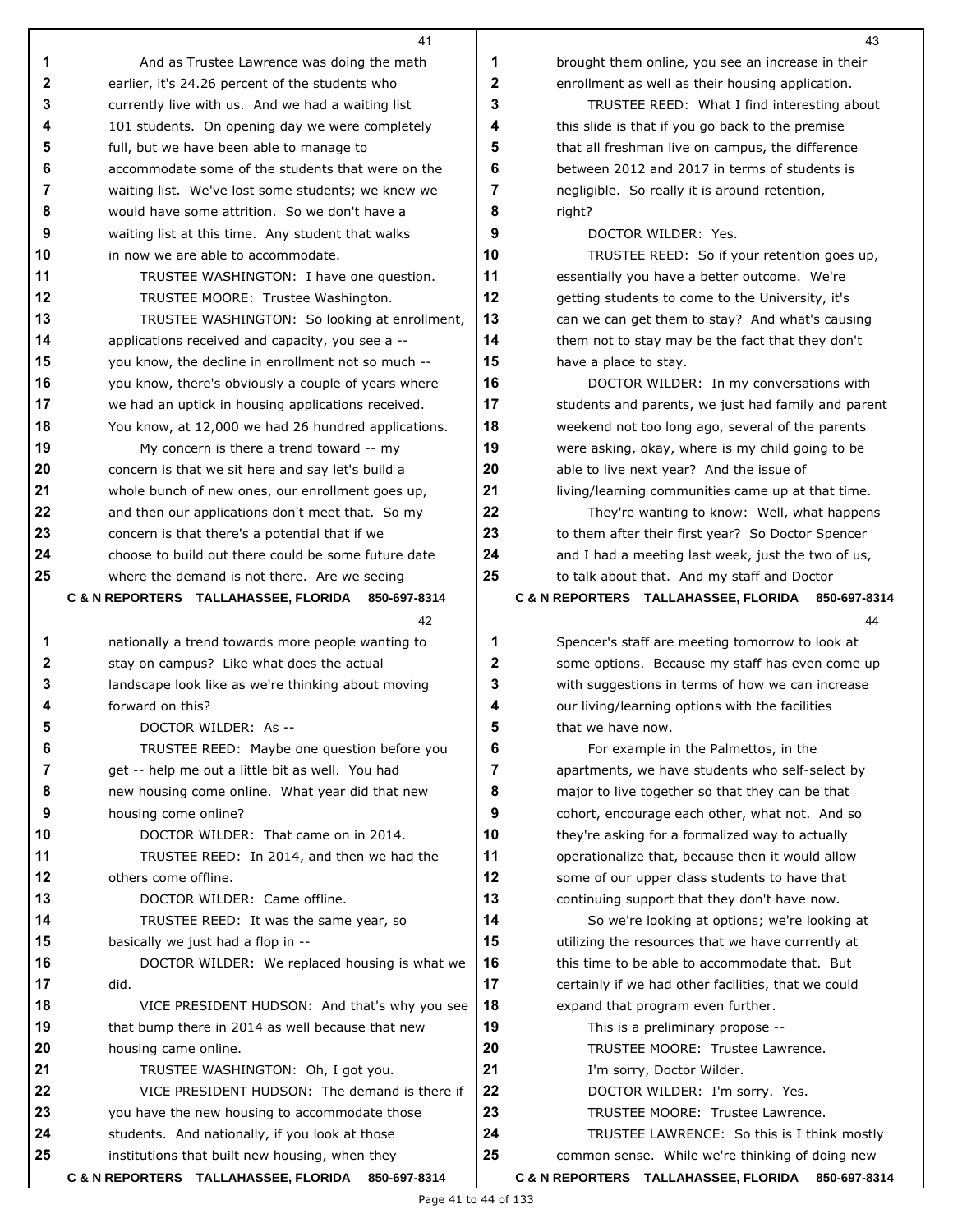|          | 45                                                                                                      |          | 47                                                                         |
|----------|---------------------------------------------------------------------------------------------------------|----------|----------------------------------------------------------------------------|
| 1        | buildings, you don't want to build a bunch of new                                                       | 1        | trying to limit your time, but if we have time, I                          |
| 2        | buildings and then folks say, if I'm not in there,                                                      | 2        | would like to show you what we can do to the inside                        |
| 3        | I don't want to be in some lousy condition                                                              | 3        | of the building by painting versus what Palmetto                           |
| 4        | building --                                                                                             | 4        | South looks like right now.                                                |
| 5        | DOCTOR WILDER: Correct.                                                                                 | 5        | One of the questions that we were asked is:                                |
| 6        | TRUSTEE LAWRENCE: -- so this has got to be                                                              | 6        | How much investment has the Department put into our                        |
| 7        | worked together.                                                                                        | 7        | facilities? So for years '13/'14 and '14/'15, I'm                          |
| 8        | TRUSTEE MOORE: Exactly. Exactly.                                                                        | 8        | able to give you exactly the amount of money that                          |
| 9        | DOCTOR WILDER: Which is a great segue into                                                              | 9        | was invested in all of the buildings in terms of                           |
| 10       | this slide, which is our preliminary proposed                                                           | 10       | repairs. For '15/'16 and '16/'17, that is an                               |
| 11       | repair schedule. And this is based on an internal                                                       | 11       | estimate. We're still trying to tease out all the                          |
| 12       | review that my department has done since I've been                                                      | 12       | information so that I can give you by building                             |
| 13       | here as to what needs to happen and would help to                                                       | 13       | exactly what has been done, but you can see that a                         |
| 14       | make our facilities better.                                                                             | 14       | total of more than \$4 million has been invested in                        |
| 15       | So if you've been by Gibbs Hall, you'll see                                                             | 15       | our facilities, but it is still not enough.                                |
| 16       | the fencing and the scaffolding. A roof is going                                                        | 16       | As you can see on this slide, you can actually                             |
| 17       | on there, and I believe the roof was about 25 years                                                     | 17       | see from 2009 to 2014 per building what the amount                         |
| 18       | past its life expectancy. So that's one thing that                                                      | 18       | of money that was invested in each one, and then                           |
| 19       | has happened now.                                                                                       | 19       | the amount of money that we would like to invest in                        |
| 20       | We've insulated the mechanical pumps in                                                                 | 20       | the future through 2021.                                                   |
| 21       | Paddyfoote Hall, and then we've replaced some roofs                                                     | 21       | You will see that I front-loaded things in                                 |
| 22       | on Palmetto North this summer in anticipation of                                                        | 22       | '17/'18 and '18/'19 because, once again, I feel                            |
| 23       | opening that facility back up to accommodate the                                                        | 23       | like we need to improve our facilities so that we                          |
| 24       | influx of students. We had to do some roof repairs                                                      | 24       | can continue to attract students to stay there. If                         |
| 25       | on Palmetto South. And then we replaced the entry                                                       | 25       | we address the major issues, we won't have as many                         |
|          | <b>C &amp; N REPORTERS TALLAHASSEE, FLORIDA</b><br>850-697-8314                                         |          | <b>C &amp; N REPORTERS TALLAHASSEE, FLORIDA</b><br>850-697-8314            |
|          |                                                                                                         |          |                                                                            |
|          |                                                                                                         |          |                                                                            |
|          | 46                                                                                                      |          | 48                                                                         |
| 1        | doors at Village with sliding glass doors, and that                                                     | 1<br>2   | complaints from parents and/or students about our                          |
| 2        | just got completed on Friday.                                                                           |          | facilities.                                                                |
| 3        | So these are some things that we have done,                                                             | 3        | Any questions?                                                             |
| 4        | and then you can see for the spring and the summer                                                      | 4        | CHAIRMAN LAWSON: Madam Chair.                                              |
| 5        | of 2018, I have an ambitious list of things that I                                                      | 5        | TRUSTEE MOORE: Trustee Lawson.                                             |
| 6        | would like to see done; but of course this all                                                          | 6        | CHAIRMAN LAWSON: Yeah. One thing that stuck                                |
| 7        | revolves around money. But my thought is that if                                                        | 7        | out in this chart was a fairly heavy investment in                         |
| 8        | we can bring our facilities up to the standard that                                                     | 8        | the newest dorm, The Village, in '18/'19 and then                          |
| 9        | will meet our students, then they will be more                                                          | 9        | projected again in 2021, so like about \$1.6 million                       |
| 10       | attracted to staying in our facilities while we are                                                     | 10       | in total, and that's our newest facility.                                  |
| 11       | building new ones and what not. And some of the                                                         | 11       | Why would it -- just out of curiosity, why                                 |
| 12       | issues that we're dealing with, like Gibbs is                                                           | 12       | would it take --                                                           |
| 13       | getting a new roof now.                                                                                 | 13       | DOCTOR WILDER: That is the cost to paint that                              |
| 14       | Okay. We fix the roof, and then we need to                                                              | 14       | building. And when the building was built, it was                          |
| 15       | fix the HVAC system, because some of the issues                                                         | 15       | not properly primed and painted from the beginning.                        |
| 16       | that we're seeing have been caused by roof leaks.                                                       | 16       | So if you've been in the building, if you brush up                         |
| 17       | But then there are other things that are caused by                                                      | 17       | against the wall, there is a scrub mark.                                   |
| 18       | inadequate HVAC system, the building's envelope not                                                     | 18       | TRUSTEE MOORE: Absolutely.                                                 |
| 19       | being sealed. So it's a tiered thing, so it's not                                                       | 19       | DOCTOR WILDER: And so we were trying to                                    |
| 20       | just doing one thing that's going to resolve all                                                        | 20       | figure out why, and what we figured out is that it                         |
| 21<br>22 | the issues in one building; we also need to paint.                                                      | 21<br>22 | was not primed. So we need to prime it and paint                           |
| 23       | And in our apartments, we need to update the                                                            |          | it appropriately with the right kind of paint. For                         |
| 24       | furniture, we need to update the kitchen cabinets,<br>and the bathroom vanities. So Palmetto Phase 3 is | 23       | the square footage on the building, the \$826,000 is<br>what it will cost. |
| 25       | not on your tour because of the timeframe. We were                                                      | 24<br>25 | CHAIRMAN LAWSON: So another related question,                              |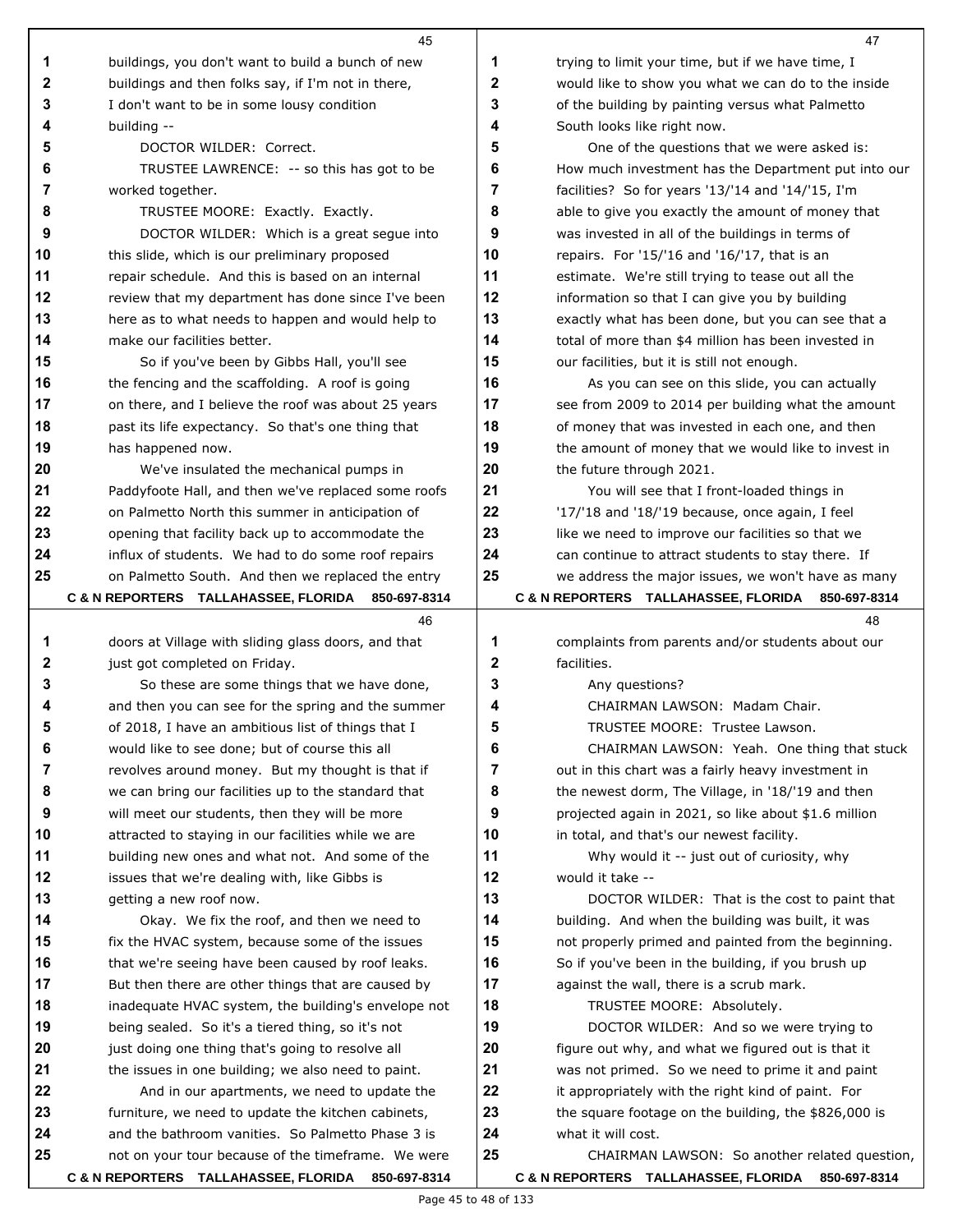|        | 49                                                                                                   |                   | 51                                                                                                |
|--------|------------------------------------------------------------------------------------------------------|-------------------|---------------------------------------------------------------------------------------------------|
| 1      | the building was built with cost overruns.                                                           | 1                 | not to be answered today, because I think your                                                    |
| 2      | DOCTOR WILDER: Yes.                                                                                  | $\mathbf{2}$      | projections here are based on, you know, to your                                                  |
| 3      | CHAIRMAN LAWSON: So would we have the ability                                                        | 3                 | point, doing the basic things of paint, and                                                       |
| 4      | to go back to the contractor on that work?                                                           | 4                 | removing mold, or things like that. But if we                                                     |
| 5      | DOCTOR WILDER: Based on my experience with                                                           | 5                 | really wanted to go in and -- you know, you want                                                  |
| 6      | other schools, the warranty should have run out by                                                   | 6                 | new carpet, you want new furniture in some of the                                                 |
| 7      | now; but I don't know that to be true here.                                                          | 7                 | older units, to just make them have a better look                                                 |
| 8      | CHAIRMAN LAWSON: Okay.                                                                               | 8                 | and feel, like what would that cost?                                                              |
| 9      | DOCTOR WILDER: Usually the warranty is                                                               | 9                 | DOCTOR WILDER: I will be happy to do that,                                                        |
| 10     | usually only for a year.                                                                             | 10                | and as it says at the bottom of this, we're also                                                  |
| 11     | CHAIRMAN LAWSON: I mean could we just at                                                             | 11                | going to do an external assessment. This is based                                                 |
| 12     | least look into it?                                                                                  | 12                | on an internal assessment.                                                                        |
| 13     | DOCTOR WILDER: Sure.                                                                                 | 13                | CHAIRMAN LAWSON: Sure.                                                                            |
| 14     | CHAIRMAN LAWSON: Because that's a pretty                                                             | 14                | DOCTOR WILDER: So we want to have a total                                                         |
| 15     | hefty number for a new building, to have to go in                                                    | 15                | facilities assessment of our buildings to make sure                                               |
| 16     | and do that type of repair work when the building                                                    | 16                | that our projections are on track.                                                                |
| 17     | was delivered to us with a cost override.                                                            | 17                | CHAIRMAN LAWSON: Okay. Thank you.                                                                 |
| 18     | DOCTOR WILDER: Yes, I will be happy to look                                                          | 18                | TRUSTEE MOORE: Okay. So thank you, Doctor                                                         |
| 19     | into that.                                                                                           | 19                | Wilder --                                                                                         |
| 20     | So with the figures that you see for the                                                             | 20                | DOCTOR WILDER: You're welcome.                                                                    |
| 21     | fiscal year 2021 are basically --                                                                    | 21                | TRUSTEE MOORE: -- for the information here so                                                     |
| 22     | TRUSTEE MOORE: Trustee Reed, I'm sorry.                                                              | 22                | that we can take that into our tour.                                                              |
| 23     | DOCTOR WILDER: I'm sorry?                                                                            | 23                | Next we're going to have a student housing                                                        |
| 24     | TRUSTEE MOORE: Doctor Wilder, Trustee Reed.                                                          | 24                | demand study, and just kind walking through that.                                                 |
| 25     | TRUSTEE REED: No, I just had one other                                                               | 25                | That's Emily Crutcher of JLL that will walk briefly                                               |
|        | C & N REPORTERS TALLAHASSEE, FLORIDA 850-697-8314                                                    |                   | C & N REPORTERS TALLAHASSEE, FLORIDA 850-697-8314                                                 |
|        | 50                                                                                                   |                   | 52                                                                                                |
| 1      | question, just pertaining to the type of repairs.                                                    | 1<br>$\mathbf{2}$ | through that and see if there are any questions;                                                  |
| 2      | This is more to bring the building up to living                                                      | 3                 | otherwise, we will keep it very focused on --                                                     |
| 3<br>4 | standards, or these repairs are also, for example,                                                   | 4                 | TRUSTEE REED: Chairman.<br>TRUSTEE MOORE: Trustee Reed.                                           |
| 5      | new furniture to help them -- to kind of make them<br>a -- change the feel, look and feel inside the | 5                 |                                                                                                   |
| 6      | building as well?                                                                                    | 6                 | TRUSTEE REED: Let me ask one other question.<br>Just going back to the current housing, and so we |
| 7      | DOCTOR WILDER: Most of these are to bring the                                                        | 7                 | reviewed some of the data, we talked about some of                                                |
| 8      | building up to standard. I didn't include                                                            | 8                 | the out-catcher designs, like we have the common                                                  |
| 9      | furniture costs in these estimates.                                                                  | 9                 | bathrooms and things of that nature. Is that                                                      |
| 10     | TRUSTEE REED: So this is basically just to                                                           | 10                | common today, or is that --                                                                       |
| 11     | make sure that it's --                                                                               | 11                | DOCTOR WILDER: No. You would either see                                                           |
| 12     | DOCTOR WILDER: Yes, because we need to do                                                            | 12                | suite bathrooms, and suites could be a combination                                                |
| 13     | mechanical -- mechanical, electrical, and plumbing                                                   | 13                | of -- it could be two rooms that share a bathroom;                                                |
| 14     | systems need to be upgraded, renovations that need                                                   | 14                | it could be four to six rooms and maybe there are                                                 |
| 15     | to be done, the HVAC system. It's things just to                                                     | 15                | two or three bathrooms within that suite.                                                         |
| 16     | bring the building up to standard.                                                                   | 16                | I had shared an article with Doctor Hudson                                                        |
| 17     | Some of the paint -- the paint is in here, so                                                        | 17                | earlier this semester from ACUHO-I, which is the                                                  |
| 18     | aesthetics are there, but not furniture.                                                             | 18                | Association of College and University Housing                                                     |
| 19     | TRUSTEE REED: Sure.                                                                                  | 19                | International about super suites. And it talks                                                    |
| 20     | CHAIRMAN LAWSON: So along that line though,                                                          | 20                | about some of the things that Trustee Carter was                                                  |
| 21     | could you give us, not today, but a feel for --                                                      | 21                | talking about earlier, creating, you know, a living                                               |
| 22     | this is like kind of the bare bones, so to                                                           | 22                | room, a kitchen, and a lounge space for them.                                                     |
|        |                                                                                                      |                   |                                                                                                   |
| 23     | speaking, meaning just, you know, paint, et cetera;                                                  | 23                | So you're having more of -- students really                                                       |
| 24     | but if we really want to make them nicer, I mean                                                     | 24                | want more private rooms or just one person, and                                                   |
| 25     | what would that take money-wise? You know, I mean                                                    | 25                | they only want to share a bathroom with one person,                                               |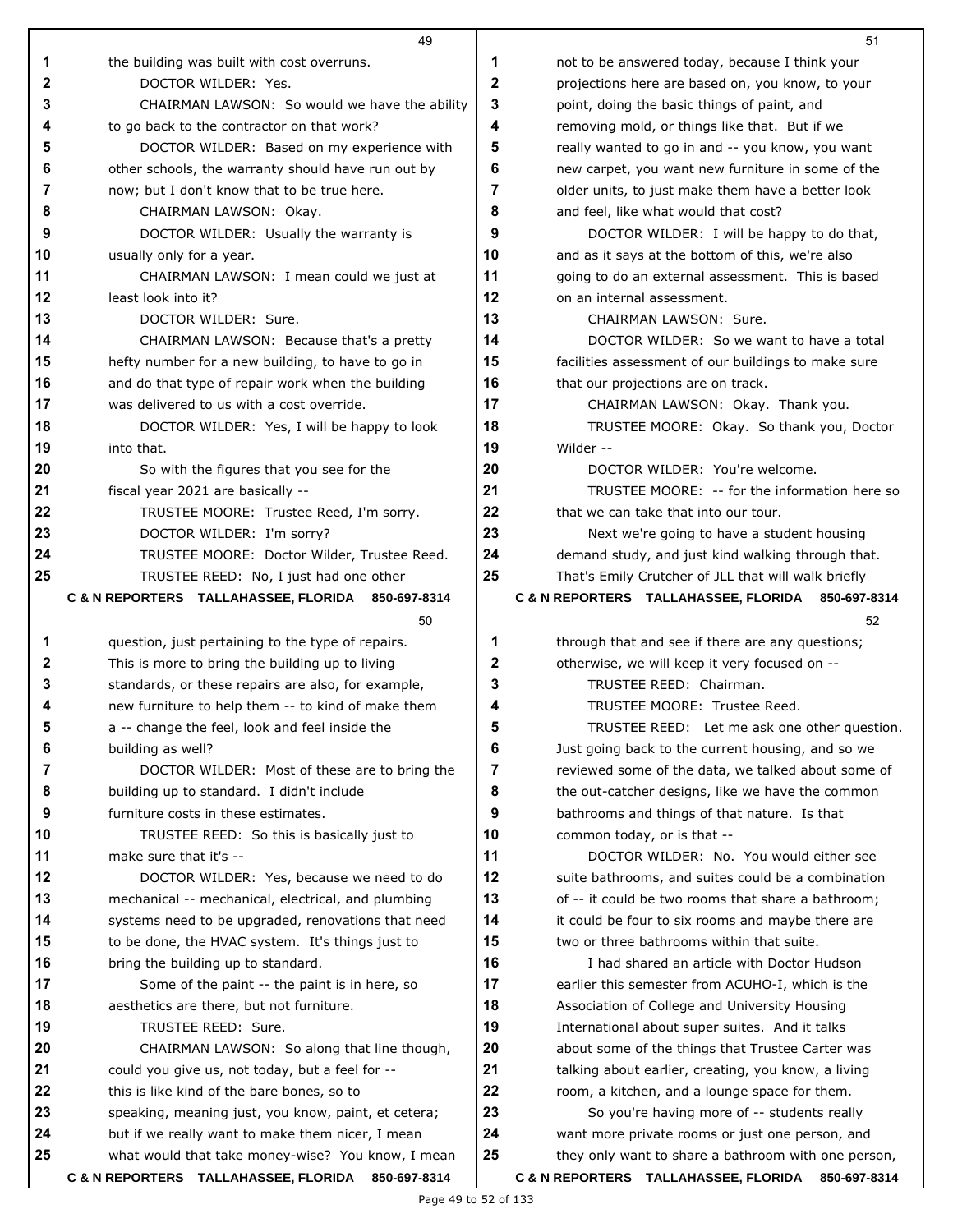|          | 53                                                                                                 |              | 55                                                         |
|----------|----------------------------------------------------------------------------------------------------|--------------|------------------------------------------------------------|
| 1        | maybe four at the most; they don't want to use                                                     | 1            | to say that this is what we think the condition of         |
| 2        | community bathrooms any more.                                                                      | $\mathbf{2}$ | the space is in those buildings.                           |
| 3        | TRUSTEE REED: I'm a proud Gibbs Hall student,                                                      | 3            | TRUSTEE MILLS: Right. And the reason why --                |
| 4        | and I didn't want to do it then, so -- I didn't                                                    | 4            | I just want to make sure we somehow tie these              |
| 5        | want to do it almost 30 years ago; I know they                                                     | 5            | together, right? If we have a list of space that           |
| 6        | don't want to do it now.                                                                           | 6            | talks about the quality of the space, and we also          |
| 7        | TRUSTEE MOORE: Trustee Reed, I asked them - I                                                      | 7            | talked about kind of maintenance and updates that          |
| 8        | never lived in a dorm through my college                                                           | 8            | those spaces need.                                         |
| 9        | experience, so I asked them, I said, Well, what is                                                 | 9            | And then we have a second list which is not --             |
| 10       | this?                                                                                              | 10           | again, it's still not quite clear to me if that was        |
| 11       | And they said, that's a community bathroom.                                                        | 11           | completely different facilities in terms of housing        |
| 12       | And I said. Oh, my God, yeah.                                                                      | 12           | and that one list -- items on List B were not on           |
| 13       | TRUSTEE WASHINGTON: I had community bathrooms                                                      | 13           | List A or whatever they might be, if they were on          |
| 14       | too, all four years.                                                                               | 14           | both lists, if those numbers align with each other.        |
| 15       | TRUSTEE MOORE: So --                                                                               | 15           | At any rate at some point we're going to get to a          |
| 16       | TRUSTEE MILLS: Madam Chairman.                                                                     | 16           | total cost of maintenance here from List A and             |
| 17       | TRUSTEE MOORE: Yes. Is that Trustee Mills?                                                         | 17           | List B that we'll have to kind of keep in                  |
| 18       | TRUSTEE MILLS: Yes, it is.                                                                         | 18           | perspective.                                               |
| 19       | Just a quick question. I just want to make                                                         | 19           | ASSOCIATE VICE PRESIDENT KAPILESHWARI:                     |
| 20       | sure I understand the baseline here. About six                                                     | 20           | Absolutely. And again, when we do the facility             |
| 21       | months VP Ford and Sameer put an analysis together                                                 | 21           | condition audit for the housing facilities, for            |
| 22       | with respect to facilities sort of ranked them,                                                    | 22           | example, we might be able to -- we will be able to         |
| 23       | scored them on usable space, and did a bunch of                                                    | 23           | get, based on each and every system, for example,          |
| 24       | quality assessments on those facilities.                                                           | 24           | for building envelope, like roofs, and sealing of          |
| 25       | Are these numbers aligned with that report or                                                      | 25           | the buildings, window penetrations and all of those        |
|          | C & N REPORTERS TALLAHASSEE, FLORIDA<br>850-697-8314                                               |              | C & N REPORTERS TALLAHASSEE, FLORIDA 850-697-8314          |
|          |                                                                                                    |              |                                                            |
|          | 54                                                                                                 |              | 56                                                         |
| 1        | just completely independent of that?                                                               | 1            | kind of things, you know, how much it's going to           |
| 2        | TRUSTEE MOORE: Trustee Reed, I'm going to ask                                                      | 2            | cost; for a mechanical system what it's going to           |
| 3        | you to interpret that since we seem to --                                                          | 3            | be.                                                        |
| 4        | TRUSTEE REED: So there was an analysis that                                                        | 4            | And based on that, we could be able to make                |
| 5        | was done that talked about usable space, and this                                                  | 5            | non-investment kind of decisions. For example, if          |
| 6        | was done a little earlier, and it was -- the                                                       | 6            | the building replacement value and the building            |
| 7        | question is: Does this analysis correspond with                                                    | 7            | deferred maintenance is such that building                 |
| 8        | that analysis that was done to all of the                                                          | 8            | replacement value when we compare, it's like, oh,          |
| 9        | properties on the campus here? And the dialogue                                                    | 9            | 25, 30 or 40 percent. You know, so it might be             |
| 10       | was really around what space is usable versus not?                                                 | 10           | better for us to decide whether it's right for us          |
| 11       | TRUSTEE MOORE:                                                                                     | 11           | to continue investing in that building or whether          |
| 12       | ASSOCIATE VICE PRESIDENT KAPILESHWARI: Yes.                                                        | 12           | it would better serve us to demolish that                  |
| 13       | That's a great question, Trustee Mills.                                                            | 13           | particular facility and build a new one.                   |
| 14       | That analysis was done based on the                                                                | 14           | So those kind of investment decisions will be              |
| 15       | information we had on the E & G side of the house,                                                 | 15           | based on the facility condition audit. But again,          |
| 16       | the facility condition audits which we have                                                        | 16           | we will have all the system analysis done for              |
| 17       | completed.                                                                                         | 17<br>18     | mechanical, electrical, plumbing, or analysis done         |
| 18<br>19 | But for the housing, we had done based on --<br>like Doctor Wilder just suggested, you know, based | 19           | for ADA and life safety systems and so on and so<br>forth. |
| 20       | on the in-house study, in-house look at the thing.                                                 | 20           | VICE PRESIDENT FORD: So everything that has                |
| 21       | We have not done a complete facility condition                                                     | 21           | been done to this point has been done internally.          |
| 22       | audit, which we are recommending that we need to do                                                | 22           | So we'll have someone from the outside to do a             |
| 23       | for those buildings. But based on our in-house                                                     | 23           | professional assessment for us.                            |
| 24       | look at it and the work requests that we are                                                       | 24           | TRUSTEE REED: Do we have a time line on it?                |
| 25       | getting from those buildings, that's where we tried                                                | 25           | VICE PRESIDENT FORD: Spring 2018 is what                   |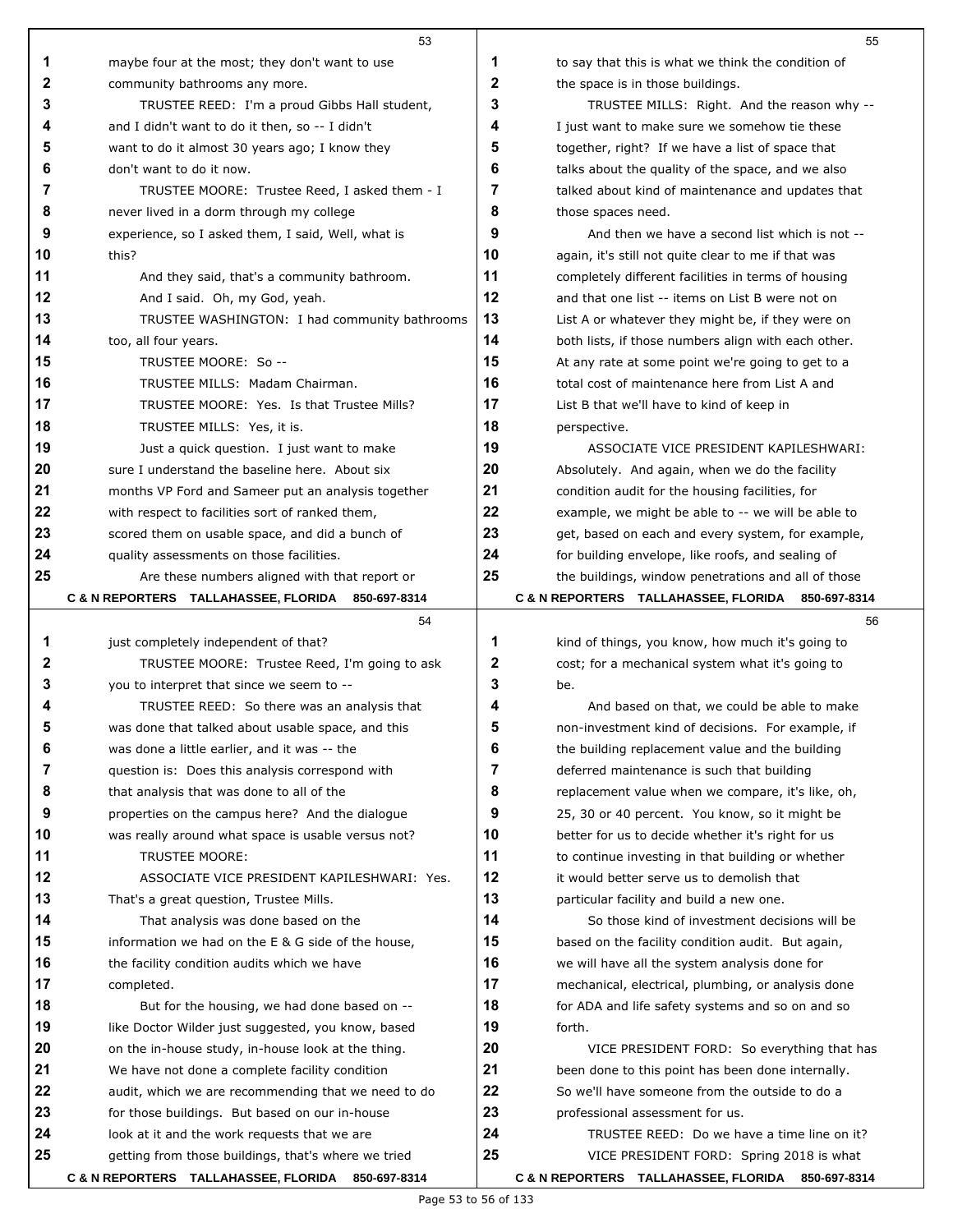|              | 57                                                                                                    |    | 59                                                                                                |
|--------------|-------------------------------------------------------------------------------------------------------|----|---------------------------------------------------------------------------------------------------|
| 1            | we're looking at.                                                                                     | 1  | for these ancillary facilities of the student                                                     |
| $\mathbf{2}$ | TRUSTEE MOORE: You'll see at the close of                                                             | 2  | housing. So I wanted to share with you some of the                                                |
| 3            | this document, that's what we make sure --                                                            | 3  | findings and recommendations.                                                                     |
| 4            | VICE PRESIDENT FORD: Yeah, 2018 is the                                                                | 4  | So on a quantitative basis, they were looking                                                     |
| 5            | target.                                                                                               | 5  | at whether or not 1,400 beds could be absorbed by                                                 |
| 6            | TRUSTEE MOORE: -- deadline.                                                                           | 6  | the students. And what they suggested was that it                                                 |
| 7            | TRUSTEE REED: To have it completed?                                                                   | 7  | actually be phased out over a -- I believe it was a                                               |
| 8            | VICE PRESIDENT FORD: To have it completed.                                                            | 8  | six-year period.                                                                                  |
| 9            | Okay. Miss Emily, would you like to move us                                                           | 9  | So in the fall of 2018 they actually projected                                                    |
| 10           | forward with your housing demand study for us?                                                        | 10 | that up to 600 new beds could be absorbed by the                                                  |
| 11           | MS. CRUTCHER: Well, first of all, JLL, we                                                             | 11 | student body; by fall of 2021, an additional 400                                                  |
| 12           | thank you so much for having us here today.                                                           | 12 | beds; and then fall of 2023, an additional 400                                                    |
| 13           | Over the last two years we've been working                                                            | 13 | beds. So they looked at the -- again the historic                                                 |
| 14           | closely with the facilities team, with Sameer and                                                     | 14 | enrollment, what the enrollment projections were,                                                 |
| 15           | Craig --                                                                                              | 15 | and they made this recommendation that phasing was                                                |
| 16           | TRUSTEE LAWRENCE: Bring the mike closer to                                                            | 16 | an integral success of the absorption.                                                            |
| 17           | you.                                                                                                  | 17 | TRUSTEE REED: What's the baseline?                                                                |
| 18           | MS. CRUTCHER: Does that help?                                                                         | 18 | MS. CRUTCHER? The baseline in terms of the                                                        |
| 19           | We've been working very closely with the                                                              | 19 | student enrollment?                                                                               |
| 20           | facilities team, with Sameer, with Craig, and with                                                    | 20 | TRUSTEE REED: Yeah, do they start from the                                                        |
| 21           | the procurement with procurement team, which is                                                       | 21 | same baseline we're saying here in terms of the                                                   |
| 22           | Stephanie Falls (phonetics). And so today we                                                          | 22 | buildings that are online or --                                                                   |
| 23           | wanted to share with you two things that we have                                                      | 23 | MS. CRUTCHER: Yeah, they start with the same                                                      |
| 24           | been working: One is the student housing demand                                                       | 24 | amount of data, with the same enrollment                                                          |
| 25           | study, and the other is the public-private                                                            | 25 | projections. Now obviously 2016 was different, and                                                |
|              | C & N REPORTERS TALLAHASSEE, FLORIDA 850-697-8314                                                     |    | C & N REPORTERS TALLAHASSEE, FLORIDA 850-697-8314                                                 |
|              |                                                                                                       |    |                                                                                                   |
|              | 58                                                                                                    |    | 60                                                                                                |
| 1            | partnership.                                                                                          | 1  | then the 2017 numbers have come in slightly                                                       |
| 2            | So in terms of the student housing demand                                                             | 2  | different.                                                                                        |
| 3            | study, back in the spring of 2016, FAMU identified                                                    | 3  | TRUSTEE REED: Okay.                                                                               |
| 4            | what they need to begin looking at demand for                                                         | 4  | MS. CRUTCHER: But the overall goal of 12,000                                                      |
| 5            | student housing so they requested that JLL assist                                                     | 5  | was the end point of that.                                                                        |
| 6            | them with the procurement of a nationally                                                             | 6  | TRUSTEE REED: Okay.                                                                               |
| 7            | recognized company to undertake the demand study.                                                     | 7  | MS. CRUTCHER: And then --                                                                         |
| 8            | So we got proposals from three companies, and FAMU                                                    | 8  | TRUSTEE MOORE: Emily, if I could just                                                             |
| 9            | elected a company called Novogradac.                                                                  | 9  | interject -- and Trustee Reed, Craig has some                                                     |
| 10           | So Novogradac's task was evaluate the                                                                 | 10 | information that will probably be helpful in                                                      |
| 11           | quantitative and qualitative demand for on-campus                                                     | 11 | framing this?                                                                                     |
| 12           | student housing based on historic enrollment,                                                         | 12 | DIRECTOR TALTON: Yeah, I just want to clarify                                                     |
| 13           | enrollment projections, and then an analysis that                                                     | 13 | one thing. The student housing demand study was                                                   |
| 14           | they did of the on-campus student housing,                                                            | 14 | done in 2016. So the dates that was in that                                                       |
| 15           | off-campus student housing costs, and then                                                            | 15 | student housing demand study doesn't correlate with                                               |
| 16           | critically they looked at surveys of students, so                                                     | 16 | our current Strategic Plan. So she's reading from                                                 |
| 17           | into what VP Wilder said the students were involved                                                   | 17 | that student housing demand study from the 2016                                                   |
| 18           | in this process to assess demand. To that end                                                         | 18 | enrollment numbers, not from our current                                                          |
| 19           | Novogradac did online and in-person interviews, and                                                   | 19 | projection.                                                                                       |
| 20           | they reached over 328 students with this analysis.                                                    | 20 | So even though she's saying in 2018 at that                                                       |
| 21           | Additionally, understanding that it's not just                                                        | 21 | time that's what we were projecting, back in 2016                                                 |
| 22           | a bed to sleep in, it's this creation of a                                                            | 22 | that is not up to date with the current enrollment                                                |
| 23           | living/learning community which often includes                                                        | 23 | numbers. So I just want to make sure that                                                         |
| 24           | dining facilities, recreational facilities, open                                                      | 24 | everybody understands that moving forward.                                                        |
| 25           | space common areas. They also did a demand study<br>C & N REPORTERS TALLAHASSEE, FLORIDA 850-697-8314 | 25 | TRUSTEE WASHINGTON: So to follow that point,<br>C & N REPORTERS TALLAHASSEE, FLORIDA 850-697-8314 |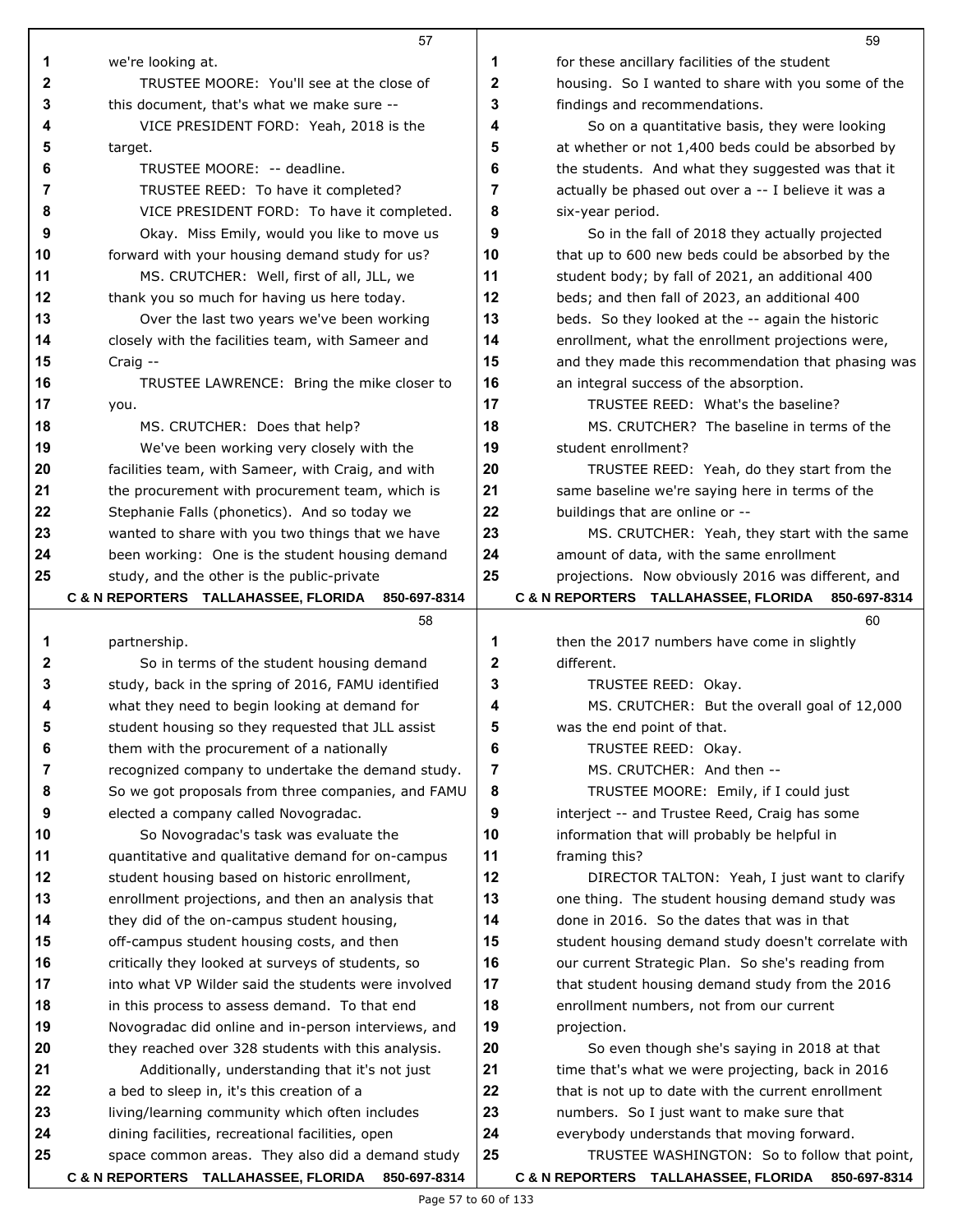|          | 61                                                                                                      |              | 63                                                   |
|----------|---------------------------------------------------------------------------------------------------------|--------------|------------------------------------------------------|
| 1        | if we are talking about absorbing beds, which is --                                                     | 1            | conversations.                                       |
| 2        | and I'm -- is that bringing them sort of offline?                                                       | $\mathbf{2}$ | TRUSTEE MOORE: We have had a number of               |
| 3        | TRUSTEE MOORE: Exactly.                                                                                 | 3            | conversations, so I'll help seal this one,           |
| 4        | TRUSTEE WASHINGTON: Okay.                                                                               | 4            | particularly tied to what Craig has just said.       |
| 5        | MS. CRUTCHER: So that's part of the -- I                                                                | 5            | This workshop is meant to be open minded about       |
| 6        | think so Craig and I -- you know, in terms of                                                           | 6            | what exists right now, not what we hope to exist     |
| 7        | discussions internally with JLL, moving forward                                                         | 7            | with funds coming from this manna falling from       |
| 8        | with a replacement plan for dormitories will be the                                                     | 8            | wherever; it's not that at all. It's what can we     |
| 9        | way to ensure a solution.                                                                               | 9            | do to address the living conditions of our students  |
| 10       | TRUSTEE WASHINGTON: Okay. So we're talking                                                              | 10           | right now?                                           |
| 11       | about potentially pulling beds offline. Obviously                                                       | 11           | We all may end up with some different views on       |
| 12       | we want to have a plan to replace those beds, but                                                       | 12           | whether we think P3 is the solution or we think      |
| 13       | then we have an enrollment growth strategy that has                                                     | 13           | whatever, about future housing, whether new. The     |
| 14       | come up since then. How do we bring all of these                                                        | 14           | only thing that I'll offer as an individual          |
| 15       | things in alignment? We've got a lot of -- it's                                                         | 15           | statement is that new housing becomes old as well.   |
| 16       | one of those cases where we've had something going                                                      | 16           | So if we don't come up with a game plan that looks   |
| 17       | on here, something going on here, and now we have                                                       | 17           | at what you all have just seen on this whole         |
| 18       | to figure out how they come together and what that                                                      | 18           | schedule and you all have asked about when were      |
| 19       | means for what we can do right now.                                                                     | 19           | renovations done, when was work done, there has to   |
| 20       | UNIDENTIFIED SPEAKER: And if you don't, I'm                                                             | 20           | be a plan -- there has to be a plan and a            |
| 21       | going to answer that question.                                                                          | 21           | foundation for how we move forward.                  |
| 22       | After having a conversation with the Board of                                                           | 22           | I think it's going to be up to this Board, and       |
| 23       | Governors, the best way for us to get housing now                                                       | 23           | taking into account Doctor Robinson's feedback       |
| 24       | is to move forward with replacement plan until we                                                       | 24           | relative to looking at, you know, whether it's a     |
| 25       | reach our goal of increasing enrollment. I think                                                        | 25           | new project, the P3 that we pursue; but what is      |
|          | C & N REPORTERS TALLAHASSEE, FLORIDA<br>850-697-8314                                                    |              | C & N REPORTERS TALLAHASSEE, FLORIDA<br>850-697-8314 |
|          | 62                                                                                                      |              | 64                                                   |
| 1        | our Strategic Plan has 2020/'21 being at 12,000                                                         | 1            | here right now is our existing housing and that      |
| 2        | students.                                                                                               | $\mathbf{2}$ | situation.                                           |
| 3        | So the best way to get adequate housing on                                                              | 3            | So I don't want us to get lost in that thought       |
| 4        | campus now doing a replacement plan is brining on                                                       | 4            | on new, but let's focus on where our students are    |
| 5        | new housing and taking off old housing that is                                                          | 5            | going each day.                                      |
| 6        | costing a lot of money to maintain and bring up to                                                      | 6            | TRUSTEE WASHINGTON: I agree with you, and            |
| 7        | speed taking them offline. So if we bring several                                                       | 7            | that's why I was just kind of struggling with we     |
| 8        | hundred beds on line, we'll take like Paddyfoote,                                                       | 8            | obviously need to do this work now. But thinking     |
| 9        | Crews Hall (phonetics) offline. So that way the                                                         | 9            | forward, you know, how do we ensure that we're not   |
| 10       | students will have an adequate living/learning                                                          | 10           | investing a lot of money in something that we're     |
| 11       | community that they can appreciate and the parents                                                      | 11           | potentially -- like how do we maximize our           |
| 12       | will be proud to have their students come to school                                                     | 12           | investment now so that we're not talking about       |
| 13       | with nice facilities.                                                                                   | 13           | potentially taking it offline in three years after   |
| 14       | And then if we reach that goal of 12,000                                                                | 14           | we've spent millions of dollars?                     |
| 15       | before that time, then we can bring on those                                                            | 15           | TRUSTEE MOORE: Absolutely.                           |
| 16       | additional beds because we have that demand to do                                                       | 16           | So, Emily, I'm going to let you push through         |
| 17       | SO.                                                                                                     | 17           | at this time I promise.                              |
| 18       | TRUSTEE WASHINGTON: But in the prior                                                                    | 18           | MS. CRUTCHER: So sharing with y'all that was         |
| 19       | conversation we were just talking about the work                                                        | 19           | the quantitative assessment. In terms of             |
| 20       | that we needed to do to bring those into livable                                                        | 20           | qualitative, again they were having conversations    |
| 21       | conditions and potentially spending millions of                                                         | 21           | with students, not all 328, but about 15 percent of  |
| 22       | dollars to bring them into livable condition and                                                        | 22           | those. And to VP Wilder's point, in order to         |
| 23       | then taking them offline to replace them with new?                                                      | 23           | facilitate housing that is of the 21st century and   |
| 24<br>25 | How does that work together? And I might be                                                             | 24<br>25     | that is demanded by the students, the students       |
|          | mistaken, but I feel like we've had a number of<br>C & N REPORTERS TALLAHASSEE, FLORIDA<br>850-697-8314 |              | preferred to have apartment-style living, so having  |
|          |                                                                                                         |              | C & N REPORTERS TALLAHASSEE, FLORIDA 850-697-8314    |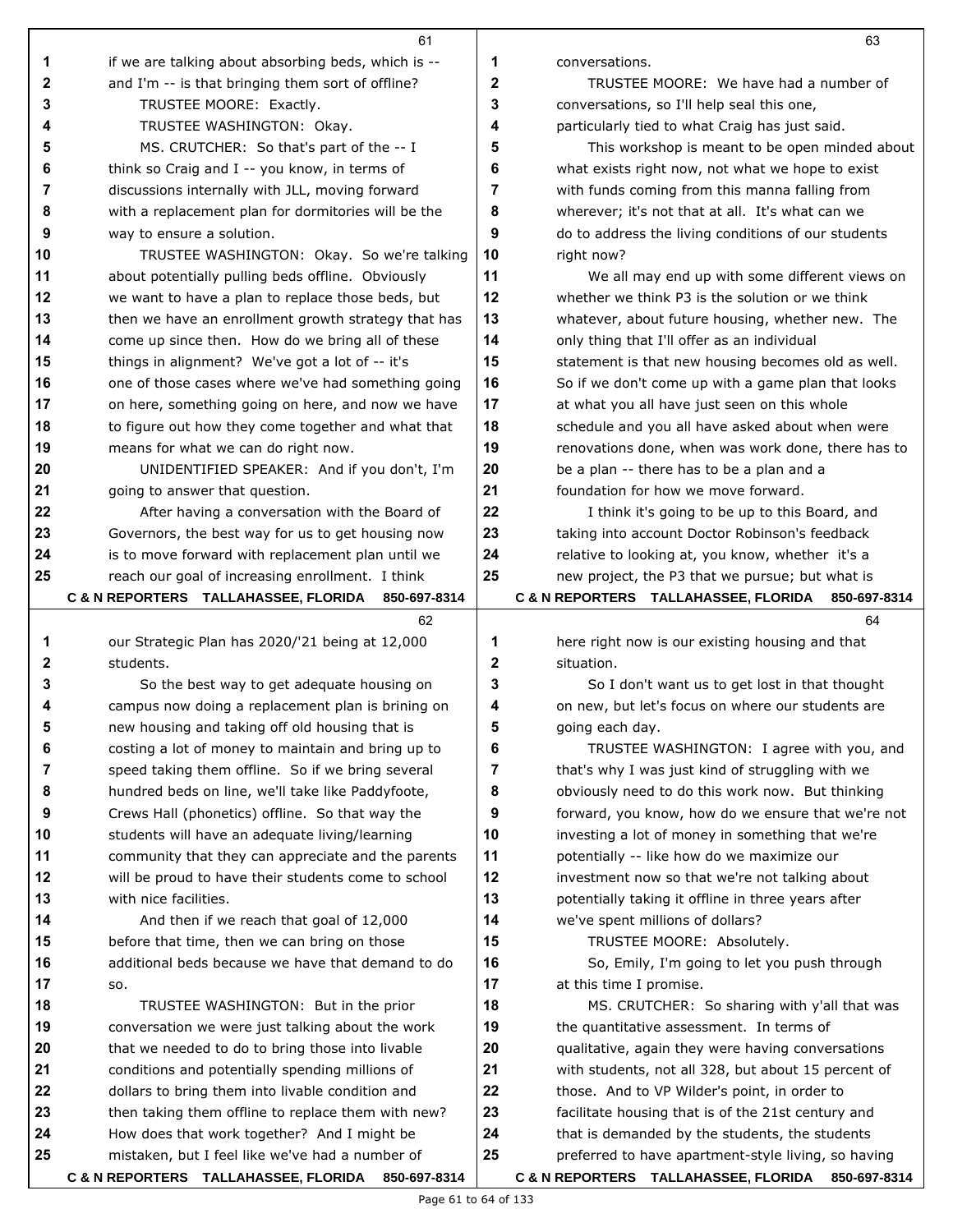|          | 65                                                                    |              | 67                                                                                              |
|----------|-----------------------------------------------------------------------|--------------|-------------------------------------------------------------------------------------------------|
| 1        | a shared common area, potentially having a kitchen,                   | 1            | opportunity at the junior and senior level to live                                              |
| 2        | sharing bathrooms with one maximum, three other                       | $\mathbf{2}$ | on campus. So there is opportunity to build those                                               |
| 3        | students. And students preferred to have their own                    | 3            | facilities if we were to have other space available                                             |
| 4        | bedroom.                                                              | 4            | and create those living/learning centers so they                                                |
| 5        | Now again, these are all things that                                  | 5            | can stay on campus all four years.                                                              |
| 6        | Novogradac surveyed and discussed with the                            | 6            | And that's the goal, is potentially to have                                                     |
| 7        | students. A lot of it also has to do with the                         | 7            | those living/learning centers where students can                                                |
| 8        | price point. So it's how do you balance the price                     | 8            | live on campus all four years and increase that                                                 |
| 9        | point of developing and renovating for an apartment                   | 9            | retention and graduation rate, specifically when                                                |
| 10       | building versus affordability? And one thing that                     | 10           | we're going to four-year graduation rate.                                                       |
| 11       | we discussed in all of our conversations is the                       | 11           | TRUSTEE REED: But I do go back to I think                                                       |
| 12       | absolute critical need to go into the student                         | 12           | there is -- today you've got a mandatory                                                        |
| 13       | housing, affordability is the main driver. And so                     | 13           | requirement that says you must be on campus; and so                                             |
| 14       | that's what Novogradac found from qualitative                         | 14           | as a result, it's a requirement, right? Given the                                               |
| 15       | perspective.                                                          | 15           | choice, you may want to stay on campus if the                                                   |
| 16       | Did you want me to give a brief update on the                         | 16           | accommodation meets your expectation; and so if                                                 |
| 17       | public/private partnership?                                           | 17           | today's accommodations don't meet your expectation                                              |
| 18       | TRUSTEE MOORE: I think that we will push                              | 18           | and it's not a requirement, then you have to                                                    |
| 19       | forward with -- yeah, I think that's it.                              | 19           | balance that scenario. And I think getting back to                                              |
| 20       | MS. CRUTCHER: Okay.                                                   | 20           | the qualitative side of the assessment, I think                                                 |
| 21       | TRUSTEE MOORE: The next item was tied to                              | 21           | becomes also very important in terms of what the                                                |
| 22       | external funding options, and that's tied to                          | 22           | future strategy is, right? You have to take a look                                              |
| 23       | actually VP Cotton.                                                   | 23           | at both of those in context, because the                                                        |
| 24       | I wanted to figure out from him, and I also                           | 24           | competition is external housing, right? It's every                                              |
| 25       | wanted you all to hear from him, you know, what are                   | 25           | apartment that's right next door to the campus that                                             |
|          | C & N REPORTERS TALLAHASSEE, FLORIDA<br>850-697-8314                  |              | C & N REPORTERS TALLAHASSEE, FLORIDA<br>850-697-8314                                            |
|          |                                                                       |              |                                                                                                 |
|          | 66                                                                    |              | 68                                                                                              |
| 1        | options that -- when we look at housing, what                         | 1            | becomes the competition that you're actually are                                                |
| 2        | dollars are available? What have we seen other                        | 2            | dealing with.                                                                                   |
| 3        | institutions take on?                                                 | 3            | So, you know, I think that gets back to this                                                    |
| 4        | Oh, I'm sorry.                                                        | 4            | affordability question as well. And so that                                                     |
| 5        | CHAIRMAN LAWSON: Yeah, if I may go back for a                         |              | attractiveness has to be there also.                                                            |
| 6        | second, and this may be a combination of yourself                     | 6            | CHAIRMAN LAWSON: And if I may, Chair Person.                                                    |
| 7        | and Doctor Hudson.                                                    | 7            | TRUSTEE MOORE: Trustee Lawson.                                                                  |
| 8        | So right now we have 24 plus hundred students                         | 8            | CHAIRMAN LAWSON: Another -- and Trustee                                                         |
| 9        | housed in various buildings. What could we go to?                     | 9            | Washington, had kind of made me think about it. I                                               |
| 10       | Like if we had expanded space, are we concerned --                    | 10           | know we're not going to talk P3, but I think at                                                 |
| 11       | we're not concerned -- are we concerned about the                     | 11           | some point we have to have an idea of what that                                                 |
| 12       | demand? Meaning, if we had more livable space, do                     | 12           | horizon looks like because I do think -- I think                                                |
| 13       | we think we could fill it?                                            | 13           | you're right. I think it will at least impact some                                              |
| 14       | VICE PRESIDENT HUDSON: The answer is, yes, we                         | 14           | of the short-term things we do. I mean we might                                                 |
| 15       | could fill it.                                                        | 15           | just do carpet and paint versus tearing walls down                                              |
| 16       | CHAIRMAN LAWSON: Okay.                                                | 16           | if we know we're going to take it offline in two                                                |
| 17       | VICE PRESIDENT HUDSON: One of the things that                         | 17           | years, right? So we may do kind of the minimum to                                               |
| 18       | we don't have the opportunity is -- and I've talked                   | 18<br>19     | bring it up to standard versus doing more.                                                      |
| 19<br>20 | with our football and basketball coaches. Just                        | 20           | So I feel like at some point we've got to have                                                  |
| 21       | think about athletics for example, they live off<br>campus presently. | 21           | this picture that says the Strategic Plan calls for<br>us to get to 12,000 students. We have an |
| 22       | TRUSTEE CARTER: Do they?                                              | 22           | aspiration of having 45 hundred of those on campus.                                             |
| 23       | VICE PRESIDENT HUDSON: Yes, the upper                                 | 23           | We will get there by building another 800 beds,                                                 |
| 24       | classman athletes do live off campus. Our                             | 24           | renovating these other places on this time                                                      |
| 25       | scholarship students, they don't have an                              | 25           | schedule.                                                                                       |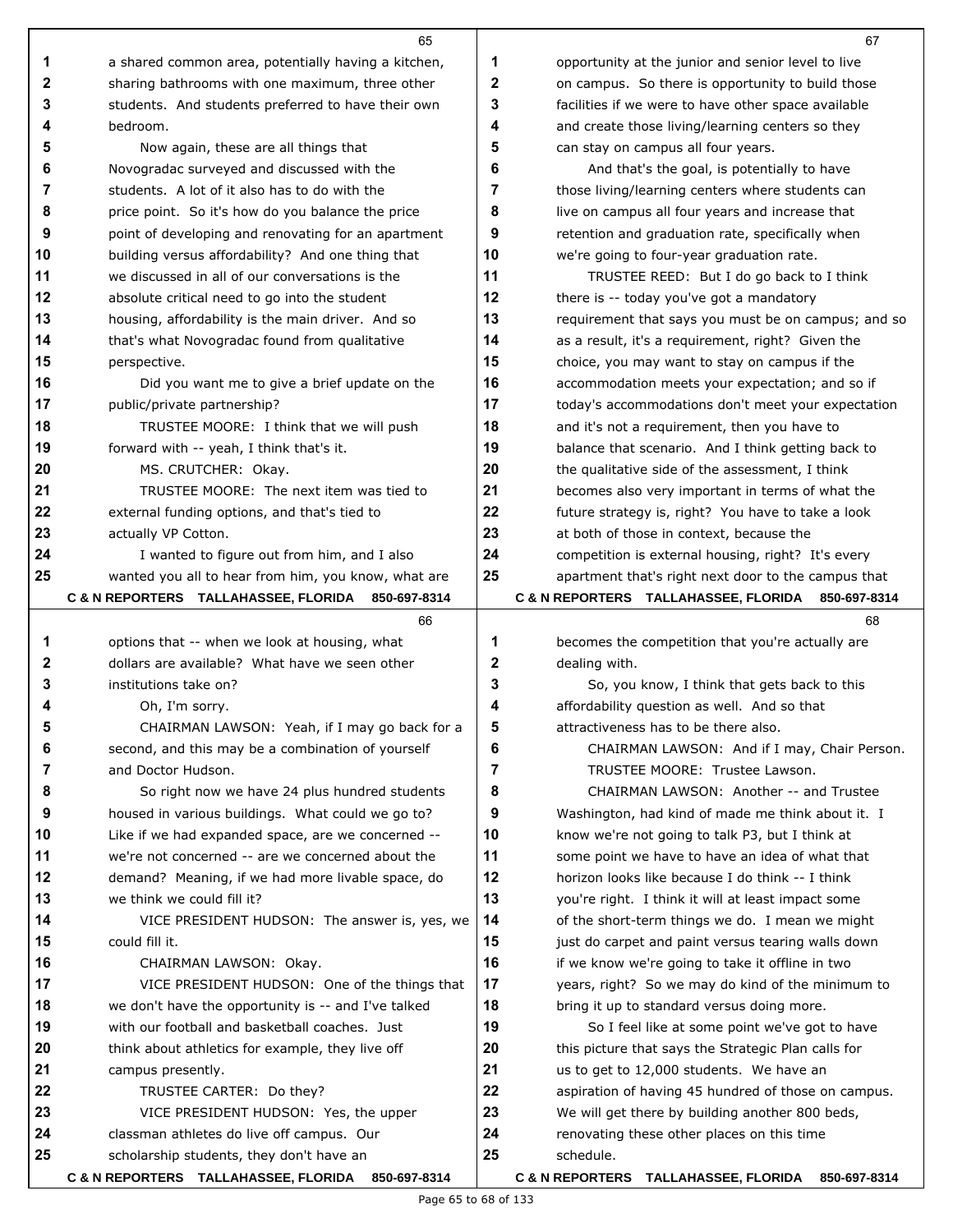|        | 69                                                                                                      |        | 71                                                                                                      |
|--------|---------------------------------------------------------------------------------------------------------|--------|---------------------------------------------------------------------------------------------------------|
| 1      | So I know we're not going to talk about the P3                                                          | 1      | what we were being asked to consider.                                                                   |
| 2      | today, but I think at some point we have to kind of                                                     | 2      | The consideration was if we took a look at                                                              |
| 3      | have it all laid out so you can make the best                                                           | 3      | existing need versus comprehensive long-term                                                            |
| 4      | decision around: Do I go into Gibbs and tear walls                                                      | 4      | questions, would it be more feasible to try to see                                                      |
| 5      | down, or do I just go into Gibbs and paint? And                                                         | 5      | if there were existing dollars available or                                                             |
| 6      | then do I go to the empty parking lot down the                                                          | 6      | existing donor-base available to go after immediate                                                     |
| 7      | street and put a foundation to put up a new                                                             | 7      | needs. And Doctor Wilder spelled it out very well                                                       |
| 8      | building? Like I think at some point we've got to                                                       | 8      | when she talked about the condition of the existing                                                     |
| 9      | have that whole picture, even it's a combination of                                                     | 9      | facilities.                                                                                             |
| 10     | housing, students affairs, and the work we've done                                                      | 10     | So what we are presenting for you are kind of                                                           |
| 11     | on the Strategic Plan because at least for me that                                                      | 11     | two degrees of consideration: One we wanted to                                                          |
| 12     | will help me understand how much I want to spend                                                        | 12     | have an idea of what the existing funding base                                                          |
| 13     | today.                                                                                                  | 13     | looked like and what the existing donor base looked                                                     |
| 14     | TRUSTEE MOORE: Which is what they're planning                                                           | 14     | like. And then I've also pulled -- talked to                                                            |
| 15     | on doing because one of the tasks that we talked                                                        | 15     | Trustee Moore on Friday and told her I'd take a                                                         |
| 16     | about over the last week or weekend is                                                                  | 16     | look at what some of our peer institutions and also                                                     |
| 17     | prioritization of what we're talking about with any                                                     | 17     | some -- to what other institutions have done to                                                         |
| 18     | of these repairs; that, you know, what -- and if                                                        | 18     | fund housing.                                                                                           |
| 19     | it's just getting it up to just living standard,                                                        | 19     | And let me begin by saying we took a look at                                                            |
| 20     | then what does that look like so that we can start                                                      | 20     | our base, and what we have found is less than three                                                     |
| 21     | making decisions on these things.                                                                       | 21     | percent of all fundraising dollars have                                                                 |
| 22     | CHAIRMAN LAWSON: I agree with your focus for                                                            | 22     | historically gone to support housing or                                                                 |
| 23     | the workshop today, but maybe as we look at our                                                         | 23     | residence-hall-related support. Now there is a                                                          |
| 24     | November committee meetings and beyond -- maybe                                                         | 24     | caveat to that though that must be added because we                                                     |
| 25     | January, they need some time to do the work, but                                                        | 25     | also have to put towards the end of that, that                                                          |
|        | C & N REPORTERS TALLAHASSEE, FLORIDA 850-697-8314                                                       |        | C & N REPORTERS TALLAHASSEE, FLORIDA 850-697-8314                                                       |
|        | 70                                                                                                      |        | 72                                                                                                      |
| 1      | what does the Strategic Plan say? It says 12,000                                                        | 1      | there really has not been a specific funding                                                            |
| 2      | that we've all aligned to. Within that 12,000, how                                                      | 2      | strategy or fundraising campaign for housing. So                                                        |
| 3      | many kids do we want on-campus to make it a vibrant                                                     | 3      | there might be larger base out there if, in fact,<br>we had moved towards that.                         |
| 4<br>5 | living environment? What's the plan to get there                                                        | 4<br>5 |                                                                                                         |
| 6      | over time to house -- I made up the number 4,500,<br>right? And what do we do in the short-term to make | 6      | The other thing is even when you look                                                                   |
| 7      | the place really livable for the kids today as move                                                     | 7      | nationwide, there are very few specific fundraising<br>campaigns just for housing. They're usually tied |
| 8      | toward the longer-term plan?                                                                            | 8      | to a larger campaign or pieces of a larger campaign                                                     |
| 9      | But I agree with you. I know your focus is,                                                             | 9      | strategy. They also -- the other thing we wanted                                                        |
| 10     | hey, there are things that we need to do right now,                                                     | 10     | to point out is if, in fact, we were going to try                                                       |
| 11     | so I do concur with that. But at a later date, I                                                        | 11     | to look at raising a fixed amount of dollars for                                                        |
| 12     | would like to look at it a little broader.                                                              | 12     | housing, we are recommending that it be tied to a                                                       |
| 13     | TRUSTEE MOORE: Absolutely.                                                                              | 13     | broader strategy and not just a pull-out or                                                             |
| 14     | Okay. Again, just to transition our thoughts                                                            | 14     | standalone in and of itself because there really                                                        |
| 15     | back to external funding options, and that's VP                                                         | 15     | aren't a lot of dollars specifically tied for that.                                                     |
| 16     | Cotton who is ready to deliver on a positive                                                            | 16     | Also, the other thing is the cost, and Doctor                                                           |
| 17     | message.                                                                                                | 17     | Wilder and VP Hudson alluded to this. Whether                                                           |
| 18     | VICE PRESIDENT COTTON: Okay. Thank you                                                                  | 18     | you're talking about renovating housing or you're                                                       |
| 19     | Madam Chair. And hopefully I can get to that                                                            | 19     | talking about doing it new, that's a significant                                                        |
| 20     | section here.                                                                                           | 20     | cost factor. So we would have to know going in                                                          |
| 21     | Okay. I don't know if you can see that as                                                               | 21     | what the dollar was, whether we're trying to raise                                                      |
| 22     | clearly as I would have -- okay. One of the things                                                      | 22     | ten percent of the total. If we're talking about                                                        |
| 23     | we were asked to do was to take a look at what some                                                     | 23     | \$100 million campaign, is this going to cost 20                                                        |
| 24     | possibilities might be, and I think Chairman Lawson                                                     | 24     | million? Is it going to cost 30 million? We need                                                        |
| 25     | actually -- his comments basically is a lead-in to                                                      | 25     | to know some numbers before we were able to plug                                                        |
|        | C & N REPORTERS TALLAHASSEE, FLORIDA 850-697-8314                                                       |        | C & N REPORTERS TALLAHASSEE, FLORIDA 850-697-8314                                                       |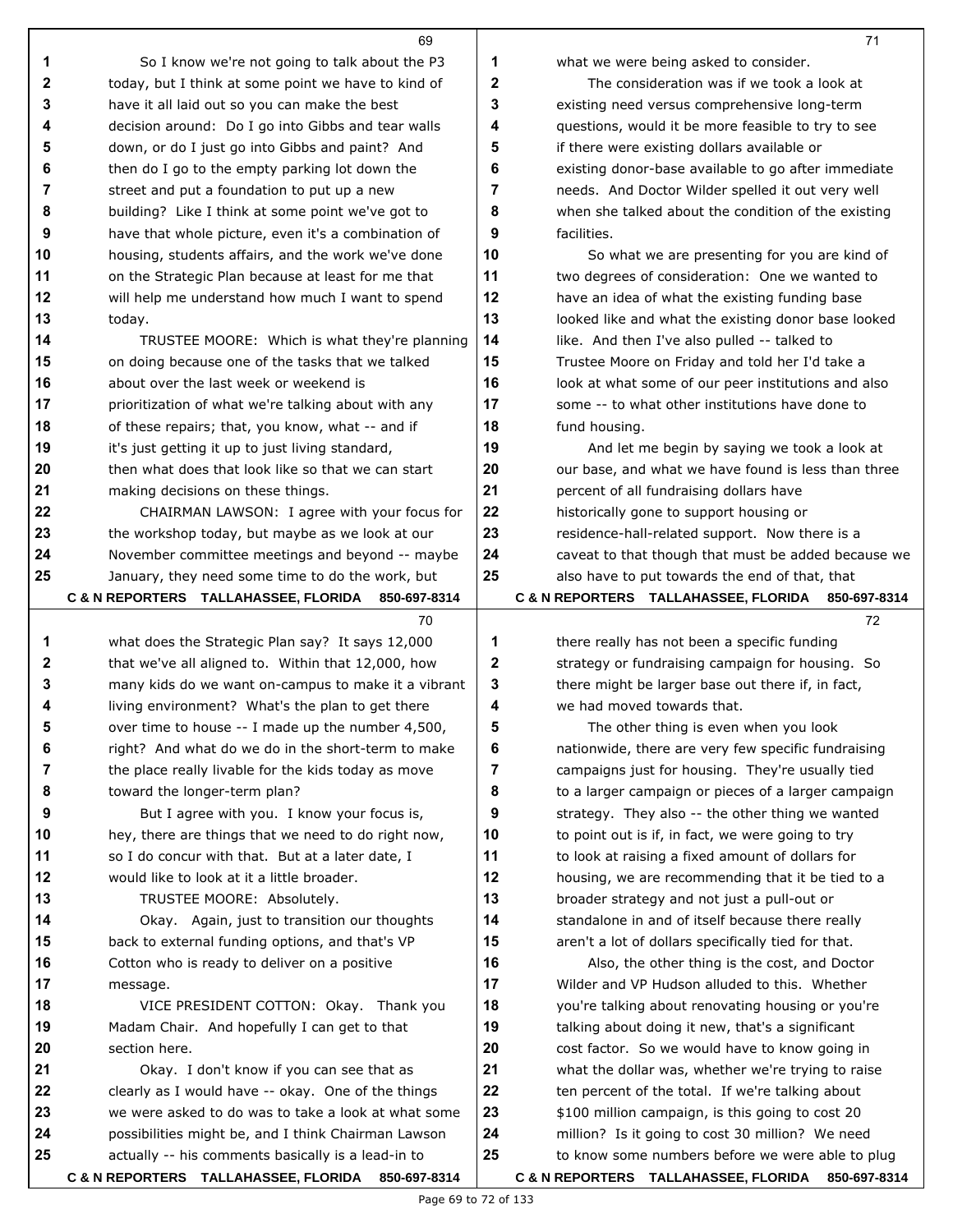|              | 73                                                  |    | 75                                                   |
|--------------|-----------------------------------------------------|----|------------------------------------------------------|
| 1            | that.                                               | 1  | enhancement, including -- and I don't know who       |
| $\mathbf{2}$ | And then finally, as we said earlier, we think      | 2  | talked about historic. I think it was the chairman   |
| 3            | that moving forward that we should be talking about | 3  | who was talking about historical preservation. Of    |
| 4            | a comprehensive strategy to enhance facilities and  | 4  | the 10 million, 5 million was earmarked to make      |
| 5            | housing here at FAMU and not putting significant    | 5  | sure that they stayed in line with historical        |
| 6            | amounts of money into whether we're talking about   | 6  | preservation.                                        |
| 7            | rehabbing on a short-term basis. We think that's a  | 7  | I guess my point is, yes, we could do -- we          |
| 8            | more realistic way to go about doing that.          | 8  | could do targeted fundraising for facilities         |
| 9            | I don't know if I'm controlling the next line       | 9  | upgrade and facilities -- not facilities             |
| 10           | or not. Okay, but --                                | 10 | enhancement to try to make sure that our students    |
| 11           | TRUSTEE MOORE: VP Cotton, I'm sorry.                | 11 | are living in safe and tolerable environments. But   |
| 12           | VICE PRESIDENT COTTON: I'm sorry.                   | 12 | we don't believe that there's a large pool of        |
| 13           | TRUSTEE MOORE: Trustee Carter.                      | 13 | resources out there to be specifically aimed at      |
| 14           | TRUSTEE CARTER: Thank you, Madam Chair.             | 14 | that. We think that there's a larger bang for the    |
| 15           | Can you back up to the last slide? Well, let        | 15 | buck that's part of a broader campaign.              |
| 16           | me just --                                          | 16 | TRUSTEE REED: So maybe --                            |
| 17           | VICE PRESIDENT COTTON: Yes, sir.                    | 17 | TRUSTEE MOORE: Trustee Reed, you're                  |
| 18           | TRUSTEE CARTER: Okay. When you did your             | 18 | recognized.                                          |
| 19           | assessment, were you able to ascertain from those   | 19 | TRUSTEE REED: So just going back to the              |
| 20           | universities that historically does segregate an    | 20 | aspect of funding for housing, so typically how is   |
| 21           | amount for housing, what is that percentage         | 21 | that managed today? Is it typically a part of the    |
| 22           | nationally or within the system, our BOG system?    | 22 | tuition that's going to be a recurring portion of    |
| 23           | THE WITNESS: Well, just to give you a few           | 23 | the fees? What's the traditional process for         |
| 24           | examples, we took a look at institutions that were  | 24 | management?                                          |
| 25           | wrestling with similar questions. When we looked    | 25 | VICE PRESIDENT FORD: The revenue comes from          |
|              | C & N REPORTERS TALLAHASSEE, FLORIDA 850-697-8314   |    | C & N REPORTERS TALLAHASSEE, FLORIDA<br>850-697-8314 |
|              | 74                                                  |    | 76                                                   |
| 1            | at the University of Virginia for instance, I had a | 1  | rental fees to the student. So there's no E&G        |
| 2            | \$50 million campaign. They targeted \$2 million of | 2  | support or anything like that. You can't use E&G     |
| 3            | that for housing upgrades.                          | 3  | to support auxiliary, and housing is an auxiliary.   |
| 4            | But going back to Doctor Wilder's point, even       | 4  | So the revenue comes from rental fees.               |
| 5            | that upgrade, their facilities were in pretty good  | 5  | TRUSTEE REED: From the rental fees.                  |
| 6            | shape. What they were doing was making them even    | 6  | VICE PRESIDENT FORD: Students, yes.                  |
| 7            | more state of art. They were putting technology     | 7  | TRUSTEE REED: So essentially, the student            |
| 8            | in; they were making them totally wireless          | 8  | fees?                                                |
| 9            | throughout the system.                              | 9  | VICE PRESIDENT FORD: Student rental, uh-huh.         |
| 10           | Ohio State had a \$60 million campaign. They        | 10 | TRUSTEE REED: So in our case here, when we've        |
| 11           | earmarked 13.9 million for housing. But again, the  | 11 | got a lot of these issues, whether we have a         |
| 12           | same thing, they were enhancing facilities that     | 12 | renovation or what the issue is, we miss those       |
| 13           | were already in pretty good shape.                  | 13 | opportunities early on. And typically when you're    |
| 14           | And also going back to the point that we were       | 14 | raising money, are you raising money for             |
| 15           | making earlier about suggesting that fundraising    | 15 | maintenance per se, or is it primarily for new       |
| 16           | for housing or facility upgrade should be tied to a | 16 | buildings; or to your other point, adding            |
| 17           | larger initiative, even if you look next door at    | 17 | technology or something else? This would be kind     |
| 18           | what FSU was doing, FSU in their billion-dollar     | 18 | of a different focus.                                |
| 19           | campaign did not carve out a specific amount for    | 19 | VICE PRESIDENT COTTON: It would. And what            |
| 20           | housing. They did focus on enhancing athletics,     | 20 | we're saying is if we're talking about identifying   |
| 21           | but a lot of that was also tied to outside revenue  | 21 | a specific fundraising strategy that enhances        |
| 22           | that came from external sources.                    | 22 | housing, you can't do it in two phases or two        |
| 23           | The closest we came was Campbell University in      | 23 | process. And, you know, one is -- in talking with    |
| 24           | North Carolina. They had a \$75 million campaign.   | 24 | Trustee Moore, what we did was we did take a look    |
| 25           | Of that \$10 million was earmarked for facilities   | 25 | at what has been done nationwide. And there have     |
|              | C & N REPORTERS TALLAHASSEE, FLORIDA 850-697-8314   |    | C & N REPORTERS TALLAHASSEE, FLORIDA 850-697-8314    |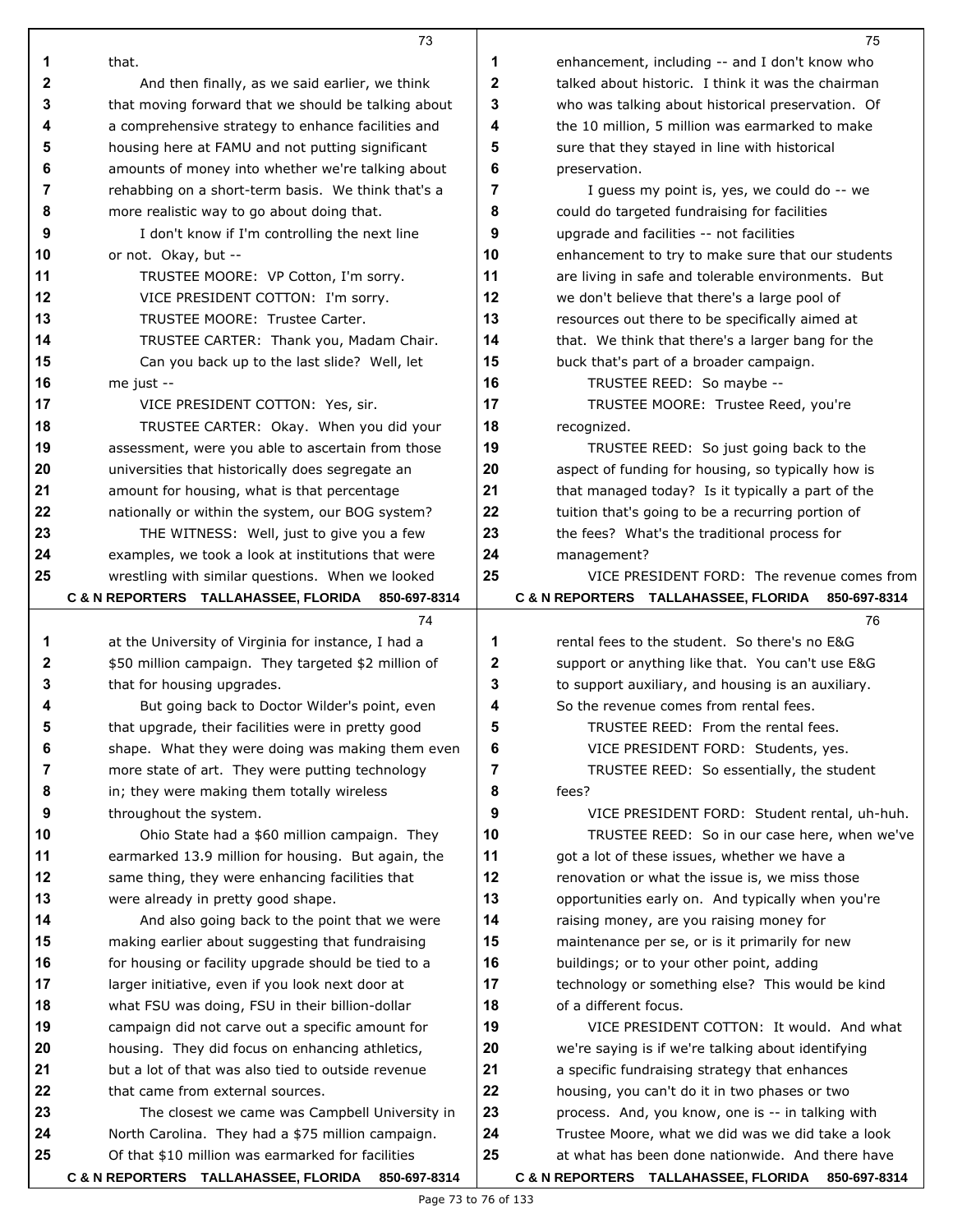|             | 77                                                                                                  |                | 79                                                                                                      |
|-------------|-----------------------------------------------------------------------------------------------------|----------------|---------------------------------------------------------------------------------------------------------|
| 1           | been campaigns and appeals, typically with national                                                 | 1              | stronger hand than coming to the table talking                                                          |
| $\mathbf 2$ | alumni associations and universities to respond to                                                  | $\mathbf 2$    | about trying to fix units that she describe as some                                                     |
| 3           | specific needs.                                                                                     | 3              | of the most neediest she had seen in a very long                                                        |
| 4           | And these are kind of examples of what we                                                           | 4              | time. I think I paraphrased what she said.                                                              |
| 5           | believe might work; but again, these are specific                                                   | 5              | But we're offering consideration, Madam Chair,                                                          |
| 6           | short-term strategies that are designed to augment                                                  | 6              | of these as possibilities; but again, we believe                                                        |
| 7           | whatever funding you already have. This is by no                                                    | $\overline{7}$ | that these are the type things that could be done                                                       |
| 8           | means designed to build new buildings, you know,                                                    | 8              | now; that FAMU has a very strong alumni base that                                                       |
| 9           | retrofit them with all of the bells and whistles                                                    | 9              | loves this institution. And we believe that if in                                                       |
| 10          | that young people are looking for nowadays.                                                         | 10             | fact if we were challenged with coming up with                                                          |
| 11          | So as I said earlier, we have not had a                                                             | 11             | strategies that we believe could come up with money                                                     |
| 12          | specific fundraising campaign for housing. And if                                                   | 12             | over the next 6 to 12 months, these are the type of                                                     |
| 13          | we decided that we wanted to move forward with                                                      | 13             | things that we think are doable. But we want to                                                         |
| 14          | something like that, we believe that they would                                                     | 14             | make sure that we're putting on the table that                                                          |
| 15          | have to be specifically targeted with corporate                                                     | 15             | these are not designed to build new facilities;                                                         |
| 16          | support, with local stakeholder support; but they                                                   | 16             | they're designed to provide accessible resources                                                        |
| 17          | would also have to be tied with some initiative                                                     | 17             | that could help us address some of the pressing                                                         |
| 18          | that's built around a groundswell of specific need.                                                 | 18             | needs that Doctor Wilder pointed out earlier.                                                           |
| 19          | That is not what we're recommending, but we                                                         | 19             | And any questions you have, we're available to                                                          |
| 20          | are showing what are possibilities that other                                                       | 20             | answer those.                                                                                           |
| 21          | universities have done, and we have tailored it, if                                                 | 21             | TRUSTEE MOORE: Questions for VP Cotton?                                                                 |
| 22          | you will, to fit the FAMU model. And, you know,                                                     | 22             | TRUSTEE CARTER: Those are -- Madam Chair.                                                               |
| 23          | again -- I'm sorry.                                                                                 | 23             | TRUSTEE MOORE: Yes, Trustee Carter, you're                                                              |
| 24          | TRUSTEE MOORE: Trustee Lawrence you're                                                              | 24             | recognized.                                                                                             |
| 25          | recognized.                                                                                         | 25             | TRUSTEE CARTER: So what you're saying is that                                                           |
|             | C & N REPORTERS TALLAHASSEE, FLORIDA<br>850-697-8314                                                |                | C & N REPORTERS TALLAHASSEE, FLORIDA<br>850-697-8314                                                    |
|             | 78                                                                                                  |                | 80                                                                                                      |
| 1           | TRUSTEE LAWRENCE: The only thing I would say,                                                       | 1              | those are primarily renovation dollars, that this                                                       |
| 2           | and I think it's in concert with some of what                                                       | 2              | would be a --                                                                                           |
| 3           | you're saying. I think that my own fundraising                                                      | 3              | VICE PRESIDENT COTTON: Yes, these are                                                                   |
| 4<br>5      | soul says the living/learning communities are a                                                     | 4<br>5         | designed to address current need, and this is not                                                       |
| 6           | very sexy thing and can be sold in an exciting kind                                                 | 6              | designed to build those long-term comprehensive                                                         |
| 7           | of way. It's not how I went to the University of<br>Florida, but it is what I had when I was at the | 7              | facilities that quite frankly students have grown<br>accustomed to. But these sorts of strategies would |
| 8           | Harvard Business School, groups gathered together                                                   | 8              | be designed to deal with some of the issues that                                                        |
| 9           | for a common purpose to become very good friends,                                                   | 9              | Doctor Wilder has to deal with on a regular basis,                                                      |
| 10          | et cetera. I think there is an opportunity for us                                                   | 10             | discretionary dollars to basically fix those things                                                     |
| 11          | there.                                                                                              | 11             | that -- you know, she talks about painting. When                                                        |
| 12          | VICE PRESIDENT COTTON: Yeah, and I agree,                                                           | 12             | we did the walkthrough on the first day, you know,                                                      |
| 13          | Trustee Lawrence. As a matter of fact, when we                                                      | 13             | those things when it comes to basic cosmetics, when                                                     |
| 14          | looked at the University of Virginia, they did the                                                  | 14             | it talks about making sure we've got basic                                                              |
| 15          | living/learning community as an expanded part of                                                    | 15             | technology in classrooms.                                                                               |
| 16          | their housing campaign, all right? And Trustee --                                                   | 16             | This type of strategy is designed to come up                                                            |
| 17          | not trustee, I'm sorry -- VP Hudson had mentioned                                                   | 17             | with innovative dollars that we could put together,                                                     |
| 18          | the living/learning communities as a growing                                                        | 18             | you know, a select pool of donors and go                                                                |
| 19          | opportunity.                                                                                        | 19             | specifically to them and make sure that they                                                            |
|             |                                                                                                     |                |                                                                                                         |
| 20          | So we agree, we think that that's something we                                                      | 20             | understand that this is to help us get immediate                                                        |
| 21          | can build around. The point we wanted to make was                                                   | 21             | needs addressed.                                                                                        |
| 22          | that, as Trustee Lawrence is saying, it has to be a                                                 | 22             | TRUSTEE CARTER: You mentioned -- Madam                                                                  |
| 23          | specific initiative that's targeted to enhance                                                      | 23             | Chairman.                                                                                               |
| 24          | housing. That's a stronger hand we believe than --                                                  | 24             | TRUSTEE MOORE: You're recognized, Trustee                                                               |
| 25          | as Ms. Wilder pointed out earlier, that's a                                                         | 25             | Carter.                                                                                                 |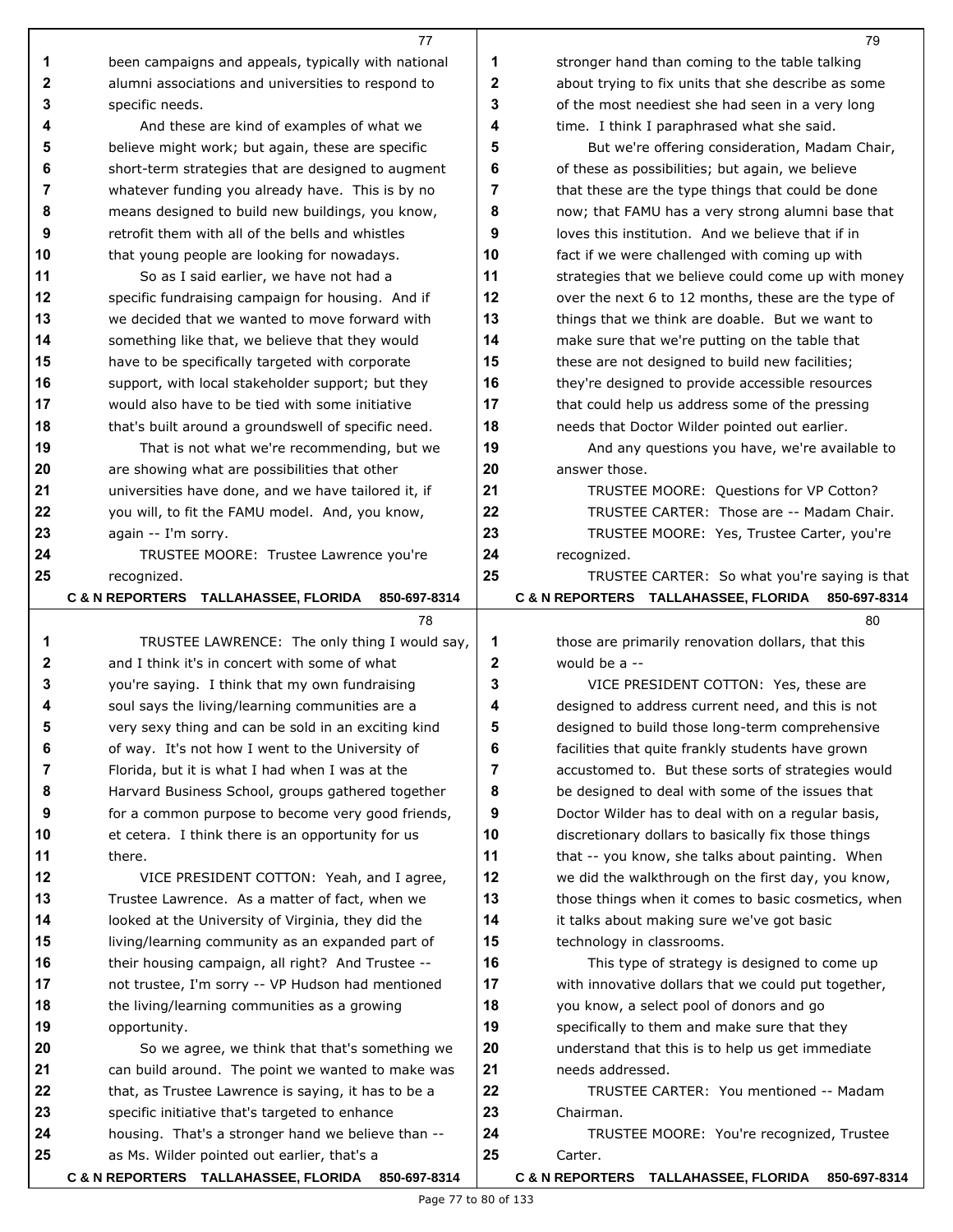|          | 81                                                                                                    |          | 83                                                                    |
|----------|-------------------------------------------------------------------------------------------------------|----------|-----------------------------------------------------------------------|
| 1        | TRUSTEE CARTER: I'm trying to see for a year                                                          | 1        | to be different from whether you have monies coming                   |
| 2        | you're talking about classroom -- this is primarily                                                   | 2        | from a capital campaign to get it done. I mean I                      |
| 3        | in residences, right?                                                                                 | 3        | think that's our responsibility to make sure we                       |
| 4        | VICE PRESIDENT COTTON: Yes, but again,                                                                | 4        | don't have that situation.                                            |
| 5        | we're -- going back to Trustee Lawrence's point,                                                      | 5        | So I would separate the two. We need to fix                           |
| 6        | the whole concept of turning living space into                                                        | 6        | what needs to be fixed, and then we need to go out                    |
| 7        | something other than living space is now what -- is                                                   | 7        | and find the dollars to supplement that as an                         |
| 8        | the norm. So when we talk to donors about helping                                                     | 8        | institution. I think we owe it to the students,                       |
| 9        | support housing, we're not talking -- and Doctor                                                      | 9        | and we owe it to the parents that are sending their                   |
| 10       | Robinson can deal with this, address this part                                                        | 10       | students here to make they're in a safe living                        |
| 11       | better than I. But we're not talking about going                                                      | 11       | condition. And so I would make sure we should lift                    |
| 12       | to people just asking them to give us money to fix                                                    | 12       | the magic that way.                                                   |
| 13       | leaking air conditioning. We're talking about                                                         | 13       | VICE PRESIDENT COTTON: Point made.                                    |
| 14       | enhancing the educational learning space, which is                                                    | 14       | TRUSTEE MOORE: Very well said.                                        |
| 15       | what dorms have become. They aren't just places                                                       | 15       | VICE PRESIDENT COTTON: And that was the                               |
| 16       | where the student lives now, they are true                                                            | 16       | charge that Trustee Moore gave to us, and we accept                   |
| 17       | living/learning communities where everything takes                                                    | 17       | that.                                                                 |
| 18       | place. So that would be our catch or our hook, if                                                     | 18       | TRUSTEE MOORE: Okay. If there are no other                            |
| 19       | you will, that we will be pushing. We're not just                                                     | 19       | questions there, we're going to transition quickly                    |
| 20       | pushing rehab dollars -- excuse me, support for                                                       | 20       | into the financial implications and consideration,                    |
| 21       | rehab dollars.                                                                                        | 21       | and Tiffany -- Ms. Holmes is going to walk us                         |
| 22       | TRUSTEE REED: Madam Chair.                                                                            | 22       | through that.                                                         |
| 23       | TRUSTEE MOORE: Trustee Reed, you're                                                                   | 23       | MS. HOLMES: Good afternoon.                                           |
| 24       | recognized.                                                                                           | 24       | TRUSTEE MOORE: Good afternoon.                                        |
| 25       | TRUSTEE REED: Yeah, I think, you know, as you                                                         | 25       | MS. HOLMES: So just to reiterate what --                              |
|          | C & N REPORTERS TALLAHASSEE, FLORIDA<br>850-697-8314                                                  |          | C & N REPORTERS TALLAHASSEE, FLORIDA<br>850-697-8314                  |
|          |                                                                                                       |          |                                                                       |
|          | 82                                                                                                    |          | 84                                                                    |
| 1        | put it, these are probably some great opportunities                                                   | 1        | VP Ford already points it out. Housing revenues                       |
| 2        | to be able to go after some funds; but when I take                                                    | 2        | are generated from student rental fees, and that is                   |
| 3        | a look at it holistically, you know, we're already                                                    | 3        | what funds the housing department. General revenue                    |
| 4        | talking about a very large capital campaign. And                                                      | 4        | or people funds cannot be used to support                             |
| 5        | we've talked about having a program around                                                            | 5        | auxiliaries, including housing.                                       |
| 6        | athletics, and so we've had a couple of these kind                                                    | 6        | As required as part of our financial statement                        |
| 7        | of one-off opportunities that we've looked at.                                                        | 7        | submissions to the Board of Governors, we are                         |
| 8        | And if we brought this back to what we're                                                             | 8        | required to consolidate housing and parking. Any                      |
| 9        | driving for, this gets back to student success.                                                       | 9        | segment of our institution that is funded by                          |
| 10       | And if you put it back in the student success                                                         | 10       | revenue bonds, we are required to put together a                      |
| 11       | bucket, it's a part of the Strategic Plan; that a                                                     | 11       | separate set of financials for those segments. So                     |
| 12       | portion of those dollars from a capital campaign                                                      | 12       | of course, we just have parking and housing, and                      |
| 13       | are allocated and a portion is unallocated and the                                                    | 13       | parking is just on there because I just copy and                      |
| 14       | University could use them as they see fit.                                                            | 14       | pasted from our annual financial report.                              |
| 15       | So I don't know if you have to articulate it                                                          | 15       | So just very quickly, this is the condensed                           |
| 16       | this way because I think you have to use the                                                          | 16       | statement of net position, which is similar to a                      |
| 17       | dollars in a way that really allows you to achieve                                                    | 17       | balance sheet. So if you notice, housing has                          |
| 18       | the Strategic Plan. So I wouldn't separate it from                                                    | 18       | current assets of over 13 million dollars. And                        |
| 19       | the Strategic Plan, but I would, you know, try and                                                    | 19       | then of course 60 million dollars of liabilities,                     |
| 20       | understand how we can make sure we're driving more                                                    | 20       | which includes not only the short-term liabilities                    |
| 21       | value in terms of getting those dollars in the                                                        | 21       | but the long-term debt for the facilities. The                        |
| 22       | capital campaign.                                                                                     | 22       | outstanding debt right now is not only for FAMU                       |
| 23<br>24 | But I go back to the fact that if you have a                                                          | 23<br>24 | Village, but there's also outstanding debt for                        |
| 25       | student in the dorm and there's mold, we have a<br>responsibility as a university to fix it. That has | 25       | Sampson and Young, from that renovation.<br>TRUSTEE LAWRENCE: What -- |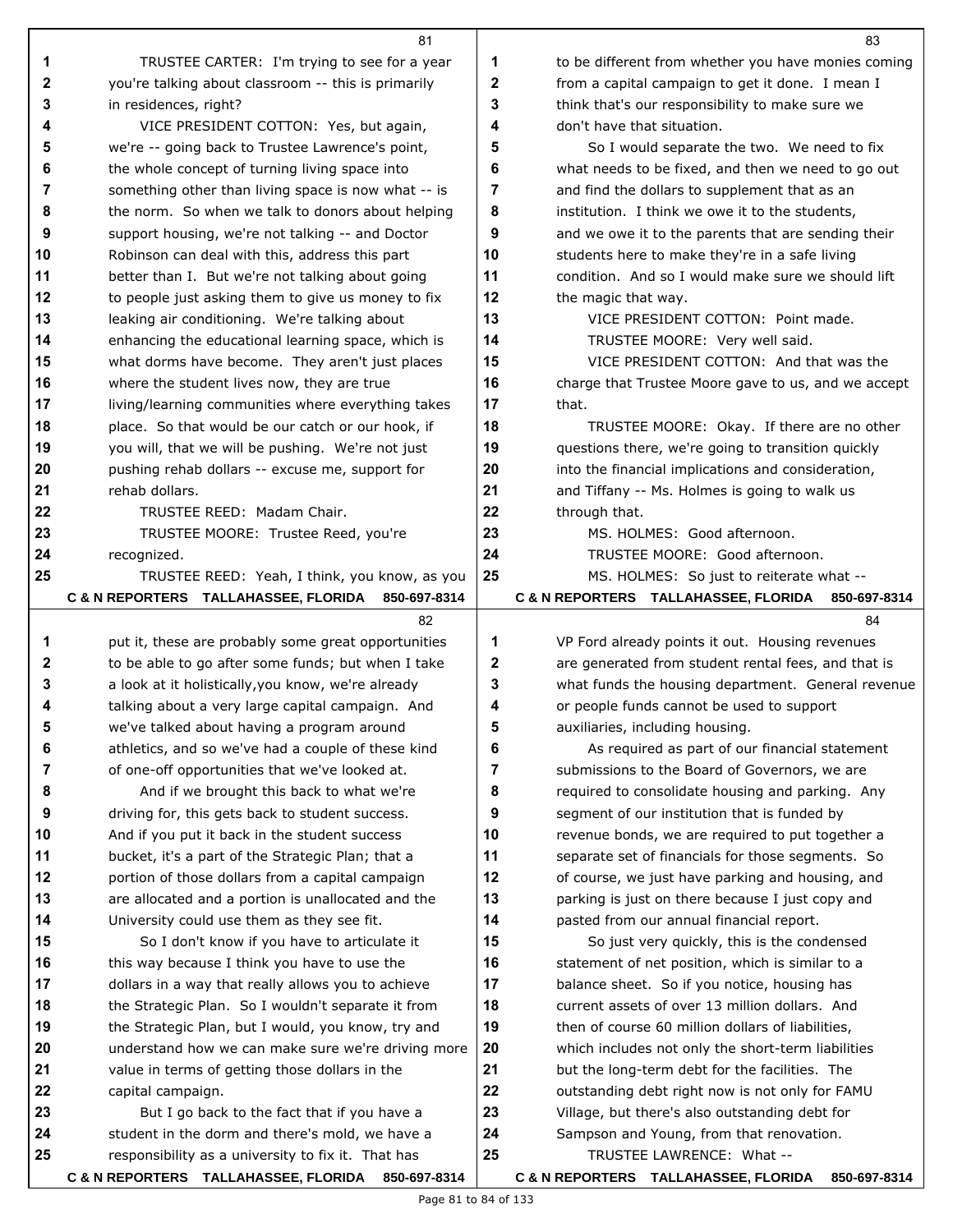|        | 85                                                                                                  |                  | 87                                                                                                       |
|--------|-----------------------------------------------------------------------------------------------------|------------------|----------------------------------------------------------------------------------------------------------|
| 1      | TRUSTEE MOORE: Sampson and Young.                                                                   | 1                | we can fit that into our operating coverage -- I                                                         |
| 2      | MS. HOLMES: From -- I think it was 2011                                                             | $\boldsymbol{2}$ | mean our operating expenses, sorry -- because we                                                         |
| 3      | that's listed on that sheet, so that was -- right,                                                  | 3                | have to be able to fund that with our operating                                                          |
| 4      | and then there was an additional I believe 13                                                       | 4                | revenues from our housing system.                                                                        |
| 5      | million where we retired old debt, I believe from                                                   | 5                | Now any major renovation project: HVAC,                                                                  |
| 6      | Palmetto South maybe. But we retired old debt,                                                      | 6                | plumbing, electrical, you know, we have to knock                                                         |
| 7      | which was cheaper at the time than the more                                                         | $\overline{7}$   | down walls and build a building envelope, anything                                                       |
| 8      | expensive debt.                                                                                     | 8                | that's going to be in excess of a hundred thousand                                                       |
| 9      | So here is the statement of revenues,                                                               | 9                | dollars, we can capitalize that and that will not                                                        |
| 10     | expenses, and changes in net position, which is                                                     | 10               | hurt our debt service coverage. And so when we                                                           |
| 11     | basically an income statement. So for 2017 fiscal                                                   | 11               | look at that \$3 million that we had at the end of                                                       |
| 12     | year, housing had about \$14 million in revenue;                                                    | 12               | 2017, we can start to look at that and think, you                                                        |
| 13     | operating expense is about 6.6 million, not                                                         | 13               | know, what major renovation projects that aren't                                                         |
| 14     | including depreciation. And the interest expense                                                    | 14               | too major, but it's somewhere to start when we look                                                      |
| 15     | was the other notable figure there, which is owed                                                   | 15               | at having to, you know, fit HVAC, and replace                                                            |
| 16     | of course on the debt service. This is just the                                                     | 16               | roofs. And, you know, those types of renovations,                                                        |
| 17     | cash flow statement, and a notable thing to point                                                   | 17               | I think we can provide funding for.                                                                      |
| 18     | out here is they had ending cash of \$3.7 million at                                                | 18               | TRUSTEE MOORE: Thank you, Tiffany. Tiffany,                                                              |
| 19     | June 30th.                                                                                          | 19               | always tries to make sure that she contains us, and                                                      |
| 20     | So in terms of what's required of our bond                                                          | 20               | I appreciate that.                                                                                       |
| 21     | covenant, so this is the five-year trend of our                                                     | 21               | So Trustee Reed and then Trustee Washington.                                                             |
| 22     | debt service coverage which we talk about a lot                                                     | 22               | TRUSTEE REED: Thank you. One question: As                                                                |
| 23     | when we have to take into consideration what's                                                      | 23               | it relates to the operating expenses, what should                                                        |
| 24     | required from our current bond covenant. So given                                                   | 24               | we expect? Do we have any benchmark that tells us                                                        |
| 25     | our level of operating revenue, which for '16/'17                                                   | 25               | what should that percentage of operating expense be                                                      |
|        | C & N REPORTERS TALLAHASSEE, FLORIDA<br>850-697-8314                                                |                  | C & N REPORTERS TALLAHASSEE, FLORIDA 850-697-8314                                                        |
|        | 86                                                                                                  |                  | 88                                                                                                       |
| 1      | was 14.5 million, we had expenses, once again, not                                                  | 1                | to total revenue? How do we feel about what we're                                                        |
| 2      | including depreciation, operating only of 6.6                                                       | 2                | currently spending?                                                                                      |
| 3      | million. So after subtracting that, we end up with                                                  | 3                | MS. HOLMES: Well, as long as we keep it at a                                                             |
| 4      | net revenues of 7.9. And then when you compare                                                      | 4<br>5           | level that allows us to keep that 1.2 coverage. So                                                       |
| 5      | that to what is required as far as your on debt                                                     |                  | we have to always look at in comparison to what our                                                      |
| 6      | service, which includes not only our payment for                                                    | 6<br>7           | operating revenues are. So if you look at '15/'16,                                                       |
| 7<br>8 | principal but also our interest expense, which<br>leads us to the 1.34 at the bottom of the screen. | 8                | we had a current expense of 7.6 million. With our                                                        |
| 9      | That is well above the 1.2 that's required.                                                         | 9                | current, I would say capacity, what we have online,<br>that's probably a ballpark to where we can -- now |
| 10     | So currently our bond covenants require a 1.2                                                       | 10               | operating expenses include salaries, includes all,                                                       |
| 11     | debt service coverage. If you notice back when we                                                   | 11               | you know, kinds of utilities, any --                                                                     |
| 12     | bought the Village, there was a point when you see                                                  | 12               | TRUSTEE REED: Sure. That's what I was                                                                    |
| 13     | our debt service fell to .65. And so our                                                            | 13               | getting at. Because typically getting to your                                                            |
| 14     | bondholders are happy, Bond Finance is happy that                                                   | 14               | other point around the other way to find dollars is                                                      |
| 15     | we have shown we have a 1.34 service coverage right                                                 | 15               | really in taking down your expenses, your cost of                                                        |
| 16     | now; however, we do have maintenance -- an amount                                                   | 16               | operations. And so if we haven't updated HVAC                                                            |
| 17     | of required maintenance that we have to balance                                                     | 17               | systems, or we have leaky walls, or we've got -- we                                                      |
| 18     | with this.                                                                                          | 18               | could be spending unnecessarily on things because                                                        |
| 19     | So as we think about all of the repairs and                                                         | 19               | we haven't necessarily been able to have the latest                                                      |
| 20     | maintenance and renovation projects that need to be                                                 | 20               | and greatest in terms of having our maintenance                                                          |
| 21     | done currently, we have to make sure that we don't                                                  | 21               | done. So that's why I was asking the question                                                            |
| 22     | blow our debt service coverage. And that means                                                      | 22               | around what the typical expense ratio you would see                                                      |
| 23     | that any of the operating expenses that are part of                                                 | 23               | in this area.                                                                                            |
|        |                                                                                                     |                  |                                                                                                          |
| 24     | normal operating activities: Painting, you know,                                                    | 24               | MS. HOLMES: I'm not sure. Do you have any                                                                |
| 25     | regular type of maintenance. We have to make sure                                                   | 25               | idea, Doctor Wilder?                                                                                     |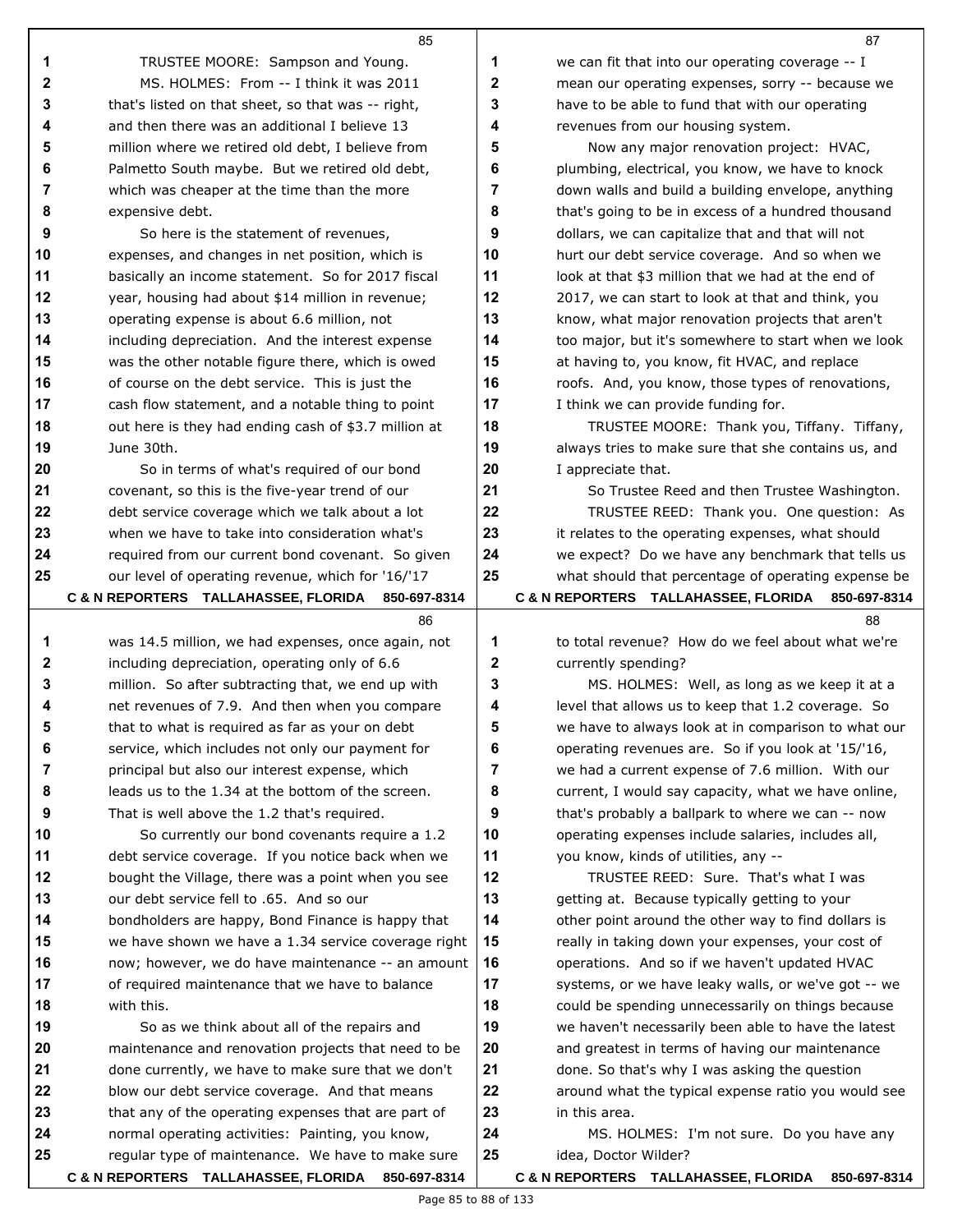|    | 89                                                                                              |              | 91                                                     |
|----|-------------------------------------------------------------------------------------------------|--------------|--------------------------------------------------------|
| 1  | (DOCTOR WILDER SHAKES HEAD NEGATIVELY).                                                         | 1            | couldn't --                                            |
| 2  | MS. HOLMES: I'm not sure.                                                                       | $\mathbf{2}$ | VICE PRESIDENT FORD: No.                               |
| 3  | TRUSTEE MOORE: Okay. Is that something                                                          | 3            | CHAIRMAN LAWSON: So there is no opportunity            |
| 4  | staff -- VP Ford, if you'll take that on.                                                       | 4            | for state support. I just want to make sure I          |
| 5  | Let me have Trustee Washington and then                                                         | 5            | understand.                                            |
| 6  | Trustee Lawson.                                                                                 | 6            | VICE PRESIDENT FORD: No.                               |
| 7  | TRUSTEE WASHINGTON: So I'm not a finance                                                        | 7            | CHAIRMAN LAWSON: Okay. That was really my              |
| 8  | person, so I'm looking at this like a lay person.                                               | 8            | question. I was just looking really at -- no           |
| 9  | So just to clarify: Our current -- the annual debt                                              | 9            | matter what number we agree to, I was just trying      |
| 10 | service was 1.34, and the maximum was 1.33. Do we                                               | 10           | to figure out how would you come to that.              |
| 11 | want to be above or below the maximum?                                                          | 11           | TRUSTEE MOORE: Exactly. And again, it points           |
| 12 | VICE PRESIDENT FORD: 1.2 is the minimum.                                                        | 12           | to the need of have this whole maintenance             |
| 13 | MS. HOLMES: So that maximum annual debt                                                         | 13           | schedule. Because where we are faced with it, it's     |
| 14 | service, that just uses that 5.936 figure instead                                               | 14           | all in front of us right now. It's huge. It's          |
| 15 | of the 5.921.                                                                                   | 15           | huge, but how do we make sure that for going           |
| 16 | TRUSTEE WASHINGTON: Okay.                                                                       | 16           | forward there is a schedule?                           |
| 17 | MS. HOLMES: We're not at the maximum as far                                                     | 17           | So are there any questions remaining of the            |
| 18 | as our debt service. We're at the regular annual                                                | 18           | folks that are here at the table? Otherwise, we're     |
| 19 | debt service. So 1.34 is great; however, we had                                                 | 19           | going to transition and start our tour.                |
| 20 | room to maybe expend some more dollars on painting                                              | 20           | CHAIRMAN LAWSON: Just one last one for me.             |
| 21 | or, you know, those types of repair. We do have to                                              | 21           | DOCTOR ROBINSON: Trustee Moore, this is Larry          |
| 22 | be careful though, we do.                                                                       | 22           | Robinson, and I'm going to have to get off shortly.    |
| 23 | TRUSTEE WASHINGTON: So what is the                                                              | 23           | I think, Ms. Holmes, you might want to just sort of    |
| 24 | threshold -- sorry, a follow-up question -- what                                                | 24           | talk a little bit about the role of the state when     |
| 25 | is the threshold that we would need to actually go                                              | 25           | it comes bonding authority to allow for, you know,     |
|    | C & N REPORTERS TALLAHASSEE, FLORIDA 850-697-8314<br>90                                         |              | C & N REPORTERS TALLAHASSEE, FLORIDA 850-697-8314      |
| 1  |                                                                                                 | 1            | 92                                                     |
| 2  | into debt service versus just something that we<br>could do sort of on our own? Is there like a | 2            | projects --<br>TRUSTEE MOORE: Doctor Robinson, did you |
| 3  | dollar amount for renovation that we would need                                                 | 3            | complete your thought?                                 |
|    | to $-$                                                                                          | 4            | (NO RESPONSE).                                         |
|    | MS. HOLMES: Right now it's a hundred -- well,                                                   |              | TRUSTEE MOORE: Okay. I think we lost him.              |
| 6  | our renovation threshold is a hundred thousand                                                  | 6            | CHAIRMAN LAWSON: I'll my question --                   |
| 7  | dollars.                                                                                        | 7            | DOCTOR ROBINSON: I'm still here. I'm still             |
| 8  | TRUSTEE WASHINGTON: Okay.                                                                       | 8            | here. Hello.                                           |
| 9  | MS. HOLMES: For asset management purposes, we                                                   | 9            | TRUSTEE MOORE: We hear you, but it's                   |
| 10 | capitalize any renovation in excess of a hundred                                                | 10           | intermittent.                                          |
| 11 | thousand dollars.                                                                               | 11           | DOCTOR ROBINSON: Okay. Is that any better?             |
| 12 | TRUSTEE WASHINGTON: Okay. Thank you.                                                            | 12           | TRUSTEE MOORE: Okay. It is. Okay. So what              |
| 13 | TRUSTEE MOORE: And Trustee Lawson.                                                              | 13           | were you saying.                                       |
| 14 | CHAIRMAN LAWSON: Yeah, I was just -- I think                                                    | 14           | DOCTOR ROBINSON: Well, I was just saying               |
| 15 | I know the answer to this, but I just want to make                                              | 15           | (bad phone connection) talk a little bit about         |
| 16 | sure I do.                                                                                      | 16           | funding authority of the state and how that relates    |
| 17 | So as we look at housing whether renovation or                                                  | 17           | to new construction, housing, and particularly at      |
| 18 | new, the only way we can come up with dollars is                                                | 18           | this stage.                                            |
| 19 | from Vice President Cotton, so external                                                         | 19           | TRUSTEE MOORE: Okay. What we -- I believe              |
| 20 | fundraising. The rental revenue is the second, and                                              | 20           | consist -- this is what we word was "particular,"      |
| 21 | then the third would be state support, right?                                                   | 21           | the word.                                              |
| 22 | VICE PRESIDENT FORD: No, you can't use state                                                    | 22           | CHAIRMAN LAWSON: I'll go ahead and do my               |
| 23 | support for housing. No E&G funds can be used to                                                | 23           | question. I think it might be similar. I heard a       |
| 24 | support housing, for an auxiliary.                                                              | 24           | portion of what Doctor Robinson was saying.            |
| 25 | CHAIRMAN LAWSON: But you could use PECO, you                                                    | 25           | TRUSTEE MOORE: Okay.                                   |
|    | C & N REPORTERS TALLAHASSEE, FLORIDA 850-697-8314                                               |              | C & N REPORTERS TALLAHASSEE, FLORIDA 850-697-8314      |

**C & N REPORTERS TALLAHASSEE, FLORIDA 850-697-8314**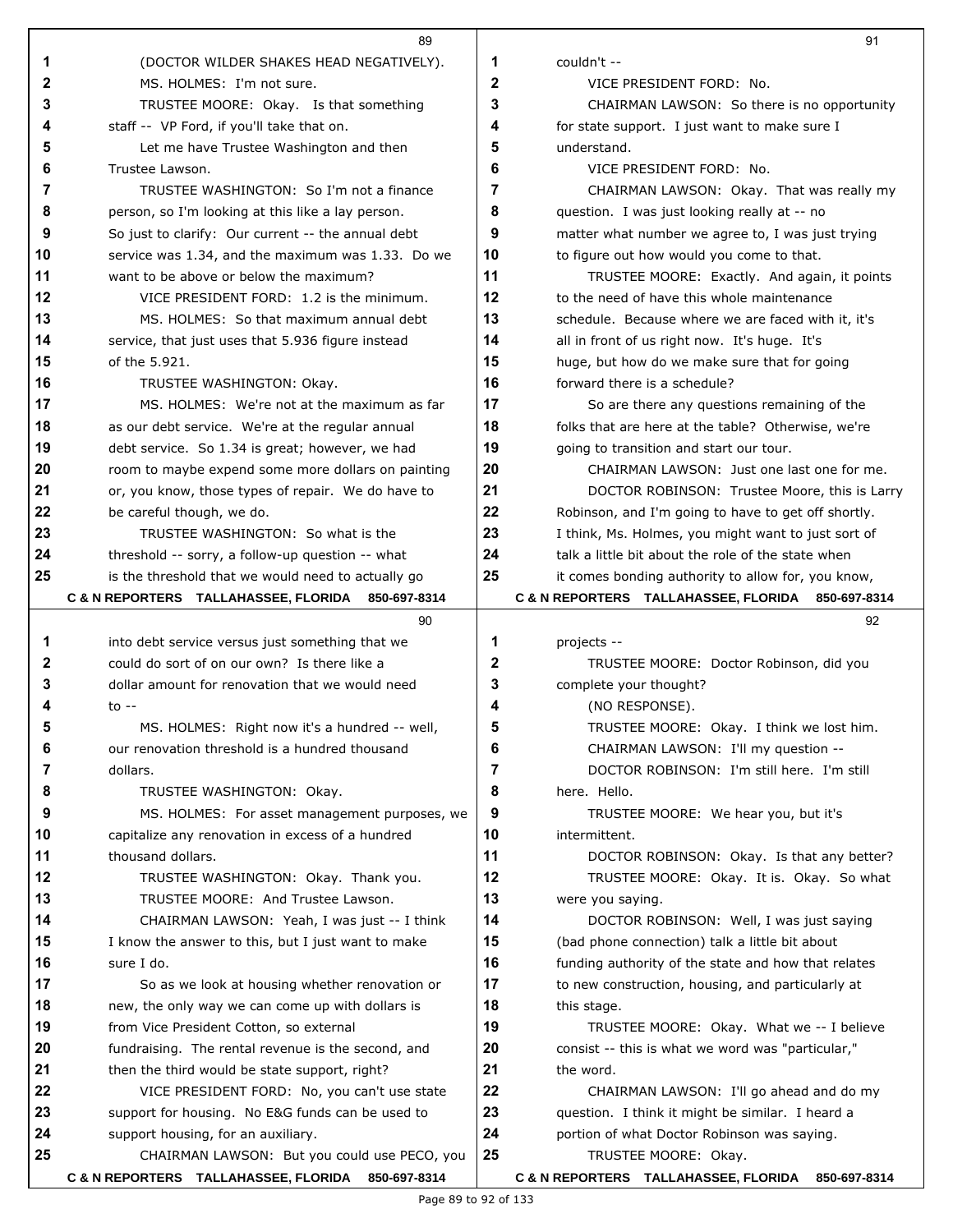|          | 93                                                                                                |          | 95                                                                                 |
|----------|---------------------------------------------------------------------------------------------------|----------|------------------------------------------------------------------------------------|
| 1        | CHAIRMAN LAWSON: When will we -- how soon                                                         | 1        | a point that Chairman Lawson said earlier. I                                       |
| 2        | will our debt coverage ratio be reviewed from the                                                 | 2        | realize what we're focusing on today, but we ought                                 |
| 3        | standpoint of changing our bond rating. If our --                                                 | 3        | to make no decisions unless we see the totality of                                 |
| 4        | TRUSTEE MOORE: All that --                                                                        | 4        | renovation, new things, vision, altogether.                                        |
| 5        | CHAIRMAN LAWSON: -- bond rating was reduced,                                                      | 5        | TRUSTEE MOORE: Absolutely. I totally agree.                                        |
| 6        | which made it unattractive or makes it unattractive                                               | 6        | Are there any other comments before we leave                                       |
| 7        | to borrow more money, but how often is that number                                                | 7        | the table here at our workshop?                                                    |
| 8        | reviewed and looked at annually? So if our bond                                                   | 8        | (NO RESPONSE).                                                                     |
| 9        | rating $-$                                                                                        | 9        | TRUSTEE MOORE: Okay. Well, then if not,                                            |
| 10       | MS. HOLMES: Yeah, our Moody's -- I'm sorry,                                                       | 10       | thank you very much.                                                               |
| 11       | excuse me, Trustee Lawson. Our Moody's                                                            | 11       | And Trustee Lawson.                                                                |
| 12       | surveillance call is going to be scheduled for next                                               | 12       | CHAIRMAN LAWSON: Are we going to -- I mean                                         |
| 13       | month and --                                                                                      | 13       | we're probably going to see some stuff that, you                                   |
| 14       | VICE PRESIDENT FORD: November.                                                                    | 14       | know, is not going to be so pretty during the tour?                                |
| 15       | MS. HOLMES: -- so they will be reviewing                                                          | 15       | Are we going to come back and kind of, you know,                                   |
| 16       | these latest financials and the entire snapshot of                                                | 16       | come to grips with what we're going to do like, you                                |
| 17       | the whole University. And we will have an update                                                  | 17       | know, in the short term, realizing I think we're                                   |
| 18       | on that probably shortly after.                                                                   | 18       | all saying we do want to see a longer-term view of                                 |
| 19       | CHAIRMAN LAWSON: So not that we would borrow,                                                     | 19       | this. But there may be some short-term things that                                 |
| 20       | but that would make borrowing more money more                                                     | 20       | we can do just to, you know, make the place more                                   |
| 21       | attractive than it is today?                                                                      | 21       | appealing.                                                                         |
| 22       | VICE PRESIDENT FORD: Yes, if they --                                                              | 22       | TRUSTEE MOORE: Absolutely. So 5 o'clock is                                         |
| 23       | TRUSTEE MILLS: It lowers our price, but one                                                       | 23       | what I said to y'all for those of you that were                                    |
| 24       | question, Chairman Moore, if I can. And, Tiffany,                                                 | 24       | flying as that cutoff time. So we're going to hit                                  |
| 25       | I'm not sure if you've done this, but I think you                                                 | 25       | our tour stops, and then with the time remaining do                                |
|          | C & N REPORTERS TALLAHASSEE, FLORIDA 850-697-8314                                                 |          | C & N REPORTERS TALLAHASSEE, FLORIDA 850-697-8314                                  |
|          |                                                                                                   |          |                                                                                    |
|          | 94                                                                                                |          | 96                                                                                 |
| 1        | said the debt coverage ratio is -- the requirement                                                | 1        | a quick, you know, kind of around the table of                                     |
| 2        | is 1.2 and we're at 1.34? Are those the numbers?                                                  | 2        | debriefing, what is it that stood out for you,                                     |
| 3        | MS. HOLMES: Yes.                                                                                  | 3        | we'll compile the information, and then go from                                    |
| 4        | VICE PRESIDENT FORD: Correct.                                                                     | 4        | there.                                                                             |
|          | TRUSTEE MILLS: Have you translated that                                                           |          | Yes, sir, Trustee Lawrence                                                         |
| 6        | 14 basis points to a dollar number? That might                                                    | 6        | TRUSTEE LAWRENCE: Are we going to see not                                          |
| 7        | help the Board.                                                                                   | 7        | only stuff that needs fixing but this is the best                                  |
| 8        | MS. HOLMES: Okay. I can do that.                                                                  | 8        | we got?                                                                            |
| 9        | VICE PRESIDENT FORD: We can, yeah.                                                                | 9        | TRUSTEE MOORE: Are we going over to what is                                        |
| 10       | TRUSTEE MILLS: I mean and not that we ever                                                        | 10       | considered the Village? I don't think the                                          |
| 11<br>12 | want to kind of get maxed out on this stuff, you                                                  | 11<br>12 | Village --                                                                         |
|          | know, because again, you know, interest rates move                                                | 13       | DOCTOR WILDER: I am prepared to show the<br>Board whatever they would like to see. |
| 13<br>14 | up and down, and they're going to be going up. But                                                | 14       | TRUSTEE LAWRENCE: I'd like to know --                                              |
| 15       | in any event, we should have a conceptual item in<br>people's minds about what dollar number that | 15       | TRUSTEE CARTER: Start at the top.                                                  |
| 16       | represents, those 14 basis points.                                                                | 16       | TRUSTEE MOORE: I told you. I told you.                                             |
| 17       | TRUSTEE MOORE: That's a great point, Trustee                                                      | 17       | TRUSTEE LAWRENCE: It's superior, I promise                                         |
| 18       | Mills. She's actually -- it looks like she's doing                                                | 18       | you. I'd like to know what's really good that we                                   |
| 19       | it now.                                                                                           | 19       | have vis-a-vis we've sure got to fix this.                                         |
| 20       | MS. HOLMES: Oh, I'm not doing that.                                                               | 20       | TRUSTEE MOORE: Okay. Well, you'll see what                                         |
| 21       | TRUSTEE MOORE: She's like, no, I'm not that                                                       | 21       | we have in our marketing collateral, which I see                                   |
| 22       | fast. Okay. She's writing herself a note. Okay.                                                   | 22       | the Village; and then we will then compare it to                                   |
| 23       | So we'll make sure that we get that information.                                                  | 23       | the other dwellings, how about that?                                               |
| 24       | Trustee Lawrence.                                                                                 | 24       | Okay. Thank you all.                                                               |
| 25       | TRUSTEE LAWRENCE: I only wanted to underscore                                                     | 25       | (WHEREUPON, THE MEETING WAS IN RECESS AT                                           |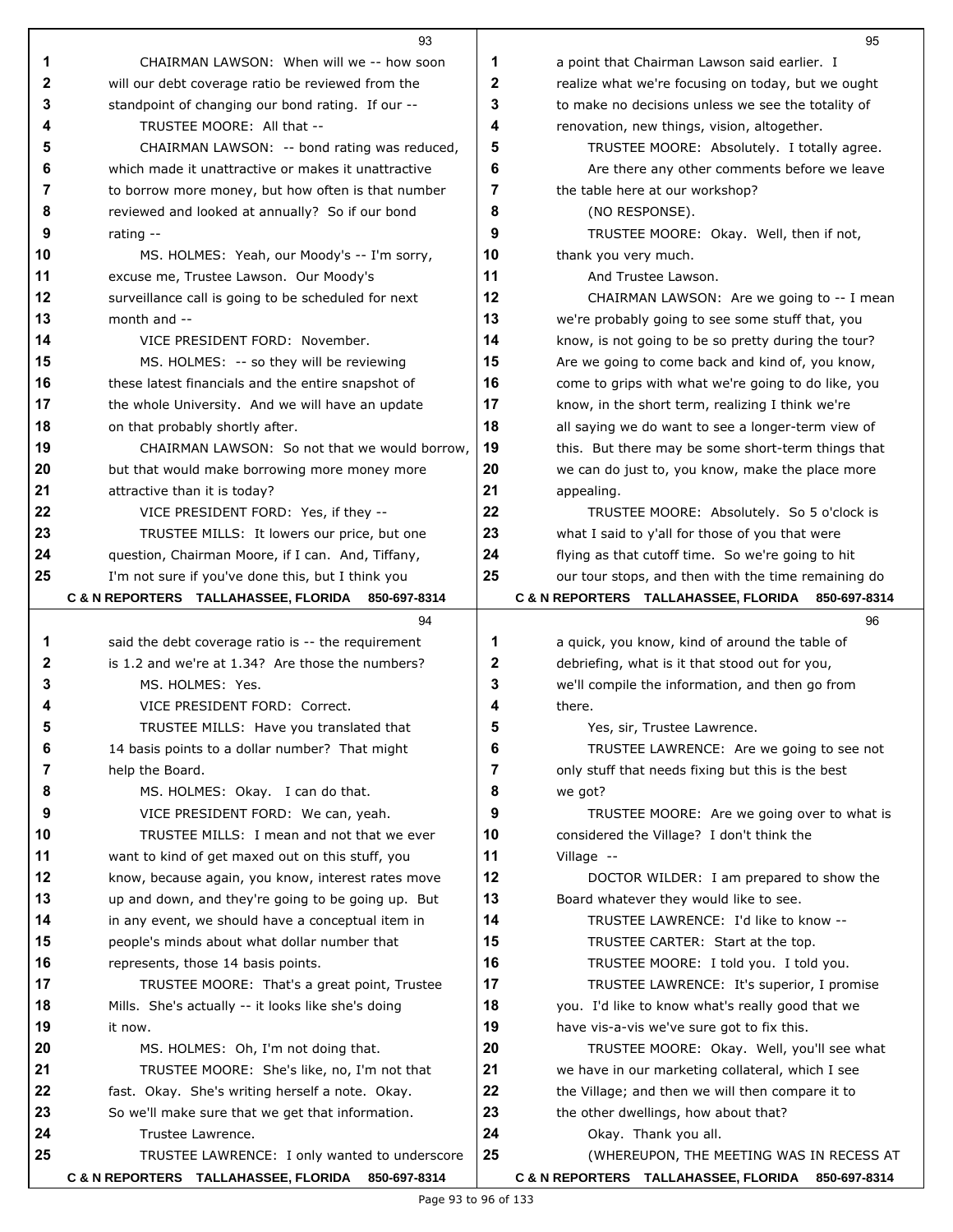|        | 97                                                                                                     |        | 99                                                                                                  |
|--------|--------------------------------------------------------------------------------------------------------|--------|-----------------------------------------------------------------------------------------------------|
| 1      | 1:50 P.M. RETURNED AT 4:15 P.M. AFTER WHICH TRUSTEE                                                    | 1      | You know, as a person who suffers from asthma, you                                                  |
| 2      | WOODY WAS PRESENT AND TRUSTEE CARTER DID NOT                                                           | 2      | know, sometimes you don't know what you have until                                                  |
| 3      | RETURN).                                                                                               | 3      | you get into a situation like that.                                                                 |
| 4      | TRUSTEE MOORE: Okay. As everybody has their                                                            | 4      | And so I think we've got to make sure that we                                                       |
| 5      | dessert, we're going to go ahead and reconnect                                                         | 5      | respond to the things in my opinion that I would                                                    |
| 6      | with, one, around the table, your thoughts. We'll                                                      | 6      | consider, you know, table stakes. You know, no one                                                  |
| 7      | be compiling the information, looking at next                                                          | 7      | pays for that, and so we wouldn't give that. And                                                    |
| 8      | steps. I heard a lot of those next steps earlier                                                       | 8      | so we need to make sure at a minimum that we have                                                   |
| 9      | this morning when we started the conversation, but                                                     | 9      | all of our facilities at what I would characterize                                                  |
| 10     | now that you've had the opportunity to couple in a                                                     | 10     | as minimal acceptable levels.                                                                       |
| 11     | tour, I'm very interested in the feedback.                                                             | 11     | And so I think we really need to do a due                                                           |
| 12     | So, Trustee Reed, your thoughts.                                                                       | 12     | diligence and review to make sure we have our                                                       |
| 13     | TRUSTEE REED: Just like I remembered them.                                                             | 13     | properties at that level. And then I think we have                                                  |
| 14     | TRUSTEE MOORE: Okay.                                                                                   | 14     | to make an assessment of what we want it to be                                                      |
| 15     | TRUSTEE REED: (Inaudible) The newer                                                                    | 15     | moving forward. Living/learning communities where                                                   |
| 16     | facilities and where we created the living/learning                                                    | 16     | they're appropriate I think makes sense. And in                                                     |
| 17     | community, you can actually feel --                                                                    | 17     | some cases, we have some other facilities that I                                                    |
| 18     | TRUSTEE MOORE: Yeah, there you go.                                                                     | 18     | think are really nice facilities as well that we                                                    |
| 19     | TRUSTEE REED: Yeah. You can actually feel --                                                           | 19     | should probably take a look at how we do more of,                                                   |
| 20     | you know, there's a different feel of community and                                                    | 20     | you know, and so I think we've got a nice                                                           |
| 21     | culture in those buildings, right? And I think                                                         | 21     | opportunity to really have good a good mix in terms                                                 |
| 22     | that's what we were talking about early on in the                                                      | 22     | of how we move forward. But I do appreciate the                                                     |
| 23     | process. So how do create an environment where                                                         | 23     | opportunity to go home one more time.                                                               |
| 24     | you're going to truly have student success?                                                            | 24     | TRUSTEE MOORE: Thank you, Trustee Reed.                                                             |
| 25     | And what you felt in that building was                                                                 | 25     | Trustee Lawson.                                                                                     |
|        | C & N REPORTERS TALLAHASSEE, FLORIDA 850-697-8314                                                      |        | C & N REPORTERS TALLAHASSEE, FLORIDA<br>850-697-8314                                                |
|        | 98                                                                                                     |        | 100                                                                                                 |
| 1      | essentially what we talked about we wanted to                                                          | 1      | CHAIRMAN LAWSON: Yeah, a lot of what Trustee                                                        |
| 2<br>3 | create in terms of our organizations going forward.                                                    | 2<br>3 | Reed said I won't repeat because I think he speaks                                                  |
| 4      | I think also too you can actually see, you know, a                                                     | 4      | kind of a common theme.                                                                             |
| 5      | university that's actually gone through some                                                           | 5      | It was -- in a way it was eye opening and in a                                                      |
| 6      | growing pains, right, trying to manage finances<br>over the last several years with the responsibility | 6      | way it wasn't. You know, having lived in those<br>dorms years ago, they were -- they had challenges |
| 7      | of being able to, you know, do all the things you                                                      | 7      | then, and some of those challenges have been                                                        |
| 8      | want to do. And in many cases we haven't had the                                                       | 8      | addressed and some of them haven't.                                                                 |
| 9      | opportunity to focus the resources in the areas                                                        | 9      | And I think the hard part of all of this is                                                         |
| 10     | where they probably need to be in some particular                                                      | 10     | that -- you know, like I said earlier, we have to                                                   |
| 11     | places. You can clearly see that in some of the                                                        | 11     | see like the big picture, you know, how does P3                                                     |
| 12     | housing that we have out there.                                                                        | 12     | impact what we do today, it impacts, you know, just                                                 |
| 13     | And I think we saw a lot of good things that                                                           | 13     | some pressing needs just to clean some things up so                                                 |
| 14     | once we start to kind of articulate it or take a                                                       | 14     | that we can try to make the right decisions as we                                                   |
| 15     | look at it, it could really derive some significant                                                    | 15     | go forward.                                                                                         |
| 16     | benefits. So we started at the phase III, right,                                                       | 16     | But with that all being said -- taking that                                                         |
| 17     | and the look and feel down there, it feels a little                                                    | 17     | approach makes sense. But with all of that being                                                    |
| 18     | remote. There are some opportunities I think to                                                        | 18     | said, we saw a lot of low hanging fruit of some                                                     |
| 19     | really make sure we check on security in that area                                                     | 19     | things that just need to be addressed like right                                                    |
| 20     | in terms of how we manage that space.                                                                  | 20     | away, you know. Without being specific, there were                                                  |
| 21     | We've got an opportunity I think to really do                                                          | 21     | just some conditions that you wouldn't want to                                                      |
| 22     | something different with landscaping to make sure                                                      | 22     | leave your junior in. And I just feel like we need                                                  |
| 23     | we get rid of the standing water. And I also think                                                     | 23     | to make a short list of those and just squeeze the                                                  |
| 24     | we have to make sure that we don't have conditions                                                     |        |                                                                                                     |
|        |                                                                                                        | 24     | belt and get those done like now. And you guys saw                                                  |
| 25     | where our students are exposed to mold or mildew.                                                      | 25     | some of them.                                                                                       |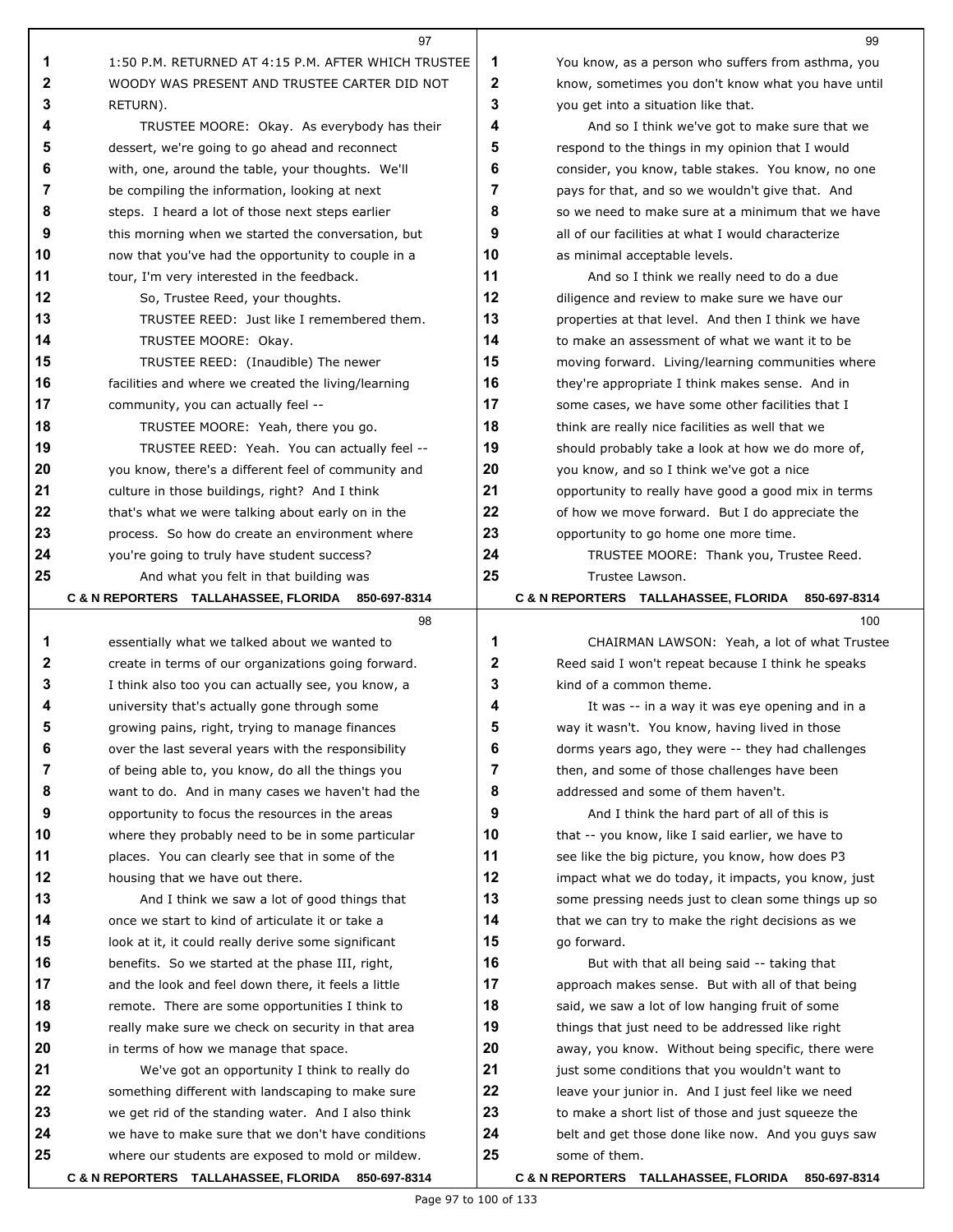|    | 101                                                  |    | 103                                                 |
|----|------------------------------------------------------|----|-----------------------------------------------------|
| 1  | And then longer term, I think what you see           | 1  | really need to raise in a phased kind of way.       |
| 2  | over in the Village is where we want to go, I mean   | 2  | There is an extraordinary opportunity here. I       |
| 3  | that type of first class, first rate environment     | 3  | was deeply educated today and frankly pained by --  |
| 4  | with the community rooms and computer labs. And      | 4  | and I'm not an alarmist. I'm like Craig, I am a     |
| 5  | those things allow us to I think compete more        | 5  | glass half or three quarters full; but some of      |
| 6  | aggressively for the type of student that we want    | 6  | these places are fairly unacceptable to me and      |
| 7  | to bring in.                                         | 7  | fairly unacceptable I think to parents and          |
| 8  | So overall, I compliment Vice Chair Moore. I         | 8  | families. We can do a lot better than that, and of  |
| 9  | think this was a good use of our time. I think all   | 9  | course the Village shows what's possible. That's    |
| 10 | of us were a little reluctant to sign up for a half  | 10 | it.                                                 |
| 11 | a day of walking the dorms, but I think it was time  | 11 | TRUSTEE MOORE: Thank you, Trustee Lawrence.         |
| 12 | well spent, and I think it was a good learning       | 12 | And, Trustee Washington.                            |
| 13 | exercise, and I know, you know, Doctor Ford and      | 13 | TRUSTEE WASHINGTON: Sure. Thank you for             |
| 14 | Doctor Hudson and you all have now the challenge of  | 14 | arranging this.                                     |
| 15 | putting a short list together and coming up with,    | 15 | I agree with and echo the sentiments of the         |
| 16 | you know, well, geez, where do we find the money     | 16 | other Board members that this is invaluable having  |
| 17 | from? And it didn't get in that condition            | 17 | the experience to see what is and what could be     |
| 18 | overnight, so clearly we don't expect you guys to    | 18 | around campus. I will just add, I really            |
| 19 | get it out of that condition overnight, but I think  | 19 | appreciated the diversity of housing options. You   |
| 20 | we do need to put a plan in place and start moving   | 20 | know, we've seen -- we saw community, you know,     |
| 21 | forward and addressing some of the issues that we    | 21 | more communal versus the separate. And I think      |
| 22 | saw today, but then ladder up to longer term --      | 22 | that that's important because we think of now -- we |
| 23 | well, not longer term, but hopefully midterm, you    | 23 | think of past, present, and future.                 |
| 24 | know, either a new facility or a dramatically        | 24 | I think a housing survey is important to learn      |
| 25 | renovated facility with one of the ones we have.     | 25 | what students want, but that's only giving you what |
|    | C & N REPORTERS TALLAHASSEE, FLORIDA<br>850-697-8314 |    | C & N REPORTERS TALLAHASSEE, FLORIDA 850-697-8314   |
|    | 102                                                  |    | 104                                                 |
| 1  | But, again, time well spent.                         | 1  | they want now. And I think that part of our due     |
| 2  | TRUSTEE MOORE: Thank you, Chair Lawson.              | 2  | diligence as Board members is to think about the    |
| 3  | And, Trustee Woody, do you want to offer             | 3  | culture we want to create, right? So even though    |
| 4  | anything or --                                       | 4  | those students may want to -- in their minds want   |
| 5  | TRUSTEE WOODY: No.                                   | 5  | to be in a single and have their own bathroom, what |
| 6  | TRUSTEE MOORE: Okay. Trustee Lawrence.               | 6  | does that lend to a social culture?                 |
| 7  | TRUSTEE LAWRENCE: So I guess I'd say several         | 7  | You know, part of what our responsibility is        |
| 8  | things. First of all, I for the first time this      | 8  | is to provide opportunities to interact with        |
| 9  | morning grasped the living and learning concept and  | 9  | different types of students. So while students      |
| 10 | I think that it's an extraordinary opportunity for   | 10 | might be inclined to want their own space, I think  |
| 11 | this University and it needs to be dramatically      | 11 | that we have to -- I mean it's our due diligence    |
| 12 | expanded.                                            | 12 | and part of our duty to create spaces where they    |
| 13 | I came away with a sense that the vast               | 13 | come together and not isolate themselves. So I      |
| 14 | preponderance of slots are freshmen slots. And if    | 14 | really did appreciate some of that.                 |
| 15 | we're concerned, as we should be, about graduation   | 15 | And even with the students that we saw who          |
| 16 | and retention rates, it seems to me an easy leap to  | 16 | were in, you know, quads or whatever, they were     |
| 17 | get from learning and living centers that one can    | 17 | happy. And they were actually really close with     |
| 18 | go every year, and that's going to contribute        | 18 | their roommates, and I would hate for us to just    |
| 19 | significantly to the overall Strategic Plan.         | 19 | looking at a survey or looking at one piece of data |
| 20 | I think everyone on the Board needs to see           | 20 | take that away from part of the community and the   |
| 21 | this. This has been an immensely valuable day to     | 21 | FAMU that we are so intentional about building here |
| 22 | me. Chair, Mr. Lawson, talked about a plan in        | 22 | on this campus.                                     |
| 23 | place, and part of the plan housing short and        | 23 | I agree with some of the comments about -- I        |
| 24 | long-term; and part of the plan is how does it fit   | 24 | mean obviously there are some things that we need   |
| 25 | into the overall scheme of things, and what do we    | 25 | to do short term. While we're thinking about, you   |
|    | C & N REPORTERS TALLAHASSEE, FLORIDA 850-697-8314    |    | C & N REPORTERS TALLAHASSEE, FLORIDA 850-697-8314   |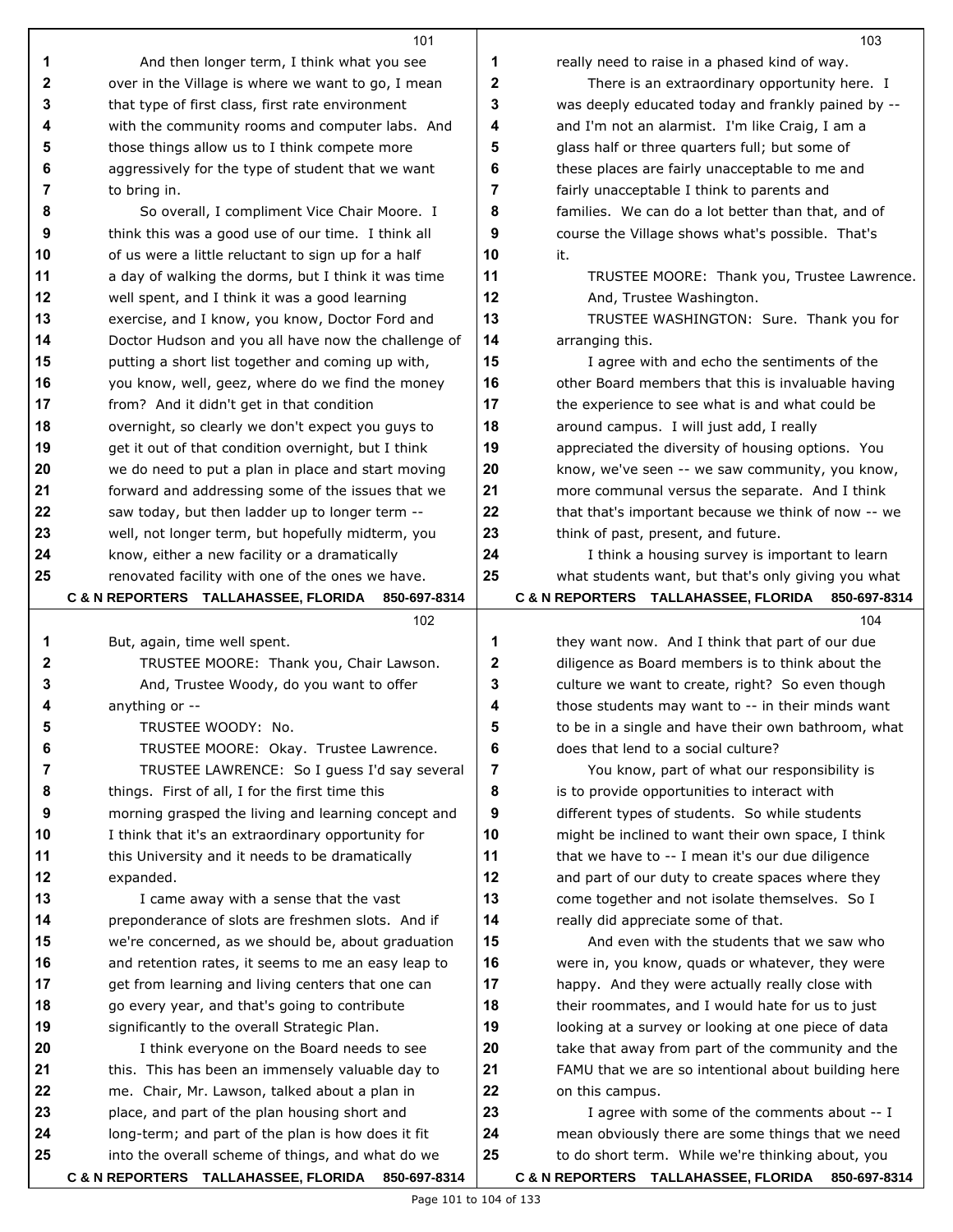|          | 105                                                                                             |          | 107                                                                                                 |
|----------|-------------------------------------------------------------------------------------------------|----------|-----------------------------------------------------------------------------------------------------|
| 1        | know, the internal short-term fixes, I think that                                               | 1        | wanted to be more specific and provide you with                                                     |
| 2        | the landscaping is something that we have to keep                                               | 2        | those priorities in numerical order but also have a                                                 |
| 3        | in context as well, some of the sidewalks, some of                                              | 3        | cost associated with them and include some of the                                                   |
| 4        | the things that you can -- you know, that just make                                             | 4        | things that you mentioned today. Because we know                                                    |
| 5        | it -- it's a walking campus, students are walking.                                              | 5        | that we're constantly trying to improve our                                                         |
| 6        | We don't want them walking in unsafe spaces.                                                    | 6        | facilities but also our programming.                                                                |
| 7        | And that was pretty much it. And I would                                                        | 7        | You met some of our RAs, so we also do                                                              |
| 8        | think about, you know, as we're thinking sort of                                                | 8        | leadership development of our students. And our                                                     |
| 9        | future, what are housing options? I know we, you                                                | 9        | RAs that live on campus get a salary and live on                                                    |
| 10       | know, sort of wrapped our heads around this P3                                                  | 10       | campus as well. So it's more than just a                                                            |
| 11       | thing, but I don't know what other options there                                                | 11       | living/learning community, it's also professional                                                   |
| 12       | are as far as renovating buildings out that might                                               | 12       | development. It's a community of students engaging                                                  |
| 13       | be out there that maybe we're not exploring; so I                                               | 13       | each other and assisting each other through this                                                    |
| 14       | would ask that we look into that.                                                               | 14       | maturation process, and so we want to keep that                                                     |
| 15       | TRUSTEE MOORE: Okay. Thank you, Trustee                                                         | 15       | type of responsibility and community together.                                                      |
| 16       | Washington.                                                                                     | 16       | So I think this was great. We really                                                                |
| 17       | And I certainly don't want to leave out Doctor                                                  | 17       | appreciate Trustee Moore putting this together.                                                     |
| 18       | Wilder as well. Thank you so much for that                                                      | 18       | We've been talking about it for sometime, and she's                                                 |
| 19       | comprehensive tour and giving us insight there.                                                 | 19       | been a great cheerleader for us.                                                                    |
| 20       | And then I'd like to hear from VP Hudson and Doctor                                             | 20       | TRUSTEE MOORE: They're like leave me alone.                                                         |
| 21       | Ford because there are some things that just in                                                 | 21       | Please leave me alone, not again.                                                                   |
| 22       | this exercise you'll hear that they have decided in                                             | 22       | VICE PRESIDENT HUDSON: I promise not to email                                                       |
| 23       | terms of a change going forward.                                                                | 23       | you late night or early in the morning like I've                                                    |
| 24       | So, Doctor Wilder.                                                                              | 24       | been doing.                                                                                         |
| 25       | DOCTOR WILDER: First of all, I'd like to                                                        | 25       | Doctor Ford.                                                                                        |
|          | C & N REPORTERS TALLAHASSEE, FLORIDA<br>850-697-8314                                            |          | C & N REPORTERS TALLAHASSEE, FLORIDA<br>850-697-8314                                                |
|          | 106                                                                                             |          | 108                                                                                                 |
| 1        | thank you all for the opportunity to be able to                                                 | 1        | VICE PRESIDENT FORD: Okay. Thank you. Just                                                          |
| 2        | show you what our residence halls look like. I                                                  | 2        | in 20 seconds or less, I just want to mention a                                                     |
| 3        | think a picture paints a thousand words. It's                                                   | 3        | couple of things that we've identified as next                                                      |
| 4        | easier for you to see what I've been talking about                                              | 4        | steps. One is quarterly meetings. We want to                                                        |
| 5        | than for me to write it for you.                                                                | 5        | eliminate the silos, right, and enhance the                                                         |
| 6        | So I was happy to have the opportunity. I'm                                                     | 6        | communication between the divisions and within the                                                  |
| 7        | glad that you all got to see it. And I will be                                                  | 7        | divisions. We also want to monitor the debt                                                         |
| 8        | happy to answer any other questions that you have                                               | 8        | coverage ratio more often. You know, Tiffany                                                        |
| 9        | about the facilities now or in the future.                                                      | 9        | mentioned that we were going to look at annually.                                                   |
| 10       | TRUSTEE MOORE: Thank you, Doctor Wilder.                                                        | 10       | We're going to look at it by semester so that we                                                    |
| 11       | VICE PRESIDENT HUDSON: I too echo the same                                                      | 11       | know exactly where we are, and we're also going to                                                  |
| 12       | sentiments of Doctor Wilder, a picture speaks a                                                 | 12       | work with Doctor Wilder on monitoring expenditures                                                  |
| 13       | thousand words.                                                                                 | 13       | and revenues on an ongoing basis.                                                                   |
| 14       | We have some great students. And as you                                                         | 14       | We're going to initiate the professional                                                            |
| 15       | talked to them being, our students were happy.                                                  | 15       | housing facility assessment that I mentioned                                                        |
| 16       | They enjoy the space that we have, but just imagine                                             | 16       | earlier. Because like I said earlier, everything                                                    |
| 17       | what we could do. And so as we're looking at where                                              | 17       | that we presented in the Power Point, it was based                                                  |
| 18       | our students are now, the community -- the family                                               | 18       | on our internal evaluation. We want someone to                                                      |
| 19       | that we've established on campus extends beyond                                                 | 19       | come in from the outside, a professional so that we                                                 |
| 20       | just the walls.                                                                                 | 20       | have a better sense of those repairs and                                                            |
| 21<br>22 | And so looking at a couple of to-do items that                                                  | 21       | renovations that are needed and the funding that's                                                  |
| 23       | I have on my list is finding out more about the                                                 | 22<br>23 | associated with that; and then we'll communicate<br>that with VP Cotton so he can really refine his |
| 24       | international students, so we can get that<br>information to you. And we're also going to -- we | 24       | fundraising strategy.                                                                               |
| 25       | did a prioritizing of the repairs and costs, but I                                              | 25       | And he's going to launch that fundraising                                                           |
|          | C & N REPORTERS TALLAHASSEE, FLORIDA 850-697-8314                                               |          | C & N REPORTERS TALLAHASSEE, FLORIDA 850-697-8314                                                   |
|          |                                                                                                 |          |                                                                                                     |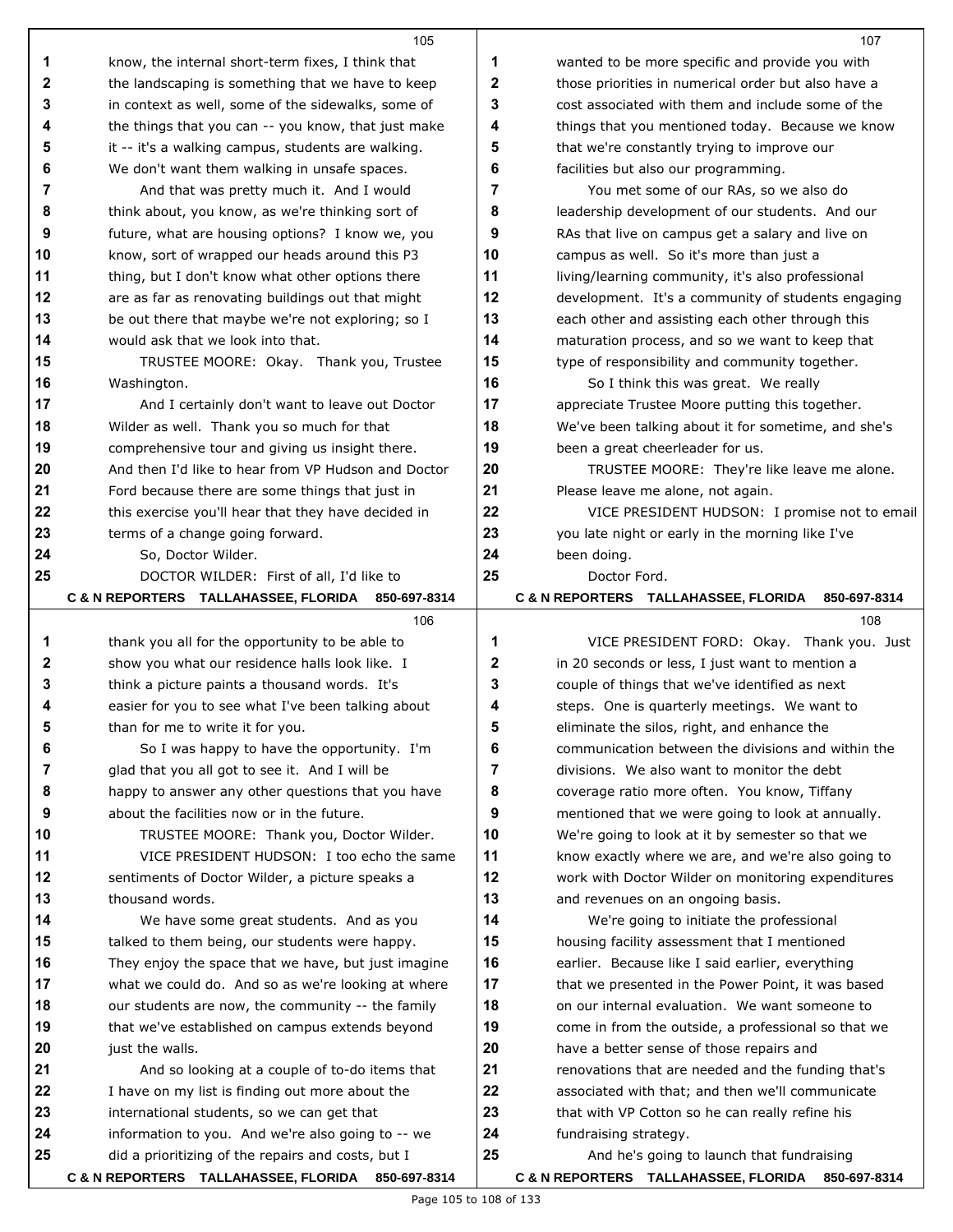|    | 109                                                |    | 111                                                 |
|----|----------------------------------------------------|----|-----------------------------------------------------|
| 1  | strategy in 2018. And Bill mentioned something     | 1  | was saying and Doctor Hudson was saying. It is      |
| 2  | too, he's going to actually hire one that's going  | 2  | striking -- most of the young people we saw didn't  |
| 3  | to be a marketing person within housing. They're   | 3  | know we were coming, some clearly did.              |
| 4  | going to work with communications so that they can | 4  | VICE PRESIDENT FORD: Right.                         |
| 5  | streamline the marketing process and make sure we  | 5  | TRUSTEE LAWRENCE: I've taught over the last         |
| 6  | have a better presence on our social media and     | 6  | 20 years and lectured at three different            |
| 7  | website.                                           | 7  | universities, so I've met a lot of students and     |
| 8  | And then the last thing is that in summer of       | 8  | taught a lot of classes. You'd be hard pressed to   |
| 9  | 2018, the maintenance, the housing maintenance     | 9  | get more warmth and friendliness than you do on     |
| 10 | function is going to be transferred from Student   | 10 | this campus. It is striking. You talk about         |
| 11 | Affairs to the Division of Finance and             | 11 | family, a cynic would question that, but I wouldn't |
| 12 | Administration, so it will be a part of our        | 12 | question that. I think you see an awful lot of      |
| 13 | division -- my division, Plant Operation and       | 13 | folks who are just really good people who like to   |
| 14 | Maintenance. So we will work collaboratively to    | 14 | be with other people. That's a gift.                |
| 15 | make sure that this happens.                       | 15 | TRUSTEE MOORE: Well, any other -- Yes,              |
| 16 | CHAIRMAN LAWSON: I was just going to make one      | 16 | Trustee Reed.                                       |
| 17 | comment.                                           | 17 | TRUSTEE REED: This is more of a comment than        |
| 18 | TRUSTEE MOORE: Trustee Lawson and then             | 18 | a question, the modification of the 14 basis        |
| 19 | Trustee Lawrence.                                  | 19 | points.                                             |
| 20 | CHAIRMAN LAWSON: And I know this is real           | 20 | VICE PRESIDENT FORD: Yes. Yes, we'll get            |
| 21 | tactical, but I think it's important. Can we look  | 21 | that.                                               |
| 22 | for a location for the housing office other than   | 22 | CHAIRMAN LAWSON: Just a question: We spent          |
| 23 | where it is.                                       | 23 | \$14 million or thereabouts in renovating the two   |
| 24 | VICE PRESIDENT FORD: Yeah, I think the plan        | 24 | dorms down the hill, and there was -- we were       |
| 25 | right now is for the housing office to be in the   | 25 | talking about renovation today. We were kind of     |
|    | C & N REPORTERS TALLAHASSEE, FLORIDA 850-697-8314  |    | C & N REPORTERS TALLAHASSEE, FLORIDA 850-697-8314   |
|    | 110                                                |    | 112                                                 |
| 1  | CASS Building once it --                           | 1  | boxing ourselves in as far as where the dollars     |
| 2  | CHAIRMAN LAWSON: Well, I mean that's a couple      | 2  | came from, but just from perspective, where did     |
| 3  | of years --                                        | 3  | that 14 come from that we --                        |
| 4  | VICE PRESIDENT FORD: Are you talking about         | 4  | VICE PRESIDENT HUDSON: I think it was --            |
|    | like right now?                                    | к  | VICE PRESIDENT FORD: I'm not sure.                  |
| 6  | CHAIRMAN LAWSON: Yeah, and that may be like        | 6  | VICE PRESIDENT HUDSON: Sampson and Young, was       |
| 7  | a -- it may not be -- there may not be another     | 7  | that bonding?                                       |
| 8  | suitable space, but I'm just thinking about the    | 8  | CHAIRMAN LAWSON: No, we borrowed through            |
| 9  | notion of the parent coming to visit us. You know, | 9  | this -- okay, okay.                                 |
| 10 | a lot of it is unfortunately image. That's the     | 10 | VICE PRESIDENT HUDSON: Yes. Historic                |
| 11 | first -- you know, that's their first orientation  | 11 | preservation I think for the outside --             |
| 12 | to us.                                             | 12 | CHAIRMAN LAWSON: We were able to get some           |
| 13 | So if we could look for a suitable space. I        | 13 | federal funds for that too? Okay. I just want to    |
| 14 | have no idea where there would be space, but if we | 14 | look at all -- you know, we were talking -- we ran  |
| 15 | could, you know, working through the facilities    | 15 | down the list of where we could and couldn't get    |
| 16 | team look for some space that, you know, would be  | 16 | dollars but, you know, just always looking at all   |
| 17 | kind of appropriate for what we're trying to       | 17 | of the options for financing because that was a     |
| 18 | present.                                           | 18 | decent amount of money. You know, we spent 14       |
| 19 | VICE PRESIDENT FORD: We can work on that.          | 19 | million on those two buildings, I mean you -- they  |
| 20 | We'll work on that and report back.                | 20 | look it, I mean they look better on the inside. So  |
| 21 | CHAIRMAN LAWSON: Okay.                             | 21 | if we could -- you know, if we could take 14 down   |
| 22 | TRUSTEE MOORE: And I guess -- oh, Trustee          | 22 | to Palmetto Street we could probably make some real |
| 23 | Lawrence.                                          | 23 | changes, you know?                                  |
| 24 | TRUSTEE LAWRENCE: I only say this really           | 24 | TRUSTEE MOORE: Yeah, totally.                       |
| 25 | because it piggybacks on what Trustee Washington   | 25 | So, again, thank you very much for your             |
|    | C & N REPORTERS TALLAHASSEE, FLORIDA 850-697-8314  |    | C & N REPORTERS TALLAHASSEE, FLORIDA 850-697-8314   |

 $\blacksquare$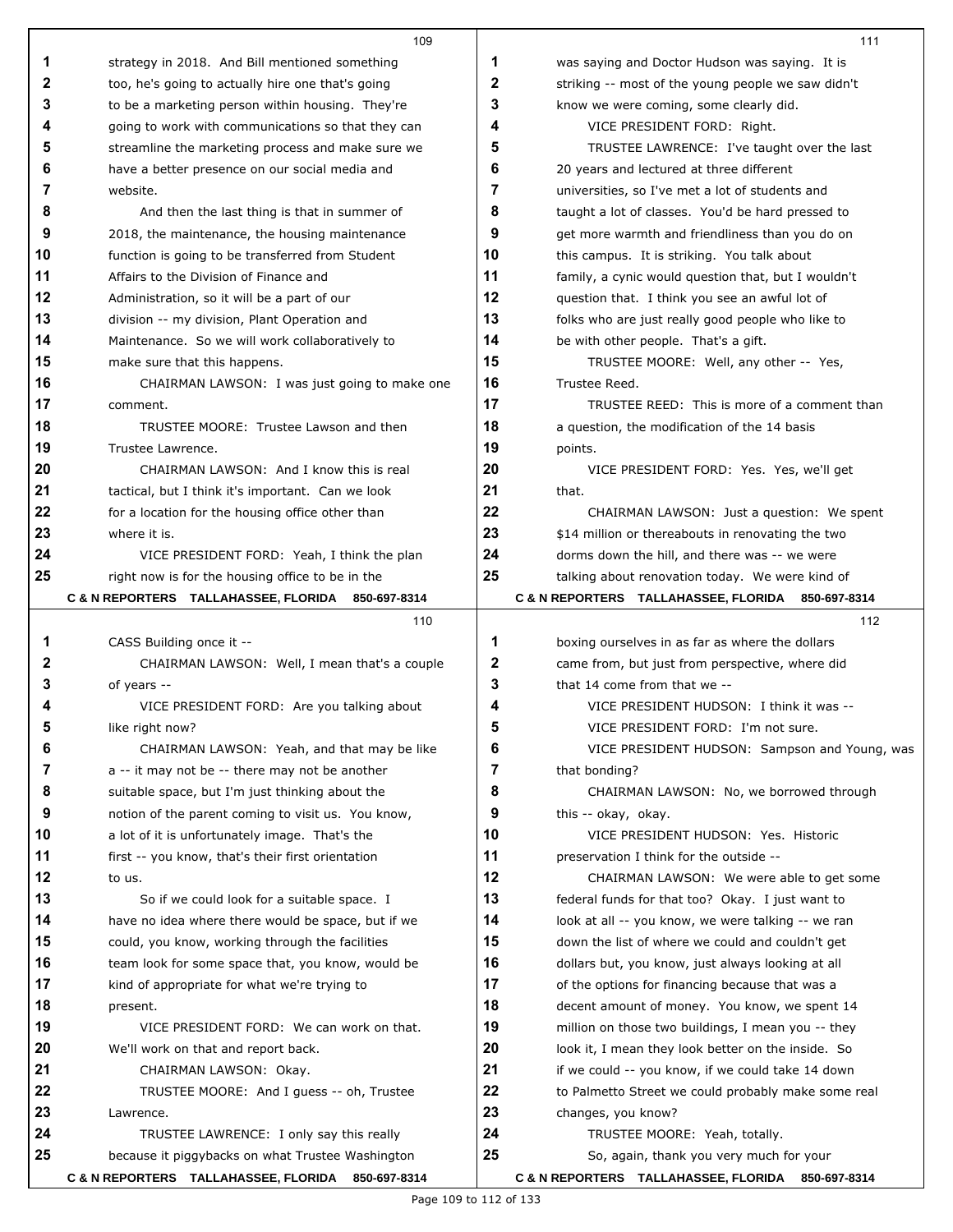|    | 113                                                  |                |                       |                                                         | 115          |
|----|------------------------------------------------------|----------------|-----------------------|---------------------------------------------------------|--------------|
| 1  | indulgence today, you all participating and          | 1              |                       | <b>CERTIFICATE</b>                                      |              |
| 2  | sweating and doing all that whole walking tour, but  | 2              |                       |                                                         |              |
|    |                                                      |                |                       |                                                         |              |
| 3  | it was so important to me. And I'm sure that you     | 3              | STATE OF FLORIDA )    |                                                         |              |
| 4  | all, as you go through your whole trusteeship        |                | <b>COUNTY OF LEON</b> | $\lambda$                                               |              |
| 5  | piece, you'll find something that just touches your  | 4              |                       |                                                         |              |
| 6  | heartstrings that you just want to tackle. And       | 5              |                       | I, NANCY S. METZKE, RPR, FPR, certify that I            |              |
| 7  | this is certainly one for me because you want to     |                |                       | was authorized to and did stenographically report the   |              |
| 8  | leave it better than you found it.                   | 6              |                       | foregoing proceedings and that the transcript is a true |              |
| 9  | And so in this situation I recognize that we         | $\overline{7}$ |                       | and complete record of my stenographic notes.           |              |
| 10 | need to put a system in place because we don't want  |                |                       | DATED this 19th day of April, 2018.                     |              |
|    |                                                      | 8              |                       |                                                         |              |
| 11 | ten years from now Board members that are around     | 9              |                       |                                                         |              |
| 12 | this table are saying: What kind of history did      |                |                       |                                                         |              |
| 13 | they have in place for renovations? What did they    | 10             |                       |                                                         |              |
| 14 | do? How did they do it? Why did they do it? We       |                |                       |                                                         |              |
| 15 | don't want that.                                     | 11             |                       | NANCY S. METZKE, RPR, FPR<br>Court Reporter             |              |
| 16 | So thank you for your time and for everybody's       | 12             |                       |                                                         |              |
| 17 | leadership, for the staff, all of your support       | 13             |                       |                                                         |              |
| 18 | today. I appreciate going back a thousand            | 14             |                       |                                                         |              |
| 19 | revisions -- a thousand revisions; but over the      | 15<br>16       |                       |                                                         |              |
| 20 | weekends, Sunday, me wrapped up in a blanket, but    | 17             |                       |                                                         |              |
|    |                                                      | 18             |                       |                                                         |              |
| 21 | we're getting it done. I appreciate your support     | 19<br>20       |                       |                                                         |              |
| 22 | on that as well. And we have some work ahead of      | 21             |                       |                                                         |              |
| 23 | us, but I think today is just a great start so that  | 22             |                       |                                                         |              |
| 24 | we at least have a foundation. Thank you and         | 23<br>24       |                       |                                                         |              |
| 25 | travel safely.                                       | 25             |                       |                                                         |              |
|    | C & N REPORTERS TALLAHASSEE, FLORIDA<br>850-697-8314 |                |                       | C & N REPORTERS TALLAHASSEE, FLORIDA                    | 850-697-8314 |
|    |                                                      |                |                       |                                                         |              |
|    | 114                                                  |                |                       |                                                         |              |
| 1  | CHAIRMAN LAWSON: Thank you, Trustee Moore.           |                |                       |                                                         |              |
| 2  | (WHEREUPON, THE MEETING WAS ADJOURNED).              |                |                       |                                                         |              |
| 3  |                                                      |                |                       |                                                         |              |
|    |                                                      |                |                       |                                                         |              |
|    |                                                      |                |                       |                                                         |              |
| 6  |                                                      |                |                       |                                                         |              |
| 7  |                                                      |                |                       |                                                         |              |
|    |                                                      |                |                       |                                                         |              |
| 8  |                                                      |                |                       |                                                         |              |
| 9  |                                                      |                |                       |                                                         |              |
| 10 |                                                      |                |                       |                                                         |              |
| 11 |                                                      |                |                       |                                                         |              |
| 12 |                                                      |                |                       |                                                         |              |
| 13 |                                                      |                |                       |                                                         |              |
| 14 |                                                      |                |                       |                                                         |              |
| 15 |                                                      |                |                       |                                                         |              |
| 16 |                                                      |                |                       |                                                         |              |
| 17 |                                                      |                |                       |                                                         |              |
| 18 |                                                      |                |                       |                                                         |              |
| 19 |                                                      |                |                       |                                                         |              |
| 20 |                                                      |                |                       |                                                         |              |
| 21 |                                                      |                |                       |                                                         |              |
| 22 |                                                      |                |                       |                                                         |              |
|    |                                                      |                |                       |                                                         |              |
| 23 |                                                      |                |                       |                                                         |              |
| 24 |                                                      |                |                       |                                                         |              |
| 25 | C & N REPORTERS TALLAHASSEE, FLORIDA 850-697-8314    |                |                       |                                                         |              |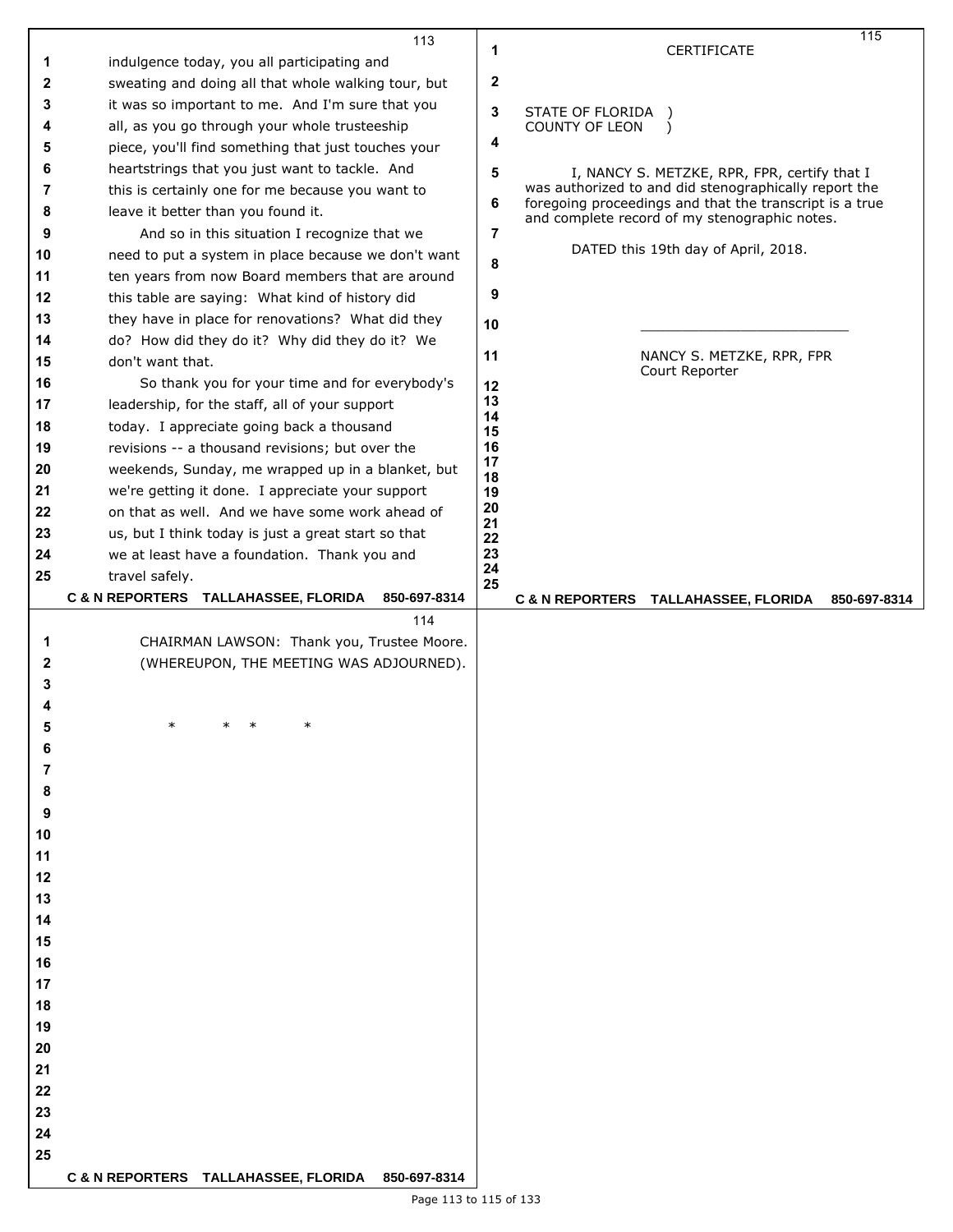| \$                                                  | 111:6                                                       | 6                                                                                 |
|-----------------------------------------------------|-------------------------------------------------------------|-----------------------------------------------------------------------------------|
|                                                     | <b>200</b> [1] - 14:23                                      |                                                                                   |
| $$10$ [1] - 74:25                                   | 2009 [1] - 47:17                                            | $6$ [1] - 79:12                                                                   |
| \$100 $[1] - 72:23$                                 | <b>2011</b> $[2] - 36:17, 85:2$<br>2012 [2] - 40:17, 43:6   | 6.6 $[2] - 85:13, 86:2$                                                           |
| $$14$ [2] - 85:12, 111:23<br>$$205,000$ [1] - 36:23 | 2012/'13-year [1] - 40:17                                   | 60 $[1] - 84:19$<br>600 [1] - 59:10                                               |
| \$50 $[1] - 74:2$                                   | 2014 [4] - 42:10, 42:11, 42:19, 47:17                       | 65 [1] - 86:13                                                                    |
| $$60$ [1] - 74:10                                   | 2015 [3] - 24:11, 24:16, 24:25                              | 68 [1] - 18:14                                                                    |
| \$75 [1] - 74:24                                    | 2016 [5] - 58:3, 59:25, 60:14, 60:17,                       | 697-8314 [1] - 1:22                                                               |
| \$826,000 [1] - 48:23                               | 60:21                                                       | 697-8715 [1] - 1:22                                                               |
|                                                     | <b>2017</b> [5] - 1:12, 43:6, 60:1, 85:11,                  | 6th $[1] - 33:12$                                                                 |
| ٠                                                   | 87:12                                                       |                                                                                   |
| $'13/14$ [1] - 47:7                                 | 2017/'18 [1] - 40:18<br>2018 [8] - 46:5, 56:25, 57:4, 59:9, | $\overline{7}$                                                                    |
| $14/15$ [1] - 47:7                                  | 60:20, 109:1, 109:9, 115:7                                  | 7.6 $[1] - 88:7$                                                                  |
| <b>'15/'16</b> [2] - 47:10, 88:6                    | $2020/21$ [1] - 62:1                                        | $7.9$ [1] - 86:4                                                                  |
| $'16$ [1] - 24:25                                   | 2021 [4] - 47:20, 48:9, 49:21, 59:11                        | 70-plus [1] - 20:17                                                               |
|                                                     | 2022 [1] - 16:10                                            | 74 [2] - 36:7, 36:18                                                              |
| $'17'18$ [1] - 47:22                                | $2023$ [1] - 59:12                                          | <b>74.5</b> [1] - 25:6                                                            |
| $'18/19$ [2] - 47:22, 48:8                          | 21st $[1] - 64:23$                                          | 77 $[1] - 14:9$                                                                   |
|                                                     | $23$ [1] - 1:12                                             |                                                                                   |
| 1                                                   | 24 [4] - 22:25, 23:4, 23:11, 66:8                           | 8                                                                                 |
| 1 $[1] - 11:16$                                     | 24.26 [1] - 41:2                                            | 800 $[1] - 68:23$                                                                 |
| 1,400 [1] - 59:5                                    | 25 [3] - 26:1, 45:17, 56:9<br>$250$ [1] - 26:11             | <b>83.5</b> [2] - 24:25, 25:6                                                     |
| $1,655$ [1] - 22:21                                 | $26$ [1] - 41:18                                            | 850 $[2] - 1:22$                                                                  |
| <b>1.2</b> [5] - 86.9, 86.10, 88.4, 89.12, 94:2     | 29th $[1] - 3:21$                                           |                                                                                   |
| $1.33$ [1] - 89:10                                  |                                                             | 9                                                                                 |
| 1.34 [5] - 86.8, 86.15, 89.10, 89.19,               | $\mathbf{3}$                                                |                                                                                   |
| 94.2                                                |                                                             | 9,906 [1] - 40:19<br><b>90</b> [1] - 34:19                                        |
| 1.6 $[1] - 48.9$<br><b>10</b> [1] - 75:4            | 3 [3] - 34:19, 46:24, 87:11                                 | <b>94.46</b> [1] - 40:24                                                          |
| <b>101</b> [1] - 41:4                               | $3.03$ [1] - 25:6<br>$3.7$ [1] - 85:18                      |                                                                                   |
| $12$ [1] - 79:12                                    | 30 [3] - 53:5, 56:9, 72:24                                  | A                                                                                 |
| 12,000 [7] - 41:18, 60:4, 62:1, 62:14,              | 300 $[1] - 26:11$                                           |                                                                                   |
| 68.21, 70:1, 70:2                                   | $3093$ [1] - 1:21                                           | AA [3] - 12:12, 12:14, 12:16                                                      |
| <b>12:00</b> [1] - 1:13                             | 30th [1] - 85:19                                            | <b>ability</b> $[1] - 49:3$                                                       |
| 13 $[2] - 84.18, 85.4$                              | 32315-3093 [1] - 1:21                                       | able [20] - 4:23, 9:22, 13:20, 28:20,                                             |
| $13.9$ [1] - 74:11                                  | 328 [2] - 58:20, 64:21                                      | 41:5, 41:10, 43:20, 44:16, 47:8, 55:22,<br>56:4, 72:25, 73:19, 82:2, 87:3, 88:19, |
| 14 [6] - 94:6, 94:16, 111:18, 112:3,                | $35$ [1] - 23:20                                            | 98:7, 106:1, 112:12                                                               |
| 112:18, 112:21                                      |                                                             | <b>absolute</b> [1] - 65:12                                                       |
| $14.5$ [1] - 86:1                                   | 4                                                           | Absolutely [1] - 38:12                                                            |
| $15$ [1] - 64:21<br>15th [1] - 3:20                 | $4$ [1] - 47:14                                             | absolutely [12] - 13:17, 20:22, 20:25,                                            |
| 16 [2] - 16:2, 21:8                                 | 4,500 $[1] - 70.5$                                          | 24:10, 31:17, 32:20, 48:18, 55:20,                                                |
| 1938 [1] - 39:15                                    | 40 $[2] - 23:20, 56:9$                                      | 64:15, 70:13, 95:5, 95:22                                                         |
| 19th [1] - 115:7                                    | 400 [2] - 59:11, 59:12                                      | absorbed [2] - 59:5, 59:10                                                        |
| $1:50$ [1] - 97:1                                   | 45 [1] - 68:22                                              | <b>absorbing</b> $[1] - 61:1$                                                     |
|                                                     | 47.5 $[1] - 34:20$                                          | absorption $[1]$ - 59:16                                                          |
| $\mathbf{2}$                                        | 4:15 [1] - 97:1                                             | academic [7] - 11:1, 12:10, 25:14,<br>27:4, 28:2, 34:6, 34:13                     |
| $2$ [1] - 74:2                                      | 4:45 [1] - 1:14                                             | academically [1] - 8:7                                                            |
| $2,404$ [1] - 23:9                                  |                                                             | accept [1] - 83:16                                                                |
| $2,405$ [1] - 40:23                                 | 5                                                           | acceptable [1] - 99:10                                                            |
| 2,546 [2] - 34:22, 40:22                            | 5 [2] - 75:4, 95:22                                         | <b>accessible</b> $[1] - 79:16$                                                   |
| $2,766$ [1] - 40:21                                 | $5.921$ [1] - 89:15                                         | accommodate [8] - 19:10, 30:11, 40:7,                                             |
| $2.64$ [1] - 25:4                                   | $5.936$ [1] - 89:14                                         | 41.6, 41.10, 42.23, 44.16, 45.23                                                  |
| $2.8$ [1] - 25:6                                    | 500 $[1] - 9:14$                                            | accommodation [2] - 19:2, 67:16                                                   |
| $2.95$ [1] - 25:3                                   |                                                             | accommodations $[1] - 67:17$                                                      |
| 20 [5] - 16:2, 39:11, 72:23, 108:2,                 |                                                             | account [1] - 63:23                                                               |
|                                                     |                                                             |                                                                                   |

Т

116

т

Page 116 to 116 of 133 **C & N REPORTERS TALLAHASSEE , FLORIDA 850-697-8314**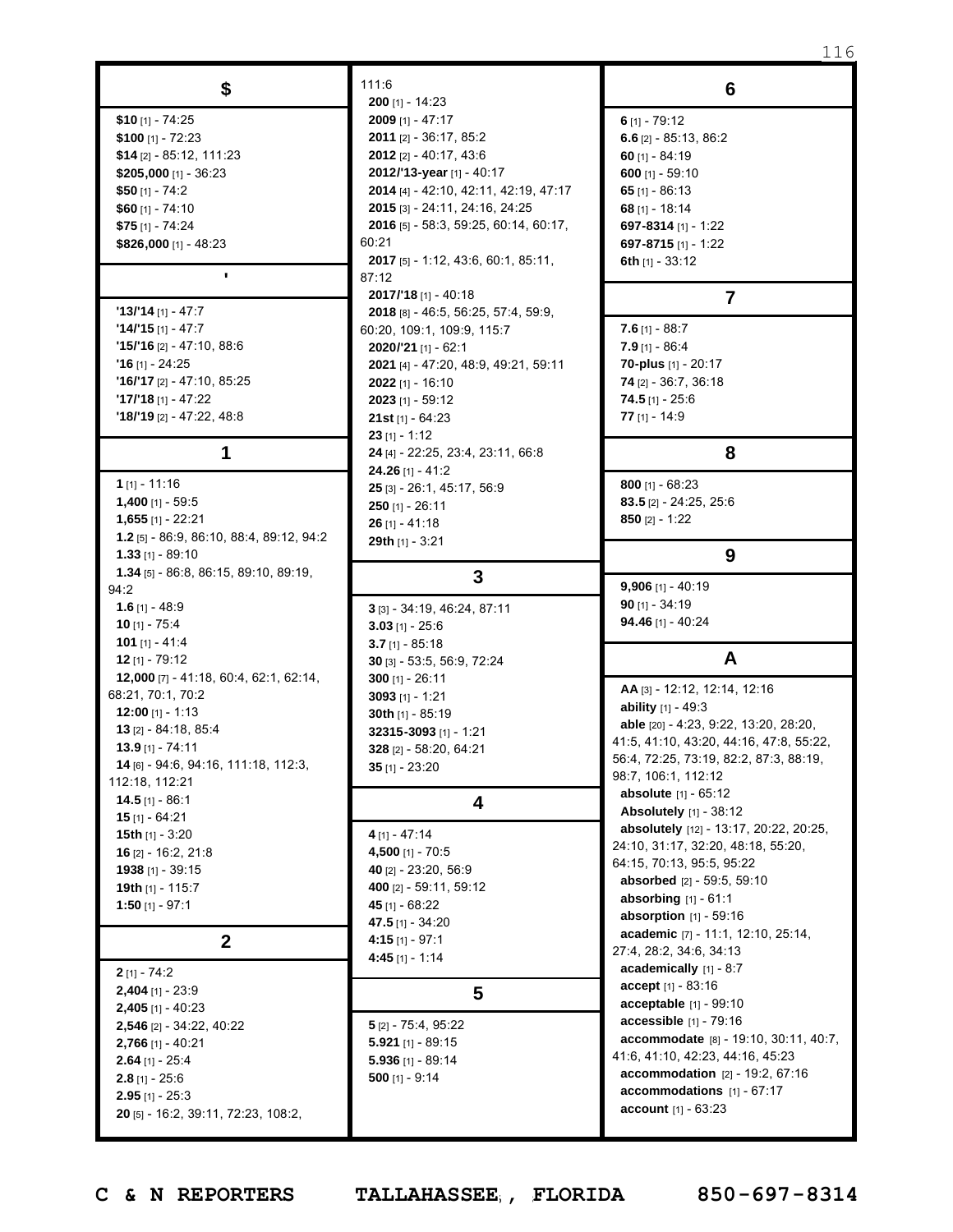**accustomed** [1] - 80:7 **achieve** [3] - 10:25, 21:24, 82:17 **achieving** [1] - 9:23 **action** [1] - 5:19 **actions** [1] - 5:14 **activities** [3] - 8:5, 25:14, 86:24 **activity** [2] - 10:1, 32:24 **actual** [1] - 42:2 **ACUHO** [1] - 52:17 **ACUHO-I** [1] - 52:17 **ADA** [1] - 56:18 **add** [3] - 5:4, 22:2, 103:18 **added** [1] - 71:24 **adding** [1] - 76:16 **additional** [4] - 59:11, 59:12, 62:16, 85:4 **additionally** [1] - 58:21 **address** [8] - 5:25, 6:15, 16:10, 47:25, 63:9, 79:17, 80:4, 81:10 **addressed** [5] - 3:17, 36:19, 80:21, 100:8, 100:19 **addressing** [3] - 5:17, 6:14, 101:21 **adequate** [3] - 27:16, 62:3, 62:10 **ADJOURNED )** [1] - 114:2 **Administration** [1] - 109:12 **advantage** [1] - 29:15 **advising** [1] - 27:7 **aesthetics** [1] - 50:18 **affairs** [1] - 69:10 **Affairs** [1] - 109:11 **affordability** [3] - 65:10, 65:13, 68:4 **AFTER** [1] - 97:1 **afternoon** [8] - 2:3, 4:17, 5:9, 6:24, 10:22, 33:15, 83:23, 83:24 **age** [1] - 34:19 **agenda** [3] - 4:5, 4:6, 6:20 **ages** [1] - 34:19 **aggressively** [1] - 101:6 **ago** [3] - 43:18, 53:5, 100:6 **agree** [9] - 64:6, 69:22, 70:9, 78:12, 78:20, 91:9, 95:5, 103:15, 104:23 **ahead** [3] - 92:22, 97:5, 113:22 **aimed** [1] - 75:13 **air** [1] - 81:13 **alarmist** [1] - 103:4 **align** [1] - 55:14 **aligned** [2] - 53:25, 70:2 **alignment** [1] - 61:15 **allocated** [1] - 82:13 **allow** [5] - 4:13, 9:16, 44:11, 91:25, 101:5 **allowing** [1] - 7:17 **allows** [2] - 82:17, 88:4 **alluded** [1] - 72:17 **almost** [1] - 53:5 **alone** [2] - 107:20, 107:21 **altogether** [1] - 95:4 **alumni** [2] - 77:2, 79:8 **ambitious** [1] - 46:5

**amenable** [1] - 20:10 **amount** [12] - 5:23, 37:3, 47:8, 47:17, 47:19, 59:24, 72:11, 73:21, 74:19, 86:16, 90:3, 112:18 **amounts** [2] - 5:24, 73:6 **analysis** [10] - 40:16, 53:21, 54:4, 54:7, 54:8, 54:14, 56:16, 56:17, 58:13, 58:20 **ancillary** [1] - 59:1 **AND** [1] - 97:2 **annual** [5] - 9:2, 84:14, 89:9, 89:13, 89:18 **annually** [2] - 93:8, 108:9 **answer** [6] - 25:9, 61:21, 66:14, 79:20, 90:15, 106:8 **answered** [1] - 51:1 **anticipation** [1] - 45:22 **antithetical** [1] - 31:1 **apartment** [5] - 13:11, 30:1, 64:25, 65:9, 67:25 **apartment-style** [1] - 64:25 **apartments** [2] - 44:7, 46:22 **apologies** [1] - 5:4 **appealing** [1] - 95:21 **appeals** [1] - 77:1 **application** [1] - 43:2 **applications** [4] - 41:14, 41:17, 41:18, 41:22 **applied** [1] - 40:22 **appreciate** [8] - 5:1, 62:11, 87:20, 99:22, 104:14, 107:17, 113:18, 113:21 **appreciated** [1] - 103:19 **approach** [1] - 100:17 **appropriate** [2] - 99:16, 110:17 **appropriately** [1] - 48:22 **April** [1] - 115:7 **area** [7] - 27:15, 29:23, 30:18, 36:12, 65:1, 88:23, 98:19 **areas** [3] - 7:6, 58:25, 98:9 **arranging** [1] - 103:14 **art** [1] - 74:7 **article** [1] - 52:16 **articulate** [2] - 82:15, 98:14 **ascertain** [2] - 13:20, 73:19 **aside** [1] - 30:1 **aspect** [1] - 75:20 **aspiration** [1] - 68:22 **aspirations** [1] - 30:7 **assess** [1] - 58:18 **assessment** [11] - 5:20, 6:3, 51:11, 51:12, 51:15, 56:23, 64:19, 67:20, 73:19, 99:14, 108:15 **assessments** [1] - 53:24 **asset** [1] - 90:9 **assets** [1] - 84:18 **assist** [2] - 14:13, 58:5 **assisting** [1] - 107:13 **ASSOCIATE** [2] - 54:12, 55:19 **associated** [2] - 107:3, 108:22

**associates** [1] - 15:2 **Association** [1] - 52:18 **associations** [1] - 77:2 **assume** [1] - 25:23 **asthma** [1] - 99:1 **AT** [4] - 1:13, 1:14, 96:25, 97:1 **athletes** [1] - 66:24 **athletics** [3] - 66:20, 74:20, 82:6 **attention** [2] - 3:25 **attest** [1] - 30:23 **attract** [1] - 47:24 **attracted** [1] - 46:10 **attractive** [2] - 15:10, 93:21 **attractiveness** [1] - 68:5 **attrition** [1] - 41:8 **Auburn** [1] - 29:1 **audit** [3] - 54:22, 55:21, 56:15 **audits** [1] - 54:16 **augment** [1] - 77:6 **August** [1] - 3:20 **authority** [2] - 91:25, 92:16 **authorized** [1] - 115:5 **auxiliaries** [1] - 84:5 **auxiliary** [3] - 76:3, 90:24 **availability** [2] - 19:24, 20:3 **available** [7] - 27:25, 32:7, 66:2, 67:3, 71:5, 71:6, 79:19 **average** [1] - 34:19 **awarded** [1] - 9:17 **awareness** [1] - 16:12 **awful** [1] - 111:12

# **B**

**background** [1] - 3:18 **bad** [1] - 92:15 **balance** [4] - 65:8, 67:19, 84:17, 86:17 **ballpark** [1] - 88:9 **BALLROOM** [1] - 1:15 **bang** [1] - 75:14 **bare** [1] - 50:22 **Barge** [1] - 30:23 **Barge-Miles** [1] - 30:23 **base** [6] - 71:6, 71:12, 71:13, 71:20, 72:3, 79:8 **based** [15] - 30:14, 31:13, 45:11, 49:5, 51:2, 51:11, 54:14, 54:18, 54:19, 54:23, 55:23, 56:4, 56:15, 58:12, 108:17 **baseline** [4] - 53:20, 59:17, 59:18, 59:21 **basic** [3] - 51:3, 80:13, 80:14 **basis** [7] - 59:4, 73:7, 80:9, 94:6, 94:16, 108:13, 111:18 **basketball** [1] - 66:19 **bathroom** [6] - 36:13, 46:24, 52:13, 52:25, 53:11, 104:5 **bathrooms** [6] - 52:9, 52:12, 52:15, 53:2, 53:13, 65:2 **bear** [1] - 4:13

Page 117 to 117 of 133 **C & N REPORTERS TALLAHASSEE , FLORIDA 850-697-8314**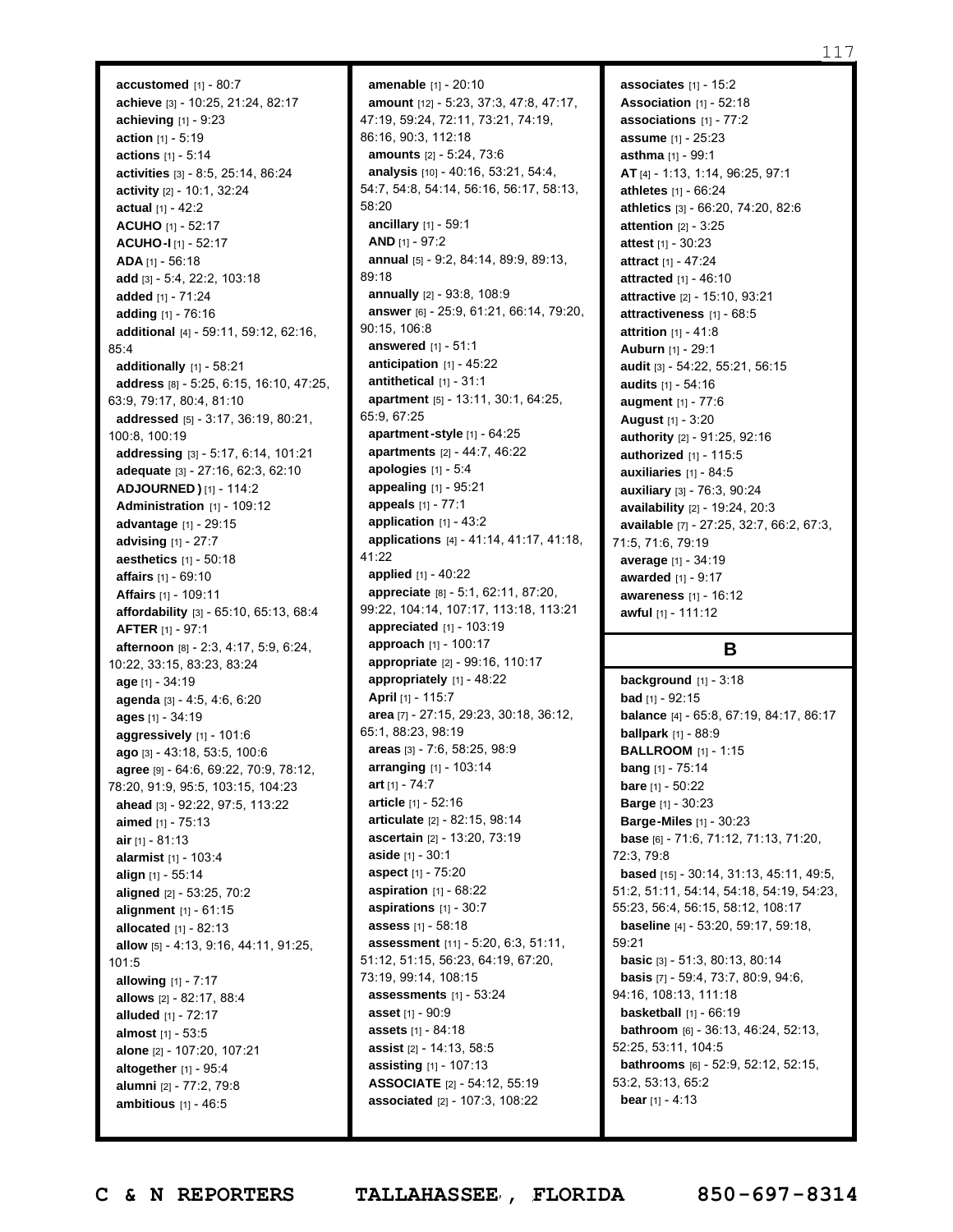**become** [3] - 32:6, 78:9, 81:15 **becomes** [3] - 63:15, 67:21, 68:1 **bed** [1] - 58:22 **bedroom** [1] - 65:4 **beds** [11] - 22:25, 59:5, 59:10, 59:12, 59:13, 61:1, 61:11, 61:12, 62:8, 62:16, 68:23 **begin** [2] - 58:4, 71:19 **beginning** [2] - 6:21, 48:15 **behoove** [2] - 20:6, 30:16 **bells** [1] - 77:9 **below** [1] - 89:11 **belt** [1] - 100:24 **benchmark** [1] - 87:24 **benefit** [1] - 15:10 **benefits** [1] - 98:16 **best** [6] - 12:2, 16:4, 61:23, 62:3, 69:3, 96:7 **better** [16] - 8:7, 12:25, 26:1, 31:10, 43:11, 45:14, 51:7, 56:10, 56:12, 81:11, 92:11, 103:8, 108:20, 109:6, 112:20,  $113.8$ **between** [15] - 6:8, 14:22, 16:2, 16:7, 16:25, 17:17, 18:19, 23:20, 30:6, 34:18, 36:23, 37:2, 43:6, 108:6 **beyond** [2] - 69:24, 106:19 **big** [6] - 9:25, 18:16, 19:5, 26:14, 28:23, 100:11 **Bill** [2] - 18:23, 109:1 **billion** [1] - 74:18 **billion-dollar** [1] - 74:18 **bit** [4] - 21:4, 42:7, 91:24, 92:15 **blanket** [1] - 113:20 **blow** [1] - 86:22 **BOARD** [1] - 1:1 **Board** [14] - 5:10, 5:11, 10:22, 14:12, 19:6, 61:22, 63:22, 84:7, 94:7, 96:13, 102:20, 103:16, 104:2, 113:11 **board** [1] - 23:25 **boarding** [1] - 4:24 **body** [1] - 59:11 **BOG** [1] - 73:22 **bond** [6] - 85:20, 85:24, 86:10, 93:3, 93:5, 93:8 **Bond** [1] - 86:14 **bondholders** [1] - 86:14 **bonding** [2] - 91:25, 112:7 **bonds** [1] - 84:10 **bones** [1] - 50:22 **borrow** [2] - 93:7, 93:19 **borrowed** [1] - 112:8 **borrowing** [1] - 93:20 **bottom** [2] - 51:10, 86:8 **bought** [1] - 86:12 **BOX** [1] - 1:21 **boxing** [1] - 112:1 **brain** [1] - 35:14 **break** [1] - 21:3

**brief** [2] - 11:14, 65:16 **briefly** [4] - 6:25, 11:17, 33:25, 51:25 **brightest** [1] - 12:3 **Bring** [1] - 57:16 **bring** [14] - 18:1, 39:14, 46:8, 50:2, 50:7, 50:16, 61:14, 62:6, 62:7, 62:15, 62:20, 62:22, 68:18, 101:7 **bringing** [4] - 16:17, 32:24, 33:7, 61:2 **brining** [1] - 62:4 **broad** [1] - 10:1 **broader** [4] - 10:2, 70:12, 72:13, 75:15 **broke** [1] - 5:6 **broken** [1] - 34:23 **brought** [3] - 3:24, 43:1, 82:8 **brush** [1] - 48:16 **buck** [1] - 75:15 **bucket** [1] - 82:11 **Budget** [2] - 2:8, 2:13 **build** [11] - 27:16, 41:20, 41:24, 45:1, 56:13, 67:2, 77:8, 78:21, 79:15, 80:5, 87:7 **building** [34] - 34:24, 36:16, 39:4, 39:9, 39:12, 39:13, 45:4, 46:11, 46:21, 47:3, 47:12, 47:17, 48:14, 48:16, 48:23, 49:1, 49:15, 49:16, 50:2, 50:6, 50:8, 50:16, 55:24, 56:6, 56:7, 56:11, 65:10, 68:23, 69:8, 87:7, 97:25, 104:21 **Building** [1] - 110:1 **building 's** [2] - 36:17, 46:18 **buildings** [33] - 27:1, 27:3, 34:17, 34:18, 34:23, 35:17, 36:1, 36:6, 36:24, 37:11, 37:13, 37:17, 38:4, 38:7, 38:15, 39:2, 39:3, 39:8, 45:1, 45:2, 47:9, 51:15, 54:23, 54:25, 55:2, 55:25, 59:22, 66:9, 76:16, 77:8, 97:21, 105:12, 112:19 **built** [7] - 34:6, 34:18, 39:15, 42:25, 48:14, 49:1, 77:18 **bump** [1] - 42:19 **bunch** [3] - 41:21, 45:1, 53:23 **Business** [1] - 78:8 **BY** [1] - 1:18 **C cabinets** [1] - 46:23 **campaign** [15] - 72:2, 72:8, 72:23, 74:2, 74:10, 74:19, 74:24, 75:15, 77:12, 78:16, 82:4, 82:12, 82:22, 83:2 **campaigns** [2] - 72:7, 77:1 **Campbell** [1] - 74:23 **camps** [1] - 19:9 **campus** [76] - 5:21, 7:16, 8:19, 8:25,

32:10, 32:12, 34:4, 39:4, 42:2, 43:5, 54:9, 58:11, 58:14, 58:15, 62:4, 66:21, 66:24, 67:2, 67:5, 67:8, 67:13, 67:15, 67:25, 68:22, 70:3, 103:18, 104:22, 105:5, 106:19, 107:9, 107:10, 111:10 **CAMPUS** [1] - 1:16 **candnreporters .com** [1] - 1:23 **cannot** [2] - 35:24, 84:4 **capacity** [15] - 7:20, 8:22, 9:16, 17:10, 26:24, 28:12, 28:13, 28:16, 32:6, 32:7, 34:22, 34:24, 40:22, 41:14, 88:8 **capital** [4] - 82:4, 82:12, 82:22, 83:2 **capitalize** [2] - 87:9, 90:10 **careful** [1] - 89:22 **Carolina** [1] - 74:24 **carpet** [2] - 51:6, 68:15 **CARTER** [40] - 1:8, 2:15, 18:23, 19:25, 20:2, 20:5, 20:12, 20:20, 23:4, 23:7, 24:19, 24:21, 27:20, 28:7, 28:10, 28:13, 29:6, 29:21, 30:21, 34:25, 35:2, 35:6, 35:10, 35:13, 35:19, 36:20, 36:22, 37:4, 37:7, 37:9, 37:20, 66:22, 73:14, 73:18, 79:22, 79:25, 80:22, 81:1, 96:15, 97:2 **Carter** [12] - 2:14, 2:15, 18:22, 20:1, 21:1, 27:19, 35:1, 36:21, 52:20, 73:13, 79:23, 80:25 **carve** [1] - 74:19 **case** [2] - 39:10, 76:10 **cases** [3] - 61:16, 98:8, 99:17 **cash** [2] - 85:17, 85:18 **CASS** [1] - 110:1 **catch** [1] - 81:18 **catcher** [1] - 52:8 **caused** [2] - 46:16, 46:17 **causing** [1] - 43:13 **caveat** [1] - 71:24 **ceiling** [2] - 39:16, 39:19 **centers** [6] - 26:25, 29:11, 29:14, 67:4, 67:7, 102:17 **century** [1] - 64:23 **certain** [3] - 9:21, 17:22, 29:9 **certainly** [6] - 3:17, 10:6, 27:15, 44:17, 105:17, 113:7 **CERTIFICATE** [1] - 115:1 **certify** [1] - 115:5 **cetera** [2] - 50:23, 78:10 **chair** [1] - 102:22 **CHAIR** [1] - 1:6 **Chair** [19] - 5:10, 6:20, 10:22, 14:2, 27:20, 30:2, 32:19, 33:16, 34:25, 36:2, 48:4, 68:6, 70:19, 73:14, 79:5, 79:22, 81:22, 101:8, 102:2 **CHAIRMAN** [42] - 38:6, 38:9, 38:14, 38:18, 39:21, 40:9, 48:4, 48:6, 48:25, 49:3, 49:8, 49:11, 49:14, 50:20, 51:13, 51:17, 66:5, 66:16, 68:6, 68:8, 69:22, 90:14, 90:25, 91:3, 91:7, 91:20, 92:6, 92:22, 93:1, 93:5, 93:19, 95:12, 100:1, 109:16, 109:20, 110:2, 110:6, 110:21, 111:22, 112:8, 112:12, 114:1

**brick** [1] - 39:25

10:24, 11:1, 11:13, 12:5, 12:6, 12:14, 12:17, 12:22, 13:7, 13:8, 13:9, 13:12, 13:22, 14:1, 15:3, 15:5, 15:9, 16:7, 16:11, 16:20, 16:25, 17:20, 17:21, 18:14, 18:15, 18:20, 19:1, 19:7, 19:8, 19:9, 19:13, 19:17, 19:24, 20:7, 20:11, 22:18, 22:25, 23:21, 23:25, 24:5, 32:6,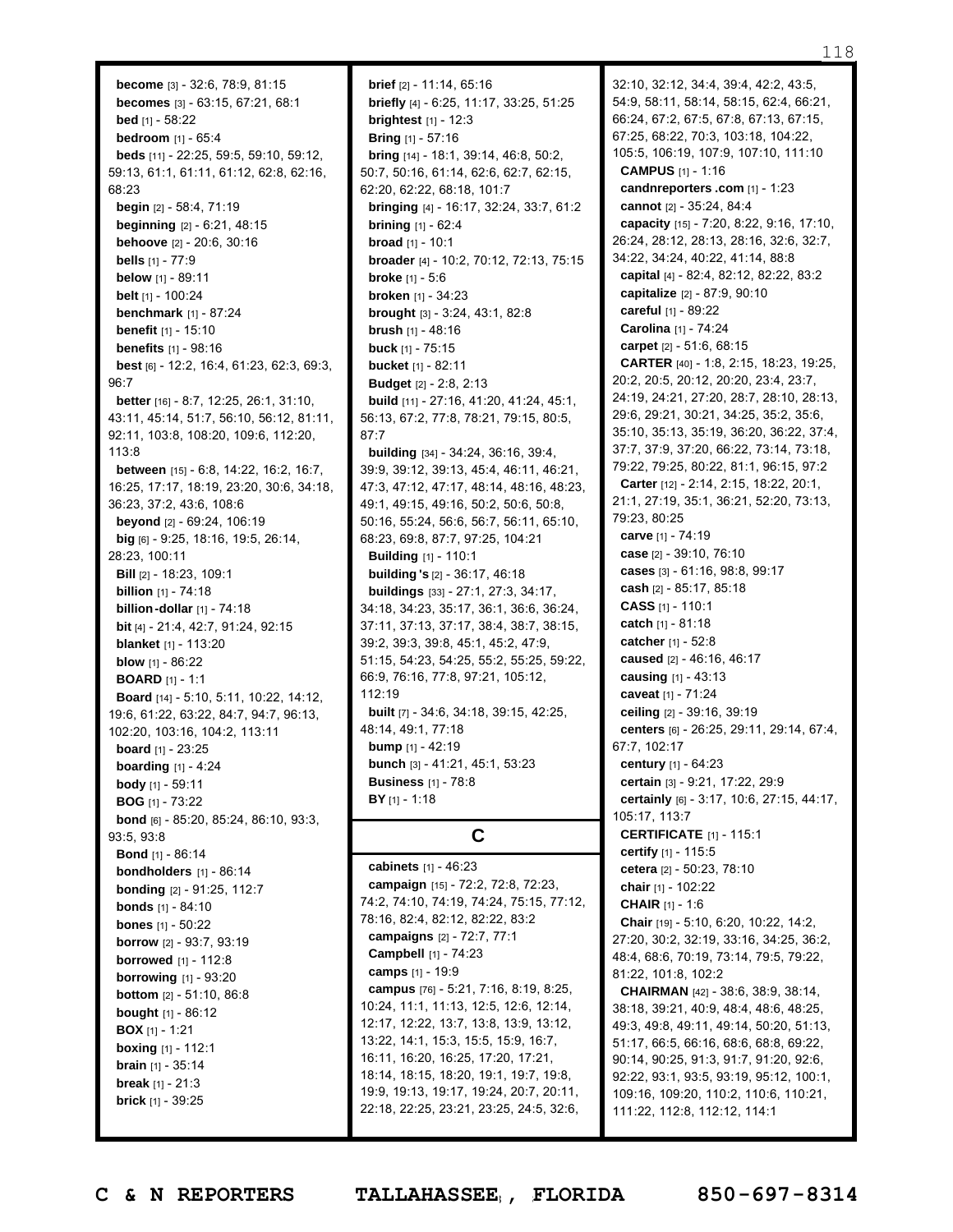**Chairman** [7] - 20:12, 38:10, 53:16, 70:24, 80:23, 93:24, 95:1 **chairman** [2] - 52:3, 75:2 **challenge** [2] - 4:3, 101:14 **challenged** [1] - 79:10 **challenges** [2] - 100:6, 100:7 **chance** [2] - 34:2, 34:10 **change** [2] - 50:5, 105:23 **changes** [2] - 85:10, 112:23 **changing** [1] - 93:3 **characterize** [1] - 99:9 **charge** [1] - 83:16 **chart** [2] - 21:3, 48:7 **cheaper** [1] - 85:7 **check** [1] - 98:19 **cheerleader** [1] - 107:19 **child** [1] - 43:19 **choice** [2] - 20:3, 67:15 **choose** [1] - 41:24 **clarify** [2] - 60:12, 89:9 **class** [4] - 8:3, 11:5, 44:12, 101:3 **classes** [1] - 111:8 **classification** [2] - 18:13, 21:17 **classman** [1] - 66:24 **classroom** [2] - 31:19, 81:2 **classrooms** [1] - 80:15 **clean** [1] - 100:13 **clear** [1] - 55:10 **clearly** [4] - 70:22, 98:11, 101:18,  $111:3$ **close** [2] - 57:2, 104:17 **closed** [1] - 36:13 **closely** [2] - 57:14, 57:19 **closer** [1] - 57:16 **closest** [1] - 74:23 **closing** [1] - 31:22 **coaches** [1] - 66:19 **cocurricular** [1] - 8:4 **code** [2] - 39:16, 39:20 **cognizant** [1] - 10:9 **cohort** [3] - 13:12, 26:18, 44:9 **cohorts** [1] - 15:24 **collaboratively** [1] - 109:14 **collateral** [1] - 96:21 **College** [1] - 52:18 **college** [5] - 12:11, 15:4, 21:6, 21:20, 53:8 **column** [1] - 21:4 **combination** [3] - 52:12, 66:6, 69:9 **coming** [14] - 4:2, 18:6, 22:9, 22:11, 23:12, 28:20, 36:4, 63:7, 79:1, 79:10, 83:1, 101:15, 110:9, 111:3 **COMMENCED** [1] - 1:13 **comment** [2] - 109:17, 111:17 **comments** [3] - 70:25, 95:6, 104:23 **Committee** [2] - 2:9, 2:14 **committee** [1] - 69:24 **common** [10] - 27:12, 29:22, 34:8, 44:25, 52:8, 52:10, 58:25, 65:1, 78:9,

100:3 **communal** [1] - 103:21 **communicate** [1] - 108:22 **communication** [1] - 108:6 **communications** [1] - 109:4 **communities** [19] - 8:2, 8:8, 15:16, 24:2, 24:12, 24:15, 27:4, 27:5, 28:6, 28:17, 29:3, 30:11, 30:13, 34:2, 43:21, 78:4, 78:18, 81:17, 99:15 **community** [22] - 25:10, 25:12, 25:21, 25:24, 27:23, 28:4, 34:5, 53:2, 53:11, 53:13, 58:23, 62:11, 78:15, 97:17, 97:20, 101:4, 103:20, 104:20, 106:18, 107:11, 107:12, 107:15 **companies** [1] - 58:8 **company** [2] - 58:7, 58:9 **compare** [6] - 17:20, 33:4, 33:8, 56:8, 86:4, 96:22 **compared** [2] - 24:25, 37:16 **comparing** [1] - 33:2 **comparison** [1] - 88:5 **compete** [1] - 101:5 **competition** [2] - 67:24, 68:1 **competitive** [2] - 7:17, 9:23 **compile** [1] - 96:3 **compiling** [1] - 97:7 **complaints** [1] - 48:1 **complete** [3] - 54:21, 92:3, 115:6 **completed** [5] - 33:1, 46:2, 54:17, 57:7, 57:8 **completely** [4] - 38:22, 41:4, 54:1, 55:11 **completing** [1] - 27:18 **completion** [1] - 4:5 **complex** [1] - 38:15 **compliment** [1] - 101:8 **component** [1] - 27:8 **components** [1] - 7:1 **comprehensive** [5] - 5:22, 71:3, 73:4, 80:5, 105:19 **computer** [1] - 101:4 **computers** [1] - 27:15 **con** [2] - 13:15, 30:25 **concentrate** [1] - 30:10 **concentrated** [1] - 30:18 **concept** [2] - 81:6, 102:9 **conceptual** [1] - 94:14 **concern** [3] - 41:19, 41:20, 41:23 **concerned** [4] - 66:10, 66:11, 102:15 **concert** [1] - 78:2 **concluded** [1] - 3:21 **CONCLUDED** [1] - 1:14 **concur** [1] - 70:11 **condensed** [1] - 84:15 **condition** [14] - 5:12, 5:20, 6:17, 45:3, 54:16, 54:21, 55:1, 55:21, 56:15, 62:22, 71:8, 83:11, 101:17, 101:19 **conditioning** [1] - 81:13 **conditions** [6] - 11:9, 11:12, 62:21,

63:9, 98:24, 100:21 **conducive** [1] - 39:20 **conduct** [1] - 20:24 **conducting** [1] - 3:20 **conferences** [1] - 29:18 **connected** [1] - 11:4 **connection** [1] - 92:15 **consider** [3] - 16:13, 71:1, 99:6 **consideration** [6] - 32:12, 71:2, 71:11, 79:5, 83:20, 85:23 **considerations** [1] - 6:2 **considered** [1] - 96:10 **consist** [1] - 92:20 **consolidate** [1] - 84:8 **constantly** [1] - 107:5 **constitutional** [1] - 31:2 **construction** [1] - 92:17 **contains** [2] - 11:6, 87:19 **context** [10] - 13:5, 13:18, 13:19, 13:22, 20:15, 30:5, 30:8, 31:11, 67:23, 105:3 **contiguous** [1] - 40:3 **continue** [4] - 23:2, 31:19, 47:24, 56:11 **continuing** [1] - 44:13 **contractor** [1] - 49:4 **contribute** [1] - 102:18 **controlling** [1] - 73:9 **convenient** [1] - 10:25 **conversation** [5] - 20:23, 34:1, 61:22, 62:19, 97:9 **conversations** [5] - 43:16, 63:1, 63:3, 64:20, 65:11 **CONVERSATIONS )** [1] - 18:10 **cook** [1] - 34:8 **copy** [1] - 84:13 **core** [2] - 13:20, 31:9 **corporate** [1] - 77:15 **Correct** [1] - 94:4 **correct** [4] - 20:19, 21:9, 22:4, 45:5 **corrective** [1] - 5:14 **correlate** [1] - 60:15 **correlation** [7] - 16:7, 16:25, 17:6, 17:7, 18:19, 36:22, 37:2 **correspond** [1] - 54:7 **cosmetics** [1] - 80:13 **cost** [16] - 36:24, 37:2, 37:6, 48:13, 48:24, 49:1, 49:17, 51:8, 55:16, 56:2, 72:16, 72:20, 72:23, 72:24, 88:15, 107:3 **costing** [1] - 62:6 **costs** [3] - 50:9, 58:15, 106:25 **Cotton** [7] - 6:14, 65:23, 70:16, 73:11, 79:21, 90:19, 108:23 **COTTON** [9] - 70:18, 73:12, 73:17, 76:19, 78:12, 80:3, 81:4, 83:13, 83:15 **Counsel** [1] - 32:13 **country** [1] - 13:14 **COUNTY** [1] - 115:3

Page 119 to 119 of 133 **C & N REPORTERS TALLAHASSEE , FLORIDA 850-697-8314**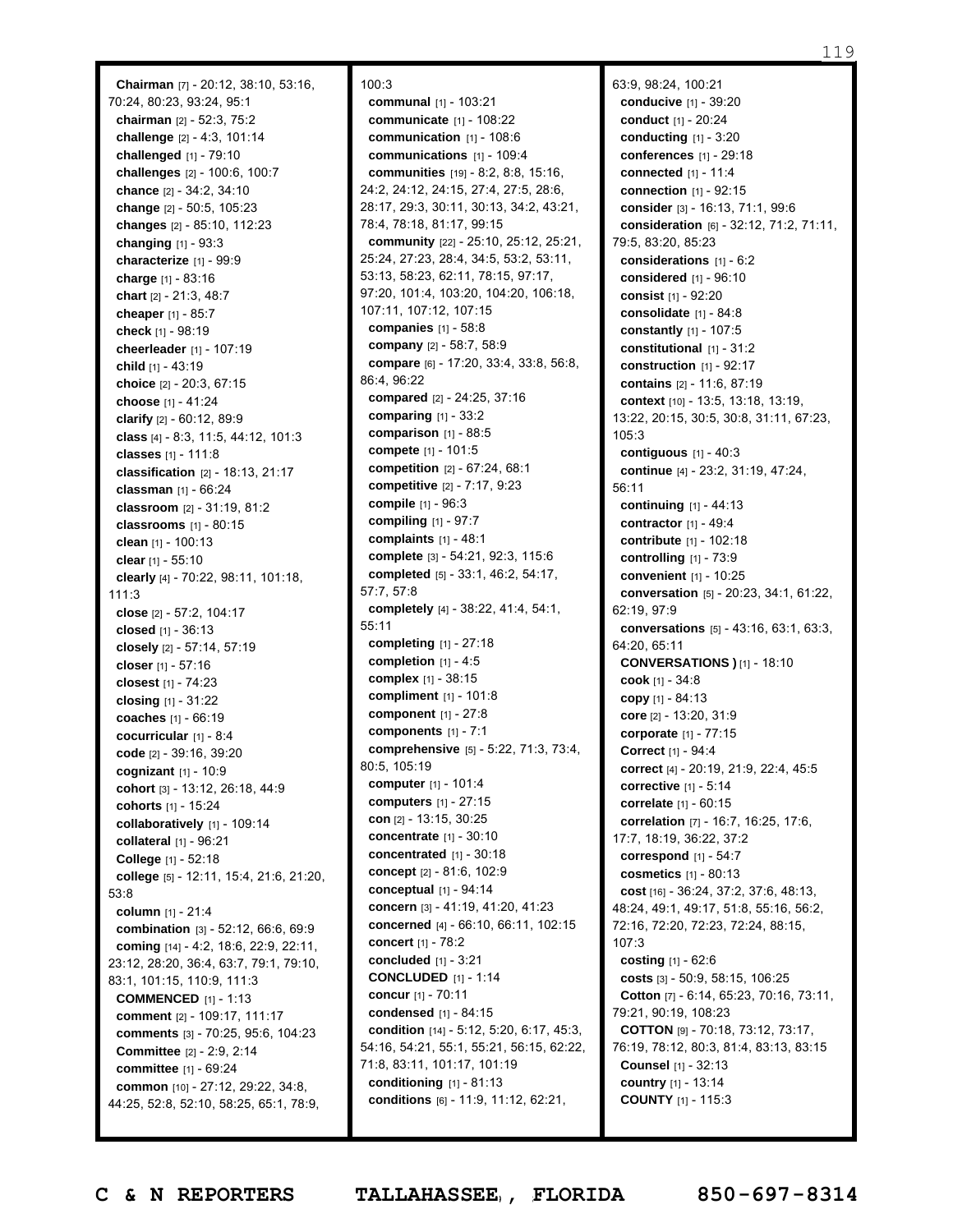120

**couple** [8] - 14:21, 20:14, 41:16, 82:6, 97:10, 106:21, 108:3, 110:2 **course** [7] - 8:10, 11:8, 46:6, 84:12, 84:19, 85:16, 103:9 **courses** [1] - 25:13 **COURT** [1] - 1:18 **Court** [1] - 115:11 **covenant** [2] - 85:21, 85:24 **covenants** [1] - 86:10 **coverage** [11] - 6:19, 85:22, 86:11, 86:15, 86:22, 87:1, 87:10, 88:4, 93:2, 94:1, 108:8 **Craig** [6] - 57:15, 57:20, 60:9, 61:6, 63:4, 103:4 **CRAIG** [1] - 1:9 **create** [7] - 28:1, 36:10, 67:4, 97:23, 98:2, 104:3, 104:12 **created** [2] - 24:2, 97:16 **creating** [2] - 29:16, 52:21 **creation** [1] - 58:22 **credit** [2] - 21:24, 22:17 **Crews** [1] - 62:9 **criminal** [2] - 31:1, 31:2 **critical** [3] - 16:10, 31:7, 65:12 **critically** [1] - 58:16 **Cropper** [2] - 37:12, 39:5 **CRUTCHER** [9] - 57:11, 57:18, 59:18, 59:23, 60:4, 60:7, 61:5, 64:18, 65:20 **Crutcher** [2] - 6:12, 51:25 **culture** [3] - 97:21, 104:3, 104:6 **curiosity** [1] - 48:11 **current** [24] - 5:12, 6:4, 6:11, 6:17, 10:10, 10:18, 11:9, 11:11, 11:21, 12:6, 20:8, 20:9, 32:17, 37:14, 52:6, 60:16, 60:18, 60:22, 80:4, 84:18, 85:24, 88:7, 88:8, 89:9 **cutoff** [1] - 95:24 **cynic** [1] - 111:11

### **D**

**data** [13] - 13:24, 15:20, 17:14, 24:13, 24:17, 29:1, 30:15, 31:13, 32:1, 52:7, 59:24, 104:19 **DATE** [1] - 1:12 **date** [3] - 41:24, 60:22, 70:11 **DATED** [1] - 115:7 **dates** [1] - 60:14 **Dave** [1] - 35:4 **DAVE** [1] - 1:7 **David** [1] - 29:21 **deadline** [1] - 57:6 **deal** [3] - 80:8, 80:9, 81:10 **dealing** [2] - 46:12, 68:2 **dear** [1] - 31:16 **debriefing** [1] - 96:2 **debt** [22] - 6:19, 84:21, 84:22, 84:23, 85:5, 85:6, 85:8, 85:16, 85:22, 86:5, 86:11, 86:13, 86:22, 87:10, 89:9, 89:13, 89:18, 89:19, 90:1, 93:2, 94:1, 108:7

**decent** [1] - 112:18 **decide** [1] - 56:10 **decided** [2] - 77:13, 105:22 **decision** [1] - 69:4 **decisions** [6] - 17:10, 56:5, 56:14, 69:21, 95:3, 100:14 **decline** [1] - 41:15 **decrease** [1] - 8:23 **decreases** [1] - 16:1 **deepest** [1] - 5:4 **deeply** [1] - 103:3 **deferred** [2] - 37:14, 56:7 **degree** [2] - 12:14, 15:3 **degrees** [5] - 9:6, 9:17, 9:19, 12:16, 71:11 **deliver** [1] - 70:16 **delivered** [1] - 49:17 **demand** [17] - 26:23, 41:25, 42:22, 51:24, 57:10, 57:24, 58:2, 58:4, 58:7, 58:11, 58:18, 58:25, 60:13, 60:15, 60:17, 62:16, 66:12 **Demand** [1] - 6:13 **demanded** [1] - 64:24 **demolish** [2] - 38:7, 56:12 **demolished** [3] - 38:5, 38:20 **demonstrate** [1] - 11:25 **department** [3] - 13:25, 45:12, 84:3 **Department** [1] - 47:6 **departments** [1] - 28:2 **depreciation** [2] - 85:14, 86:2 **derive** [1] - 98:15 **describe** [1] - 79:2 **designated** [1] - 15:21 **designed** [8] - 77:6, 77:8, 79:15, 79:16, 80:4, 80:5, 80:8, 80:16 **designs** [1] - 52:8 **desire** [1] - 12:6 **desperate** [1] - 34:20 **dessert** [1] - 97:5 **determine** [1] - 13:24 **determined** [1] - 37:15 **developed** [3] - 5:14, 6:1, 7:4 **developing** [3] - 7:19, 8:15, 65:9 **development** [2] - 107:8, 107:12 **dialogue** [1] - 54:9 **Diamond** [2] - 37:12, 39:5 **DID** [1] - 97:2 **difference** [2] - 18:16, 43:5 **different** [14] - 29:13, 29:16, 34:9, 36:8, 55:11, 59:25, 60:2, 63:11, 76:18, 83:1, 97:20, 98:22, 104:9, 111:6 **diligence** [3] - 99:12, 104:2, 104:11 **dining** [1] - 58:24 **direct** [1] - 8:18 **directly** [1] - 9:2 **Director** [1] - 32:16 **DIRECTOR** [1] - 60:12 **discretionary** [1] - 80:10 **discuss** [5] - 5:13, 6:13, 6:16, 11:17,

 $32.17$ **discussed** [5] - 6:6, 11:7, 16:24, 65:6, 65:11 **discussing** [1] - 18:13 **DISCUSSION** [1] - 35:9 **discussion** [3] - 7:8, 7:14, 16:19 **discussions** [3] - 7:3, 12:15, 61:7 **district** [3] - 39:2, 39:6, 39:7 **diversity** [1] - 103:19 **Division** [1] - 109:11 **division** [2] - 109:13 **divisions** [2] - 108:6, 108:7 **doable** [1] - 79:13 **Doctor** [50] - 4:10, 4:16, 4:19, 4:25, 6:10, 6:21, 6:23, 11:14, 12:8, 15:22, 16:24, 30:15, 32:16, 32:21, 32:25, 33:2, 33:8, 33:24, 34:14, 34:15, 36:5, 40:14, 43:23, 43:25, 44:21, 49:24, 51:18, 52:16, 54:19, 63:23, 66:7, 71:7, 72:16, 74:4, 79:18, 80:9, 81:9, 88:25, 92:2, 92:24, 101:13, 101:14, 105:17, 105:20, 105:24, 106:10, 106:12, 107:25, 108:12, 111:1 **DOCTOR** [63] - 4:17, 4:18, 4:20, 5:2, 6:24, 13:8, 21:16, 21:19, 21:23, 22:4, 22:8, 22:11, 22:14, 23:8, 26:7, 26:9, 33:10, 33:23, 33:25, 34:16, 35:12, 35:17, 35:23, 36:6, 37:1, 37:5, 37:8, 37:10, 38:1, 38:17, 40:10, 40:13, 40:15, 42:5, 42:10, 42:13, 42:16, 43:9, 43:16, 44:22, 45:5, 45:9, 48:13, 48:19, 49:2, 49:5, 49:9, 49:13, 49:18, 49:23, 50:7, 50:12, 51:9, 51:14, 51:20, 52:11, 89:1, 91:21, 92:7, 92:11, 92:14, 96:12, 105:25 **document** [4] - 11:6, 39:9, 40:19, 57:3 **dollar** [5] - 72:21, 74:18, 90:3, 94:6, 94:15 **dollars** [26] - 62:22, 64:14, 66:2, 71:5, 71:21, 72:11, 72:15, 80:1, 80:10, 80:17, 81:20, 81:21, 82:12, 82:17, 82:21, 83:7, 84:18, 84:19, 87:9, 88:14, 89:20, 90:7, 90:11, 90:18, 112:1, 112:16 **done** [33] - 29:21, 29:22, 35:24, 35:25, 45:12, 46:3, 46:6, 47:13, 50:15, 54:5, 54:6, 54:8, 54:14, 54:18, 54:21, 56:16, 56:17, 56:21, 60:14, 63:19, 69:10, 71:17, 76:25, 77:21, 79:7, 83:2, 86:21, 88:21, 93:25, 100:24, 113:21 **donor** [2] - 71:6, 71:13 **donor-base** [1] - 71:6 **donors** [2] - 80:18, 81:8 **door** [2] - 67:25, 74:17 **doors** [2] - 46:1 **dorm** [5] - 20:16, 21:11, 48:8, 53:8, 82:24 **dormitories** [1] - 61:8 **dorms** [4] - 81:15, 100:6, 101:11, 111:24 **down** [17] - 21:3, 34:23, 38:21, 39:6,

Page 120 to 120 of 133 **C & N REPORTERS TALLAHASSEE , FLORIDA 850-697-8314**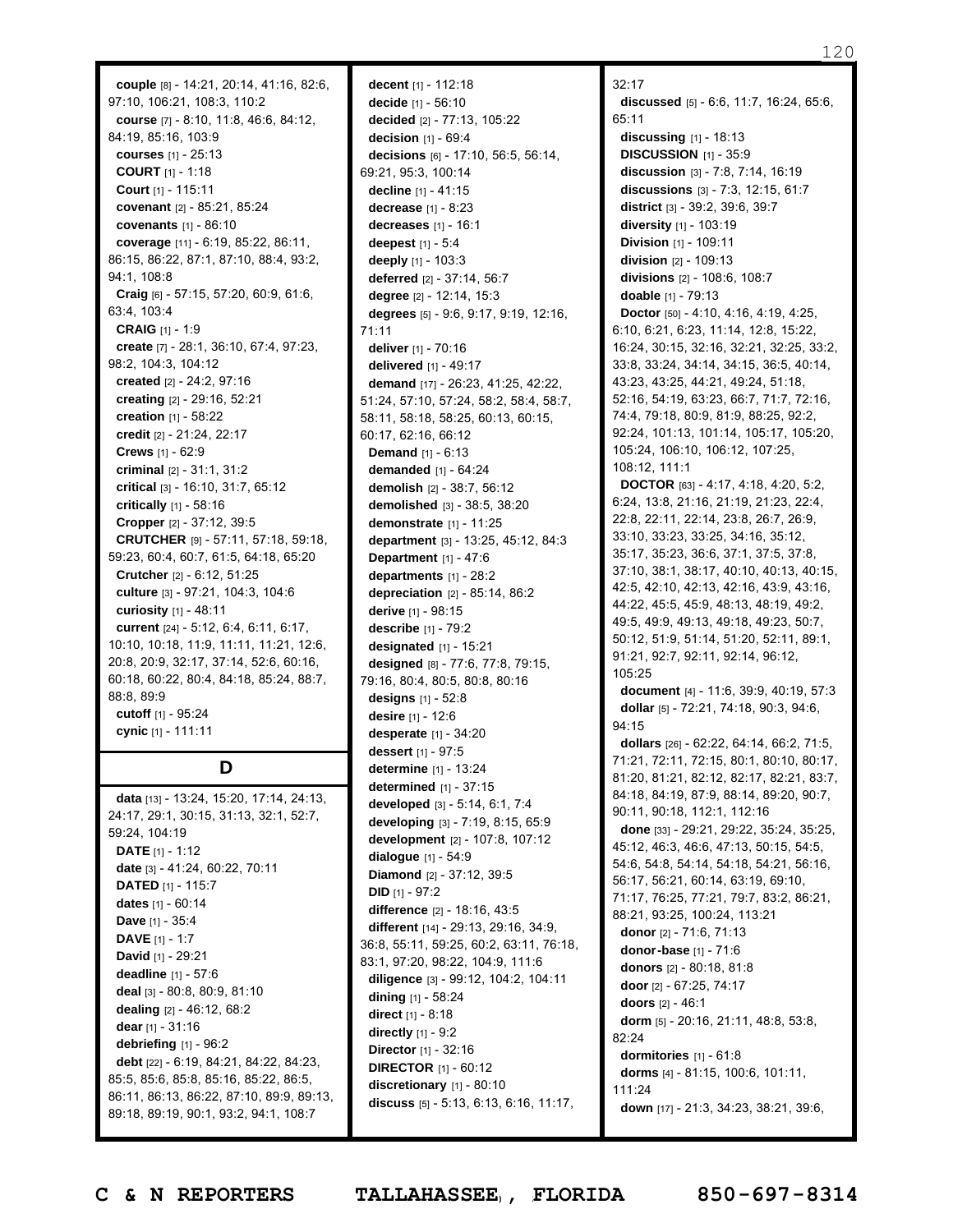87:7, 88:15, 94:13, 98:17, 111:24, 112:15, 112:21 **downstairs** [1] - 36:13 **dramatically** [2] - 101:24, 102:11 **dreams** [1] - 30:7 **driver** [1] - 65:13 **driving** [2] - 82:9, 82:20 **drop** [4] - 19:2, 19:5, 19:21, 19:23 **due** [3] - 99:11, 104:1, 104:11 **during** [3] - 6:6, 11:8, 95:14 **duty** [1] - 104:12 **dwellings** [1] - 96:23

39:22, 39:23, 40:7, 68:15, 69:5, 69:6,

### **E**

**E&G** [3] - 76:1, 76:2, 90:23 **early** [3] - 76:13, 97:22, 107:23 **earmarked** [3] - 74:11, 74:25, 75:4 **easier** [1] - 106:4 **easy** [1] - 102:16 **echo** [2] - 103:15, 106:11 **EDINGTON** [1] - 6:24 **Edington** [7] - 6:7, 6:21, 6:23, 11:14, 12:8, 15:22, 16:24 **educated** [1] - 103:3 **Education** [1] - 34:3 **educational** [1] - 81:14 **efforts** [1] - 23:3 **eight** [1] - 35:23 **either** [3] - 37:17, 52:11, 101:24 **elected** [1] - 58:9 **electrical** [3] - 50:13, 56:17, 87:6 **eligible** [1] - 14:13 **eliminate** [1] - 108:5 **email** [1] - 107:22 **Emily** [4] - 51:25, 57:9, 60:8, 64:16 **emphasis** [1] - 9:20 **emphasize** [1] - 18:3 **empty** [3] - 38:2, 38:16, 69:6 **encourage** [3] - 15:16, 27:13, 44:9 **encourages** [1] - 27:17 **end** [8] - 25:5, 31:18, 58:18, 60:5, 63:11, 71:25, 86:3, 87:11 **ending** [1] - 85:18 **engaged** [1] - 32:23 **engagement** [1] - 11:2 **engaging** [1] - 107:12 **engineering** [2] - 25:16, 29:13 **enhance** [6] - 11:20, 20:6, 31:14, 73:4, 78:23, 108:5 **enhanced** [1] - 25:21 **enhancement** [2] - 75:1, 75:10 **enhances** [1] - 76:21 **enhancing** [3] - 74:12, 74:20, 81:14 **enjoy** [1] - 106:16 **enrollment** [30] - 6:10, 9:14, 10:16, 10:19, 11:12, 11:24, 12:1, 15:22, 16:5, 16:10, 16:15, 17:25, 32:5, 40:16, 40:18, 41:13, 41:15, 41:21, 43:2, 58:12, 58:13, 59:14, 59:19, 59:24, 60:18, 60:22, 61:13, 61:25 **Enrollment** [1] - 6:3 **ensure** [2] - 61:9, 64:9 **ENTERED** [1] - 19:18 **enterprise** [1] - 6:18 **entire** [6] - 22:6, 27:1, 27:2, 29:6, 29:7, 93:16 **entry** [1] - 45:25 **envelope** [4] - 36:17, 46:18, 55:24, 87:7 **environment** [6] - 8:1, 27:17, 31:6, 70:4, 97:23, 101:3 **environments** [1] - 75:11 **envision** [1] - 10:7 **essentially** [3] - 43:11, 76:7, 98:1 **established** [2] - 8:12, 106:19 **establishing** [1] - 8:14 **estimate** [1] - 47:11 **estimates** [1] - 50:9 **et** [2] - 50:23, 78:10 **evaluate** [1] - 58:10 **evaluation** [2] - 5:22, 108:18 **event** [1] - 94:14 **exactly** [7] - 37:24, 45:8, 47:8, 47:13, 91:11, 108:11 **Exactly** [1] - 61:3 **example** [7] - 25:16, 44:6, 50:3, 55:22, 55:23, 56:5, 66:20 **examples** [2] - 73:24, 77:4 **exceeds** [1] - 37:15 **excellent** [1] - 11:16 **excess** [2] - 87:8, 90:10 **exciting** [1] - 78:5 **excuse** [4] - 18:23, 28:8, 81:20, 93:11 **execute** [1] - 11:20 **exercise** [2] - 101:13, 105:22 **exist** [1] - 63:6 **existing** [10] - 8:14, 10:10, 10:13, 64:1, 71:3, 71:5, 71:6, 71:8, 71:12, 71:13 **exists** [1] - 63:6 **expand** [2] - 8:9, 44:18 **expanded** [3] - 66:10, 78:15, 102:12 **expect** [2] - 87:24, 101:18 **expectancy** [1] - 45:18 **expectation** [3] - 12:5, 67:16, 67:17 **expected** [1] - 20:25 **expend** [1] - 89:20 **expenditures** [1] - 108:12 **expense** [6] - 85:13, 85:14, 86:7, 87:25, 88:7, 88:22 **expenses** [8] - 6:18, 85:10, 86:1, 86:23, 87:2, 87:23, 88:10, 88:15 **expensive** [1] - 85:8 **experience** [9] - 7:11, 9:5, 11:16, 12:17, 15:3, 15:5, 49:5, 53:9, 103:17 **experiencing** [1] - 36:15 **explain** [3] - 6:7, 6:10, 32:2

**exploring** [1] - 105:13 **exposed** [1] - 98:25 **extends** [1] - 106:19 **extension** [1] - 20:5 **extent** [1] - 35:13 **external** [6] - 51:11, 65:22, 67:24, 70:15, 74:22, 90:19 **extraordinary** [2] - 102:10, 103:2 **eye** [1] - 100:4 **eyes** [2] - 33:18, 33:19

### **F**

**facade** [1] - 39:24 **faced** [1] - 91:13 **facilitate** [1] - 64:23 **facilities** [57] - 4:15, 5:13, 5:21, 7:12, 7:19, 8:14, 8:15, 20:9, 20:13, 24:5, 27:14, 29:18, 30:9, 32:10, 32:12, 33:12, 34:20, 44:4, 44:17, 45:14, 46:8, 46:10, 47:7, 47:15, 47:23, 48:2, 51:15, 53:22, 53:24, 55:11, 55:21, 57:14, 57:20, 58:24, 59:1, 62:13, 67:3, 71:9, 73:4, 74:5, 74:12, 74:25, 75:8, 75:9, 79:15, 80:6, 84:21, 97:16, 99:9, 99:17, 99:18, 106:9, 107:6, 110:15 **Facilities** [2] - 2:8, 2:14 **facility** [16] - 5:20, 6:4, 25:13, 27:9, 30:10, 45:23, 48:10, 54:16, 54:21, 55:20, 56:13, 56:15, 74:16, 101:24, 101:25, 108:15 **fact** [6] - 43:14, 72:3, 72:10, 78:13, 79:10, 82:23 **factor** [1] - 72:20 **factors** [1] - 6:6 **fairly** [3] - 48:7, 103:6, 103:7 **fall** [3] - 59:9, 59:11, 59:12 **falling** [1] - 63:7 **Falls** [1] - 57:22 **families** [1] - 103:8 **family** [3] - 43:17, 106:18, 111:11 **FAMU** [9] - 1:16, 24:13, 58:3, 58:8, 73:5, 77:22, 79:8, 84:22, 104:21 **far** [6] - 8:6, 30:6, 86:5, 89:17, 105:12, 112:1 **fast** [2] - 27:17, 94:22 **FAX** [1] - 1:22 **feasible** [1] - 71:4 **federal** [1] - 112:13 **feedback** [2] - 63:23, 97:11 **fees** [6] - 75:23, 76:1, 76:4, 76:5, 76:8, 84:2 **feet** [2] - 39:17, 39:19 **fell** [1] - 86:13 **felt** [1] - 97:25 **fencing** [1] - 45:16 **few** [3] - 30:6, 72:6, 73:23 **figure** [7] - 22:20, 48:20, 61:18, 65:24, 85:15, 89:14, 91:10 **figured** [1] - 48:20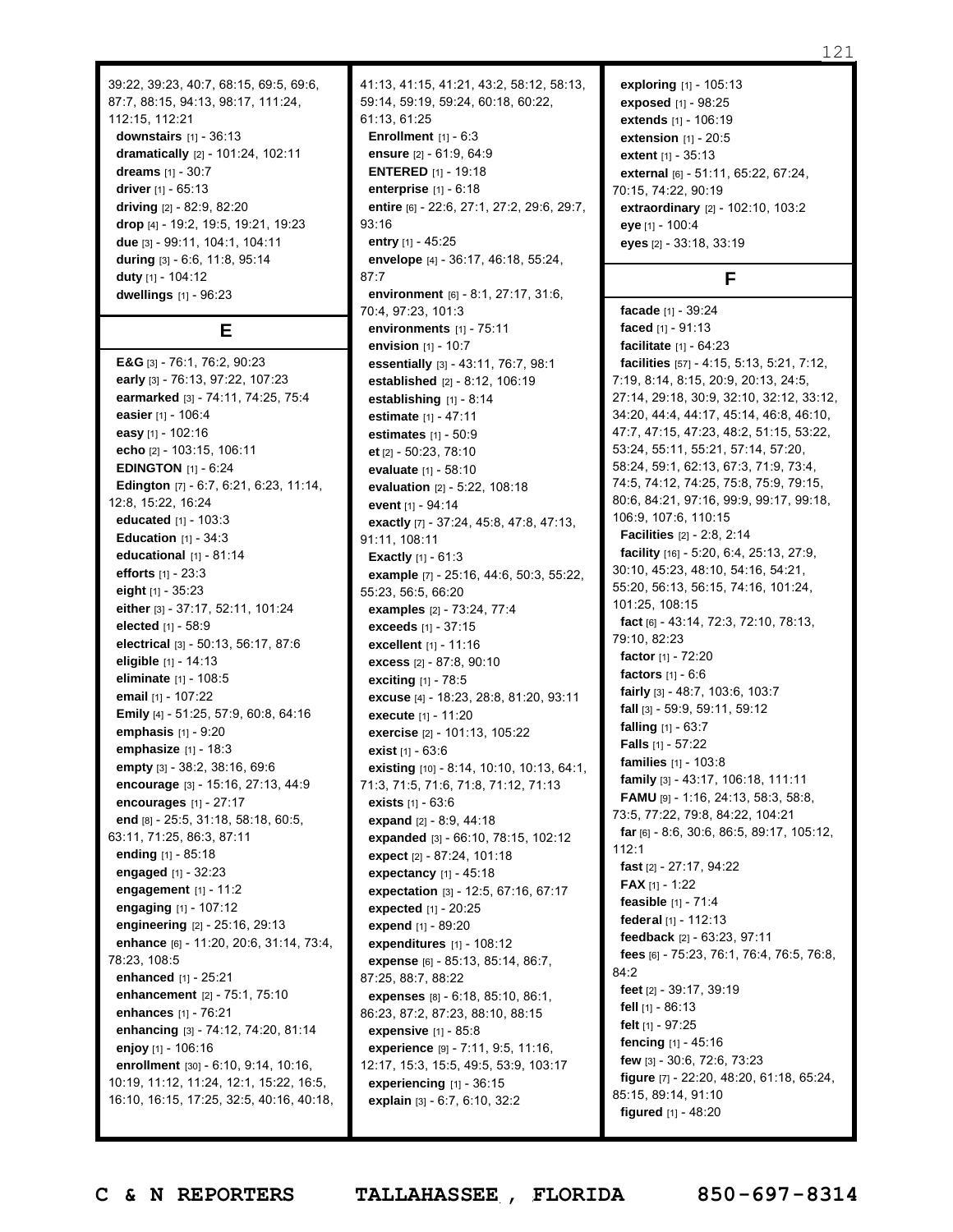**figures** [1] - 49:20 **file** [1] - 36:10 **fill** [2] - 66:13, 66:15 **finally** [1] - 73:2 **Finance** [4] - 2:8, 2:13, 86:14, 109:11 **finance** [1] - 89:7 **finances** [1] - 98:5 **financial** [5] - 6:5, 6:17, 83:20, 84:6, 84:14 **financials** [2] - 84:11, 93:16 **financing** [1] - 112:17 **findings** [1] - 59:3 **fired** [1] - 33:21 **first** [25] - 2:7, 8:21, 8:24, 12:11, 17:7, 17:8, 19:5, 21:4, 21:6, 21:19, 21:25, 22:12, 30:10, 31:2, 33:1, 43:23, 57:11, 80:12, 101:3, 102:8, 105:25, 110:11 **first-time** [1] - 22:12 **first-time-in-college** [1] - 12:11 **fiscal** [2] - 49:21, 85:11 **fit** [5] - 77:22, 82:14, 87:1, 87:15, 102:24 **fits** [1] - 10:1 **FIU** [2] - 29:22, 30:13 **five** [1] - 85:21 **five-year** [1] - 85:21 **fix** [8] - 46:14, 46:15, 79:2, 80:10, 81:12, 82:25, 83:5, 96:19 **fixed** [2] - 72:11, 83:6 **fixes** [1] - 105:1 **fixing** [1] - 96:7 **fleshing** [1] - 17:9 **flight** [1] - 4:23 **floor** [2] - 39:9, 39:16 **floor-to-ceiling** [1] - 39:16 **floors** [1] - 27:2 **flop** [1] - 42:15 **FLORIDA** [4] - 1:1, 1:16, 1:21, 115:3 **Florida** [3] - 10:23, 12:19, 78:7 **flow** [1] - 85:17 **flying** [1] - 95:24 **focus** [7] - 15:14, 64:4, 69:22, 70:9, 74:20, 76:18, 98:9 **focused** [4] - 10:13, 11:24, 16:15, 52:2 **focusing** [2] - 11:11, 95:2 **folks** [3] - 45:2, 91:18, 111:13 **follow** [4] - 13:16, 28:8, 60:25, 89:24 **follow-up** [3] - 13:16, 28:8, 89:24 **follows** [1] - 6:7 **footage** [1] - 48:23 **football** [1] - 66:19 **Ford** [8] - 4:10, 4:16, 53:21, 84:1, 89:4, 101:13, 105:21, 107:25 **FORD** [24] - 4:17, 5:9, 56:20, 56:25, 57:4, 57:8, 75:25, 76:6, 76:9, 89:12, 90:22, 91:2, 91:6, 93:14, 93:22, 94:4, 94:9, 108:1, 109:24, 110:4, 110:19, 111:4, 111:20, 112:5 **foregoing** [1] - 115:6

**forget** [1] - 35:4 **form** [1] - 34:4 **formalized** [1] - 44:10 **forth** [2] - 34:10, 56:19 **forum** [1] - 4:11 **forward** [24] - 4:3, 5:7, 5:15, 5:19, 27:17, 32:18, 33:7, 42:4, 57:10, 60:24, 61:7, 61:24, 63:21, 64:9, 65:19, 73:3, 77:13, 91:16, 98:2, 99:15, 99:22, 100:15, 101:21, 105:23 **Foundation** [1] - 34:3 **foundation** [3] - 63:21, 69:7, 113:24 **four** [14] - 3:13, 4:14, 27:15, 29:7, 30:14, 37:11, 37:18, 40:4, 52:14, 53:1, 53:14, 67:5, 67:8, 67:10 **Four** [1] - 21:10 **four-year** [1] - 67:10 **fourth** [2] - 17:18, 33:13 **FPR** [3] - 1:18, 115:5, 115:11 **framing** [1] - 60:11 **frankly** [2] - 80:6, 103:3 **freshman** [4] - 15:25, 18:25, 21:16, 43:5 **freshmen** [13] - 8:2, 8:22, 18:15, 19:6, 19:7, 19:10, 21:14, 21:17, 22:17, 25:3, 27:24, 28:5, 102:14 **Friday** [2] - 46:2, 71:15 **friendliness** [1] - 111:9 **friends** [2] - 11:4, 78:9 **front** [3] - 39:24, 47:21, 91:14 **front-loaded** [1] - 47:21 **fronts** [1] - 38:22 **fruit** [1] - 100:18 **FSU** [2] - 74:18 **FTC/FCC** [1] - 21:4 **FTIC** [1] - 9:13 **full** [7] - 3:22, 3:25, 5:4, 19:16, 36:12, 41:5, 103:5 **function** [1] - 109:10 **fund** [2] - 71:18, 87:3 **funded** [1] - 84:9 **funding** [12] - 5:16, 5:24, 6:15, 65:22, 70:15, 71:12, 72:1, 75:20, 77:7, 87:17, 92:16, 108:21 **fundraising** [11] - 71:21, 72:2, 72:6, 74:15, 75:8, 76:21, 77:12, 78:3, 90:20, 108:24, 108:25 **funds** [6] - 63:7, 82:2, 84:3, 84:4, 90:23, 112:13 **furniture** [5] - 46:23, 50:4, 50:9, 50:18, 51:6 **future** [11] - 6:15, 11:21, 28:24, 32:3, 41:24, 47:20, 63:13, 67:22, 103:23, 105:9, 106:9 **futuristic** [1] - 10:7 **G**

**game** [1] - 63:16 **gap** [1] - 17:16

**gaps** [1] - 6:15 **gathered** [1] - 78:8 **gathering** [1] - 29:23 **geez** [1] - 101:16 **General** [1] - 32:13 **general** [1] - 84:3 **generated** [1] - 84:2 **Gibbs** [6] - 35:14, 45:15, 46:12, 53:3, 69:4, 69:5 **gift** [1] - 111:14 **given** [2] - 67:14, 85:24 **glad** [1] - 106:7 **glass** [2] - 46:1, 103:5 **goal** [12] - 8:8, 9:19, 10:12, 16:10, 16:14, 18:5, 27:18, 34:8, 60:4, 61:25, 62:14, 67:6 **goals** [17] - 7:5, 7:8, 7:9, 7:10, 7:14, 7:25, 8:12, 9:2, 9:3, 9:4, 9:10, 10:2, 11:22, 12:4, 15:8, 15:20, 18:4 **God** [1] - 53:12 **Governors** [3] - 14:12, 61:23, 84:7 **GPA** [1] - 25:3 **GPAs** [1] - 24:18 **graduate** [3] - 7:21, 12:20, 16:21 **graduation** [16] - 8:17, 9:7, 9:12, 11:22, 16:3, 16:9, 17:1, 18:21, 23:22, 24:3, 24:16, 25:25, 31:15, 67:9, 67:10, 102:15 **GRAND** [1] - 1:15 **grasped** [1] - 102:9 **great** [14] - 17:12, 18:7, 25:20, 33:17, 33:20, 45:9, 54:13, 82:1, 89:19, 94:17, 106:14, 107:16, 107:19, 113:23 **greater** [1] - 31:6 **greatest** [1] - 88:20 **grips** [1] - 95:16 **groundswell** [1] - 77:18 **group** [7] - 4:8, 13:13, 25:12, 30:19, 30:25, 31:9, 33:3 **groups** [2] - 30:22, 78:8 **grow** [2] - 7:19, 9:14 **growing** [4] - 10:8, 15:15, 78:18, 98:5 **grown** [1] - 80:6 **growth** [3] - 7:9, 9:4, 61:13 **guess** [6] - 14:18, 26:5, 35:10, 75:7, 102:7, 110:22 **gut** [1] - 39:14 **guys** [2] - 100:24, 101:18

### **H**

**half** [3] - 39:7, 101:10, 103:5 **hall** [3] - 8:3, 24:13, 71:23 **Hall** [5] - 36:16, 45:15, 45:21, 53:3, 62:9 **halls** [1] - 106:2 **hand** [2] - 78:24, 79:1 **hanging** [1] - 100:18 **happy** [8] - 49:18, 51:9, 86:14, 104:17, 106:6, 106:8, 106:15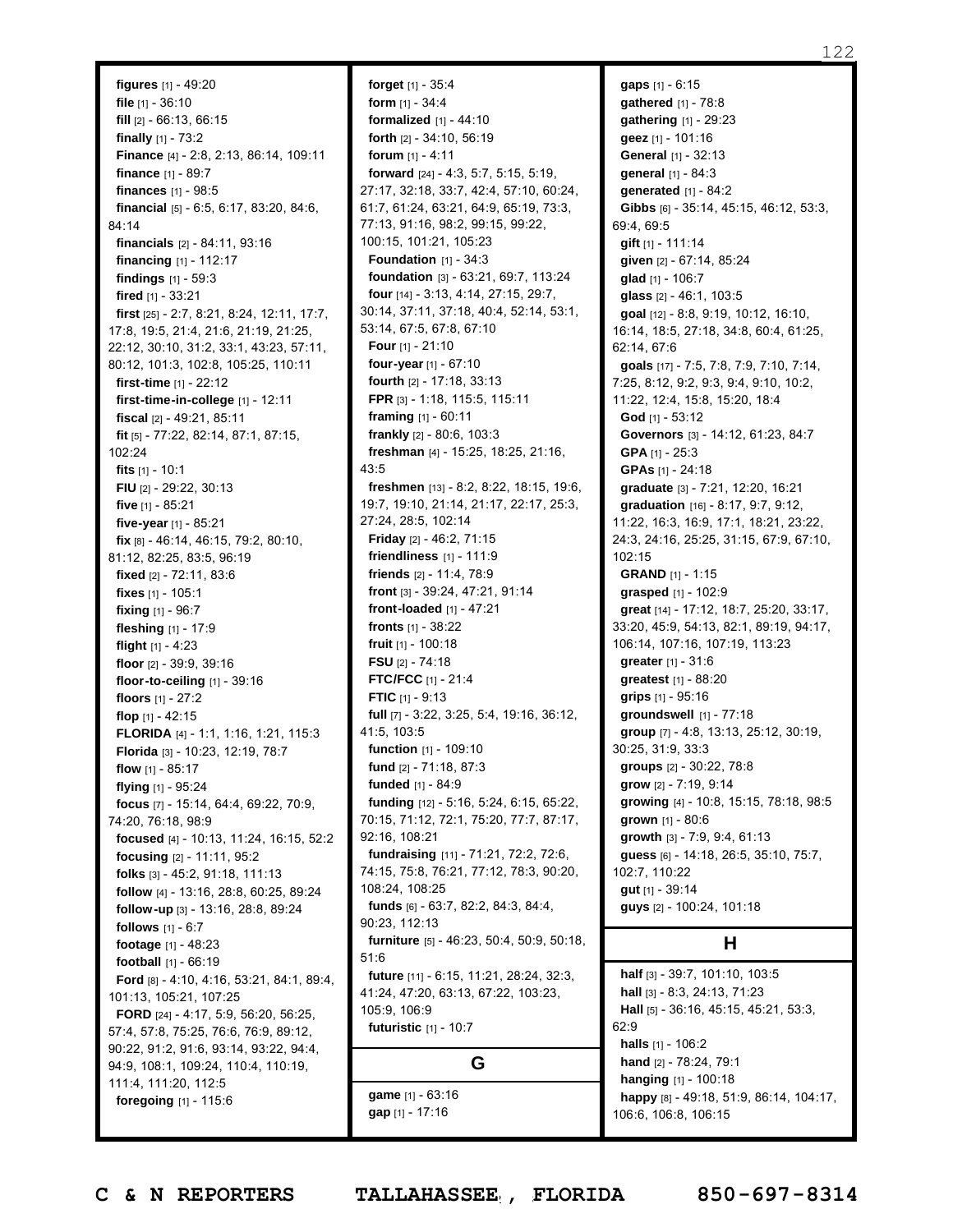123

**hard** [2] - 100:9, 111:8 **harm** [1] - 32:14 **HAROLD** [1] - 1:8 **Harvard** [1] - 78:8 **hate** [1] - 104:18 **HBCU** [1] - 33:13 **HEAD** [1] - 89:1 **heads** [1] - 105:10 **health** [1] - 9:24 **hear** [6] - 3:24, 10:12, 65:25, 92:9, 105:20, 105:22 **heard** [2] - 92:23, 97:8 **heartstrings** [1] - 113:6 **heavy** [1] - 48:7 **heck** [1] - 24:7 **hefty** [1] - 49:15 **height** [1] - 39:16 **Hello** [1] - 92:8 **help** [11] - 17:9, 21:3, 42:7, 45:13, 50:4, 57:18, 63:3, 69:12, 79:17, 80:20, 94:7 **helpful** [2] - 17:5, 60:10 **helping** [1] - 81:8 **herself** [1] - 94:22 **hesitate** [1] - 4:12 **high** [5] - 9:23, 12:3, 23:22, 26:22 **higher** [5] - 19:8, 24:15, 24:18, 40:20 **highlight** [1] - 6:25 **hill** [1] - 111:24 **Hill** [1] - 38:16 **hire** [1] - 109:2 **historic** [12] - 39:2, 39:3, 39:6, 39:7, 39:10, 39:12, 39:13, 58:12, 59:13, 75:2, 112:10 **historical** [6] - 15:20, 15:23, 38:7, 38:19, 75:3, 75:5 **historically** [2] - 71:22, 73:20 **history** [2] - 35:21, 113:12 **hit** [1] - 95:24 **hitting** [1] - 4:9 **holidays** [1] - 13:2 **holistically ,you** [1] - 82:3 **Holmes** [3] - 6:16, 83:21, 91:23 **HOLMES** [15] - 83:23, 83:25, 85:2, 88:3, 88:24, 89:2, 89:13, 89:17, 90:5, 90:9, 93:10, 93:15, 94:3, 94:8, 94:20 **home** [4] - 12:23, 13:1, 29:24, 99:23 **homeless** [3] - 12:22, 14:6 **hook** [1] - 81:18 **hope** [6] - 4:7, 4:13, 34:2, 34:10, 38:4, 63:6 **hopefully** [2] - 70:19, 101:23 **hopes** [1] - 30:7 **horizon** [1] - 68:12 **hour** [1] - 4:24 **hours** [2] - 21:24, 22:17 **house** [6] - 10:14, 54:15, 54:20, 54:23, 70:5 **housed** [1] - 66:9

**houses** [1] - 34:4 **HOUSING** [1] - 1:3 **Housing** [7] - 2:4, 6:8, 6:13, 7:2, 32:17, 52:18, 84:1 **housing** [123] - 3:19, 3:20, 3:22, 4:4, 4:14, 5:12, 5:21, 6:1, 6:12, 6:17, 7:12, 7:17, 7:20, 7:21, 7:23, 8:11, 8:19, 8:22, 9:7, 10:10, 10:18, 11:11, 11:12, 11:14, 11:18, 11:24, 12:5, 12:6, 12:20, 15:9, 16:8, 16:11, 16:25, 22:3, 23:25, 24:6, 27:9, 30:4, 31:20, 32:5, 33:6, 34:10, 36:9, 40:22, 40:24, 41:17, 42:8, 42:9, 42:16, 42:20, 42:23, 42:25, 43:2, 51:23, 52:6, 54:18, 55:11, 55:21, 57:10, 57:24, 58:2, 58:5, 58:12, 58:14, 58:15, 59:2, 60:13, 60:15, 60:17, 61:23, 62:3, 62:5, 63:13, 63:15, 64:1, 64:23, 65:13, 66:1, 67:24, 69:10, 71:18, 71:22, 72:2, 72:7, 72:12, 72:18, 73:5, 73:21, 74:3, 74:11, 74:16, 74:20, 75:20, 76:3, 76:22, 77:12, 78:16, 78:24, 81:9, 84:3, 84:5, 84:8, 84:12, 84:17, 85:12, 87:4, 90:17, 90:23, 90:24, 92:17, 98:12, 102:23, 103:19, 103:24, 105:9, 108:15, 109:3, 109:9, 109:22, 109:25 **Hudson** [12] - 6:9, 10:15, 16:23, 30:15, 31:20, 52:16, 66:7, 72:17, 78:17, 101:14, 105:20, 111:1 **HUDSON** [58] - 10:21, 13:8, 13:23, 14:8, 14:16, 14:19, 14:22, 15:7, 15:19, 17:13, 18:8, 18:11, 19:4, 19:20, 20:4, 20:8, 21:6, 21:9, 21:14, 22:9, 22:15, 22:22, 22:24, 23:2, 23:6, 23:10, 23:16, 23:19, 24:9, 24:11, 24:20, 24:22, 25:11, 26:3, 26:8, 26:10, 26:13, 26:16, 26:22, 28:1, 28:11, 28:15, 28:22, 28:25, 29:7, 31:22, 31:25, 40:5, 42:18, 42:22, 66:14, 66:17, 66:23, 106:11, 107:22, 112:4, 112:6, 112:10 **huge** [2] - 91:14, 91:15 **hundred** [16] - 14:21, 14:23, 21:8, 21:10, 22:25, 23:4, 23:11, 26:1, 41:18, 62:8, 66:8, 68:22, 87:8, 90:5, 90:6, 90:10 **hurt** [1] - 87:10 **HVAC** [7] - 39:18, 46:15, 46:18, 50:15, 87:5, 87:15, 88:16 **I idea** [4] - 68:11, 71:12, 88:25, 110:14 **identified** [3] - 4:15, 58:3, 108:3 **identifying** [1] - 76:20 **III** [1] - 98:16 **image** [1] - 110:10 **imagine** [1] - 106:16

**impacts** [4] - 10:18, 11:18, 12:1, 100:12 **implications** [2] - 6:5, 83:20 **important** [6] - 16:20, 67:21, 103:22, 103:24, 109:21, 113:3 **improve** [3] - 20:6, 47:23, 107:5 **IN** [2] - 1:3, 96:25 **in-house** [3] - 54:20, 54:23 **in-person** [1] - 58:19 **inadequate** [1] - 46:18 **Inaudible** [1] - 97:15 **inaudible** [1] - 17:3 **inaudible )** [1] - 39:4 **inclined** [1] - 104:10 **include** [3] - 50:8, 88:10, 107:3 **included** [2] - 5:23, 27:8 **includes** [4] - 58:23, 84:20, 86:6, 88:10 **including** [6] - 24:5, 25:25, 75:1, 84:5, 85:14, 86:2 **income** [1] - 85:11 **increase** [14] - 8:9, 9:11, 9:12, 9:17, 9:19, 11:22, 11:23, 15:8, 16:5, 17:25, 23:24, 43:1, 44:3, 67:8 **increases** [1] - 11:2 **increasing** [4] - 9:6, 16:8, 61:25 **independent** [1] - 54:1 **individual** [1] - 63:14 **individuals** [1] - 13:13 **indulgence** [1] - 113:1 **industry** [1] - 37:15 **industry-determined** [1] - 37:15 **influx** [1] - 45:24 **information** [13] - 3:18, 5:7, 5:11, 11:7, 17:15, 47:12, 51:21, 54:15, 60:10, 94:23, 96:3, 97:7, 106:24 **informed** [1] - 17:10 **infrastructure** [1] - 39:18 **initiate** [1] - 108:14 **initiation** [1] - 5:19 **initiative** [4] - 8:9, 74:17, 77:17, 78:23 **innovative** [1] - 80:17 **inside** [3] - 47:2, 50:5, 112:20 **insight** [2] - 7:2, 105:19 **instance** [1] - 74:1 **instead** [1] - 89:14 **institution** [7] - 7:10, 8:20, 10:8, 33:13, 79:9, 83:8, 84:9 **Institutional** [1] - 17:16 **institutions** [10] - 7:18, 23:20, 24:1, 27:1, 33:5, 42:25, 66:3, 71:16, 71:17, 73:24 **insulated** [1] - 45:20 **insurmountable** [1] - 37:14 **integral** [1] - 59:16 **intentional** [1] - 104:21 **intentions** [1] - 5:5 **inter** [1] - 14:20 **interact** [1] - 104:8

**impact** [4] - 5:22, 6:18, 68:13, 100:12

**immediate** [2] - 71:6, 80:20 **immensely** [1] - 102:21

**impacted** [1] - 11:13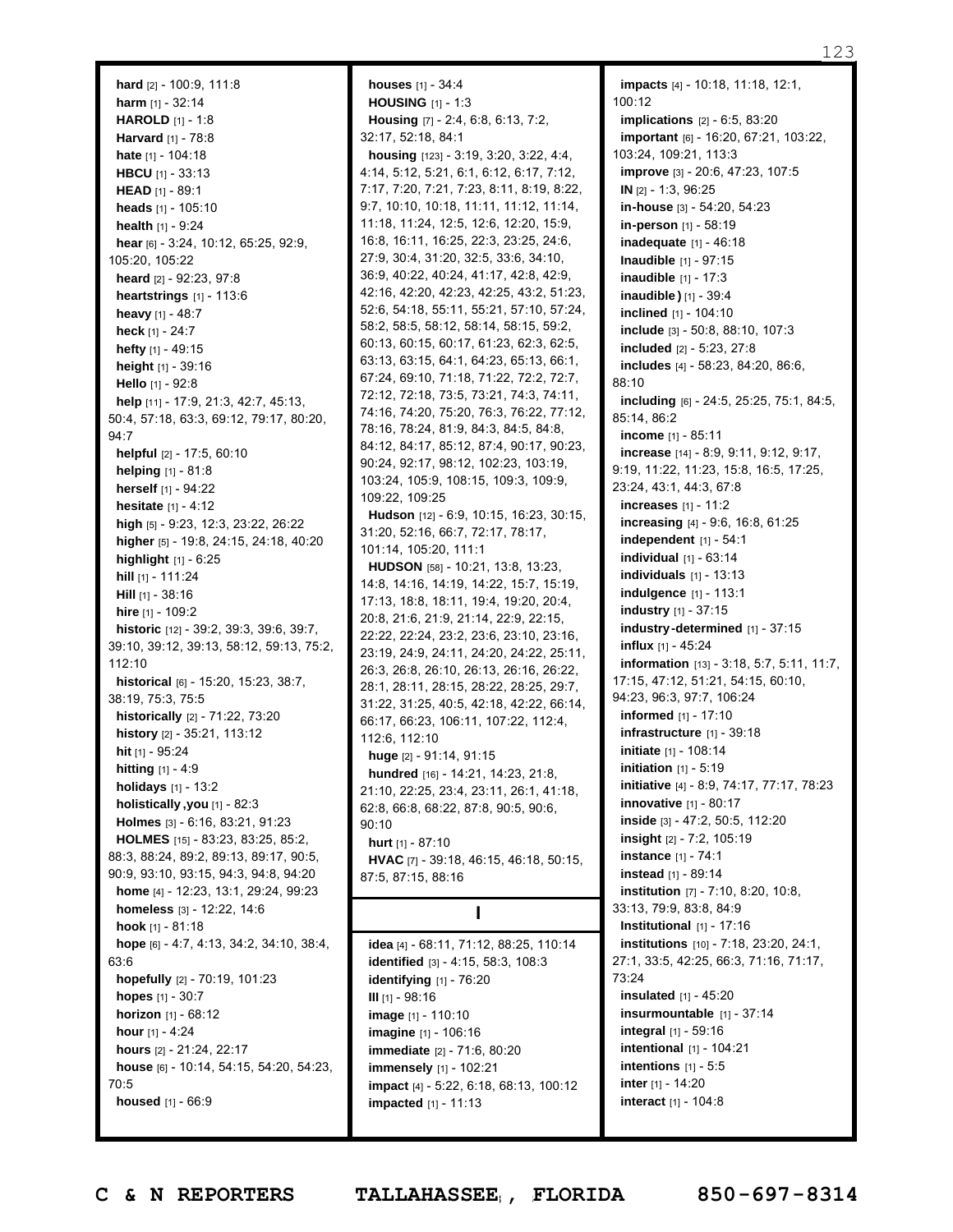**interest** [3] - 85:14, 86:7, 94:12 **interested** [1] - 97:11 **interesting** [3] - 17:24, 24:21, 43:3 **interior** [1] - 38:21 **interject** [1] - 60:9 **intermittent** [1] - 92:10 **internal** [4] - 45:11, 51:12, 105:1, 108:18 **internally** [2] - 56:21, 61:7 **International** [1] - 52:19 **international** [11] - 13:6, 13:10, 13:20, 13:25, 14:5, 14:15, 14:23, 15:14, 15:15, 25:18, 106:23 **interpret** [1] - 54:3 **interruption** [1] - 18:24 **interviews** [1] - 58:19 **introduction** [1] - 33:17 **intrusion** [1] - 36:15 **invaluable** [1] - 103:16 **inventory** [1] - 33:6 **invest** [1] - 47:19 **invested** [3] - 47:9, 47:14, 47:18 **investing** [3] - 17:11, 56:11, 64:10 **investment** [5] - 47:6, 48:7, 56:5, 56:14, 64:12 **involved** [3] - 11:4, 25:15, 58:17 **Iowa** [1] - 29:2 **isolate** [1] - 104:13 **isolated** [1] - 36:12 **issue** [4] - 3:17, 4:4, 43:20, 76:12 **issues** [16] - 3:12, 3:16, 3:23, 5:25, 13:21, 32:11, 32:15, 36:11, 36:19, 46:12, 46:15, 46:21, 47:25, 76:11, 80:8, 101:21 **item** [2] - 65:21, 94:14 **items** [3] - 3:24, 55:12, 106:21 **itself** [1] - 72:14

# **J**

**January** [1] - 69:25 **Jennifer** [1] - 32:16 **JLL** [5] - 6:12, 51:25, 57:11, 58:5, 61:7 **June** [1] - 85:19 **junior** [5] - 16:1, 18:18, 19:22, 67:1, 100:22

#### **K**

**KAPILESHWARI** [2] - 54:12, 55:19 **keep** [11] - 5:18, 10:13, 28:2, 31:12, 36:3, 52:2, 55:17, 88:3, 88:4, 105:2, 107:14 **keeping** [1] - 31:11 **KELVIN** [1] - 1:7 **key** [5] - 4:3, 9:8, 9:10, 11:22, 16:6 **kids** [5] - 31:4, 70:3, 70:7 **KIMBERLY** [1] - 1:6 **kind** [30] - 20:21, 29:22, 35:2, 48:22, 50:4, 50:22, 51:24, 55:7, 55:17, 56:1, 56:5, 56:14, 64:7, 68:9, 68:17, 69:2, 71:10, 76:17, 77:4, 78:5, 82:6, 94:11, 95:15, 96:1, 98:14, 100:3, 103:1, 110:17, 111:25, 113:12 **kinds** [1] - 88:11 **kitchen** [4] - 29:23, 46:23, 52:22, 65:1 **kitchens** [1] - 13:2 **knock** [1] - 87:6 **known** [1] - 8:17

# **L**

**labs** [1] - 101:4 **lack** [1] - 12:24 **ladder** [1] - 101:22 **ladies'** [1] - 38:15 **laid** [1] - 69:3 **land** [1] - 40:3 **landscape** [4] - 6:4, 6:11, 32:17, 42:3 **landscaping** [2] - 98:22, 105:2 **large** [2] - 75:12, 82:4 **larger** [6] - 10:8, 72:3, 72:8, 74:17, 75:14 **Larry** [1] - 91:21 **last** [13] - 3:13, 13:19, 25:19, 34:1, 35:20, 43:24, 57:13, 69:16, 73:15, 91:20, 98:6, 109:8, 111:5 **late** [1] - 107:23 **latest** [2] - 88:19, 93:16 **LAUGHTER )** [1] - 35:5 **launch** [1] - 108:25 **law** [5] - 30:21, 30:25, 31:1, 31:2, 31:3 **Lawrence** [16] - 3:8, 14:4, 35:8, 40:1, 41:1, 44:20, 44:23, 77:24, 78:13, 78:22, 94:24, 96:5, 102:6, 103:11, 109:19, 110:23 **LAWRENCE** [34] - 1:7, 3:8, 14:5, 14:15, 14:18, 14:21, 14:24, 21:12, 23:13, 23:17, 24:7, 25:8, 25:23, 26:5, 26:12, 26:14, 26:17, 28:19, 28:23, 40:2, 40:6, 40:11, 44:24, 45:6, 57:16, 78:1, 84:25, 94:25, 96:6, 96:14, 96:17, 102:7, 110:24, 111:5 **Lawrence 's** [1] - 81:5 **lawson** [1] - 102:22 **LAWSON** [44] - 1:7, 19:18, 38:6, 38:9, 38:14, 38:18, 39:21, 40:9, 48:4, 48:6, 48:25, 49:3, 49:8, 49:11, 49:14, 50:20, 51:13, 51:17, 66:5, 66:16, 68:6, 68:8, 69:22, 90:14, 90:25, 91:3, 91:7, 91:20, 92:6, 92:22, 93:1, 93:5, 93:19, 95:12, 100:1, 109:16, 109:20, 110:2, 110:6, 110:21, 111:22, 112:8, 112:12, 114:1 **Lawson** [16] - 2:16, 2:18, 38:8, 38:13, 39:1, 48:5, 68:7, 70:24, 89:6, 90:13, 93:11, 95:1, 95:11, 99:25, 102:2, 109:18 **lay** [1] - 89:8 **lead** [1] - 70:25 **lead-in** [1] - 70:25

**leadership** [2] - 107:8, 113:17 **leads** [1] - 86:8 **league** [1] - 40:12 **leaking** [1] - 81:13 **leaks** [3] - 36:11, 46:16 **leaky** [1] - 88:17 **leap** [1] - 102:16 **learn** [1] - 103:24 **learning** [8] - 8:8, 24:12, 27:17, 29:11, 81:14, 101:12, 102:9, 102:17 **least** [6] - 4:14, 14:22, 49:12, 68:13, 69:11, 113:24 **leave** [9] - 19:1, 38:21, 39:24, 95:6, 100:22, 105:17, 107:20, 107:21, 113:8 **lectured** [1] - 111:6 **led** [2] - 10:19, 33:6 **leg** [1] - 33:1 **lend** [1] - 104:6 **LEON** [1] - 115:3 **less** [2] - 71:20, 108:2 **lesser** [1] - 35:13 **level** [4] - 67:1, 85:25, 88:4, 99:13 **levels** [1] - 99:10 **liabilities** [2] - 84:19, 84:20 **liability** [2] - 32:11, 32:15 **life** [5] - 11:18, 11:25, 12:17, 45:18, 56:18 **lift** [1] - 83:11 **likely** [1] - 11:3 **limit** [1] - 47:1 **Linda** [1] - 30:22 **line** [5] - 50:20, 56:24, 62:8, 73:9, 75:5 **linkage** [1] - 6:8 **List** [4] - 55:12, 55:13, 55:16, 55:17 **list** [11] - 41:3, 41:7, 41:9, 46:5, 55:5, 55:9, 55:12, 100:23, 101:15, 106:22, 112:15 **listed** [2] - 12:4, 85:3 **lists** [1] - 55:14 **livable** [4] - 62:20, 62:22, 66:12, 70:7 **live** [27] - 12:14, 12:16, 13:6, 13:7, 13:8, 13:9, 13:11, 13:22, 14:1, 17:21, 19:7, 19:9, 19:13, 40:23, 41:3, 43:5, 43:20, 44:8, 66:20, 66:24, 67:1, 67:8, 107:9 **lived** [2] - 53:8, 100:5 **lives** [1] - 81:16 **living** [23] - 10:11, 10:24, 11:1, 19:23, 24:12, 24:14, 24:24, 25:1, 25:13, 29:24, 34:7, 50:2, 52:21, 63:9, 64:25, 69:19, 70:4, 75:11, 81:6, 81:7, 83:10, 102:9, 102:17 **living/learning** [36] - 7:25, 8:1, 15:16, 24:2, 24:14, 25:10, 25:11, 25:20, 25:24, 26:2, 26:25, 27:3, 27:5, 27:23, 28:4, 28:5, 28:17, 29:3, 29:14, 29:19, 30:11, 34:1, 34:5, 43:21, 44:4, 58:23, 62:10, 67:4, 67:7, 78:4, 78:15, 78:18, 81:17, 97:16, 99:15, 107:11

Page 124 to 124 of 133 **C & N REPORTERS TALLAHASSEE , FLORIDA 850-697-8314**

**LLC** [3] - 24:24, 25:4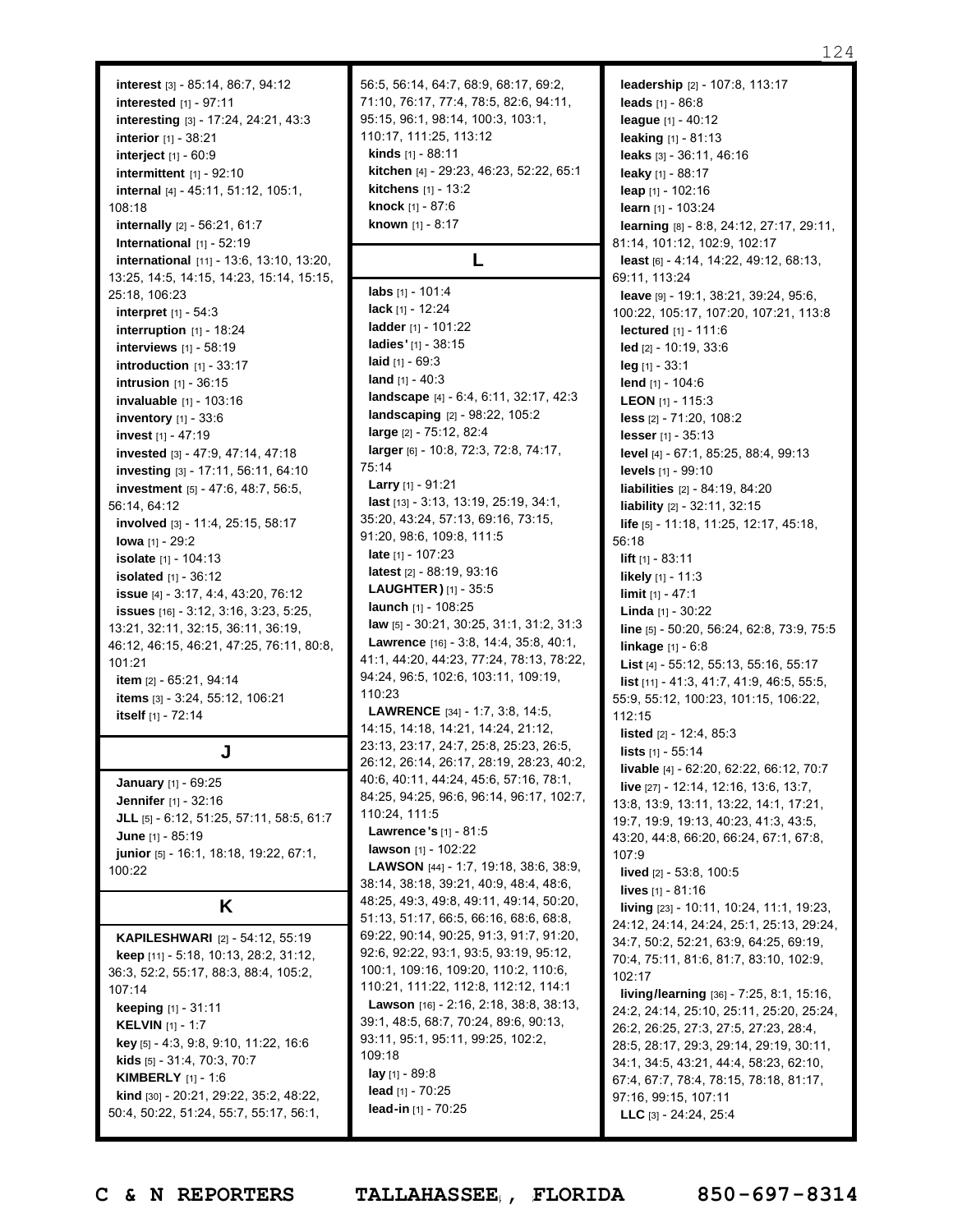#### 125

**loaded** [1] - 47:21 **local** [1] - 77:16 **location** [2] - 10:25, 109:22 **LOCATION** [1] - 1:15 **logical** [1] - 20:5 **logistics** [1] - 4:10 **long-term** [5] - 6:4, 71:3, 80:5, 84:21, 102:24 **longer-term** [2] - 70:8, 95:18 **look** [54] - 5:7, 7:4, 9:13, 12:21, 16:13, 18:16, 19:7, 23:23, 29:17, 32:12, 34:11, 42:3, 42:24, 44:1, 49:12, 49:18, 50:5, 51:7, 54:20, 54:24, 66:1, 67:22, 69:20, 69:23, 70:12, 70:23, 71:2, 71:16, 71:19, 72:5, 72:11, 73:24, 74:17, 76:24, 82:3, 87:11, 87:12, 87:14, 88:5, 88:6, 90:17, 98:15, 98:17, 99:19, 105:14, 106:2, 108:9, 108:10, 109:21, 110:13, 110:16, 112:14, 112:20 **looked** [9] - 29:1, 58:16, 59:13, 71:13, 73:25, 78:14, 82:7, 93:8 **looking** [20] - 10:9, 27:16, 29:8, 33:2, 41:13, 44:14, 57:1, 58:4, 59:4, 63:24, 77:10, 89:8, 91:8, 97:7, 104:19, 106:17, 106:21, 112:16 **looks** [4] - 47:4, 63:16, 68:12, 94:18 **lost** [6] - 36:23, 37:3, 37:4, 41:7, 64:3, 92:5 **lounge** [1] - 52:22 **lousy** [1] - 45:3 **love** [2] - 28:16, 34:21 **loves** [1] - 79:9 **low** [1] - 100:18 **lowers** [1] - 93:23

#### **M**

**madam** [1] - 6:20 **Madam** [17] - 5:9, 10:22, 14:2, 20:12, 27:20, 30:2, 32:19, 34:25, 36:2, 48:4, 53:16, 70:19, 73:14, 79:5, 79:22, 80:22, 81:22 **magic** [1] - 83:12 **main** [1] - 65:13 **maintain** [1] - 62:6 **maintaining** [1] - 34:9 **Maintenance** [1] - 109:14 **maintenance** [14] - 16:11, 37:15, 55:7, 55:16, 56:7, 76:15, 86:16, 86:17, 86:20, 86:25, 88:20, 91:12, 109:9 **major** [6] - 40:11, 44:8, 47:25, 87:5, 87:13, 87:14 **majority** [3] - 19:14, 22:13, 36:10 **manage** [3] - 41:5, 98:5, 98:20 **managed** [1] - 75:21 **management** [2] - 75:24, 90:9 **mandatory** [1] - 67:12 **manna** [1] - 63:7 **mark** [1] - 48:17 **Market** [1] - 6:13

**marketing** [3] - 96:21, 109:3, 109:5 **materials** [2] - 10:5, 20:15 **math** [3] - 23:13, 29:10, 41:1 **matter** [4] - 20:2, 24:4, 78:13, 91:9 **Matthew** [1] - 2:15 **MATTHEW** [1] - 1:8 **maturation** [1] - 107:14 **max** [2] - 17:3, 17:22 **maxed** [1] - 94:11 **maximize** [2] - 17:4, 64:11 **maximum** [5] - 65:2, 89:10, 89:11, 89:13, 89:17 **McGuinn** [2] - 37:12, 39:5 **mean** [16] - 21:1, 22:19, 49:11, 50:24, 50:25, 68:14, 83:2, 87:2, 94:10, 95:12, 101:2, 104:11, 104:24, 110:2, 112:19, 112:20 **meaning** [1] - 50:23 **Meaning** [1] - 66:12 **means** [5] - 35:21, 37:24, 61:19, 77:8, 86:22 **meant** [1] - 63:5 **mechanical** [5] - 45:20, 50:13, 56:2, 56:17 **media** [1] - 109:6 **meet** [4] - 39:16, 41:22, 46:9, 67:17 **MEETING** [3] - 19:18, 96:25, 114:2 **meeting** [3] - 10:6, 43:24, 44:1 **meetings** [2] - 69:24, 108:4 **meets** [1] - 67:16 **MEMBERS** [1] - 1:6 **members** [7] - 2:9, 2:14, 5:10, 10:22, 103:16, 104:2, 113:11 **mention** [3] - 15:12, 34:3, 108:2 **mentioned** [7] - 15:23, 78:17, 80:22, 107:4, 108:9, 108:15, 109:1 **mentioning** [1] - 7:7 **Merit** [1] - 12:12 **message** [1] - 70:17 **met** [4] - 3:16, 25:18, 107:7, 111:7 **methodically** [1] - 6:2 **metrics** [3] - 8:13, 9:10, 31:15 **METZKE** [3] - 1:18, 115:5, 115:11 **midterm** [1] - 101:23 **might** [20] - 14:25, 15:2, 23:11, 26:20, 27:14, 39:17, 39:18, 55:13, 55:22, 56:9, 62:24, 68:14, 70:24, 72:3, 77:5, 91:23, 92:23, 94:6, 104:10, 105:12 **mike** [1] - 57:16 **mildew** [2] - 36:11, 98:25 **Miles** [1] - 30:23 **million** [25] - 47:14, 48:9, 72:23, 72:24, 74:2, 74:10, 74:11, 74:24, 74:25, 75:4, 84:18, 84:19, 85:5, 85:12, 85:13, 85:18, 86:1, 86:3, 87:11, 88:7, 111:23, 112:19 **millions** [2] - 62:21, 64:14 **Mills** [5] - 2:20, 5:8, 53:17, 54:13, 94:18 **MILLS** [9] - 1:8, 2:21, 5:3, 53:16,

53:18, 55:3, 93:23, 94:5, 94:10 **mind** [1] - 5:18 **minded** [1] - 63:5 **minds** [2] - 94:15, 104:4 **minimal** [1] - 99:10 **minimum** [3] - 68:17, 89:12, 99:8 **minute** [1] - 25:1 **misheard** [1] - 27:22 **miss** [1] - 76:12 **Miss** [1] - 57:9 **mission** [1] - 10:9 **mistaken** [2] - 30:12, 62:25 **mix** [1] - 99:21 **model** [2] - 34:12, 77:22 **modern** [1] - 7:18 **modification** [1] - 111:18 **mold** [3] - 51:4, 82:24, 98:25 **moments** [2] - 3:11, 35:4 **mONDAY** [1] - 1:12 **money** [16] - 46:7, 47:8, 47:18, 47:19, 50:25, 62:6, 64:10, 73:6, 76:14, 79:11, 81:12, 93:7, 93:20, 101:16, 112:18 **money-wise** [1] - 50:25 **monies** [1] - 83:1 **monitor** [1] - 108:7 **monitoring** [1] - 108:12 **month** [1] - 93:13 **months** [4] - 10:20, 35:23, 53:21, 79:12 **Moody's** [2] - 93:10, 93:11 **Moore** [19] - 2:22, 4:18, 4:20, 5:3, 11:10, 16:19, 33:11, 33:16, 33:23, 38:10, 71:15, 76:24, 83:16, 91:21, 93:24, 101:8, 107:17, 114:1 **MOORE** [112] - 1:6, 2:3, 2:23, 3:9, 4:19, 4:25, 5:8, 6:22, 10:3, 13:4, 13:17, 14:3, 15:12, 16:22, 17:12, 18:7, 18:22, 20:1, 20:19, 20:22, 24:10, 27:7, 28:9, 30:20, 31:17, 31:24, 32:20, 33:18, 33:24, 34:14, 35:1, 35:7, 36:3, 36:21, 37:22, 38:8, 38:11, 38:24, 40:1, 40:14, 41:12, 44:20, 44:23, 45:8, 48:5, 48:18, 49:22, 49:24, 51:18, 51:21, 52:4, 53:7, 53:15, 53:17, 54:2, 54:11, 57:2, 57:6, 60:8, 61:3, 63:2, 64:15, 65:18, 65:21, 68:7, 69:14, 70:13, 73:11, 73:13, 75:17, 77:24, 79:21, 79:23, 80:24, 81:23, 83:14, 83:18, 83:24, 85:1, 87:18, 89:3, 90:13, 91:11, 92:2, 92:5, 92:9, 92:12, 92:19, 92:25, 93:4, 94:17, 94:21, 95:5, 95:9, 95:22, 96:9, 96:16, 96:20, 97:4, 97:14, 97:18, 99:24, 102:2, 102:6, 103:11, 105:15, 106:10, 107:20, 109:18, 110:22, 111:15, 112:24 **morning** [3] - 97:9, 102:9, 107:23 **most** [9] - 3:18, 7:13, 15:3, 26:25, 30:12, 50:7, 53:1, 79:3, 111:2 **mostly** [1] - 44:24 **move** [12] - 17:20, 17:21, 21:24, 30:16, 31:23, 57:9, 61:24, 63:21, 70:7, 77:13,

Page 125 to 125 of 133 **C & N REPORTERS TALLAHASSEE , FLORIDA 850-697-8314**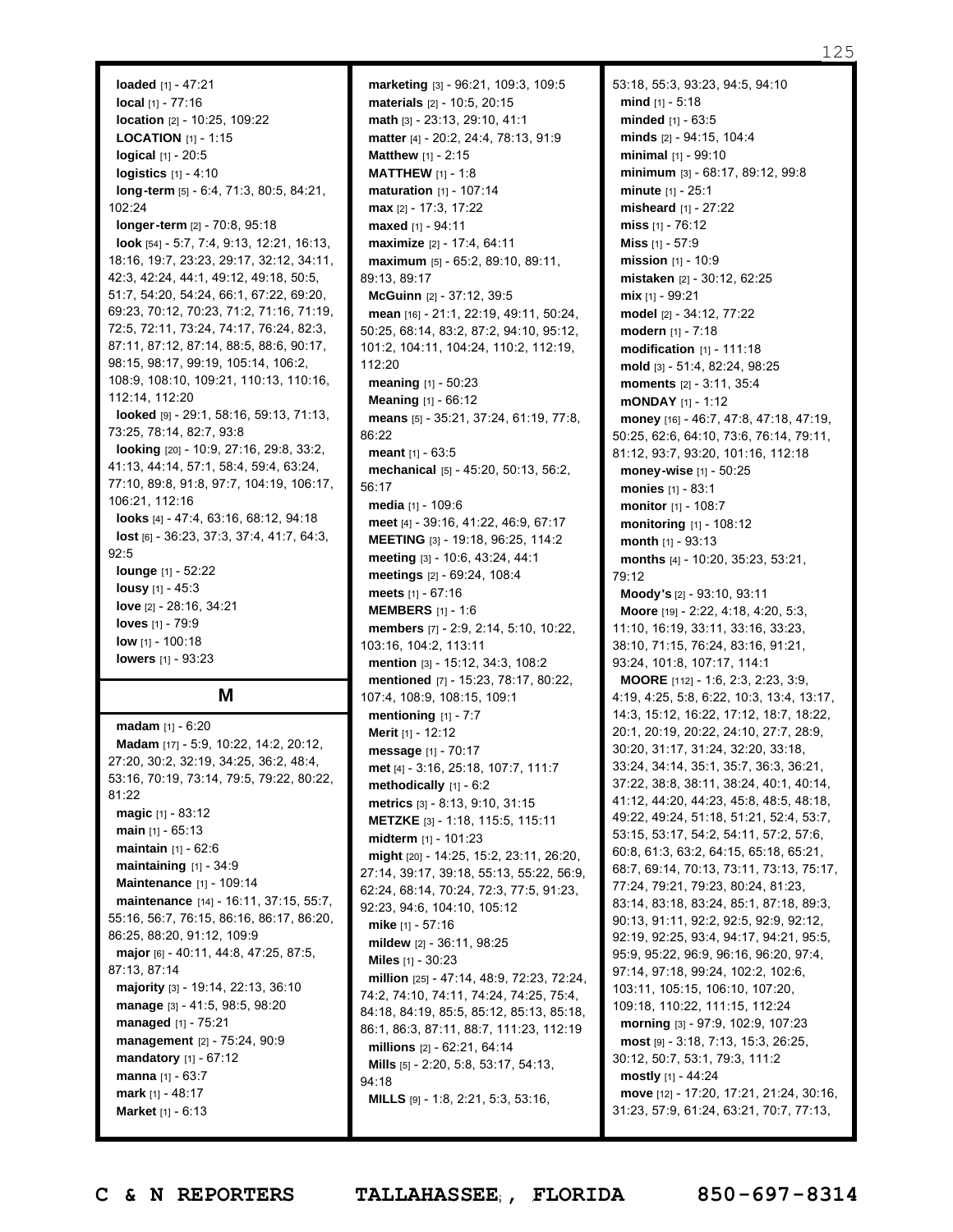94:12, 99:22 **moved** [1] - 72:4 **moving** [12] - 4:3, 5:15, 5:19, 18:19, 29:3, 32:18, 42:3, 60:24, 61:7, 73:3, 99:15, 101:20 **MS** [34] - 2:7, 2:13, 2:16, 2:18, 2:20, 2:22, 2:24, 3:1, 3:3, 3:5, 57:11, 57:18, 59:18, 59:23, 60:4, 60:7, 61:5, 64:18, 65:20, 83:23, 83:25, 85:2, 88:3, 88:24, 89:2, 89:13, 89:17, 90:5, 90:9, 93:10, 93:15, 94:3, 94:8, 94:20 **MULTIPLE** [1] - 18:10 **must** [6] - 16:10, 16:13, 19:6, 32:11, 67:13, 71:24 **mute** [1] - 4:22

**N**

**name** [2] - 2:10, 3:6 **names** [1] - 2:12 **NANCY** [3] - 1:18, 115:5, 115:11 **nancy@metzke.com** [1] - 1:22 **nation** [1] - 8:18 **National** [1] - 12:12 **national** [2] - 29:1, 77:1 **nationally** [4] - 42:1, 42:24, 58:6, 73:22 **nationwide** [2] - 72:6, 76:25 **nature** [1] - 52:9 **near** [1] - 31:16 **necessarily** [2] - 17:25, 88:19 **need** [45] - 4:22, 7:21, 8:10, 9:15, 13:2, 18:3, 30:9, 32:3, 33:22, 34:21, 46:14, 46:21, 46:22, 46:23, 47:23, 48:21, 50:12, 50:14, 54:22, 55:8, 58:4, 64:8, 65:12, 69:25, 70:10, 71:3, 72:24, 77:18, 80:4, 83:5, 83:6, 86:20, 89:25, 90:3, 91:12, 98:10, 99:8, 99:11, 100:19, 100:22, 101:20, 103:1, 104:24, 113:10 **needed** [5] - 5:17, 5:25, 6:15, 62:20, 108:21 **neediest** [1] - 79:3 **needs** [15] - 3:16, 12:24, 16:11, 35:20, 36:18, 45:13, 71:7, 77:3, 79:18, 80:21, 83:6, 96:7, 100:13, 102:11, 102:20 **NEGATIVELY )** [1] - 89:1 **negligible** [1] - 43:7 **net** [3] - 84:16, 85:10, 86:4 **never** [3] - 15:3, 19:1, 53:8 **new** [37] - 8:15, 16:17, 18:1, 18:2, 21:8, 24:5, 41:21, 42:8, 42:19, 42:23, 42:25, 44:25, 45:1, 46:11, 46:13, 49:15, 50:4, 51:6, 56:13, 59:10, 62:5, 62:23, 63:13, 63:15, 63:25, 64:4, 69:7, 72:19, 76:15, 77:8, 79:15, 90:18, 92:17, 95:4, 101:24 **newer** [1] - 97:15 **newest** [2] - 48:8, 48:10 **news** [1] - 39:21 **next** [16] - 2:5, 4:24, 5:14, 16:13, 32:1,

43:20, 51:23, 65:21, 67:25, 73:9, 74:17, 79:12, 93:12, 97:7, 97:8, 108:3 **nice** [3] - 62:13, 99:18, 99:20 **nicer** [1] - 50:24 **NICOLE** [1] - 1:9 **night** [1] - 107:23 **nine** [6] - 26:7, 26:8, 26:9, 34:16, 36:6, 39:17 **NO** [6] - 2:17, 2:19, 2:25, 3:2, 92:4, 95:8 **non** [1] - 56:5 **non-investment** [1] - 56:5 **nonparticipants** [1] - 8:7 **norm** [1] - 81:8 **normal** [1] - 86:24 **North** [2] - 45:22, 74:24 **NOT** [1] - 97:2 **notable** [2] - 85:15, 85:17 **note** [1] - 94:22 **notes** [1] - 115:6 **notice** [2] - 84:17, 86:11 **noting** [1] - 9:18 **notion** [1] - 110:9 **November** [2] - 69:24, 93:14 **Novogradac** [4] - 58:9, 58:19, 65:6, 65:14 **Novogradac 's** [1] - 58:10 **nowadays** [1] - 77:10 **Number** [1] - 11:16 **number** [16] - 3:23, 12:22, 21:24, 22:3, 23:8, 27:14, 33:5, 40:21, 49:15, 62:25, 63:2, 70:5, 91:9, 93:7, 94:6, 94:15 **numbers** [10] - 10:19, 18:17, 26:4, 53:25, 55:14, 60:1, 60:18, 60:23, 72:25, 94:2 **numerical** [1] - 107:2 **nurture** [1] - 27:13

# **O**

**o'clock** [1] - 95:22 **obviously** [6] - 17:6, 41:16, 59:25, 61:11, 64:8, 104:24 **occupancy** [2] - 40:16, 40:24 **occupied** [3] - 23:5, 35:15, 35:18 **OCTOBER** [1] - 1:12 **OF** [3] - 1:1, 115:3, 115:3 **OFF** [1] - 35:9 **off-campus** [4] - 32:6, 32:10, 32:12, 58:15 **offer** [4] - 10:24, 28:18, 63:14, 102:3 **offering** [1] - 79:5 **Office** [1] - 17:16 **office** [3] - 36:9, 109:22, 109:25 **OFFICE** [1] - 1:21 **official** [1] - 2:6 **officially** [1] - 2:4 **offline** [15] - 36:7, 36:8, 37:12, 37:13, 37:17, 37:23, 42:12, 42:13, 61:2, 61:11, 62:7, 62:9, 62:23, 64:13, 68:16 **often** [3] - 58:23, 93:7, 108:8 **Ohio** [1] - 74:10 **old** [5] - 34:19, 62:5, 63:15, 85:5, 85:6 **older** [1] - 51:7 **on-campus** [17] - 7:16, 8:19, 8:25, 11:13, 12:5, 12:6, 15:3, 15:5, 15:9, 16:7, 16:11, 16:25, 19:7, 20:7, 58:11, 58:14, 70:3 **once** [7] - 20:24, 32:5, 32:7, 47:22, 86:1, 98:14, 110:1 **one** [54] - 3:14, 5:18, 17:23, 20:16, 23:14, 24:1, 27:14, 29:25, 30:17, 32:25, 35:3, 36:11, 38:2, 40:3, 41:11, 42:6, 45:18, 46:20, 46:21, 47:5, 47:18, 48:6, 49:25, 52:5, 52:24, 52:25, 55:12, 56:13, 57:24, 60:13, 61:16, 63:3, 65:2, 65:10, 66:17, 69:15, 70:22, 71:11, 76:23, 82:7, 87:22, 91:20, 93:23, 97:6, 99:6, 99:23, 101:25, 102:17, 104:19, 108:4, 109:2, 109:16, 113:7 **one-off** [1] - 82:7 **ones** [4] - 25:16, 41:21, 46:11, 101:25 **ongoing** [1] - 108:13 **online** [7] - 42:8, 42:9, 42:20, 43:1, 58:19, 59:22, 88:8 **open** [7] - 4:11, 29:4, 33:18, 33:19, 34:17, 58:24, 63:5 **opening** [3] - 41:4, 45:23, 100:4 **operating** [12] - 85:13, 85:25, 86:2, 86:23, 86:24, 87:1, 87:2, 87:3, 87:23, 87:25, 88:6, 88:10 **Operation** [1] - 109:13 **operationalize** [1] - 44:11 **operations** [1] - 88:16 **opinion** [2] - 31:13, 99:5 **opportunities** [7] - 14:10, 29:14, 76:13, 82:1, 82:7, 98:18, 104:8 **opportunity** [26] - 3:10, 3:12, 4:2, 19:12, 24:8, 26:15, 27:25, 30:24, 31:5, 31:8, 40:12, 66:18, 67:1, 67:2, 78:10, 78:19, 91:3, 97:10, 98:9, 98:21, 99:21, 99:23, 102:10, 103:2, 106:1, 106:6 **options** [12] - 32:5, 32:6, 44:2, 44:4, 44:14, 65:22, 66:1, 70:15, 103:19, 105:9, 105:11, 112:17 **order** [4] - 2:5, 8:11, 64:22, 107:2 **organizations** [2] - 11:5, 98:2 **orientation** [1] - 110:11 **otherwise** [2] - 52:2, 91:18 **ought** [1] - 95:2 **ourselves** [2] - 17:5, 112:1 **out-catcher** [1] - 52:8 **outcome** [1] - 43:11 **outlined** [1] - 6:21 **output** [1] - 17:22 **outside** [4] - 56:22, 74:21, 108:19, 112:11 **outstanding** [2] - 84:22, 84:23 **overall** [5] - 9:13, 60:4, 101:8, 102:19,

Page 126 to 126 of 133 **C & N REPORTERS TALLAHASSEE , FLORIDA 850-697-8314**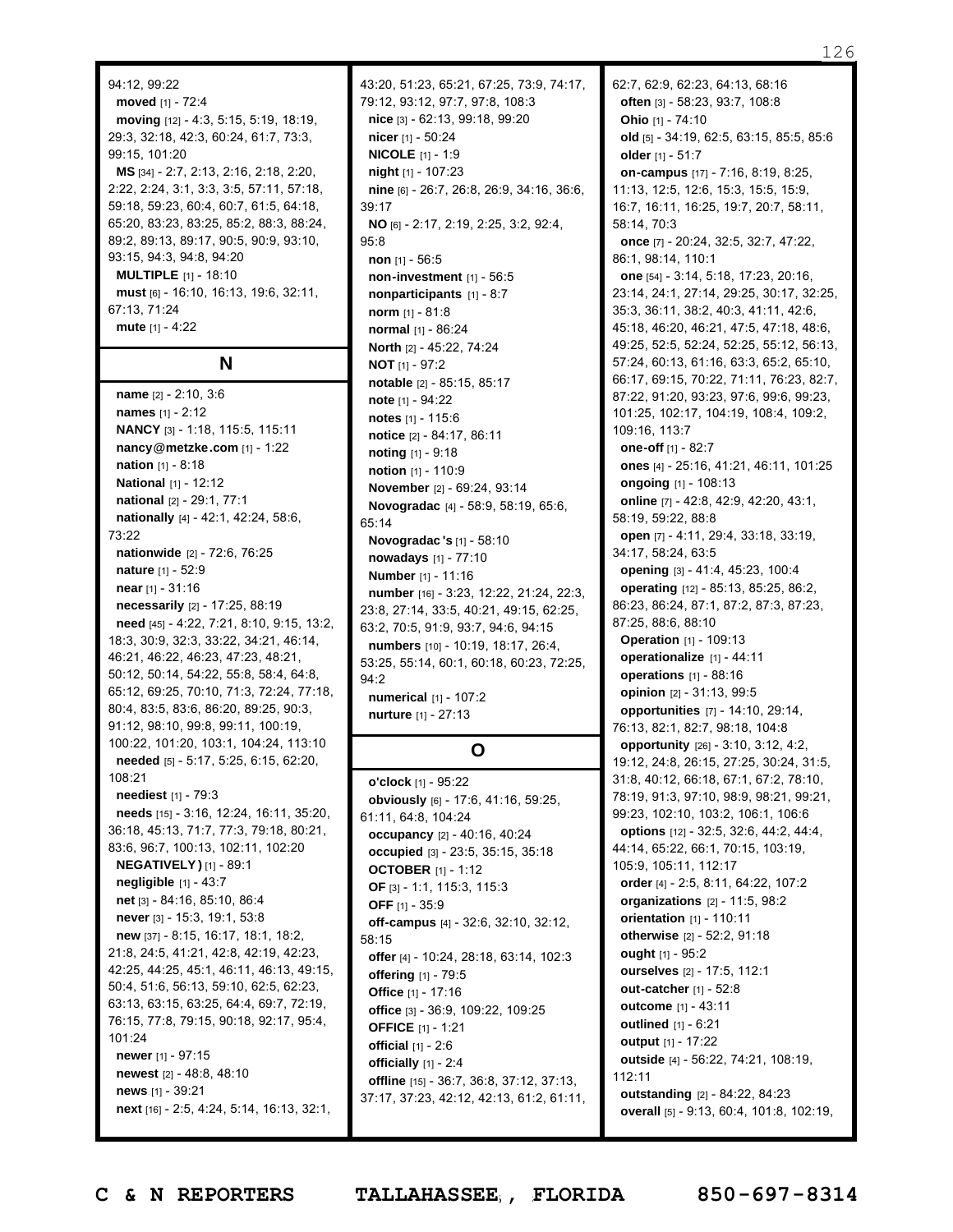#### 102:25

**overlap** [1] - 7:1 **overnight** [2] - 101:18, 101:19 **override** [1] - 49:17 **overruns** [1] - 49:1 **overtapping** [1] - 17:4 **overview** [1] - 11:14 **owe** [2] - 83:8, 83:9 **owed** [1] - 85:15 **own** [7] - 29:25, 31:12, 65:3, 78:3, 90:2, 104:5, 104:10

#### **P**

**P.M** [4] - 1:13, 1:14, 97:1 **P3** [6] - 63:12, 63:25, 68:10, 69:1, 100:11, 105:10 **Paddyfoote** [2] - 45:21, 62:8 **pained** [1] - 103:3 **pains** [1] - 98:5 **paint** [10] - 46:21, 48:13, 48:21, 48:22, 50:17, 50:23, 51:3, 68:15, 69:5 **painted** [1] - 48:15 **painting** [4] - 47:3, 80:11, 86:24, 89:20 **paints** [1] - 106:3 **Palmetto** [6] - 45:22, 45:25, 46:24, 47:3, 85:6, 112:22 **Palmettos** [1] - 44:6 **par** [1] - 32:24 **paraphrased** [1] - 79:4 **parent** [2] - 43:17, 110:9 **parents** [7] - 12:4, 43:17, 43:18, 48:1, 62:11, 83:9, 103:7 **parking** [4] - 69:6, 84:8, 84:12, 84:13 **part** [18] - 15:4, 28:24, 61:5, 75:15, 75:21, 78:15, 81:10, 82:11, 84:6, 86:23, 100:9, 102:23, 102:24, 104:1, 104:7, 104:12, 104:20, 109:12 **participate** [1] - 8:4 **participating** [1] - 113:1 **particular** [4] - 31:8, 56:13, 92:20, 98:10 **particularly** [2] - 63:4, 92:17 **partners** [1] - 30:19 **partnership** [2] - 58:1, 65:17 **past** [3] - 23:24, 45:18, 103:23 **pasted** [1] - 84:14 **paying** [1] - 38:3 **payment** [1] - 86:6 **pays** [1] - 99:7 **PECO** [1] - 90:25 **peer** [1] - 71:16 **penetrations** [1] - 55:25 **people** [12] - 12:13, 17:21, 26:18, 30:24, 31:9, 42:1, 77:10, 81:12, 84:4, 111:2, 111:13, 111:14 **people's** [1] - 94:15 **per** [2] - 47:17, 76:15 **percent** [11] - 16:2, 18:14, 23:20,

24:25, 26:12, 40:24, 41:2, 56:9, 64:21, 71:21, 72:22 **percentage** [4] - 22:6, 26:1, 73:21, 87:25 **perform** [1] - 8:6 **performance** [1] - 31:15 **period** [1] - 59:8 **permanency** [1] - 12:25 **permanent** [1] - 37:20 **permanently** [2] - 37:13, 37:23 **Perry** [2] - 2:24, 3:1 **persistence** [5] - 15:23, 16:3, 16:5, 16:8, 18:20 **persistent** [1] - 11:19 **person** [7] - 52:24, 52:25, 58:19, 89:8, 99:1, 109:3 **Person** [1] - 68:6 **personal** [1] - 11:1 **perspective** [6] - 7:3, 10:1, 18:4, 55:18, 65:15, 112:2 **pertaining** [1] - 50:1 **Phase** [1] - 46:24 **phase** [1] - 98:16 **phased** [2] - 59:7, 103:1 **phases** [1] - 76:22 **phasing** [1] - 59:15 **phone** [3] - 4:21, 5:5, 92:15 **phonetics** [1] - 62:9 **phonetics )** [1] - 57:22 **picture** [6] - 9:25, 68:20, 69:9, 100:11, 106:3, 106:12 **pictures** [2] - 33:20, 39:10 **piece** [2] - 104:19, 113:5 **pieces** [1] - 72:8 **piggybacks** [1] - 110:25 **place** [12] - 10:25, 12:23, 15:17, 39:24, 43:15, 70:7, 81:18, 95:20, 101:20, 102:23, 113:10, 113:13 **places** [4] - 68:24, 81:15, 98:11, 103:6 **plan** [18] - 7:20, 8:12, 38:4, 39:10, 61:8, 61:12, 61:24, 62:4, 63:16, 63:20, 70:4, 70:8, 101:20, 102:22, 102:23, 102:24, 109:24 **Plan** [22] - 6:3, 6:8, 6:9, 7:1, 7:2, 7:5, 7:6, 9:3, 11:15, 12:10, 15:21, 16:16, 60:16, 62:1, 68:20, 69:11, 70:1, 82:11, 82:18, 82:19, 102:19 **planning** [1] - 69:14 **plans** [1] - 7:19 **Plant** [1] - 109:13 **play** [1] - 9:8 **playing** [1] - 26:19 **pleasure** [1] - 3:19 **plethora** [1] - 11:6 **plug** [1] - 72:25 **plumbing** [3] - 50:13, 56:17, 87:6 **plus** [1] - 66:8 **Point** [1] - 108:17 **point** [31] - 17:2, 17:23, 18:2, 18:7,

20:20, 27:10, 51:3, 55:15, 56:21, 60:5, 60:25, 64:22, 65:8, 65:9, 68:11, 68:19, 69:2, 69:8, 72:10, 74:4, 74:14, 75:7, 76:16, 78:21, 81:5, 83:13, 85:17, 86:12, 88:14, 94:17, 95:1 **pointed** [2] - 78:25, 79:18 **points** [7] - 16:12, 17:22, 84:1, 91:11, 94:6, 94:16, 111:19 **pool** [2] - 75:12, 80:18 **population** [3] - 14:7, 15:8, 22:7 **populations** [1] - 29:9 **portion** [4] - 75:22, 82:12, 82:13, 92:24 **position** [2] - 84:16, 85:10 **positive** [1] - 70:16 **possibilities** [3] - 70:24, 77:20, 79:6 **possibility** [1] - 40:10 **possible** [2] - 18:19, 103:9 **POST** [1] - 1:21 **potential** [1] - 41:23 **potentially** [6] - 61:11, 62:21, 64:11, 64:13, 65:1, 67:6 **Power** [1] - 108:17 **practices** [1] - 16:4 **preferred** [2] - 64:25, 65:3 **preliminary** [5] - 5:13, 5:16, 40:18, 44:19, 45:10 **premise** [1] - 43:4 **prepared** [2] - 10:6, 96:12 **preponderance** [1] - 102:14 **presence** [1] - 109:6 **present** [5] - 2:10, 2:15, 2:21, 103:23, 110:18 **PRESENT** [1] - 97:2 **presentation** [3] - 5:24, 6:7, 32:2 **presented** [2] - 31:13, 108:17 **presenting** [2] - 30:15, 71:10 **presently** [1] - 66:21 **preservation** [3] - 75:3, 75:6, 112:11 **President** [1] - 90:19 **PRESIDENT** [91] - 5:9, 10:21, 13:23, 14:8, 14:16, 14:19, 14:22, 15:7, 15:19, 17:13, 18:8, 18:11, 19:4, 19:20, 20:4, 20:8, 21:6, 21:9, 21:14, 22:9, 22:15, 22:22, 22:24, 23:2, 23:6, 23:10, 23:16, 23:19, 24:9, 24:11, 24:20, 24:22, 25:11, 26:3, 26:8, 26:10, 26:13, 26:16, 26:22, 28:1, 28:11, 28:15, 28:22, 28:25, 29:7, 31:22, 31:25, 40:5, 42:18, 42:22, 54:12, 55:19, 56:20, 56:25, 57:4, 57:8, 66:14, 66:17, 66:23, 70:18, 73:12, 73:17, 75:25, 76:6, 76:9, 76:19, 78:12, 80:3, 81:4, 83:13, 83:15, 89:12, 90:22, 91:2, 91:6, 93:14, 93:22, 94:4, 94:9, 106:11, 107:22, 108:1, 109:24, 110:4, 110:19, 111:4, 111:20, 112:4, 112:5, 112:6, 112:10 **President's** [1] - 9:1 **pressed** [1] - 111:8 **pressing** [2] - 79:17, 100:13 **pretty** [5] - 49:14, 74:5, 74:13, 95:14,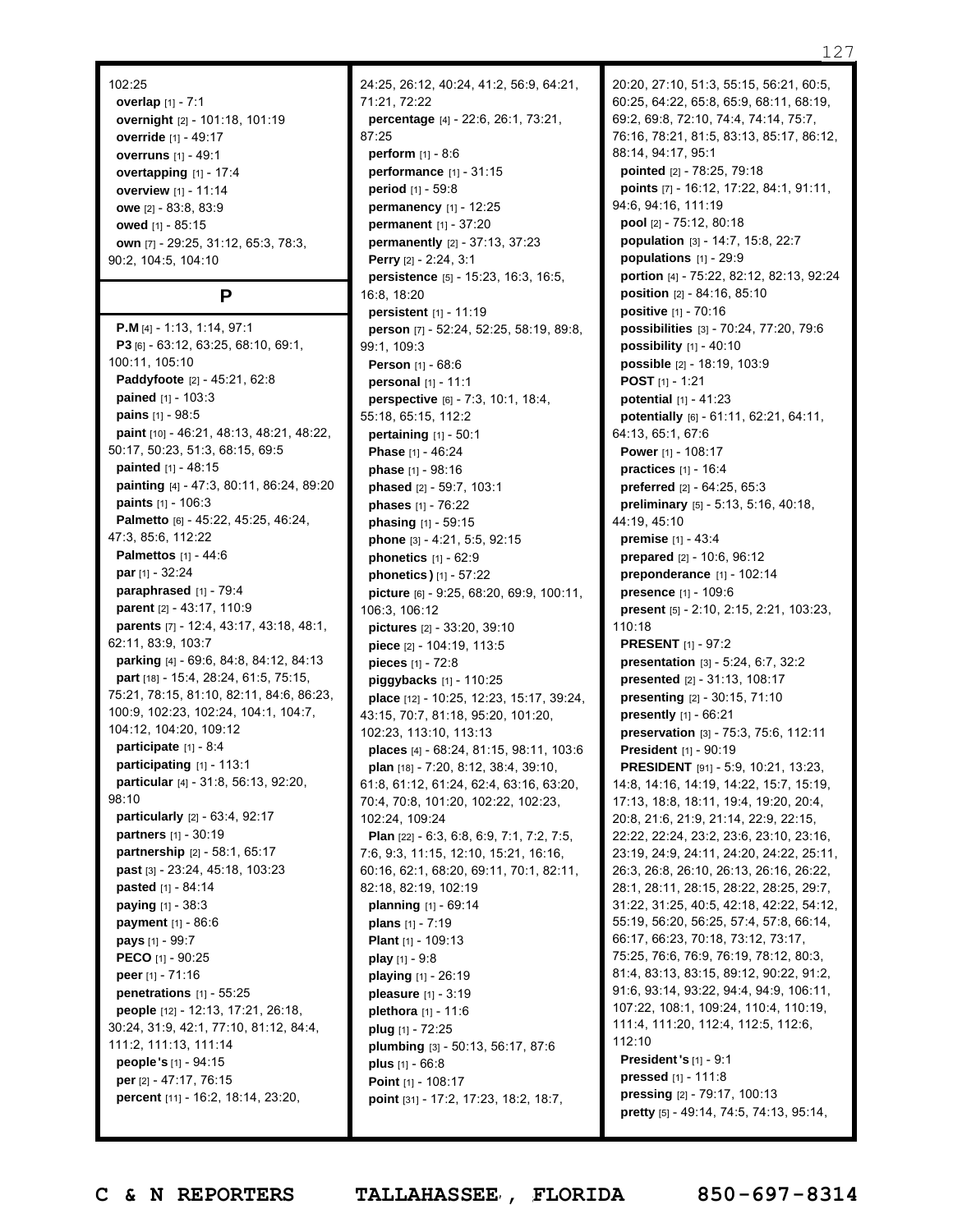#### 105:7

**previous** [1] - 15:24 **price** [3] - 65:8, 93:23 **primarily** [3] - 76:15, 80:1, 81:2 **prime** [1] - 48:21 **primed** [2] - 48:15, 48:21 **primitive** [1] - 25:8 **principal** [1] - 86:7 **priorities** [1] - 107:2 **prioritization** [1] - 69:17 **prioritizing** [1] - 106:25 **Priority** [1] - 11:16 **private** [2] - 52:24, 57:25 **procedures** [1] - 31:3 **proceed** [1] - 6:20 **proceedings** [1] - 115:6 **process** [9] - 20:6, 30:4, 31:6, 58:18, 75:23, 76:23, 97:23, 107:14, 109:5 **procurement** [3] - 57:21, 58:6 **produced** [1] - 40:19 **productivity** [1] - 25:21 **professional** [5] - 5:20, 56:23, 107:11, 108:14, 108:19 **profile** [1] - 12:11 **program** [5] - 14:11, 30:5, 34:6, 44:18, 82:5 **programmatic** [1] - 25:14 **programming** [1] - 107:6 **programs** [8] - 9:19, 26:3, 26:8, 26:9, 27:4, 29:12, 34:13 **project** [2] - 63:25, 87:5 **projected** [2] - 48:9, 59:9 **projecting** [1] - 60:21 **projection** [1] - 60:19 **projections** [5] - 51:2, 51:16, 58:13, 59:14, 59:25 **projects** [4] - 30:4, 86:20, 87:13, 92:1 **promise** [3] - 64:17, 96:17, 107:22 **properly** [1] - 48:15 **properties** [2] - 54:9, 99:13 **proposals** [1] - 58:8 **propose** [1] - 44:19 **proposed** [1] - 45:10 **proud** [2] - 53:3, 62:12 **provide** [11] - 5:11, 5:16, 6:9, 6:14, 7:2, 18:12, 19:11, 79:16, 87:17, 104:8, 107:1 **provided** [2] - 11:14, 40:15 **provides** [1] - 15:20 **providing** [2] - 18:19, 20:7 **public** [1] - 57:25 **public-private** [1] - 57:25 **public/private** [1] - 65:17 **pull** [4] - 4:7, 13:23, 31:8, 72:13 **pull-out** [1] - 72:13 **pulled** [1] - 71:14 **pulling** [1] - 61:11 **pumps** [1] - 45:20 **purpose** [3] - 4:9, 5:10, 78:9

**purposes** [2] - 11:25, 90:9 **pursue** [1] - 63:25 **purview** [1] - 9:9 **push** [2] - 64:16, 65:18 **pushing** [2] - 81:19, 81:20 **put** [12] - 39:17, 47:6, 53:21, 69:7, 71:25, 80:17, 82:1, 82:10, 84:10, 101:20, 113:10 **putting** [5] - 73:5, 74:7, 79:14, 101:15, 107:17

# **Q**

**quads** [1] - 104:16 **qualitative** [4] - 58:11, 64:20, 65:14, 67:20 **quality** [5] - 7:10, 7:16, 9:5, 53:24, 55:6 **quantitative** [3] - 58:11, 59:4, 64:19 **quarter** [1] - 23:14 **quarterly** [1] - 108:4 **quarters** [1] - 103:5 **questions** [14] - 4:12, 20:14, 32:19, 36:3, 47:5, 48:3, 52:1, 71:4, 73:25, 79:19, 79:21, 83:19, 91:17, 106:8 **quick** [3] - 38:14, 53:19, 96:1 **quickly** [3] - 9:1, 83:19, 84:15 **quite** [2] - 55:10, 80:6

# **R**

**raise** [2] - 72:21, 103:1 **raising** [3] - 72:11, 76:14 **ran** [1] - 112:14 **ranked** [1] - 53:22 **RAs** [2] - 107:7, 107:9 **rate** [15] - 11:22, 11:23, 24:18, 24:24, 25:6, 25:7, 25:24, 25:25, 30:17, 31:15, 40:24, 55:15, 67:9, 67:10, 101:3 **rates** [12] - 8:17, 9:7, 9:12, 16:9, 19:8, 23:22, 24:3, 24:15, 24:16, 94:12, 102:16 **rating** [3] - 93:3, 93:5, 93:9 **ratio** [6] - 6:19, 22:6, 88:22, 93:2, 94:1, 108:8 **RE** [1] - 1:3 **reach** [6] - 12:4, 16:9, 32:5, 32:7, 61:25, 62:14 **reached** [1] - 58:20 **reading** [1] - 60:16 **ready** [1] - 70:16 **real** [3] - 10:9, 109:20, 112:22 **realistic** [1] - 73:8 **realistically** [2] - 23:17, 23:19 **realize** [2] - 39:22, 95:2 **realizing** [1] - 95:17 **really** [33] - 8:9, 14:25, 15:5, 16:15, 17:5, 24:19, 43:7, 50:24, 51:5, 52:23, 54:10, 70:7, 72:1, 72:14, 82:17, 88:15, 91:7, 91:8, 96:18, 98:15, 98:19, 98:21,

99:11, 99:18, 99:21, 103:1, 103:18, 104:14, 104:17, 107:16, 108:23, 110:24, 111:13 **reason** [1] - 55:3 **reasons** [1] - 36:8 **receive** [1] - 12:14 **received** [4] - 11:6, 17:15, 41:14, 41:17 **receiving** [1] - 19:16 **recent** [1] - 10:20 **recently** [1] - 7:4 **RECESS** [1] - 96:25 **recognize** [2] - 38:25, 113:9 **recognized** [6] - 58:7, 75:18, 77:25, 79:24, 80:24, 81:24 **recommendation** [1] - 59:15 **recommendations** [1] - 59:3 **recommending** [3] - 54:22, 72:12, 77:19 **reconnect** [1] - 97:5 **record** [2] - 39:12, 115:6 **RECORD )** [1] - 35:9 **records** [1] - 39:10 **recreational** [1] - 58:24 **recruit** [1] - 9:22 **recruiting** [1] - 12:2 **recruitment** [4] - 7:16, 11:18, 12:9, 23:3 **recurring** [1] - 75:22 **redesigning** [1] - 29:19 **redirected** [1] - 10:20 **reduced** [1] - 93:5 **REED** [41] - 1:9, 3:4, 13:5, 13:15, 13:18, 14:2, 17:23, 33:17, 36:2, 42:6, 42:11, 42:14, 43:3, 43:10, 49:25, 50:10, 50:19, 52:3, 52:5, 53:3, 54:4, 56:24, 57:7, 59:17, 59:20, 60:3, 60:6, 67:11, 75:16, 75:19, 76:5, 76:7, 76:10, 81:22, 81:25, 87:22, 88:12, 97:13, 97:15, 97:19, 111:17 **Reed** [15] - 3:3, 13:4, 49:22, 49:24, 52:4, 53:7, 54:2, 60:9, 75:17, 81:23, 87:21, 97:12, 99:24, 100:2, 111:16 **refine** [1] - 108:23 **regarding** [1] - 5:12 **regular** [3] - 80:9, 86:25, 89:18 **regulate** [1] - 25:22 **regulation** [1] - 19:6 **rehab** [2] - 81:20, 81:21 **rehabbed** [1] - 20:17 **rehabbing** [1] - 73:7 **reiterate** [3] - 9:3, 32:4, 83:25 **reiterated** [1] - 11:10 **reiterates** [1] - 12:8 **relate** [1] - 9:10 **related** [4] - 6:18, 7:14, 48:25, 71:23 **relates** [3] - 15:21, 87:23, 92:16 **relative** [1] - 63:24 **relevant** [1] - 7:14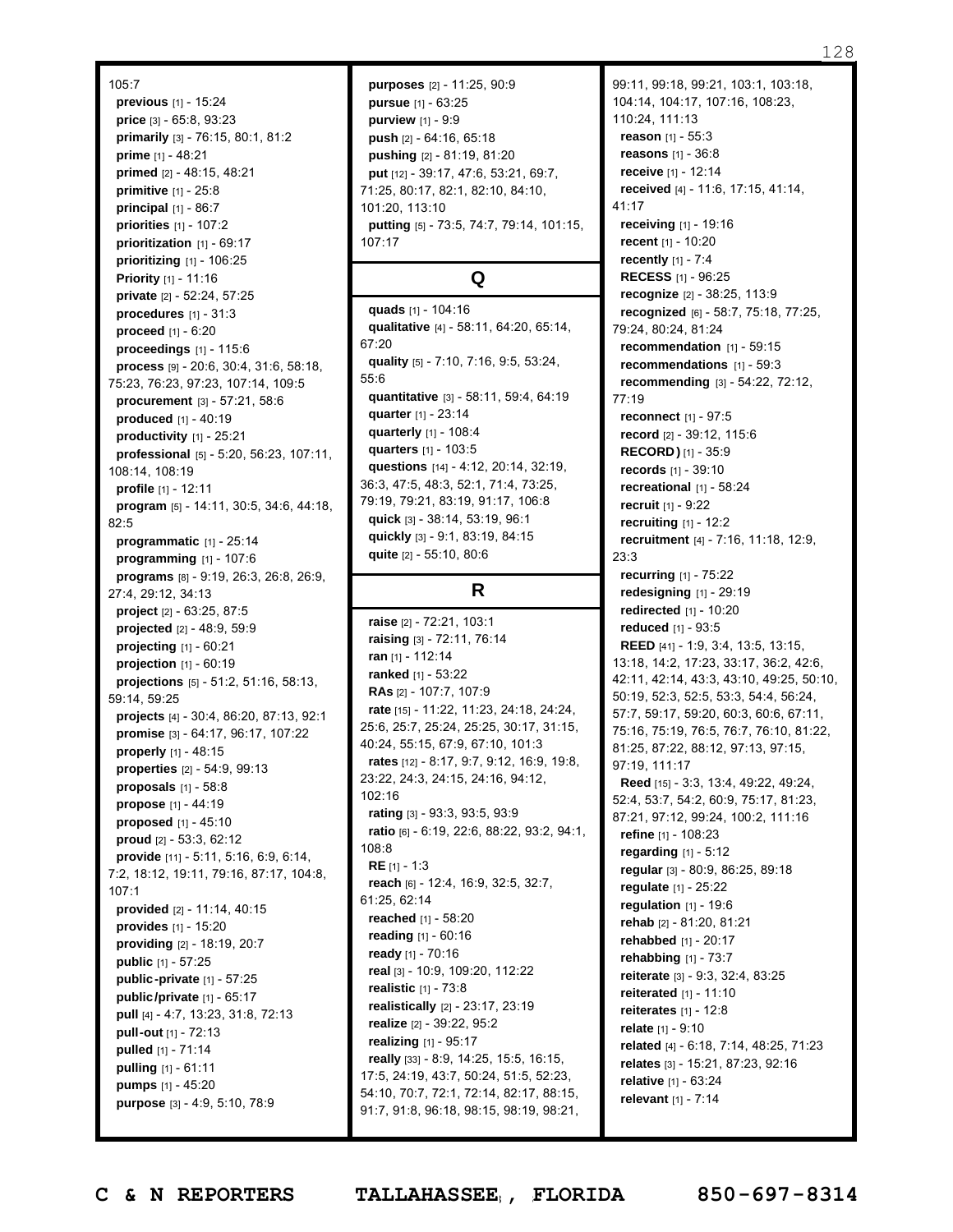**reluctant** [1] - 101:10 **remain** [1] - 37:13 **remaining** [2] - 91:17, 95:25 **remembered** [1] - 97:13 **remote** [1] - 98:18 **removing** [1] - 51:4 **renovate** [4] - 30:9, 36:24, 37:2, 37:6 **renovated** [3] - 35:20, 36:17, 101:25 **renovating** [7] - 8:14, 30:10, 65:9, 68:24, 72:18, 105:12, 111:23 **renovation** [16] - 6:15, 30:5, 35:21, 35:22, 76:12, 80:1, 84:24, 86:20, 87:5, 87:13, 90:3, 90:6, 90:10, 90:17, 95:4, 111:25 **renovations** [9] - 5:18, 5:23, 6:19, 35:25, 50:14, 63:19, 87:16, 108:21, 113:13 **rental** [6] - 76:1, 76:4, 76:5, 76:9, 84:2, 90:20 **repair** [3] - 45:11, 49:16, 89:21 **repairs** [13] - 5:17, 5:23, 6:16, 6:19, 37:14, 45:24, 47:10, 50:1, 50:3, 69:18, 86:19, 106:25, 108:20 **repeat** [1] - 100:2 **replace** [3] - 61:12, 62:23, 87:15 **replaced** [3] - 42:16, 45:21, 45:25 **replacement** [6] - 37:16, 56:6, 56:8, 61:8, 61:24, 62:4 **report** [4] - 53:25, 84:14, 110:20, 115:5 **REPORTED** [1] - 1:18 **Reporter** [1] - 115:11 **REPORTER** [1] - 1:18 **REPORTERS** [1] - 1:20 **represents** [1] - 94:16 **requested** [1] - 58:5 **requests** [1] - 54:24 **require** [1] - 86:10 **required** [10] - 19:13, 19:17, 84:6, 84:8, 84:10, 85:20, 85:24, 86:5, 86:9, 86:17 **requirement** [4] - 67:13, 67:14, 67:18, 94:1 **requirements** [1] - 5:17 **research** [2] - 15:13, 35:24 **Research** [1] - 17:16 **reside** [8] - 8:2, 18:14, 18:15, 19:6, 19:16, 19:17, 22:18, 23:21 **residence** [7] - 8:3, 11:18, 11:25, 19:1, 24:13, 71:23, 106:2 **residence -hall-related** [1] - 71:23 **residences** [1] - 81:3 **residency** [1] - 8:25 **residents** [3] - 11:3, 12:25, 18:15 **resolve** [1] - 46:20 **resources** [5] - 11:4, 44:15, 75:13, 79:16, 98:9 **respect** [2] - 7:7, 53:22 **respond** [2] - 77:2, 99:5 **RESPONSE )** [6] - 2:17, 2:19, 2:25, 3:2,

92:4, 95:8 **responsibilities** [1] - 34:9 **responsibility** [5] - 82:25, 83:3, 98:6, 104:7, 107:15 **result** [1] - 67:14 **retain** [2] - 16:21, 18:1 **retaining** [1] - 16:17 **retention** [27] - 4:5, 8:17, 9:6, 9:11, 11:19, 11:23, 15:22, 16:5, 16:8, 16:16, 17:1, 18:6, 18:20, 19:8, 23:22, 24:3, 24:15, 24:17, 24:24, 25:6, 25:7, 25:24, 31:20, 43:7, 43:10, 67:9, 102:16 **retired** [2] - 85:5, 85:6 **retrofit** [1] - 77:9 **return** [1] - 17:3 **RETURN)** [1] - 97:3 **RETURNED** [1] - 97:1 **revenue** [11] - 36:23, 37:3, 74:21, 75:25, 76:4, 84:3, 84:10, 85:12, 85:25, 88:1, 90:20 **revenues** [6] - 84:1, 85:9, 86:4, 87:4, 88:6, 108:13 **review** [4] - 6:9, 16:4, 45:12, 99:12 **reviewed** [3] - 52:7, 93:2, 93:8 **reviewing** [1] - 93:15 **revisions** [2] - 113:19 **revolves** [1] - 46:7 **rid** [1] - 98:23 **ROBERT** [1] - 1:10 **Robert's** [1] - 38:11 **ROBINSON** [9] - 4:18, 4:20, 5:2, 33:23, 33:25, 91:21, 92:7, 92:11, 92:14 **Robinson** [8] - 4:19, 5:1, 33:24, 34:14, 81:10, 91:22, 92:2, 92:24 **Robinson 's** [1] - 63:23 **role** [1] - 91:24 **roll** [3] - 2:6, 2:8, 9:8 **roof** [7] - 36:11, 45:16, 45:17, 45:24, 46:13, 46:14, 46:16 **roofs** [3] - 45:21, 55:24, 87:16 **room** [4] - 29:23, 29:24, 52:22, 89:20 **ROOM)** [1] - 19:19 **rooming** [1] - 29:16 **roommates** [1] - 104:18 **rooms** [5] - 36:10, 52:13, 52:14, 52:24, 101:4 **rosy** [1] - 33:20 **roughly** [1] - 26:10 **RPR** [3] - 1:18, 115:5, 115:11 **rule** [1] - 38:11 **run** [1] - 49:6

### **S**

**safe** [2] - 75:11, 83:10 **safely** [1] - 113:25 **safety** [1] - 56:18 **salaries** [1] - 88:10 **salary** [1] - 107:9

**Sameer** [3] - 53:21, 57:14, 57:20 **Sampson** [5] - 35:11, 36:16, 84:24, 85:1, 112:6 **saw** [8] - 15:14, 98:13, 100:18, 100:24, 101:22, 103:20, 104:15, 111:2 **scaffolding** [1] - 45:16 **scenario** [1] - 67:19 **schedule** [5] - 45:11, 63:18, 68:25, 91:13, 91:16 **scheduled** [1] - 93:12 **scheme** [1] - 102:25 **Scholars** [1] - 12:12 **scholarship** [2] - 19:12, 66:25 **scholarships** [1] - 19:16 **School** [1] - 78:8 **school** [3] - 12:3, 30:22, 62:12 **schools** [1] - 49:6 **science** [1] - 9:24 **sciences** [1] - 29:10 **scored** [1] - 53:23 **screen** [1] - 86:8 **scrub** [1] - 48:17 **se** [1] - 76:15 **seal** [1] - 63:3 **sealed** [2] - 36:18, 46:19 **sealing** [1] - 55:24 **searched** [1] - 23:16 **second** [7] - 17:8, 17:17, 27:24, 28:18, 55:9, 66:6, 90:20 **seconds** [1] - 108:2 **section** [1] - 70:20 **security** [1] - 98:19 **see** [50] - 7:13, 8:20, 8:23, 9:15, 10:12, 16:1, 19:15, 19:22, 27:13, 32:1, 32:8, 34:3, 36:8, 39:11, 41:14, 42:18, 43:1, 45:15, 46:4, 46:6, 47:13, 47:16, 47:17, 47:21, 49:20, 52:1, 52:11, 57:2, 70:21, 71:4, 81:1, 82:14, 86:12, 88:22, 95:3, 95:13, 95:18, 96:6, 96:13, 96:20, 96:21, 98:3, 98:11, 100:11, 101:1, 102:20, 103:17, 106:4, 106:7, 111:12 **seeing** [3] - 29:19, 41:25, 46:16 **seem** [1] - 54:3 **segment** [1] - 84:9 **segments** [1] - 84:11 **segregate** [1] - 73:20 **segue** [1] - 45:9 **select** [2] - 44:7, 80:18 **self** [1] - 44:7 **self-select** [1] - 44:7 **semester** [3] - 21:21, 52:17, 108:10 **sending** [1] - 83:9 **senior** [3] - 19:22, 35:4, 67:1 **sense** [8] - 14:25, 22:20, 26:17, 44:25, 99:16, 100:17, 102:13, 108:20 **sent** [1] - 20:16 **sentiments** [2] - 103:15, 106:12 **separate** [4] - 82:18, 83:5, 84:11, 103:21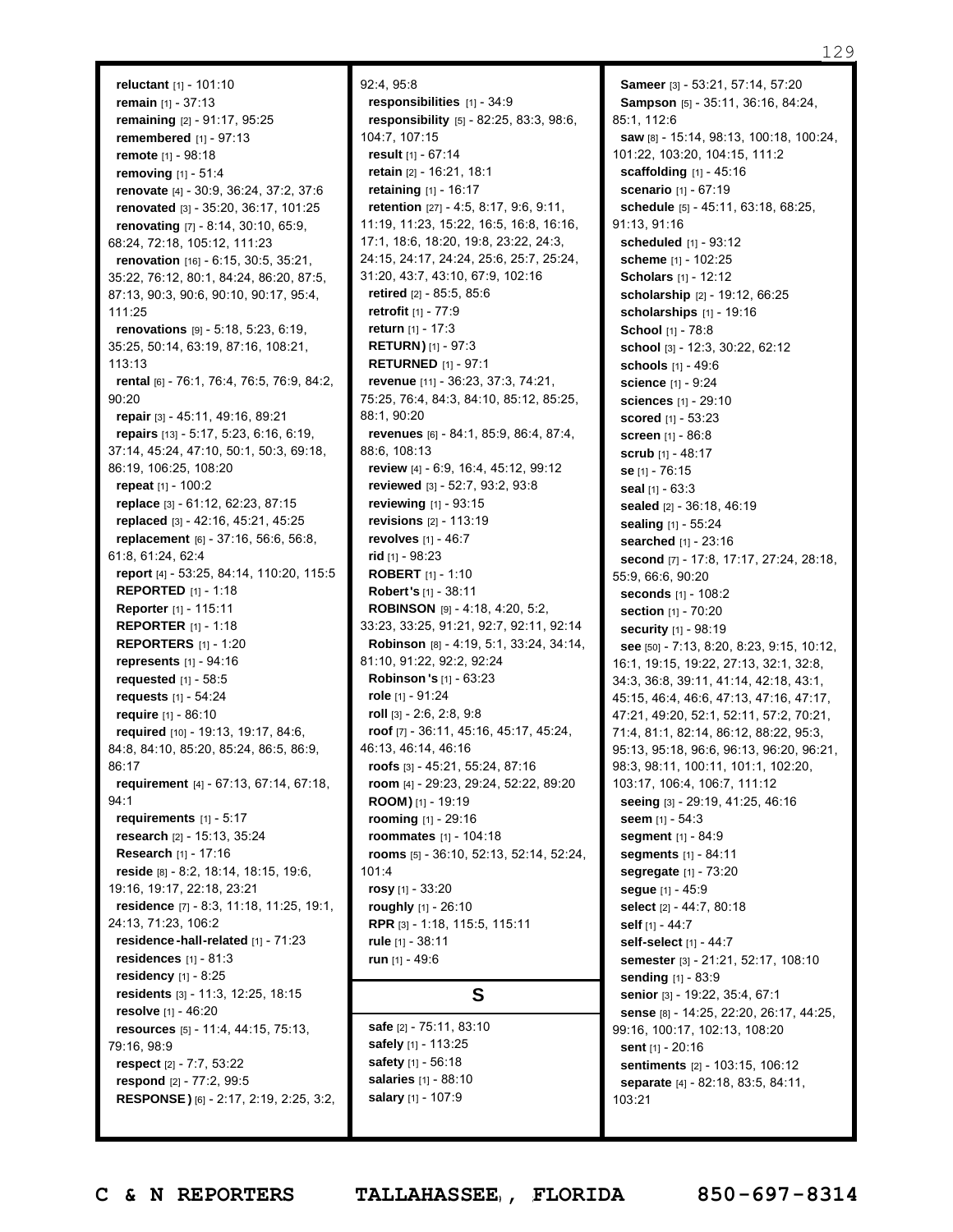**September** [1] - 3:21 **serve** [1] - 56:12 **served** [1] - 3:12 **service** [13] - 85:16, 85:22, 86:6, 86:11, 86:13, 86:15, 86:22, 87:10, 89:10, 89:14, 89:18, 89:19, 90:1 **set** [1] - 84:11 **several** [6] - 7:5, 16:12, 43:18, 62:7, 98:6, 102:7 **sexy** [1] - 78:5 **SHAKES** [1] - 89:1 **shape** [2] - 74:6, 74:13 **share** [5] - 33:9, 52:13, 52:25, 57:23, 59:2 **shared** [5] - 10:4, 29:4, 33:10, 52:16, 65:1 **sharing** [2] - 64:18, 65:2 **sheet** [2] - 84:17, 85:3 **short** [16] - 6:4, 6:11, 32:18, 32:23, 68:14, 70:6, 73:7, 77:6, 84:20, 95:17, 95:19, 100:23, 101:15, 102:23, 104:25, 105:1 **short-term** [9] - 6:11, 32:18, 68:14, 70:6, 73:7, 77:6, 84:20, 95:19, 105:1 **shortly** [2] - 91:22, 93:18 **show** [5] - 17:16, 24:17, 47:2, 96:12, 106:2 **showing** [5] - 16:14, 20:16, 33:3, 77:20 **shown** [2] - 24:13, 86:15 **shows** [2] - 17:14, 103:9 **side** [2] - 54:15, 67:20 **sidewalks** [1] - 105:3 **sig** [1] - 14:8 **sign** [1] - 101:10 **significant** [10] - 11:9, 14:7, 14:9, 19:21, 19:23, 35:21, 35:25, 72:19, 73:5, 98:15 **significantly** [3] - 11:13, 25:25, 102:19 **silos** [1] - 108:5 **similar** [3] - 73:25, 84:16, 92:23 **simple** [1] - 23:13 **single** [1] - 104:5 **sit** [1] - 41:20 **sitting** [1] - 38:1 **situation** [6] - 29:16, 33:8, 64:2, 83:4, 99:3, 113:9 **situations** [1] - 12:13 **six** [5] - 26:3, 39:19, 52:14, 53:20, 59:8 **six-year** [1] - 59:8 **size** [2] - 7:9, 9:13 **skyrocket** [1] - 24:4 **sleep** [1] - 58:22 **slide** [7] - 12:7, 15:19, 16:14, 43:4, 45:10, 47:16, 73:15 **sliding** [1] - 46:1 **slightly** [2] - 40:20, 60:1 **slots** [4] - 26:1, 26:2, 102:14 **smart** [1] - 15:6

**snapshot** [1] - 93:16 **social** [3] - 27:5, 104:6, 109:6 **sold** [1] - 78:5 **solution** [2] - 61:9, 63:12 **someone** [2] - 56:22, 108:18 **sometime** [1] - 107:18 **sometimes** [1] - 99:2 **somewhere** [1] - 87:14 **soon** [1] - 93:1 **sophomore** [10] - 15:25, 18:18, 19:12, 19:14, 19:21, 21:25, 25:2, 25:5, 26:23, 28:3 **sophomores** [1] - 19:11 **sorry** [14] - 25:3, 38:9, 44:21, 44:22, 49:22, 49:23, 66:4, 73:11, 73:12, 77:23, 78:17, 87:2, 89:24, 93:10 **sort** [8] - 34:4, 34:7, 53:22, 61:2, 90:2, 91:23, 105:8, 105:10 **sorts** [1] - 80:7 **soul** [1] - 78:4 **sources** [1] - 74:22 **South** [3] - 45:25, 47:4, 85:6 **Southern** [1] - 34:3 **space** [27] - 16:11, 19:24, 20:3, 29:4, 29:20, 36:9, 52:22, 53:23, 54:5, 54:10, 55:2, 55:5, 55:6, 58:25, 66:10, 66:12, 67:3, 81:6, 81:7, 81:14, 98:20, 104:10, 106:16, 110:8, 110:13, 110:14, 110:16 **spaces** [4] - 27:12, 55:8, 104:12, 105:6 **SPEAKER** [2] - 39:1, 61:20 **speakers** [1] - 4:8 **speaking** [1] - 50:23 **speaks** [2] - 100:2, 106:12 **specialized** [2] - 25:14, 29:12 **specific** [16] - 7:15, 7:25, 14:11, 15:20, 30:19, 72:1, 72:6, 74:19, 76:21, 77:3, 77:5, 77:12, 77:18, 78:23, 100:20, 107:1 **specifically** [9] - 11:11, 11:15, 12:10, 29:9, 67:9, 72:15, 75:13, 77:15, 80:19 **specified** [1] - 12:9 **speed** [1] - 62:7 **spelled** [1] - 71:7 **Spencer** [1] - 43:23 **Spencer's** [1] - 44:1 **spend** [2] - 10:16, 69:12 **spending** [3] - 62:21, 88:2, 88:18 **spent** [5] - 64:14, 101:12, 102:1, 111:22, 112:18 **spot** [1] - 18:9 **Spring** [1] - 56:25 **spring** [5] - 21:21, 22:16, 25:5, 46:4, 58:3 **square** [1] - 48:23 **squeeze** [1] - 100:23 **staff** [6] - 10:4, 43:25, 44:1, 44:2, 89:4, 113:17 **stage** [1] - 92:18 **stakeholder** [1] - 77:16

**stakes** [1] - 99:6 **stand** [1] - 35:7 **standalone** [1] - 72:14 **standard** [5] - 46:8, 50:8, 50:16, 68:18, 69:19 **standards** [1] - 50:3 **standing** [1] - 98:23 **standpoint** [1] - 93:3 **start** [12] - 2:7, 22:16, 59:20, 59:23, 69:20, 87:12, 87:14, 91:19, 96:15, 98:14, 101:20, 113:23 **started** [4] - 21:20, 24:16, 97:9, 98:16 **starting** [1] - 24:12 **starts** [1] - 4:24 **STATE** [1] - 115:3 **state** [9] - 2:10, 2:12, 3:6, 74:7, 90:21, 90:22, 91:4, 91:24, 92:16 **State** [3] - 23:23, 29:2, 74:10 **statement** [6] - 63:15, 84:6, 84:16, 85:9, 85:11, 85:17 **statistics** [1] - 17:2 **status** [1] - 21:25 **stay** [9] - 4:23, 13:12, 42:2, 43:13, 43:14, 43:15, 47:24, 67:5, 67:15 **stayed** [2] - 21:11, 75:5 **staying** [1] - 46:10 **STEM** [1] - 9:23 **stenographic** [1] - 115:6 **stenographically** [1] - 115:5 **step** [1] - 2:5 **Stephanie** [1] - 57:22 **steps** [6] - 5:14, 5:19, 16:13, 97:8, 108:4 **still** [10] - 19:2, 21:17, 22:17, 30:6, 47:11, 47:15, 55:10, 92:7 **stood** [1] - 96:2 **stop** [1] - 4:12 **stops** [1] - 95:25 **storage** [2] - 36:10, 38:2 **strategic** [1] - 9:20 **Strategic** [19] - 6:2, 6:9, 7:1, 7:5, 9:3, 11:15, 12:10, 15:21, 16:16, 60:16, 62:1, 68:20, 69:11, 70:1, 82:11, 82:18, 82:19, 102:19 **strategically** [1] - 11:23 **strategies** [8] - 5:13, 6:5, 7:15, 9:11, 11:19, 77:6, 79:11, 80:7 **strategy** [18] - 6:1, 6:10, 6:12, 9:8, 10:16, 10:17, 11:13, 32:18, 61:13, 67:22, 72:2, 72:9, 72:13, 73:4, 76:21, 80:16, 108:24, 109:1 **streamline** [1] - 109:5 **street** [1] - 69:7 **Street** [1] - 112:22 **strikes** [1] - 15:5 **striking** [2] - 111:2, 111:10 **strong** [1] - 79:8 **stronger** [2] - 78:24, 79:1 **struggling** [1] - 64:7

Page 130 to 130 of 133 **C & N REPORTERS TALLAHASSEE , FLORIDA 850-697-8314**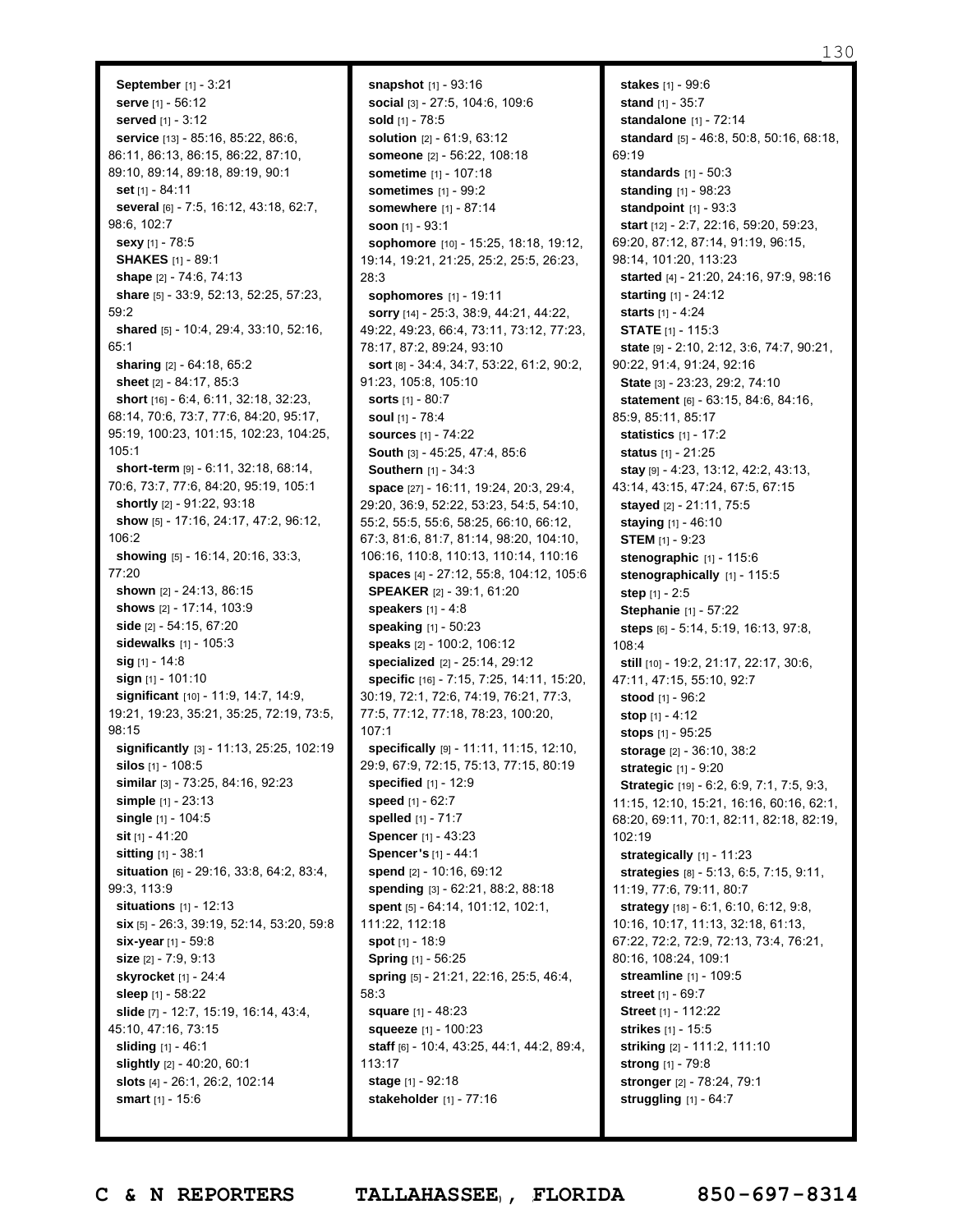#### **stuck** [1] - 48:6

**Student** [3] - 6:13, 76:9, 109:10 **student** [37] - 7:8, 7:11, 7:24, 8:10, 8:16, 8:19, 8:23, 9:4, 9:5, 11:16, 12:11, 22:6, 41:9, 51:23, 53:3, 57:24, 58:2, 58:5, 58:12, 58:14, 58:15, 59:1, 59:11, 59:19, 60:13, 60:15, 60:17, 65:12, 76:1, 76:7, 81:16, 82:9, 82:10, 82:24, 84:2, 97:24, 101:6

**students** [127] - 4:6, 8:2, 8:6, 8:22, 8:25, 9:15, 9:21, 9:24, 10:10, 10:23, 11:21, 12:3, 12:4, 12:6, 12:13, 12:15, 12:21, 12:22, 13:1, 13:6, 13:10, 13:21, 14:1, 14:6, 14:10, 14:13, 14:23, 15:1, 15:9, 15:10, 15:24, 16:4, 16:17, 16:18, 16:20, 16:21, 18:1, 18:2, 18:13, 18:18, 18:25, 19:13, 19:15, 19:23, 20:10, 21:8, 21:15, 21:16, 21:20, 21:23, 22:3, 22:13, 22:21, 23:14, 23:21, 24:14, 24:24, 25:12, 25:17, 25:19, 26:11, 26:23, 27:22, 28:16, 29:17, 29:20, 31:5, 34:6, 34:12, 34:22, 36:14, 40:8, 40:21, 41:2, 41:4, 41:6, 41:7, 42:24, 43:6, 43:12, 43:17, 44:7, 44:12, 45:24, 46:9, 47:24, 48:1, 52:23, 58:16, 58:17, 58:20, 59:6, 62:2, 62:10, 62:12, 63:9, 64:4, 64:21, 64:24, 65:3, 65:7, 66:8, 66:25, 67:7, 68:21, 69:10, 75:10, 80:6, 83:8, 83:10, 98:25, 103:25, 104:4, 104:9, 104:15, 105:5, 106:14, 106:15, 106:18, 106:23, 107:8, 107:12, 111:7 **Students** [1] - 76:6 **students '** [1] - 11:2 **Study** [1] - 6:13 **study** [17] - 8:4, 29:5, 30:19, 30:22, 30:24, 31:6, 39:7, 51:24, 54:20, 57:10, 57:25, 58:3, 58:7, 58:25, 60:13, 60:15, 60:17 **studying** [1] - 26:19 **stuff** [3] - 94:11, 95:13, 96:7 **stunning** [1] - 28:19 **style** [1] - 64:25 **subjects** [1] - 31:10 **submissions** [1] - 84:7 **subtracting** [1] - 86:3 **success** [15] - 7:8, 7:24, 8:10, 8:16, 8:19, 8:23, 9:4, 11:1, 11:21, 30:17, 31:18, 59:16, 82:9, 82:10, 97:24 **succinct** [1] - 4:8 **suffers** [1] - 99:1 **sufficient** [1] - 8:11 **suggested** [2] - 54:19, 59:6 **suggesting** [1] - 74:15 **suggestions** [2] - 6:14, 44:3 **suitable** [2] - 110:8, 110:13 **suite** [2] - 52:12, 52:15 **suites** [2] - 52:12, 52:19 **summer** [4] - 22:16, 45:22, 46:4, 109:8 **Sunday** [1] - 113:20 **super** [1] - 52:19

**superior** [1] - 96:17 **supplement** [1] - 83:7 **support** [17] - 31:17, 44:13, 71:22, 71:23, 76:2, 76:3, 77:16, 81:9, 81:20, 84:4, 90:21, 90:23, 90:24, 91:4, 113:17, 113:21 **surveillance** [1] - 93:12 **survey** [3] - 13:19, 103:24, 104:19 **surveyed** [1] - 65:6 **surveys** [1] - 58:16 **sweating** [1] - 113:2 **synergy** [1] - 28:3 **system** [12] - 31:18, 46:15, 46:18, 50:15, 55:23, 56:2, 56:16, 73:22, 74:9, 87:4, 113:10 **System** [1] - 23:23 **systems** [3] - 50:14, 56:18, 88:17

### **T**

**table** [9] - 3:6, 79:1, 79:14, 91:18, 95:7, 96:1, 97:6, 99:6, 113:12 **tackle** [2] - 3:13, 113:6 **tactful** [1] - 35:6 **tactical** [1] - 109:21 **tailored** [1] - 77:21 **talks** [4] - 52:19, 55:6, 80:11, 80:14 **TALLAHASSEE** [2] - 1:16, 1:21 **TALTON** [1] - 60:12 **target** [1] - 57:5 **targeted** [5] - 12:9, 74:2, 75:8, 77:15, 78:23 **targets** [1] - 8:13 **task** [2] - 11:17, 58:10 **tasked** [2] - 12:2, 33:7 **tasks** [2] - 33:6, 69:15 **taught** [2] - 111:5, 111:8 **team** [4] - 57:14, 57:20, 57:21, 110:16 **tear** [3] - 38:21, 39:23, 69:4 **tearing** [1] - 68:15 **tease** [1] - 47:11 **technology** [3] - 74:7, 76:17, 80:15 **ten** [4] - 23:24, 26:12, 72:22, 113:11 **tend** [2] - 8:6, 8:23 **term** [21] - 6:4, 6:11, 32:18, 68:14, 70:6, 70:8, 71:3, 73:7, 77:6, 80:5, 84:20, 84:21, 95:17, 95:18, 95:19, 101:1, 101:22, 101:23, 102:24, 104:25,  $105.1$ **terms** [23] - 7:9, 7:24, 8:13, 13:21, 18:3, 43:6, 44:3, 47:9, 55:11, 58:2, 59:18, 59:21, 61:6, 64:19, 67:21, 82:21, 85:20, 88:20, 98:2, 98:20, 99:21, 105:23 **THE** [5] - 19:18, 35:9, 73:23, 96:25, 114:2 **theme** [1] - 100:3 **themselves** [1] - 104:13 **thereabouts** [1] - 111:23 **they've** [3] - 24:3, 27:8, 29:21

**thinking** [7] - 31:7, 42:3, 44:25, 64:8, 104:25, 105:8, 110:8 **third** [4] - 17:8, 17:17, 90:21 **thoughts** [3] - 70:14, 97:6, 97:12 **thousand** [7] - 87:8, 90:6, 90:11, 106:3, 106:13, 113:18, 113:19 **three** [13] - 7:6, 7:13, 15:24, 16:2, 27:15, 37:17, 52:15, 58:8, 64:13, 65:2, 71:20, 103:5, 111:6 **threshold** [3] - 89:24, 89:25, 90:6 **thresholds** [1] - 37:15 **throughout** [2] - 39:9, 74:9 **tie** [3] - 8:18, 9:2, 55:4 **tied** [12] - 7:12, 7:16, 8:16, 63:4, 65:21, 65:22, 72:7, 72:12, 72:15, 74:16, 74:21, 77:17 **tiered** [1] - 46:19 **Tiffany** [5] - 83:21, 87:18, 93:24, 108:8 **TIME** [1] - 1:13 **timeframe** [1] - 46:25 **to-do** [1] - 106:21 **today** [31] - 3:24, 4:2, 4:9, 4:15, 5:5, 7:3, 10:1, 10:9, 11:17, 27:11, 50:21, 51:1, 52:10, 57:12, 57:22, 67:12, 69:2, 69:13, 69:23, 70:7, 75:21, 93:21, 95:2, 100:12, 101:22, 103:3, 107:4, 111:25, 113:1, 113:18, 113:23 **today's** [5] - 5:7, 7:7, 39:16, 39:20, 67:17 **together** [25] - 4:7, 8:3, 8:4, 8:5, 13:11, 25:15, 25:18, 29:5, 31:12, 34:7, 34:12, 44:8, 45:7, 53:21, 55:5, 61:18, 62:24, 78:8, 80:17, 84:10, 101:15, 104:13, 107:15, 107:17 **token** [1] - 31:11 **tolerable** [1] - 75:11 **tomorrow** [1] - 44:1 **took** [4] - 36:9, 71:2, 71:19, 73:24 **top** [2] - 38:16, 96:15 **topics** [1] - 4:8 **tore** [1] - 40:6 **torn** [2] - 39:6, 39:22 **total** [10] - 22:3, 22:20, 22:22, 22:23, 47:14, 48:10, 51:14, 55:16, 72:22, 88:1 **totality** [1] - 95:3 **totally** [4] - 32:21, 74:8, 95:5, 112:24 **touch** [3] - 4:4, 7:21, 11:8 **touches** [1] - 113:5 **tour** [13] - 3:20, 3:22, 4:14, 20:24, 33:1, 46:25, 51:22, 91:19, 95:14, 95:25, 97:11, 105:19, 113:2 **tours** [1] - 27:11 **toward** [2] - 41:19, 70:8 **towards** [5] - 16:3, 30:16, 42:1, 71:25, 72:4 **track** [2] - 32:4, 51:16 **tracks** [1] - 8:24 **traditional** [1] - 75:23 **transcript** [1] - 115:6 **transfer** [4] - 12:3, 12:16, 12:18, 15:1

Page 131 to 131 of 133 **C & N REPORTERS TALLAHASSEE , FLORIDA 850-697-8314**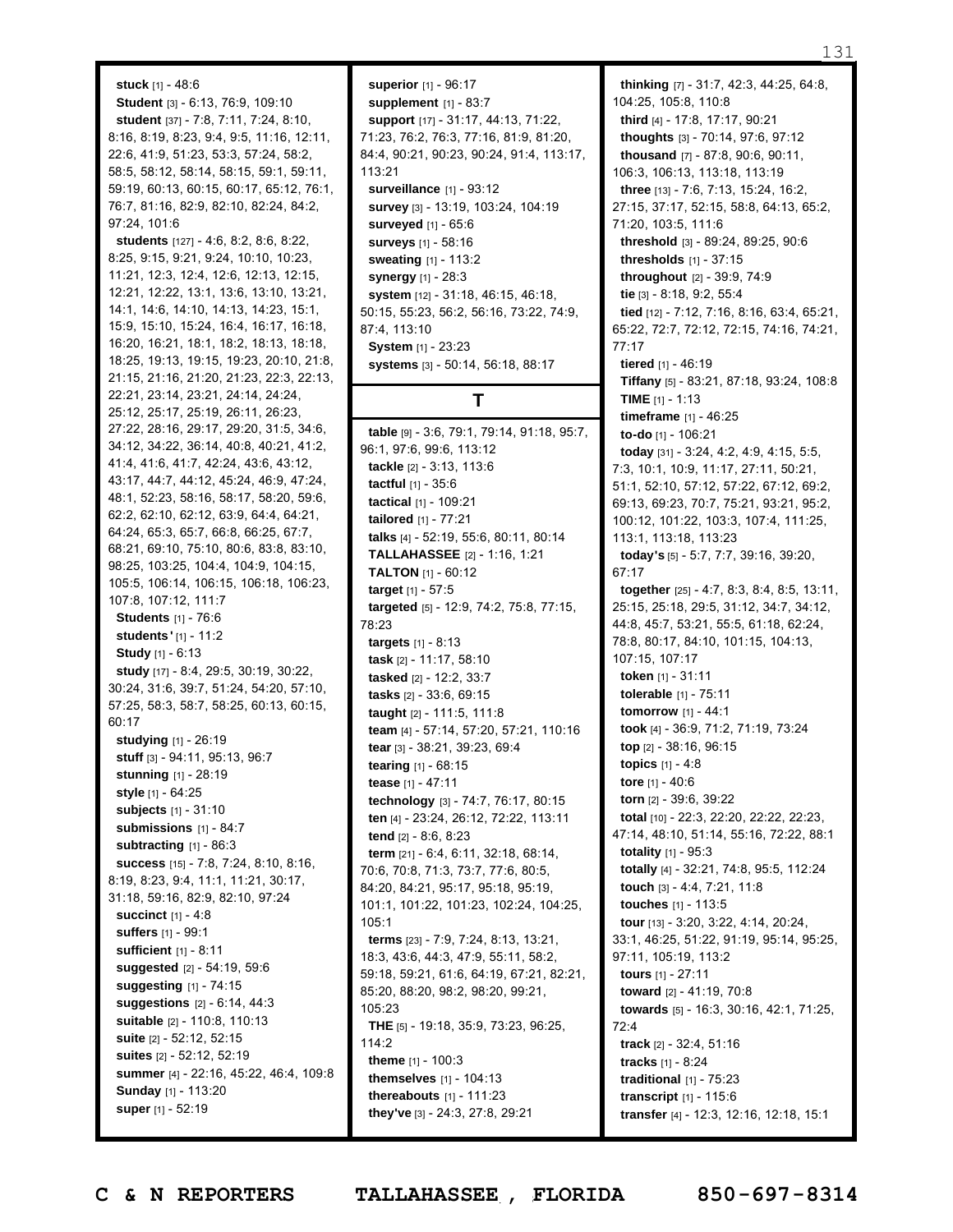**transferred** [1] - 109:10 **transfers** [1] - 12:12 **transformed** [1] - 20:17 **transition** [4] - 10:15, 70:14, 83:19, 91:19 **translated** [1] - 94:5 **transparent** [2] - 32:22, 33:19 **travel** [1] - 113:25 **tremendous** [1] - 30:23 **trend** [4] - 15:23, 41:19, 42:1, 85:21 **tried** [1] - 54:25 **tries** [1] - 87:19 **trip** [1] - 25:18 **true** [4] - 38:22, 49:7, 81:16, 115:6 **truly** [1] - 97:24 **Trustee** [90] - 2:14, 2:16, 2:18, 2:20, 2:22, 2:24, 3:1, 3:3, 3:7, 3:8, 4:18, 4:20, 5:3, 5:8, 11:10, 13:4, 16:19, 16:22, 18:22, 20:1, 21:1, 27:19, 33:11, 33:15, 33:23, 35:1, 35:8, 36:21, 37:22, 38:8, 38:9, 38:13, 39:1, 40:1, 41:1, 41:12, 44:20, 44:23, 48:5, 49:22, 49:24, 52:4, 52:20, 53:7, 53:17, 54:2, 54:13, 60:9, 68:7, 68:8, 71:15, 73:13, 75:17, 76:24, 77:24, 78:13, 78:16, 78:22, 79:23, 80:24, 81:5, 81:23, 83:16, 87:21, 89:5, 89:6, 90:13, 91:21, 93:11, 94:17, 94:24, 95:11, 96:5, 97:12, 99:24, 99:25, 100:1, 102:3, 102:6, 103:11, 103:12, 105:15,

107:17, 109:18, 109:19, 110:22,

110:25, 111:16, 114:1 **TRUSTEE** [268] - 1:6, 2:3, 2:15, 2:21, 2:23, 3:4, 3:7, 3:8, 3:9, 4:19, 4:25, 5:3, 5:8, 6:22, 10:3, 13:4, 13:5, 13:15, 13:17, 13:18, 14:2, 14:3, 14:5, 14:15, 14:18, 14:21, 14:24, 15:12, 16:22, 16:23, 17:12, 17:19, 17:23, 18:7, 18:22, 18:23, 19:18, 19:25, 20:1, 20:2, 20:5, 20:12, 20:19, 20:20, 20:22, 21:2, 21:7, 21:10, 21:12, 21:13, 21:18, 21:22, 22:1, 22:5, 22:10, 22:12, 22:19, 22:23, 23:1, 23:4, 23:7, 23:13, 23:17, 24:7, 24:10, 24:19, 24:21, 25:8, 25:23, 26:5, 26:12, 26:14, 26:17, 27:7, 27:20, 28:7, 28:9, 28:10, 28:13, 28:19, 28:23, 29:6, 29:21, 30:20, 30:21, 31:17, 31:24, 32:20, 33:17, 33:18, 33:24, 34:14, 34:25, 35:1, 35:2, 35:6, 35:7, 35:10, 35:13, 35:19, 36:2, 36:3, 36:20, 36:21, 36:22, 37:4, 37:7, 37:9, 37:19, 37:20, 37:22, 37:23, 38:8, 38:11, 38:24, 40:1, 40:2, 40:6, 40:11, 40:14, 41:11, 41:12, 41:13, 42:6, 42:11, 42:14, 42:21, 43:3, 43:10, 44:20, 44:23, 44:24, 45:6, 45:8, 48:5, 48:18, 49:22, 49:24, 49:25, 50:10, 50:19, 51:18, 51:21, 52:3, 52:4, 52:5, 53:3, 53:7, 53:13, 53:15, 53:16, 53:17, 53:18, 54:2, 54:4, 54:11, 55:3, 56:24, 57:2, 57:6, 57:7, 57:16, 59:17, 59:20, 60:3, 60:6, 60:8, 60:25, 61:3, 61:4, 61:10,

62:18, 63:2, 64:6, 64:15, 65:18, 65:21, 66:22, 67:11, 68:7, 69:14, 70:13, 73:11, 73:13, 73:14, 73:18, 75:16, 75:17, 75:19, 76:5, 76:7, 76:10, 77:24, 78:1, 79:21, 79:22, 79:23, 79:25, 80:22, 80:24, 81:1, 81:22, 81:23, 81:25, 83:14, 83:18, 83:24, 84:25, 85:1, 87:18, 87:22, 88:12, 89:3, 89:7, 89:16, 89:23, 90:8, 90:12, 90:13, 91:11, 92:2, 92:5, 92:9, 92:12, 92:19, 92:25, 93:4, 93:23, 94:5, 94:10, 94:17, 94:21, 94:25, 95:5, 95:9, 95:22, 96:6, 96:9, 96:14, 96:15, 96:16, 96:17, 96:20, 97:1, 97:2, 97:4, 97:13, 97:14, 97:15, 97:18, 97:19, 99:24, 102:2, 102:5, 102:6, 102:7, 103:11, 103:13, 105:15, 106:10, 107:20, 109:18, 110:22, 110:24, 111:5, 111:15, 111:17, 112:24 **trustee** [3] - 3:15, 14:4, 78:17 **trustees** [2] - 6:25, 10:3 **TRUSTEES** [1] - 1:1 **trusteeship** [1] - 113:4 **try** [7] - 28:2, 39:14, 71:4, 72:10, 75:10, 82:19, 100:14 **trying** [11] - 22:20, 47:1, 47:11, 48:19, 72:21, 79:2, 81:1, 91:9, 98:5, 107:5, 110:17 **tuition** [2] - 14:14, 75:22 **TURNER** [10] - 2:7, 2:13, 2:16, 2:18, 2:20, 2:22, 2:24, 3:1, 3:3, 3:5 **turning** [1] - 81:6 **two** [16] - 15:2, 20:18, 27:14, 30:17, 43:24, 52:13, 52:15, 57:13, 57:23, 68:16, 71:11, 76:22, 83:5, 111:23, 112:19 **type** [12] - 9:21, 12:24, 29:16, 49:16, 50:1, 79:7, 79:12, 80:16, 86:25, 101:3, 101:6, 107:15 **types** [4] - 29:11, 87:16, 89:21, 104:9 **typical** [1] - 88:22 **typically** [5] - 75:20, 75:21, 76:13, 77:1, 88:13

# **U**

**UCF** [3] - 15:13, 24:1, 29:2 **unacceptable** [2] - 103:6, 103:7 **unallocated** [1] - 82:13 **unattractive** [2] - 93:6 **underscore** [1] - 94:25 **undertake** [1] - 58:7 **unfortunately** [1] - 110:10 **UNIDENTIFIED** [2] - 39:1, 61:20 **unit** [1] - 36:13 **units** [4] - 36:7, 36:18, 51:7, 79:2 **universities** [6] - 29:2, 29:15, 73:20, 77:2, 77:21, 111:7 **university** [2] - 82:25, 98:4 **University** [18] - 2:4, 7:5, 10:23, 11:3, 11:20, 12:19, 23:23, 32:15, 40:17,

43:12, 52:18, 74:1, 74:23, 78:6, 78:14, 82:14, 93:17, 102:11 **UNIVERSITY** [2] - 1:1, 1:3 **unless** [2] - 4:22, 95:3 **unnecessarily** [1] - 88:18 **unsafe** [1] - 105:6 **up** [47] - 3:24, 5:6, 13:16, 15:1, 22:2, 22:9, 22:11, 25:24, 28:8, 31:21, 33:21, 39:15, 41:21, 43:10, 43:21, 44:2, 45:23, 46:8, 48:16, 50:2, 50:8, 50:16, 59:10, 60:22, 61:14, 62:6, 63:11, 63:16, 63:22, 68:18, 69:7, 69:19, 70:5, 73:15, 79:10, 79:11, 80:16, 86:3, 89:24, 90:18, 94:13, 100:13, 101:10, 101:15, 101:22, 113:20 **update** [4] - 46:22, 46:23, 65:16, 93:17 **updated** [1] - 88:16 **updates** [1] - 55:7 **upgrade** [3] - 74:5, 74:16, 75:9 **upgraded** [1] - 50:14 **upgrades** [2] - 20:13, 74:3 **upgrading** [1] - 20:9 **upper** [2] - 44:12, 66:23 **uptick** [1] - 41:17 **usable** [3] - 53:23, 54:5, 54:10 **uses** [1] - 89:14 **utilities** [2] - 38:3, 88:11 **utilizing** [2] - 24:12, 44:15

# **V**

**valuable** [1] - 102:21 **value** [4] - 37:16, 56:6, 56:8, 82:21 **vanities** [1] - 46:24 **various** [1] - 66:9 **vast** [1] - 102:13 **versus** [9] - 20:3, 47:3, 54:10, 65:10, 68:15, 68:18, 71:3, 90:1, 103:21 **vibrant** [1] - 70:3 **Vice** [2] - 90:19, 101:8 **VICE** [90] - 5:9, 10:21, 13:23, 14:8, 14:16, 14:19, 14:22, 15:7, 15:19, 17:13, 18:8, 18:11, 19:4, 19:20, 20:4, 20:8, 21:6, 21:9, 21:14, 22:9, 22:15, 22:22, 22:24, 23:2, 23:6, 23:10, 23:16, 23:19, 24:9, 24:11, 24:20, 24:22, 25:11, 26:3, 26:8, 26:10, 26:13, 26:16, 26:22, 28:1, 28:11, 28:15, 28:22, 28:25, 29:7, 31:22, 31:25, 40:5, 42:18, 42:22, 54:12, 55:19, 56:20, 56:25, 57:4, 57:8, 66:14, 66:17, 66:23, 70:18, 73:12, 73:17, 75:25, 76:6, 76:9, 76:19, 78:12, 80:3, 81:4, 83:13, 83:15, 89:12, 90:22, 91:6, 93:14, 93:22, 94:4, 94:9, 106:11, 107:22, 108:1, 109:24, 110:4, 110:19, 111:4, 111:20, 112:4, 112:5, 112:6, 112:10 **vICE** [1] - 91:2 **view** [1] - 95:18 **views** [1] - 63:11 **Village** [10] - 24:13, 46:1, 48:8, 84:23, 86:12, 96:10, 96:11, 96:22, 101:2,

Page 132 to 132 of 133 **C & N REPORTERS TALLAHASSEE , FLORIDA 850-697-8314**